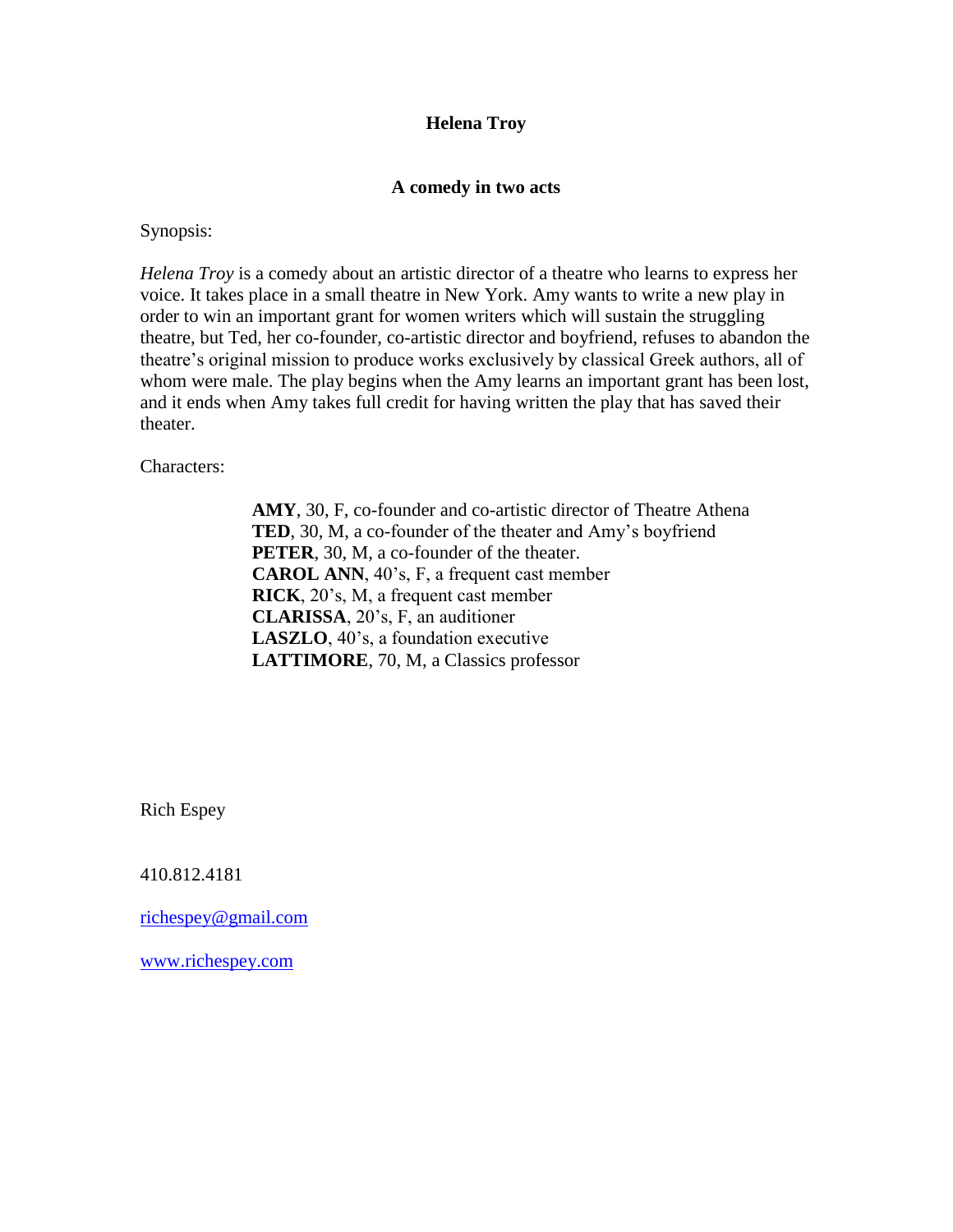### **Helena Troy**

### **Act One**

*(In darkness we hear a flute playing a pastoral tune in Dorian mode. The flute is joined by a chorus of voices:*

*"What news has just arrived from far away? A message of new riches and great wealth? Or word of famine, loss, decay, collapse? Athena, tell us what has come to pass!"*

*Lights up on the stage of a tiny theatre in the West Village. AMY, TED and PETER, all 30, not quite grown up, dressed casually. PETER looks at his iPhone,)*

#### **AMY**

Folded? What does that mean? Folded?

### **PETER**

Out of business. Closed up shop.

#### **TED**

How can the Democracy Project go out of business?

### **PETER**

They're privately funded. Funds dry up, they go out of business.

#### **TED**

We're privately funded, too. By them!

#### **AMY**

Great. What was that? Twenty-five thousand?

#### **PETER**

Uh, thirty, actually, last year.

#### **TED**

Our biggest grant...and it's gone?

#### **PETER**

Yeah, looks that way.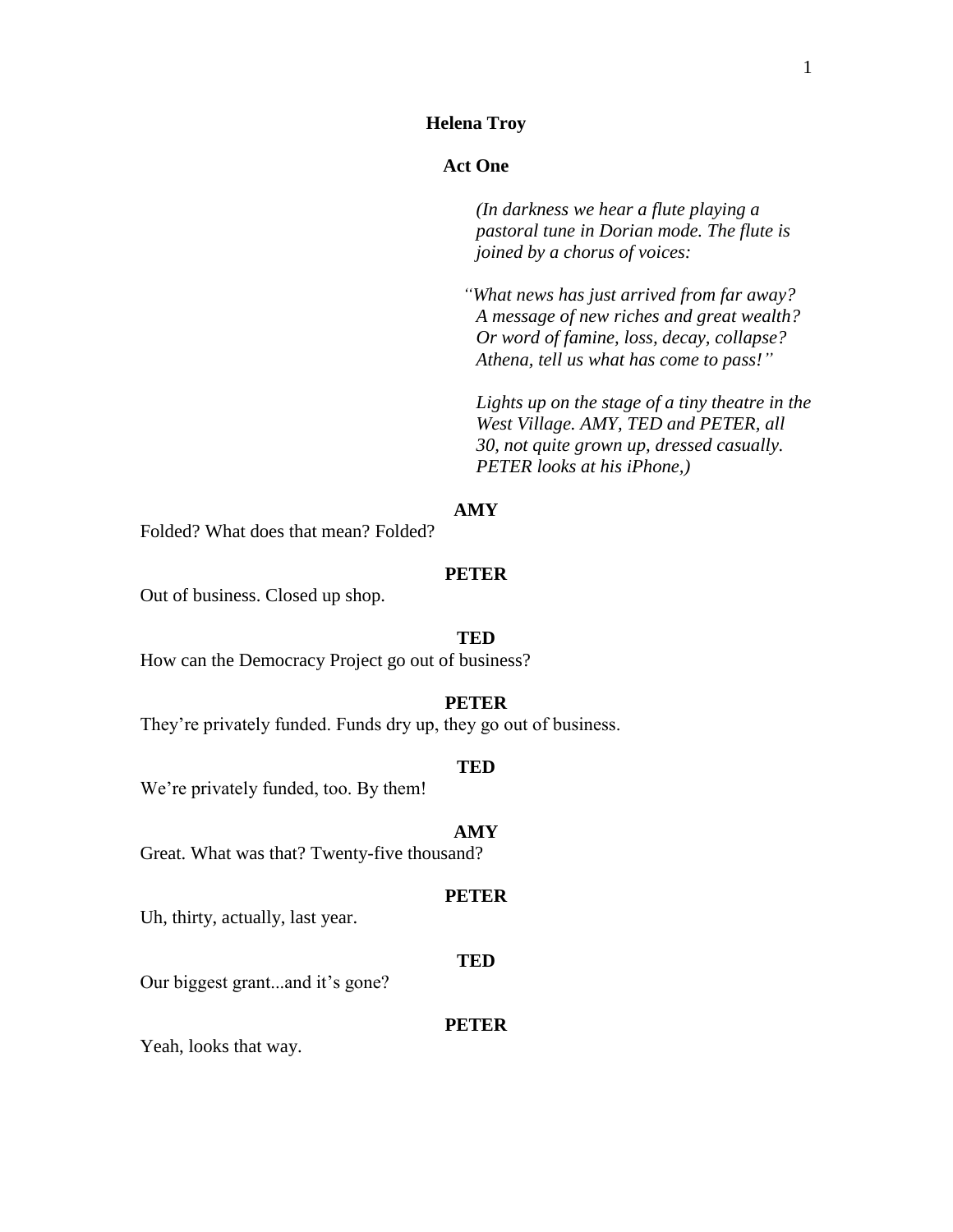What about subscriptions?

| Uh, they're a little down, too.        | <b>PETER</b> |
|----------------------------------------|--------------|
| Yeah, well we knew that.               | AMY          |
| What does that mean?                   | TED          |
| Nothing.                               | AMY          |
| No, that was a dig, wasn't it?         | TED          |
| No, Ted, it was not a dig against you. | AMY          |
|                                        | TED          |

Because we all did agree to this season, Babe.

# I know. It's not the season, Ted.

#### **TED**

**AMY**

*Antigone*, *Electra*, *Agamemnon*, *The Birds* and *Ajax*. That is a kickass season! Right, Pete?

### **PETER**

Yeah. Except for *Ajax*, Ted, you've got to admit...

### **TED**

It is a totally underrated play. One of Sophocles' best. It will rock!

### **PETER**

Honestly, I think *Philoctetes* might have been a better choice –

### **TED**

Yeah, but we did *Philoctetes* four years ago. We've never done *Ajax*.

### **PETER**

With good reason.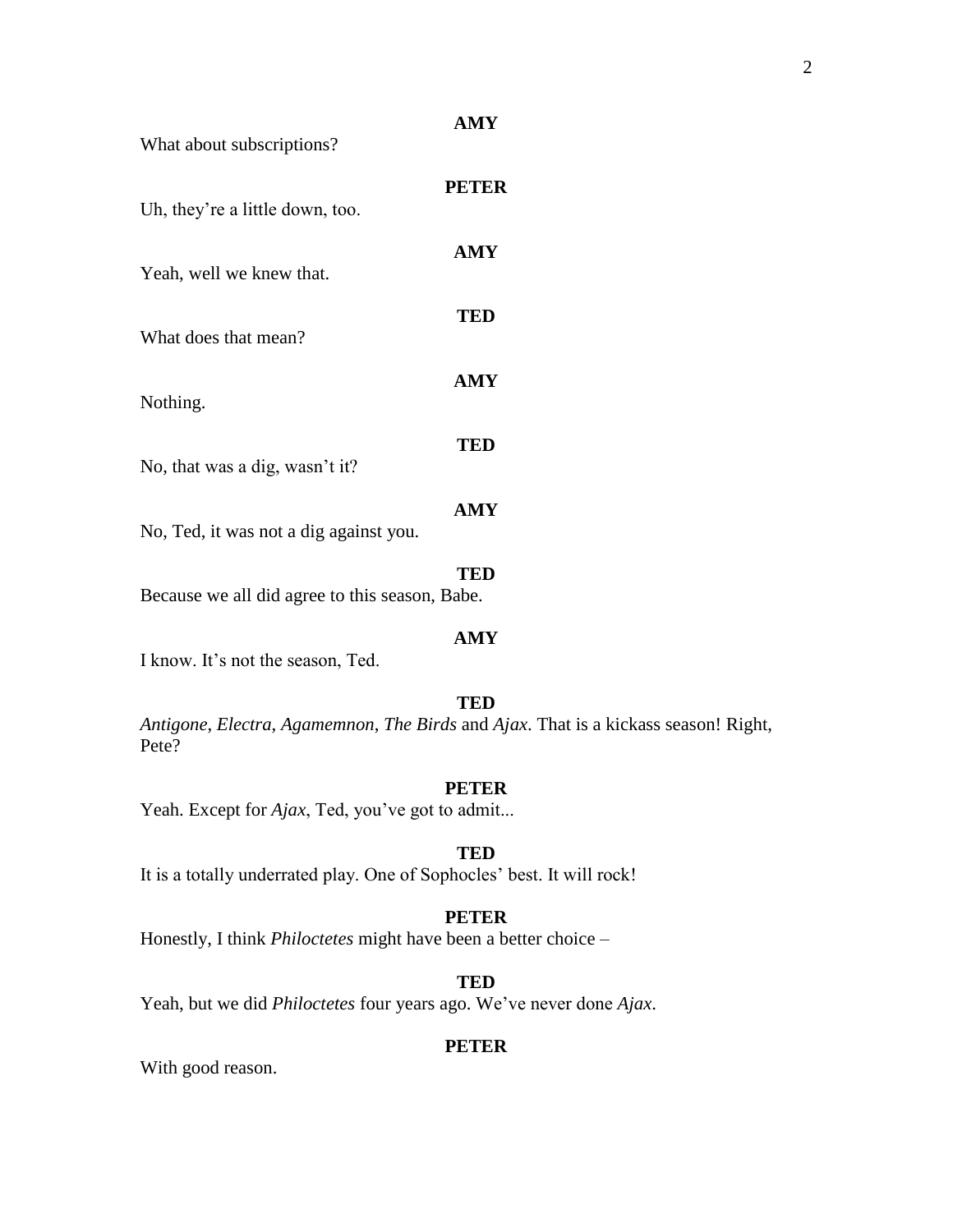It's not the season, it's the mission! The whole thing! The problem is the mission!

### **TED**

Our mission is not "the problem".

### **PETER**

It's not just the Democracy Project and subscriptions. Private donations are down, too. We're a very tough niche.

### **AMY**

We need to reach out to a new audience, new people -

### **TED**

The people should be reaching out to us!

### **AMY**

Here we go -

#### **TED**

We founded Theatre Athena because we knew that in the Greek canon was the foundation of our civilization. And if people ever needed to be reminded about our foundations it's today! With what's going on? People should be thanking us, worshipping us, lining up to write checks for caring enough to remind them about what's important.

#### **PETER**

We're not exactly the niche people are looking to give to right now. We do plays exclusively by the Ancient Greeks. Which is a club of exactly four dead white men.

#### **TED**

Five. If you count Menander.

#### **PETER**

(*consulting his iPhone*) Luz Foundation – ten thousand dollars for Hispanic-themed plays. Cartwright Trust – up to fifty thousand dollars for theatres that produce works that explore issues of ethnic diversity. The Glendora V. Rich Foundation – up to one hundred thousand dollars – holy crap – for theatres producing works by women writers.

#### **AMY**

No Ancient Greek women writers the last time I checked.

#### **TED**

That...that pisses me off!

**AMY**

Me too!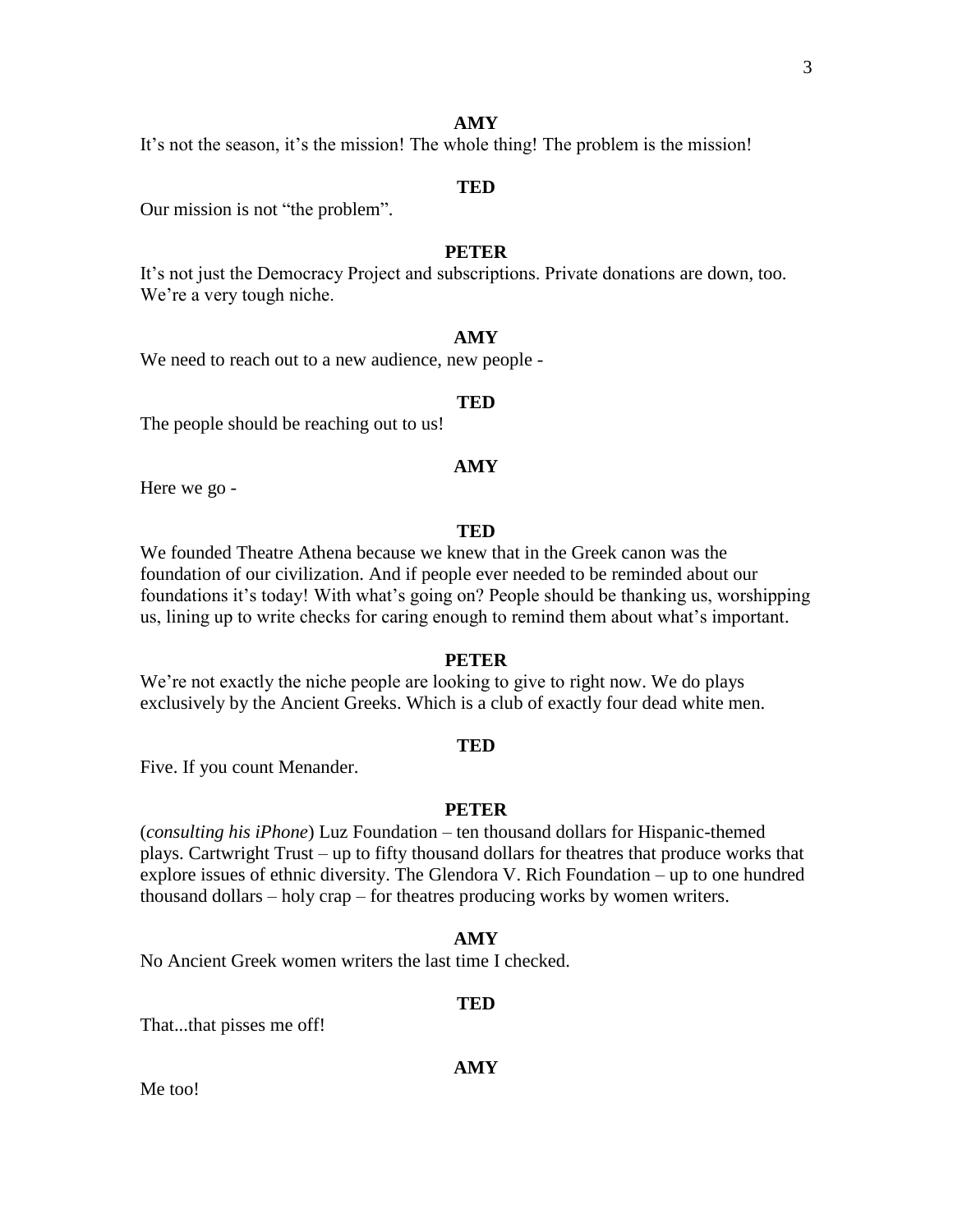#### **TED**

I mean, the fact that they will only support theatres that produce female playwrights. Come on! The greatest female stage voices in history are found in the canon that we produce: Antigone, Medea, Clytemnestra, Hecuba. Strong women! Women who kicked butt, and we're the only ones who still give them voice. And we did *Lysistrata* before *Lysistrata* was cool!

#### **AMY**

Maybe they'll make an exception.

#### **PETER**

I really doubt it.

#### **AMY**

A hundred thousand dollars, it's worth a try.

Those places are all alike.

#### **AMY**

**TED**

What places?

#### **TED**

Places that are so hung up on their politically correct mission that they can't recognize who their allies really are.

#### **AMY**

Only twenty percent of the plays produced in this city are written by women.

#### **TED**

Hey, if there were an Ancient Greek female playwright I would be first in line to sign her up. You do know that, don't you?

#### **AMY**

Pete, what does it say, exactly?

#### **PETER**

"The Glendora V. Rich Foundation offers an annual award of up to one hundred thousand dollars to established theatre companies" –

#### **TED**

We're established. Seven years, baby. Goin' on eight. Goin' strong!

#### **AMY**

Shush!!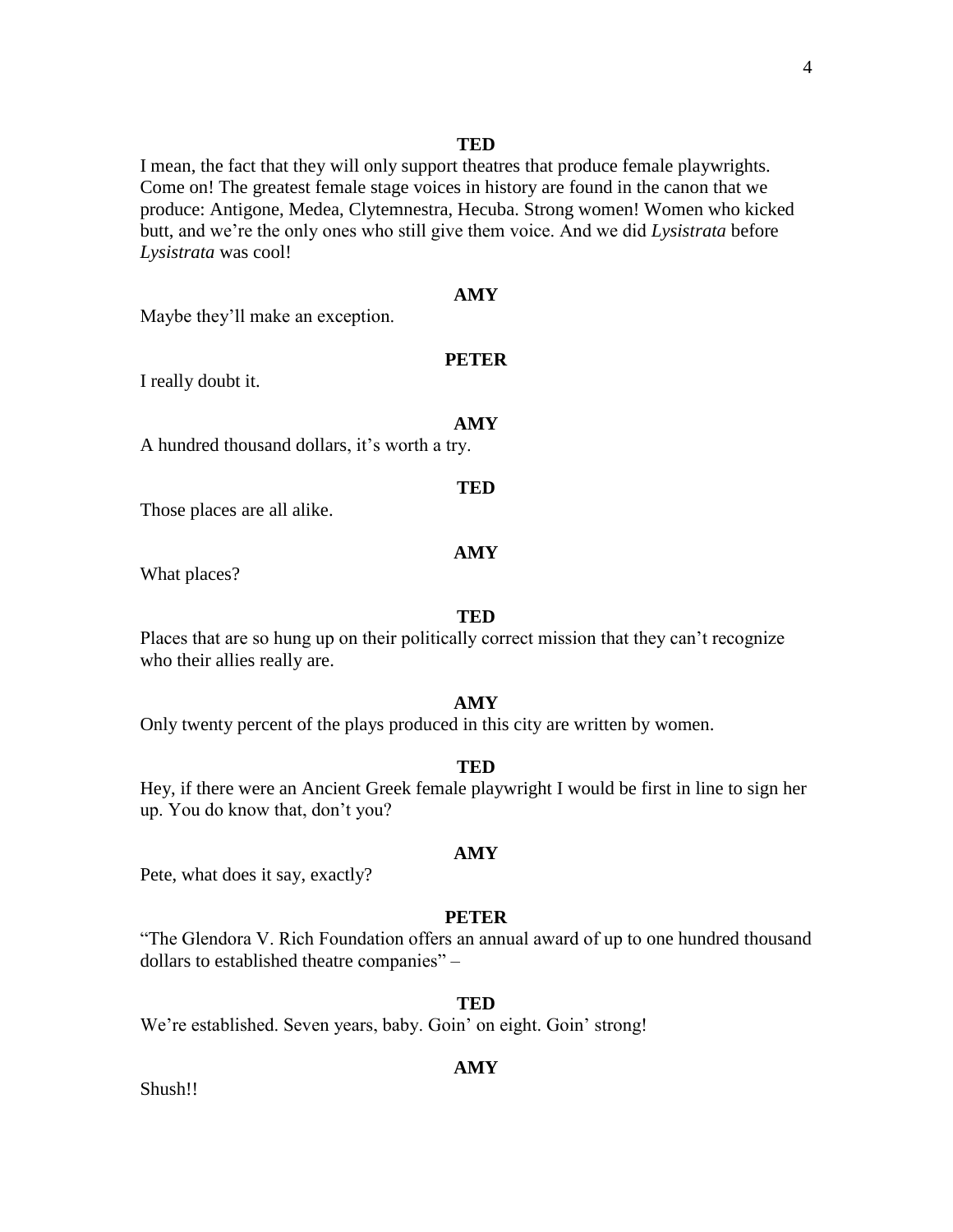### **PETER**

"To established theatre companies that produce plays by women, for women, about women with profound gravitas." Sounds like a medical condition.

### **TED**

Gravitas - dignity, seriousness, purpose. They want plays with balls!

### **PETER**

**AMY**

And writers without them.

I could do it.

What?

**AMY**

**TED**

I could write a play with gravitas. A new Ancient Greek play.

#### **TED**

What are you talking about?

#### **AMY**

One play. Something new, something different.

#### **TED**

Our mission statement says that we produce work solely by -

#### **AMY**

Then we change the mission statement. We wrote it in the first place.

#### **TED**

You can't just change your mission statement to get a grant you like.

#### **PETER**

Yeah, they do look pretty closely to make sure people aren't just pandering –

#### **AMY**

Then we adapt it. We say we mostly produce works from the ancient canon but we also –

**TED**

### But we don't.

Maybe it's time we did.

**AMY**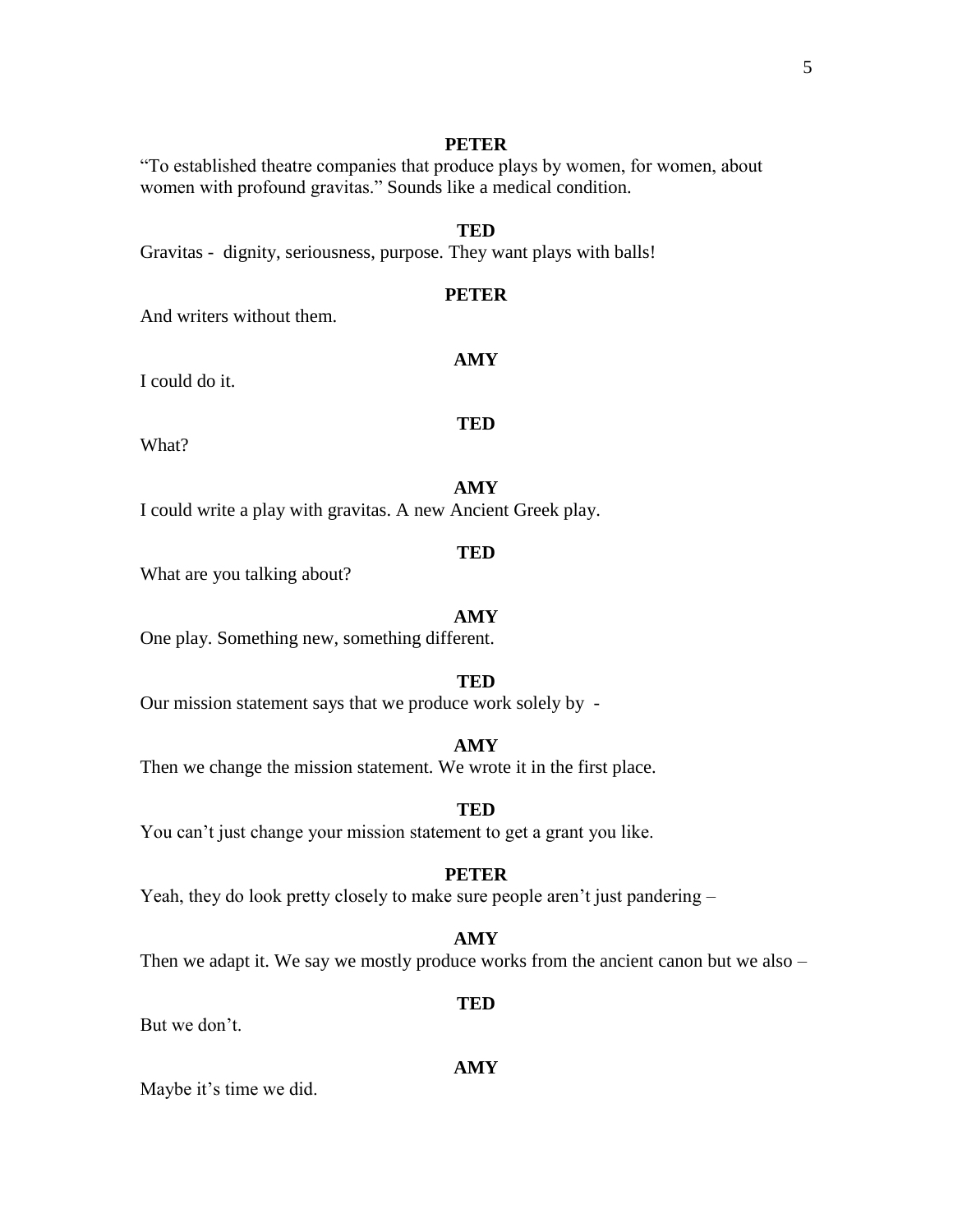#### **TED**

Well the point is moot anyway.

**AMY** Why is that? **TED** You've never written a play. **AMY** What do you call our senior seminar?

**TED**

This is a major foundation we're talking about, not Dr. Lattimore's senior seminar.

#### **AMY**

So what? That has nothing –

#### **TED**

Look, it's a sweet idea and all and I appreciate the thought but I don't care if Wendy Wasserstein comes back from the grave and pens the Helen of Troy Chronicles, we are not changing our mission statement to include living women just to get some grant from some ridiculous politically correct foundation. What we ought to do is get the Glendora V. Rich Foundation to wake up and realize that we are advancing the mission of strong women's voices in theater better than anyone else in this city!

#### **AMY**

I could write a play with balls.

*(CAROL ANN, 40's, a bit heavily made up, wearing clothing really meant for a younger woman, enters.)*

#### **TED**

I'm gonna call them. I'm gonna get Glendora V. Rich herself over here, whoever she is – is she alive?

#### **PETER**

No idea.

#### **TED**

I'm gonna get her over here to see *Antigone*. You talk about a woman with balls!

#### **CAROL ANN**

You must be talking about Carol Ann again!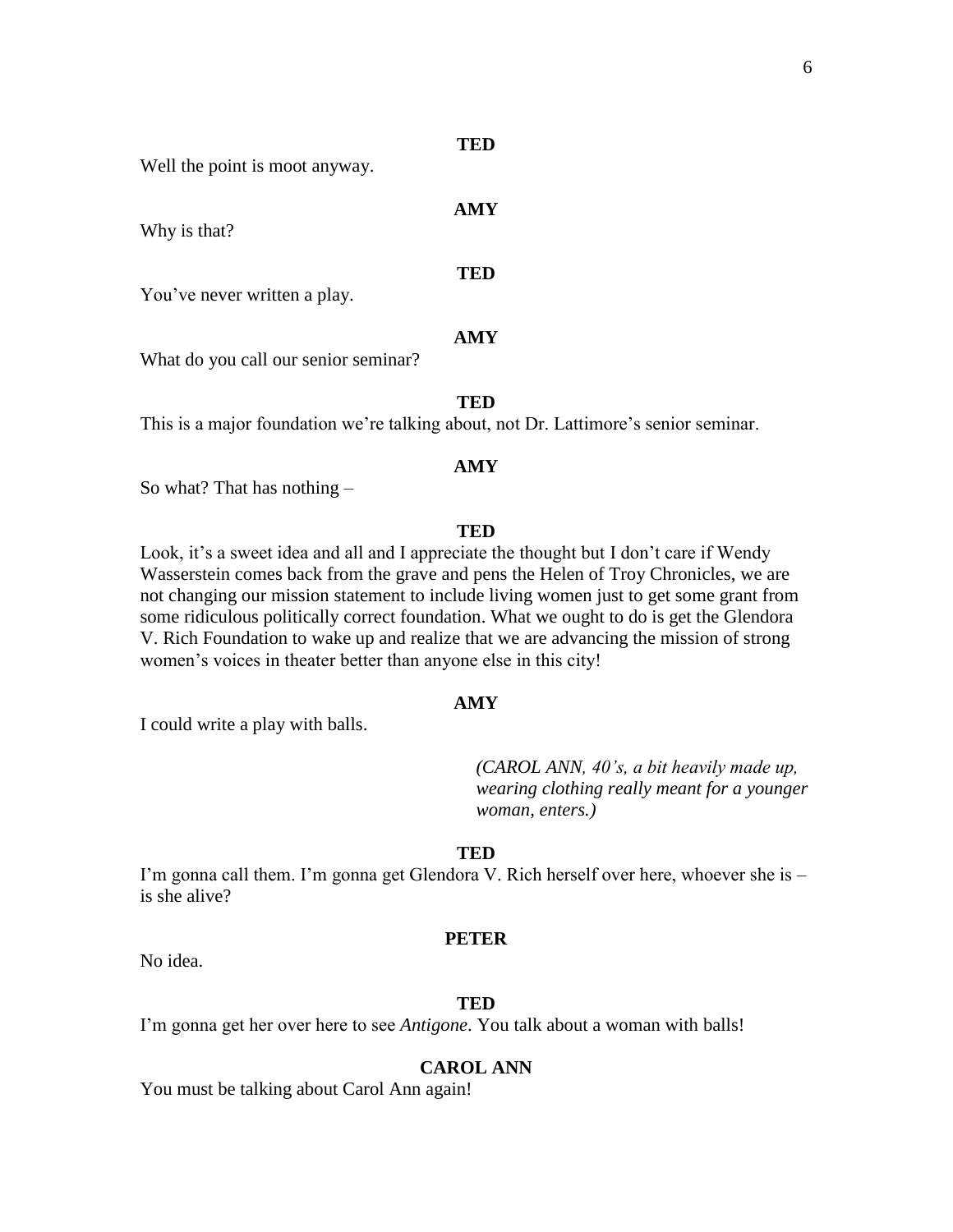### **TED**

Hi, Carol Ann.

### **CAROL ANN**

Good morning, good morning! Am I interrupting something?

### **PETER**

No, we were just, uh, discussing the budget for this season.

### **CAROL ANN**

Don't pay any attention to me. The reason I'm here so early is I just wanted to pick up the script for *Antigone*. You know me, I love to get a head start.

#### **AMY**

We haven't finished casting. We're seeing a few more people today, actually.

#### **PETER**

And given the news we just got we really need to discuss casting.

#### **CAROL ANN**

What news?

#### **TED**

Carol Ann, this isn't really a good time.

#### **CAROL ANN**

I hear Rick Ramirez is playing Creon. Good choice! I just saw him in a new one of those commercials for...oh what is that place called?

#### **PETER**

Mister Lube.

#### **CAROL ANN**

Mister Lube, right. Oh, he's so gorgeous. In that workshirt and those tight pants! His big wrench...Mmmm... Tell me the blue hair day-trippers won't be packing the buses to get a load of Mister Lube in a Greek tunic!

#### **PETER**

Let's hope they do.

### **CAROL ANN**

But he's a little young, isn't he?

#### **AMY**

I was very impressed with his reading.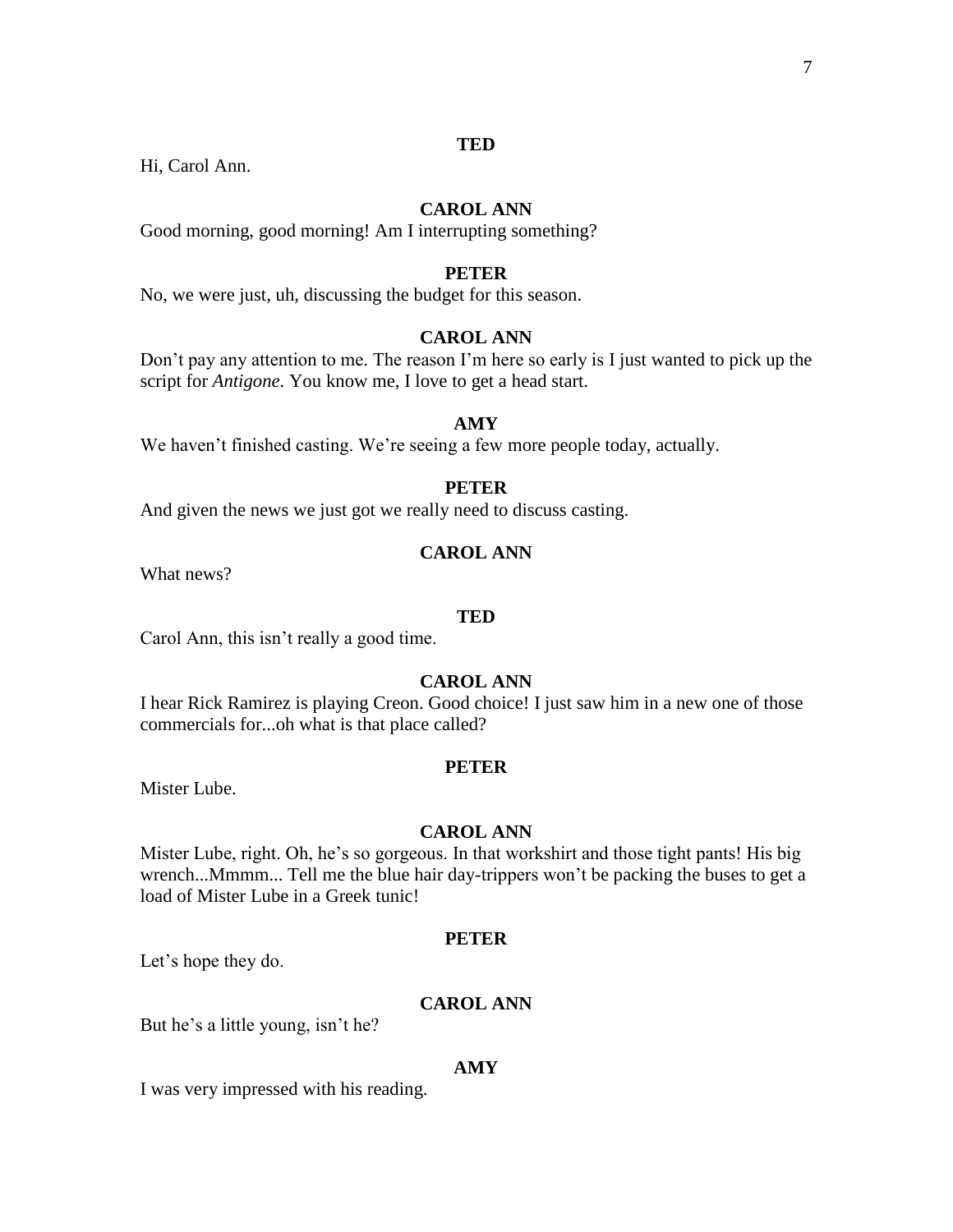#### **CAROL ANN**

I guess you'll gray him up a bit, you know, since he is Antigone's uncle and all. He and I work so well together, you know. And we look good together, too, right? OK, dolls, Carol Ann is just gonna nip back in the office and grab one of those scripts and start in on it. Don't pay any attention to me.

### *(CAROL ANN exits.)*

### **AMY**

Did you say anything to her about her playing Antigone?

#### **TED**

Look, she's our workhorse, she's dependable -

#### **AMY**

She's way too old! Especially with Rick as Creon –

#### **TED**

She has been loyal to us for seven years!

#### **AMY**

I want to look at some new people.

#### **PETER**

Ted, we have to reconsider casting completely. We can't afford to pay eight actors for this show.

#### **TED**

There are eight roles.

### **PETER**

We'll have to do what the Greeks did. Three actors, doubling, tripling up. It's the only way we can afford this.

Three actors?

#### **PETER**

**TED**

We can get by for now with three. Barely.

#### **TED**

Fine, but Carol Ann's one of them.

#### **AMY**

You cast her without consulting me?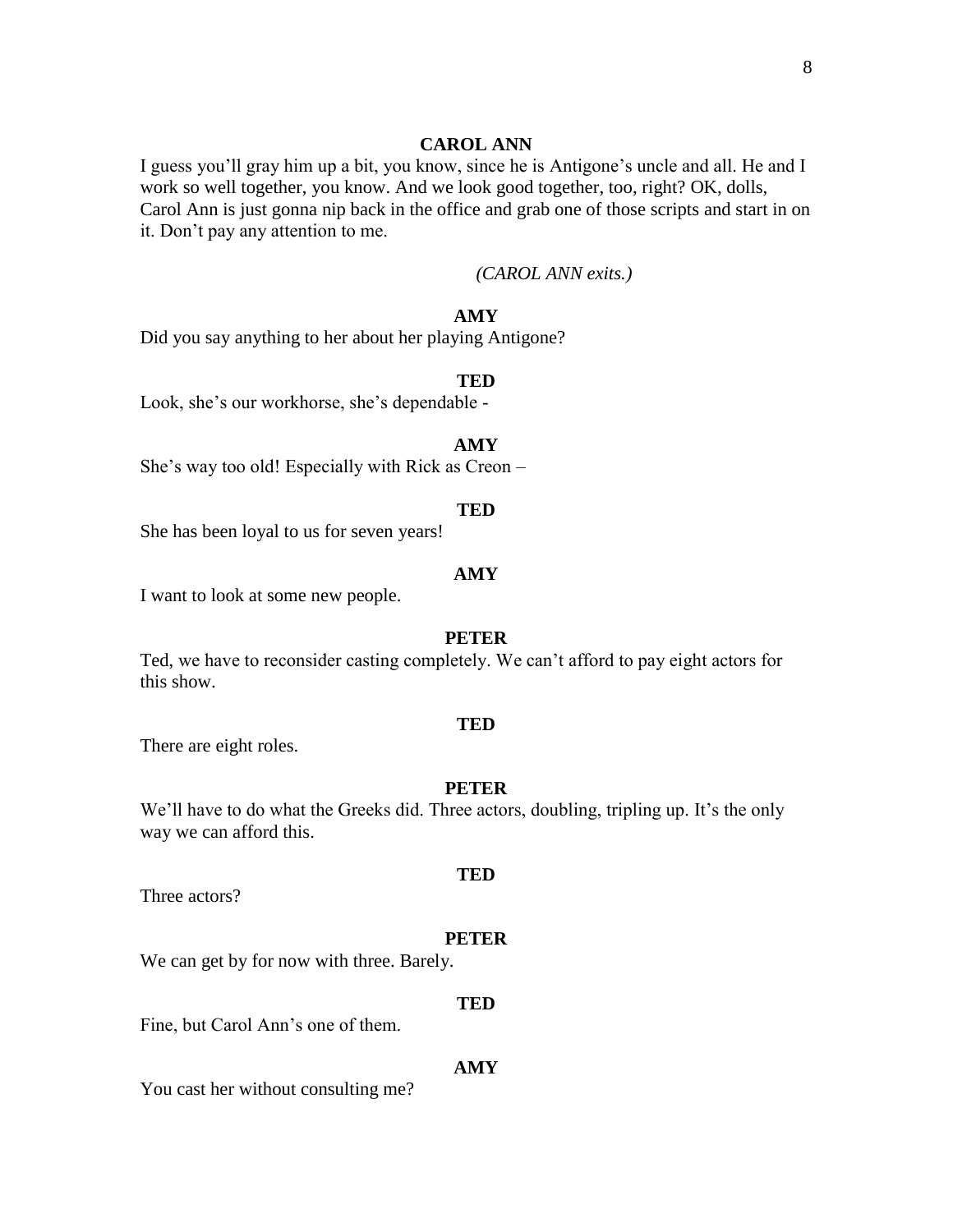### **TED**

She's good, in case you haven't noticed.

### **AMY**

That's not the point! There are other good people out there! Good, hungry, young actors-

*(CAROL ANN enters with a script.)*

### **CAROL ANN**

You know, Amy doll, I can sit it on auditions today, if you need someone to read sides.

#### **AMY**

Thanks, I think we're fine.

### **CAROL ANN**

I've got nothing else going on. No auditions, no other work.

#### **AMY**

No, really  $-$ 

### **CAROL ANN**

No husband. No kids.

#### **TED**

Oh, Carol Ann...sure, we've got someone coming at...uh, eleven thirty.

### **CAROL ANN**

Oh. Well I usually eat an early lunch. But if you insist. I'll be in the lobby. Spending a few quality hours with Antigone. At least I have her. And you three.

*(CAROL ANN exits.)*

### **TED**

And you want to get rid of her? Fine. But you do it alone.

#### **AMY**

I don't want to...

#### **TED**

Why not? Get rid of Carol Ann, change the mission, throw the whole damn thing away.

#### **AMY**

All I'm saying is that if we slightly adapt our mission we could actually get some real money for once -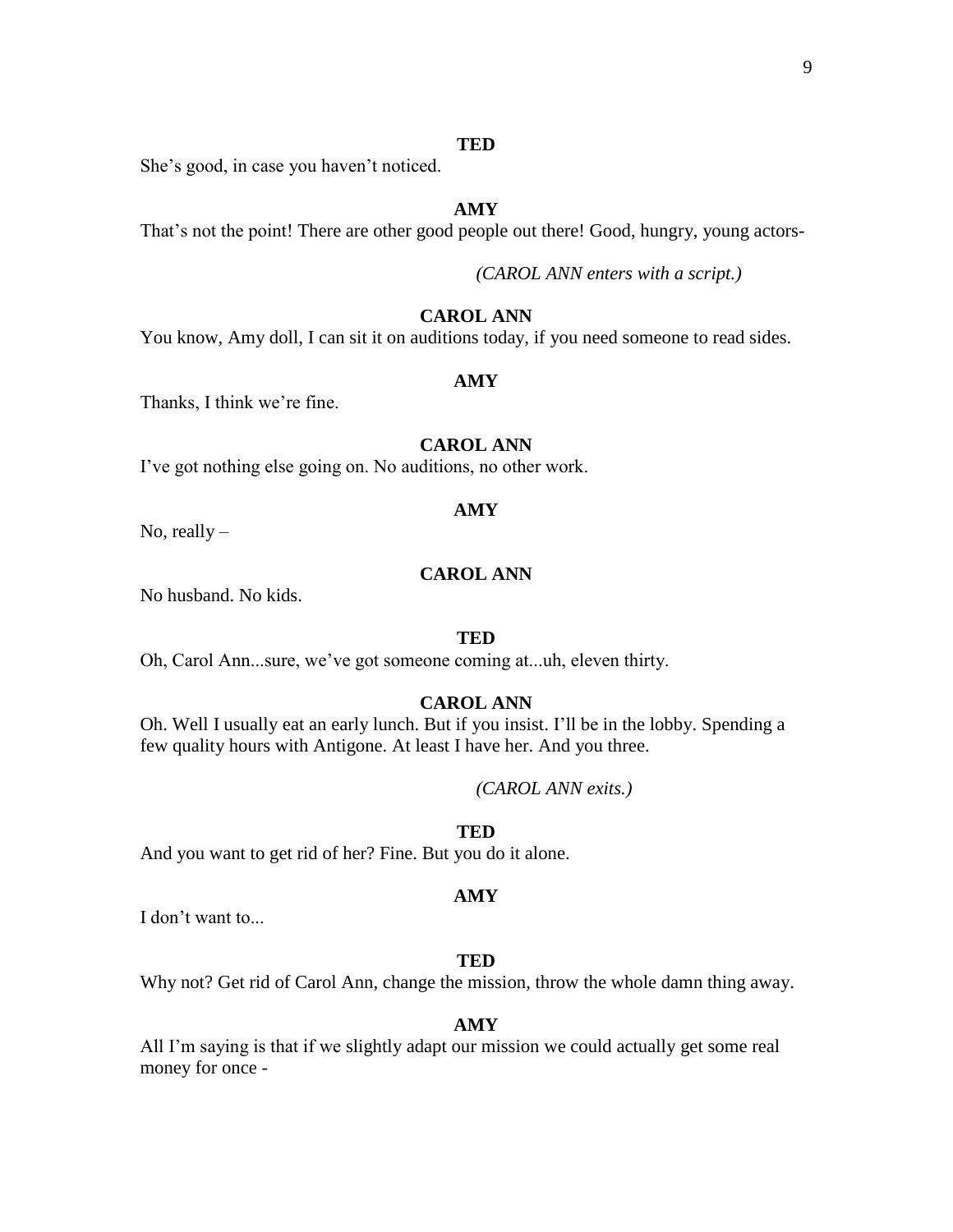### **TED**

We are not selling out!!

### **PETER**

I'll say.

### **TED**

We have survived for seven years with our mission intact.

### **AMY**

Barely surviving, always scraping by -

### **TED**

We have never starved.

### **AMY**

Only because we bus tables or answer phones or make overpriced frappucinos all day and come here at night, exhausted -

**AMY**

**TED**

## **TED** So we will just have to keep on doing that.

For how long?

A little longer.

### **AMY**

**TED**

We can not both work eighteen hours a day and raise a child.

# **TED** Wait, are you telling me...are you...? **AMY** No, I'm not. **TED** Oh, thank God. **AMY** Ugh.

What??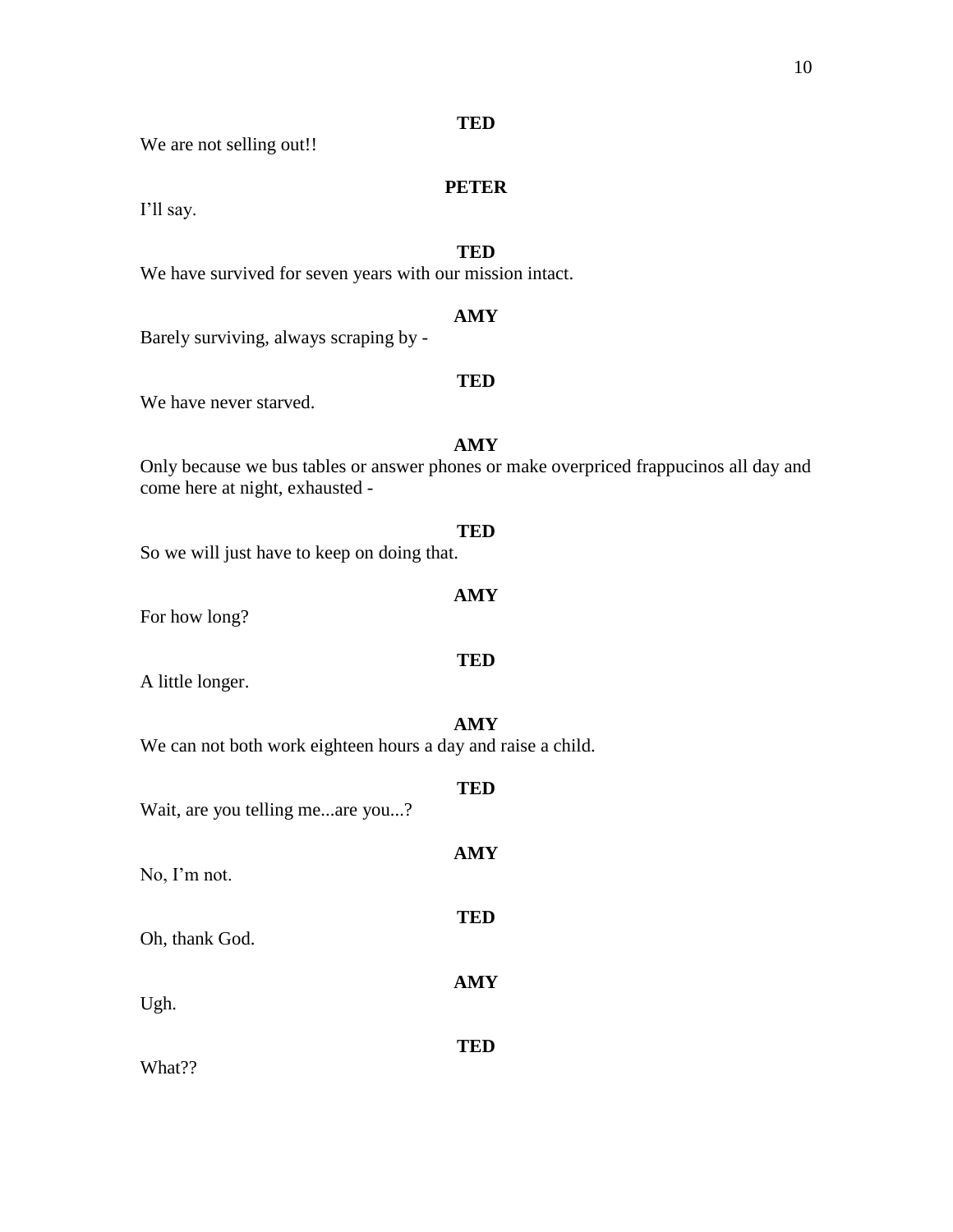The expression you just had on your face.

### **TED**

This would be an especially bad time, that's all.

#### **AMY**

So when would be an especially good time? Never, right?

#### **TED**

That's not true –

### **AMY**

"When our first baby grows up a little." How many times have I heard that?

#### **TED**

That is not fair! I have worked my ass off –

#### **AMY**

I know you have! And look where we are! Ted, I can not keep doing this. I am thirty years old! Either we make this company and our lives somewhat financially stable or –

#### **TED**

Or what? Or what?

### **AMY**

It's time to make some serious decisions about where we're going.

*(TED grabs PETER's iPhone and pushes buttons.)*

#### **TED**

Glendora V. Rich Foundation, huh?

#### **AMY**

When is that grant due?

#### **PETER**

Like six weeks.

### **AMY**

We could workshop a new play on the two dark weekends after *Antigone*.

#### **PETER**

We won't have a set.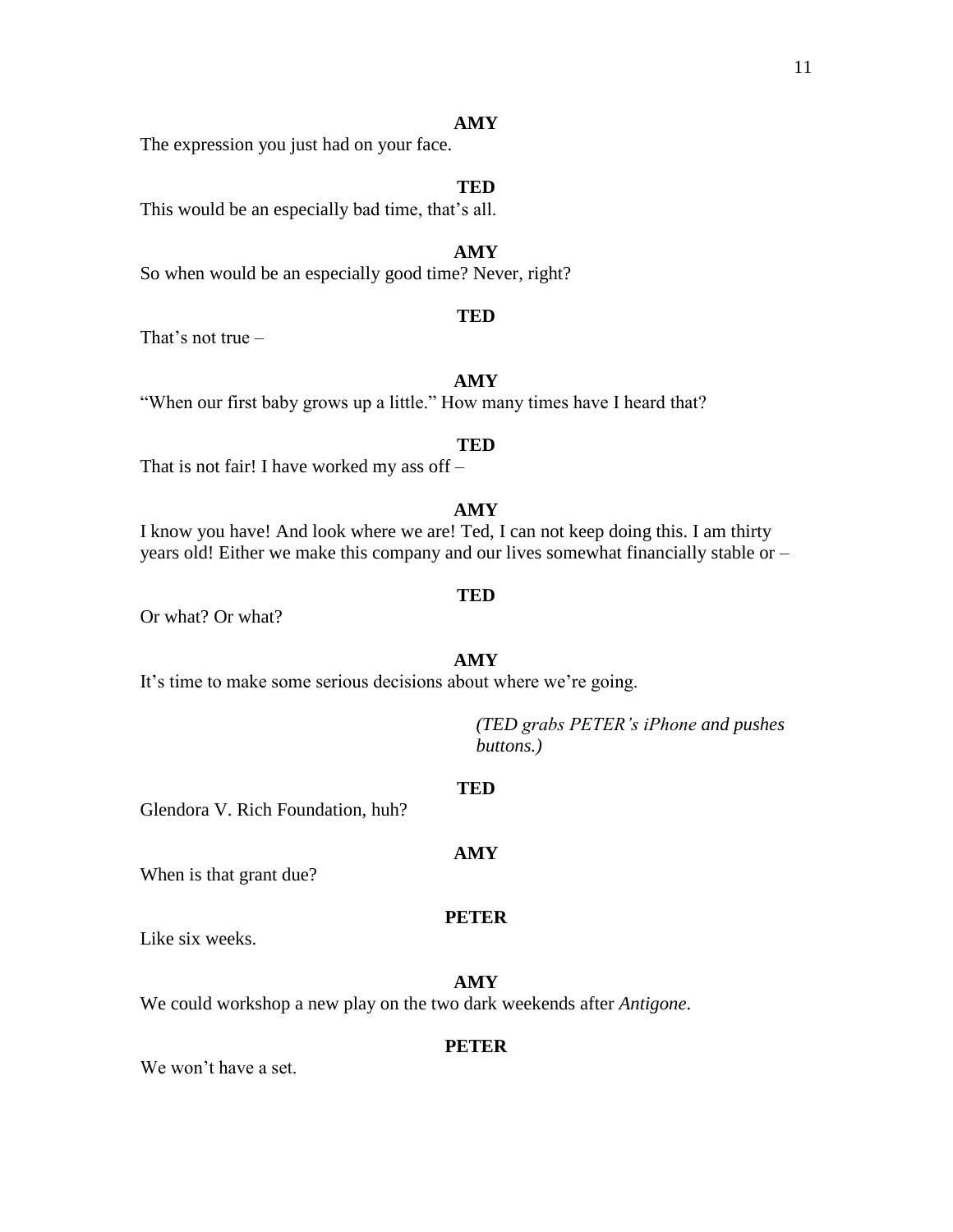We don't need a set. We need gravitas. We need balls. I can write a play with balls.

### **TED**

*(on phone*) Hi, my name is Ted Henley and I'm the AD at Theatre Athena here in New York. We're committed to producing the work of the ancient Greeks and appear to be ineligible for your grant. However, I want to speak with someone about visiting our upcoming production of *Antigone*, which I think you'll agree is about the most gravitasladen feminist power statement you'll see all year and will leave you eager to support the mission we do have. Please get back to me at your earliest possible convenience to schedule a visit.

*(TED returns the phone to PETER.)*

Satisfied?

### *(TED exits.)*

### **PETER**

Well that should put Glendora V. Rich in her place.

### **AMY**

I'm thirty, Pete.

### **PETER**

Me too.

### **AMY**

And my eggs are already thirty-one. And they're an old thirty-one. For the last seven years they've been exposed to soot, asbestos, exhaust fumes, lead -

### **PETER**

My God, what do you two do at night?

### **AMY**

You don't care.

### **PETER**

I do care, Amy.

### **AMY**

No offense, Peter, but it doesn't much matter if your gonads are exposed to all sorts of urban ills.

### **PETER**

I do not expose my gonads nearly as often as I should.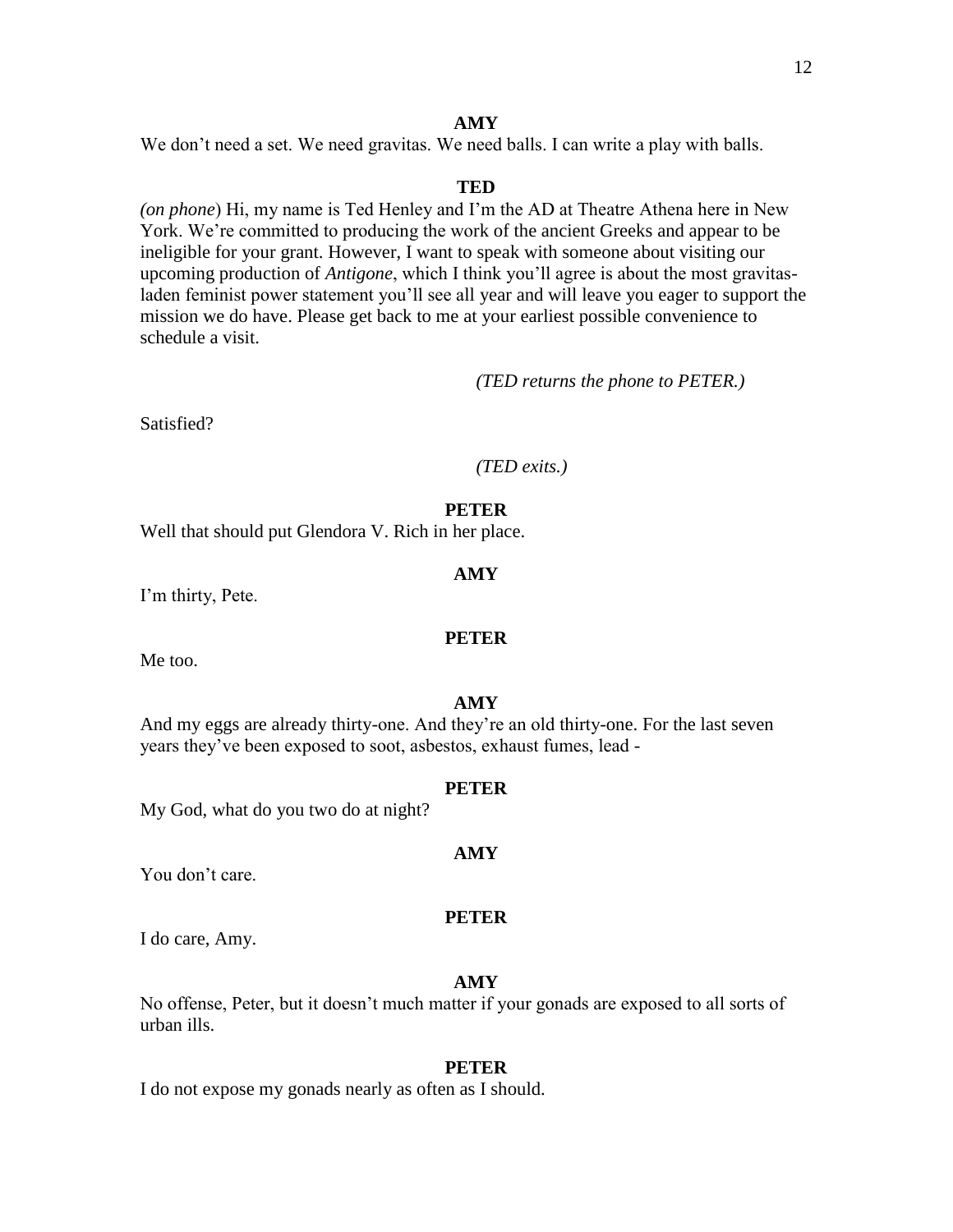The Glendora V. Rich Foundation is not going to send someone to see our *Antigone*, are they?

Not a chance.

**PETER**

### **AMY**

I'll be back in time for the audition.

Where are you going?

### **AMY**

**PETER**

The office supply place.

### **PETER**

Getting ink and paper so you can write that play?

### **AMY**

Actually, they have a "now hiring" sign in the window.

*(AMY exits. RICK, 20's, enters. He's tall, dark, fit, the epitome of the Village.)*

### **RICK**

Hola, Flaco!

### **PETER**

Hey you. You're late.

*(PETER goes to kiss RICK. RICK evades.)*

### **RICK**

I know, I know, but I think I am to be forgiven today.

### **PETER**

I didn't know where you were.

### **RICK**

I told you. Stephanie said she had to see me. Check your email. I just sent you my bio for the program.

### **PETER**

I've got your bio.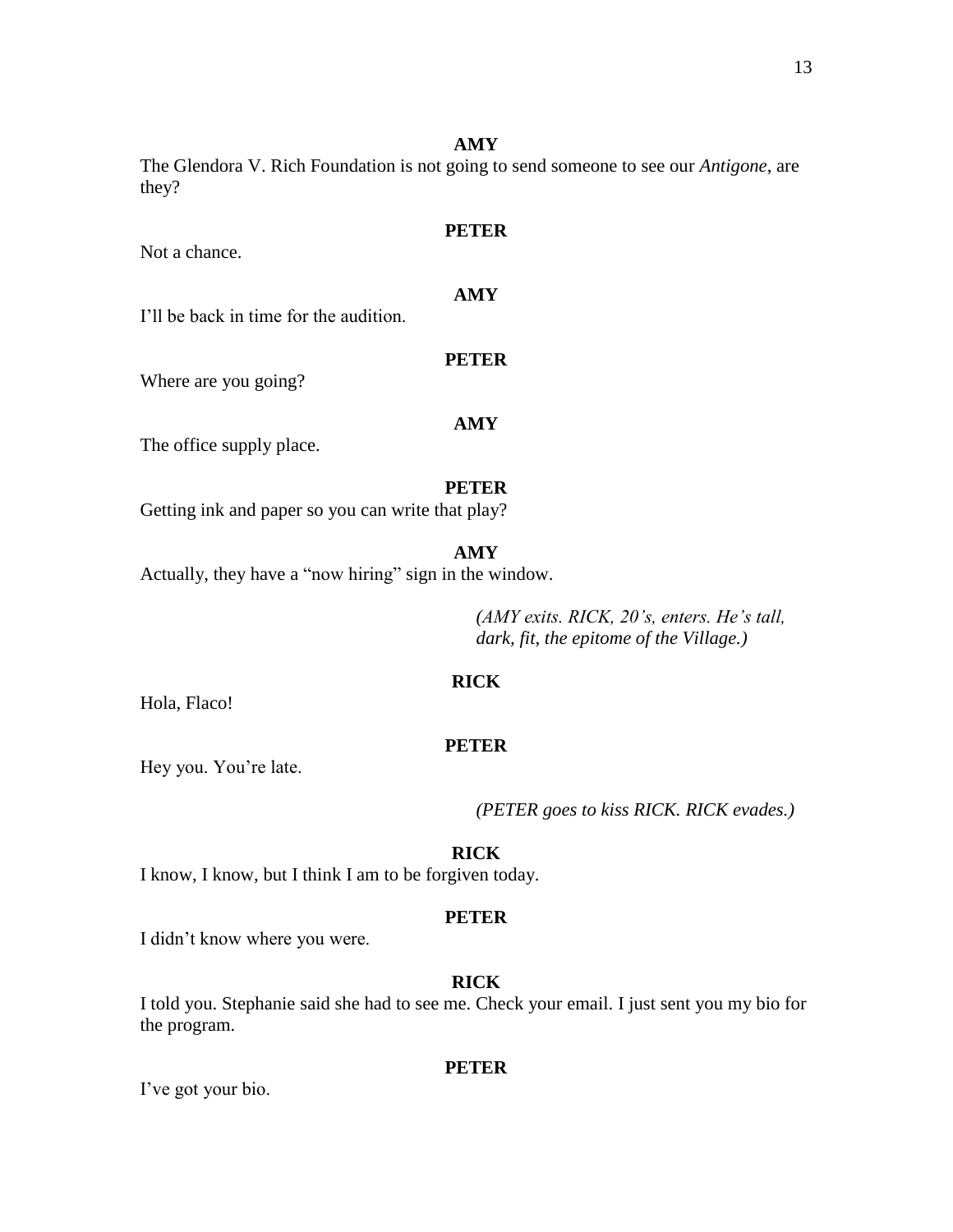| Not the latest. There's something new.                        | <b>RICK</b>            |
|---------------------------------------------------------------|------------------------|
| Really?                                                       | <b>PETER</b>           |
| Check it out.                                                 | <b>RICK</b>            |
| Are you serious? Oh my God, really??                          | <b>PETER</b>           |
| Read it, read it!                                             | <b>RICK</b>            |
| I will, I just need to find it.                               | <b>PETER</b>           |
|                                                               | (HE clicks and reads.) |
| Isn't that amazing??                                          | <b>RICK</b>            |
| (crushed) Amazing.                                            | <b>PETER</b>           |
| You should be happy for me!                                   | <b>RICK</b>            |
| I am.                                                         | <b>PETER</b>           |
|                                                               | (CAROL ANN enters.)    |
| You don't look happy. You don't get news like that every day! | <b>RICK</b>            |
| What news, doll? Tell Carol Ann!                              | <b>CAROL ANN</b>       |
| Here.                                                         | <b>RICK</b>            |

*(RICK hands CAROL ANN the iPhone.)*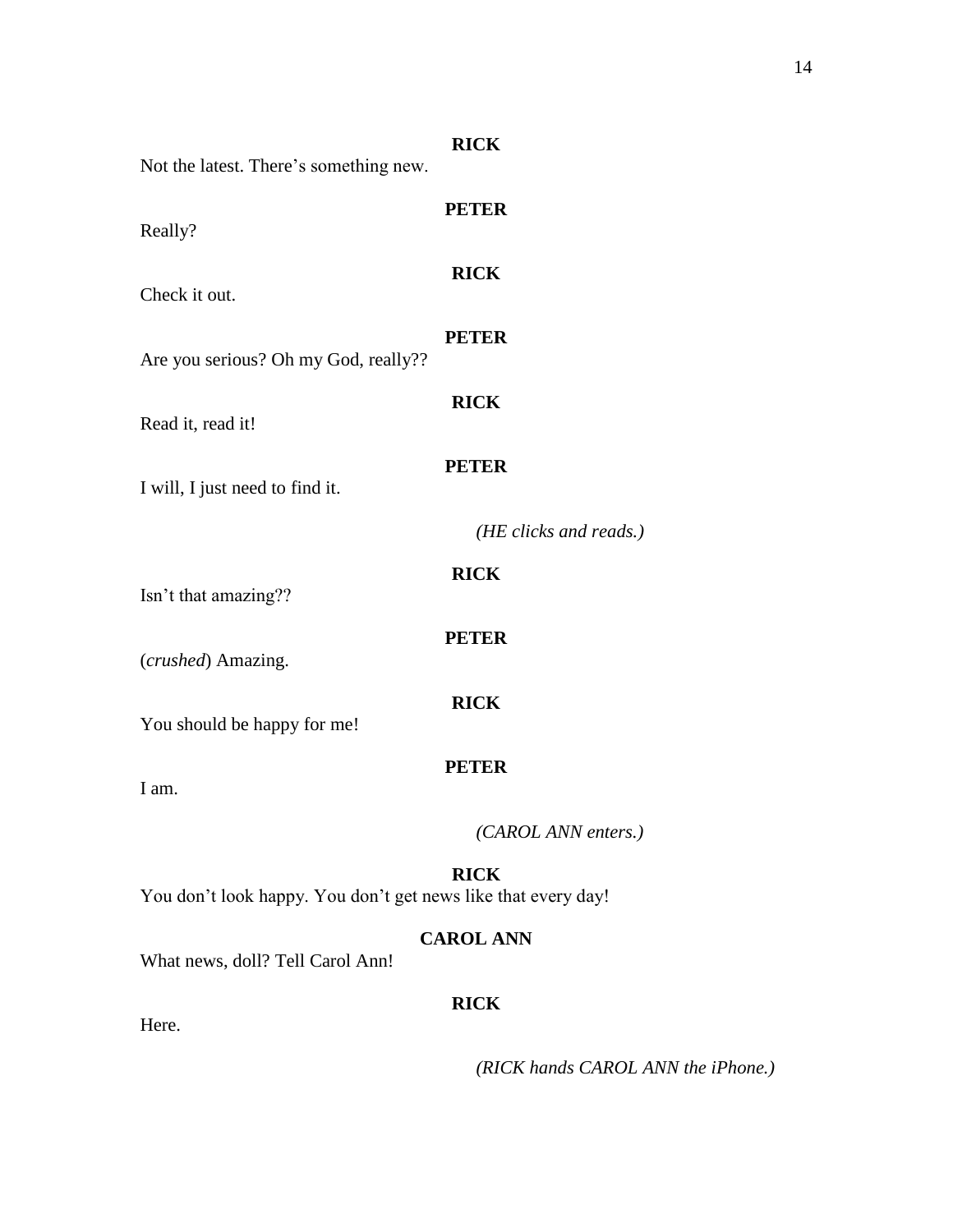### **CAROL ANN**

(*reading*) "Rick Ramirez is pleased to –"

### **RICK**

Lower.

### **CAROL ANN**

"After graduating from – "

### **RICK**

Keep going.

### **CAROL ANN**

"He was cited by the Village – "

### **RICK**

Keep scrolling, mama!

### **CAROL ANN**

Oh. My. God. *"*He has just signed a contract to appear as Mister Lube in a national television advertising campaign marking Mister Lube's expansion throughout all fifty states." A national! Oh, Rick, that's wonderful news, honey!!

#### **RICK**

Let me top off your fluids, ma'am.

### **CAROL ANN**

**RICK**

I love it!

So that's why I'm late.

#### **PETER**

Congratulations.

#### **RICK**

Stephanie got them to agree to start after *Antigone* closes.

#### **PETER**

**RICK**

They shoot at night?

## No, during the day.

### **PETER**

Then why - ?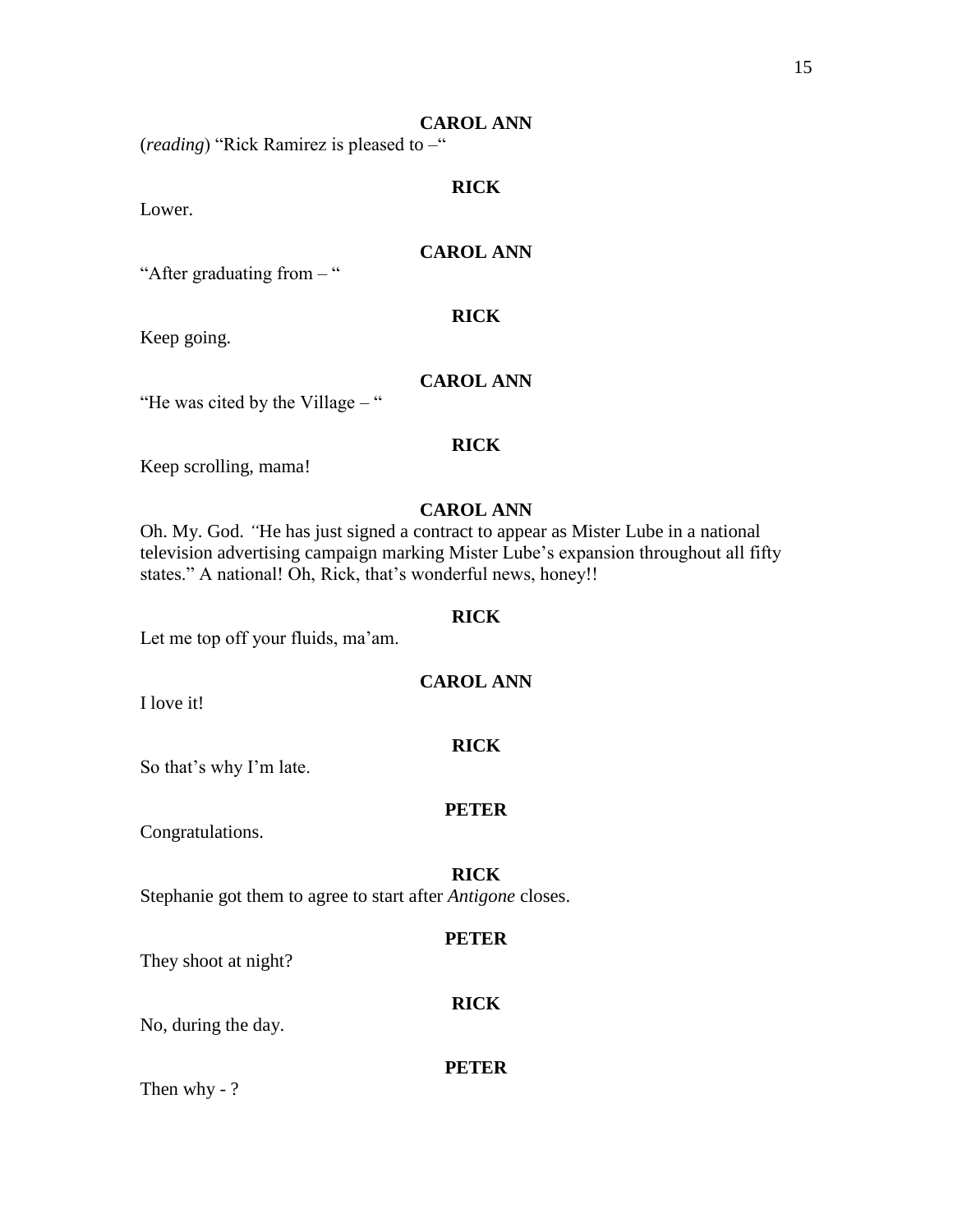### **RICK**

In L.A.

### **PETER**

In  $L.A$ .

### **RICK**

It's a national campaign and they want to shoot the commercials in L.A.

### **CAROL ANN**

I shot a national one time in L.A. I played a woman suffering from feminine itch. Do you remember...you wouldn't, never mind. Anyway, you'll love it. Much better spreads.

#### **PETER**

So what does that mean...L.A.?

### **RICK**

It means Los Angeles.

#### **PETER**

I know what it stands for. Where do we stand?

### **RICK**

Hey, hey, hey!!

#### **PETER**

I meant – I thought you liked it here.

### **RICK**

Yeah man, but these little gigs. Don't get me wrong – Theatre Athena has been great to me but I'm tired of eating off the dollar menu. And that's not gonna change any time soon.

### **CAROL ANN**

Well, it's obvious to me. You'll just have to become bicoastal, that's all.

### **PETER**

Sure, Rick can add that to his bio. Not only is he bicoastal, he's bilingual, biracial -

### **RICK**

Easy, Flaco.

### **PETER**

Ambivalent.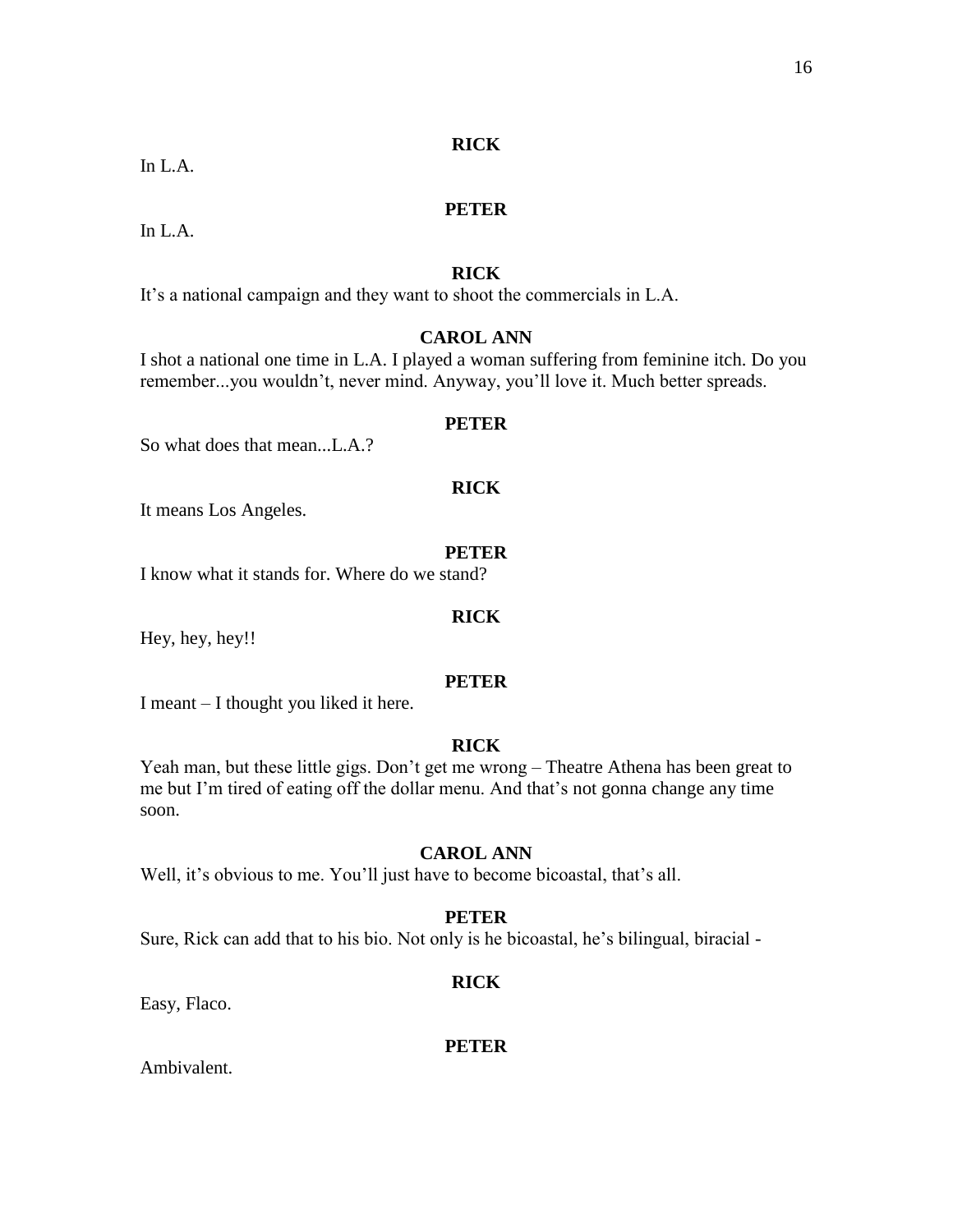### **RICK**

I intend to fulfill my contract to Theatre Athena. Stephanie made it clear to them that I have a six week run in *Antigone*.

#### **PETER**

And after *Antigone*?

### **RICK**

We'll see how Mister Lube takes off.

### **CAROL ANN**

My God, Rick, of course he's gonna take off. Are you kidding? Carol Ann is so happy for you, doll! I can hear the blue hairs now when they read it in the program. Now if you need to go out there early I can understudy Creon. What? It could be a timely political gender statement.

#### *(CAROL ANN exits.)*

You promised not to say anything.

### **PETER**

**RICK**

**RICK**

I said nothing.

You almost –

#### **PETER**

Anyone would be a little upset.

#### **RICK**

This is the big break for me! What? Flaco, I told you, man, that's just a little fun.

#### **PETER**

You know...when you told me you had changed your bio...

#### **RICK**

What?

#### **PETER**

I thought maybe you meant you were going to say something about me.

### **RICK**

Whoa, Flaco...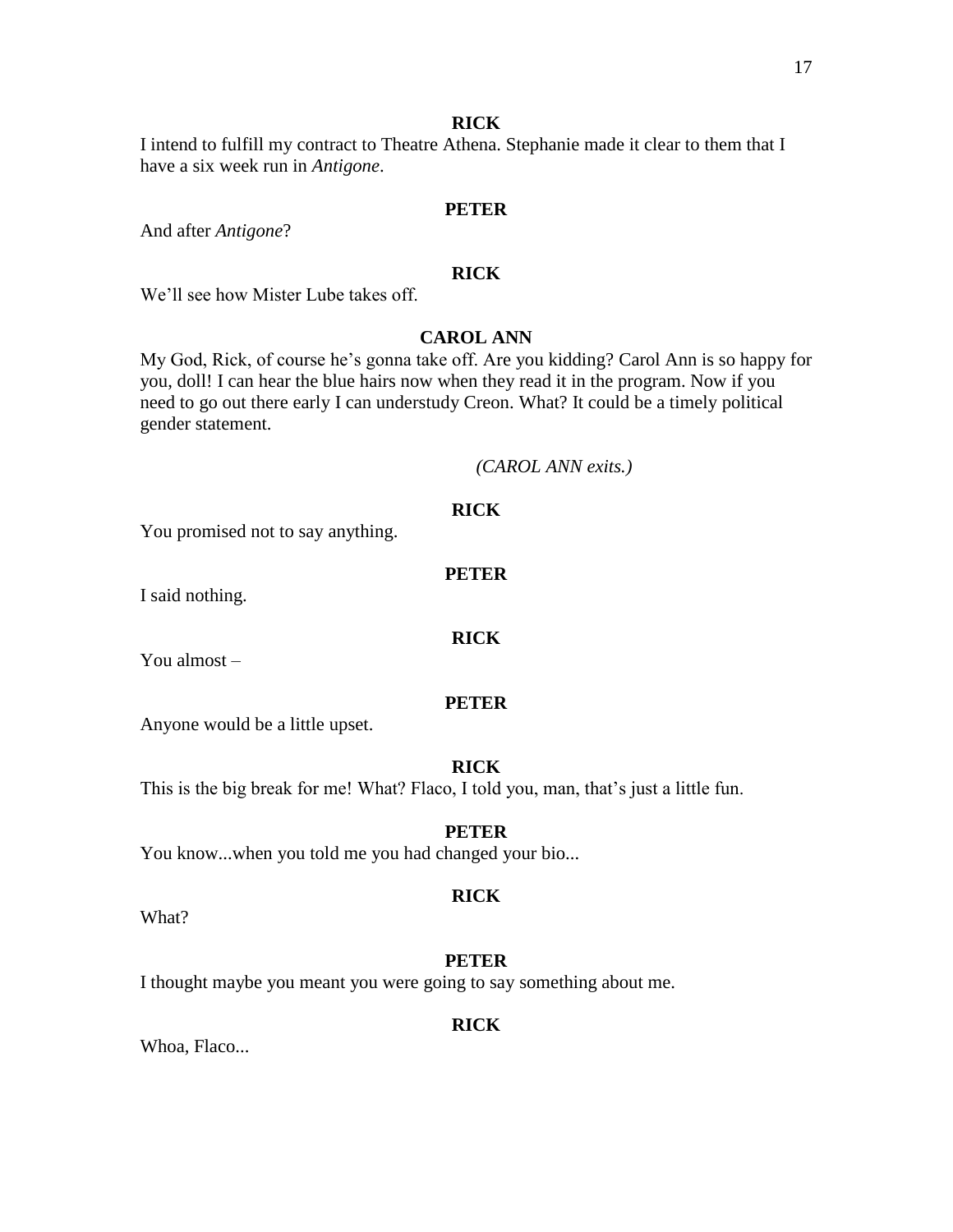#### **PETER**

It's just that I thought ...well, you know how some people put, "thanks to so-and-so" in their bios –

### **RICK**

Pete, Pete, Pete. Come on. I told you. I mean we have our fun and all, but...I really do like the chicas. And when I do have a thank you in a bio, it'll be for my lady. Besides, man...Mister Lube? To say that? You gotta be kidding me! I gotta go pick up my script.

*(RICK exits. AMY enters.)*

Hola, Amy.

### **AMY**

I expect full busloads to see you, Mister Lube! (*to PETER*) Well, that was a waste of time. The sign was down. You OK?

#### **PETER**

Yeah. Just thinking.

#### **AMY**

About?

#### **PETER**

Fate. Choices. Amy, I want you to write that play.

Why?

#### **PETER**

**AMY**

The theatre needs money and you can get it for us.

#### **AMY**

There's no point! Ted will never produce it!

#### **PETER**

We'll figure something out. The two of us can outwit Ted. No offense.

#### **AMY**

only way Theatre Athena will get that grant is if someone somehow miraculously discovers a long lost play that just happened to be written by a Greek woman.

#### **PETER**

What was that thing they discovered by Sophocles a hundred years ago?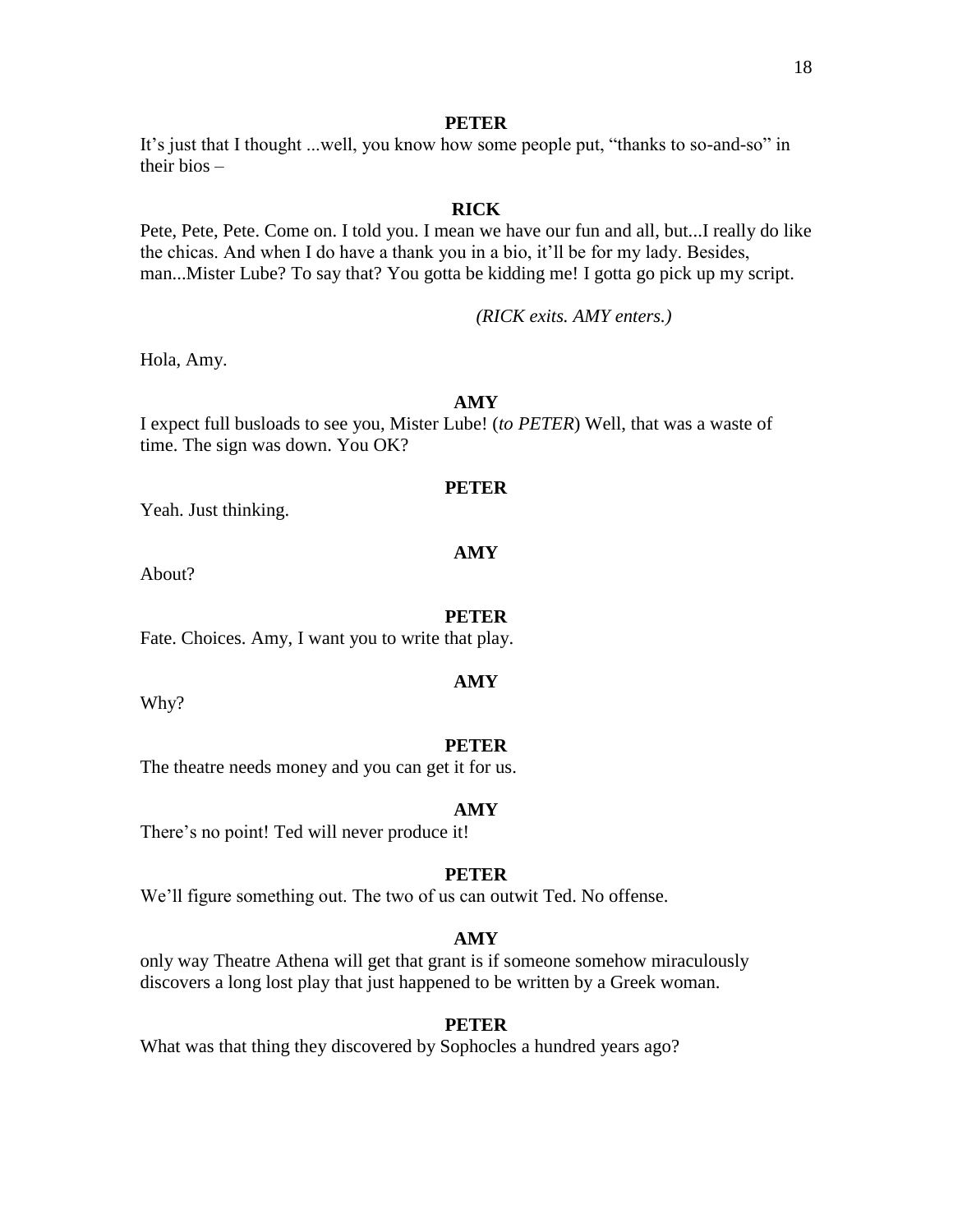Oh, uh, The *Ichneutae*, I think it's called. It was just a few lines on papyrus. And Sophocles was still a guy.

### **PETER**

Hey, what about Sappho? Some of her poems were found less than a hundred years ago.

### **AMY**

Not a playwright.

### **PETER**

We could transform her poetry into a play.

### **AMY**

I tried to get Ted to let me do that a long time ago. No deal. Besides, they're just not very interesting poems.

#### **PETER**

You'd think for a lesbian –

#### **AMY**

Oh, God, I just wish there had been one woman in Ancient Greece who wrote a damn play!!

#### **PETER**

There had to have been.

### **AMY**

Well, I would sure like to meet her.

*(There is a knock on the door and CLARISSA, 20's, enters. She "came to live out loud.")*

#### **AMY**

Hi, can I help you?

### **CLARISSA**

Hi, I'm Clarissa McLean and I have an appointment to read for *Antigone*.

#### **AMY**

Hey, I'm Amy. This is Peter.

#### **PETER**

Hi.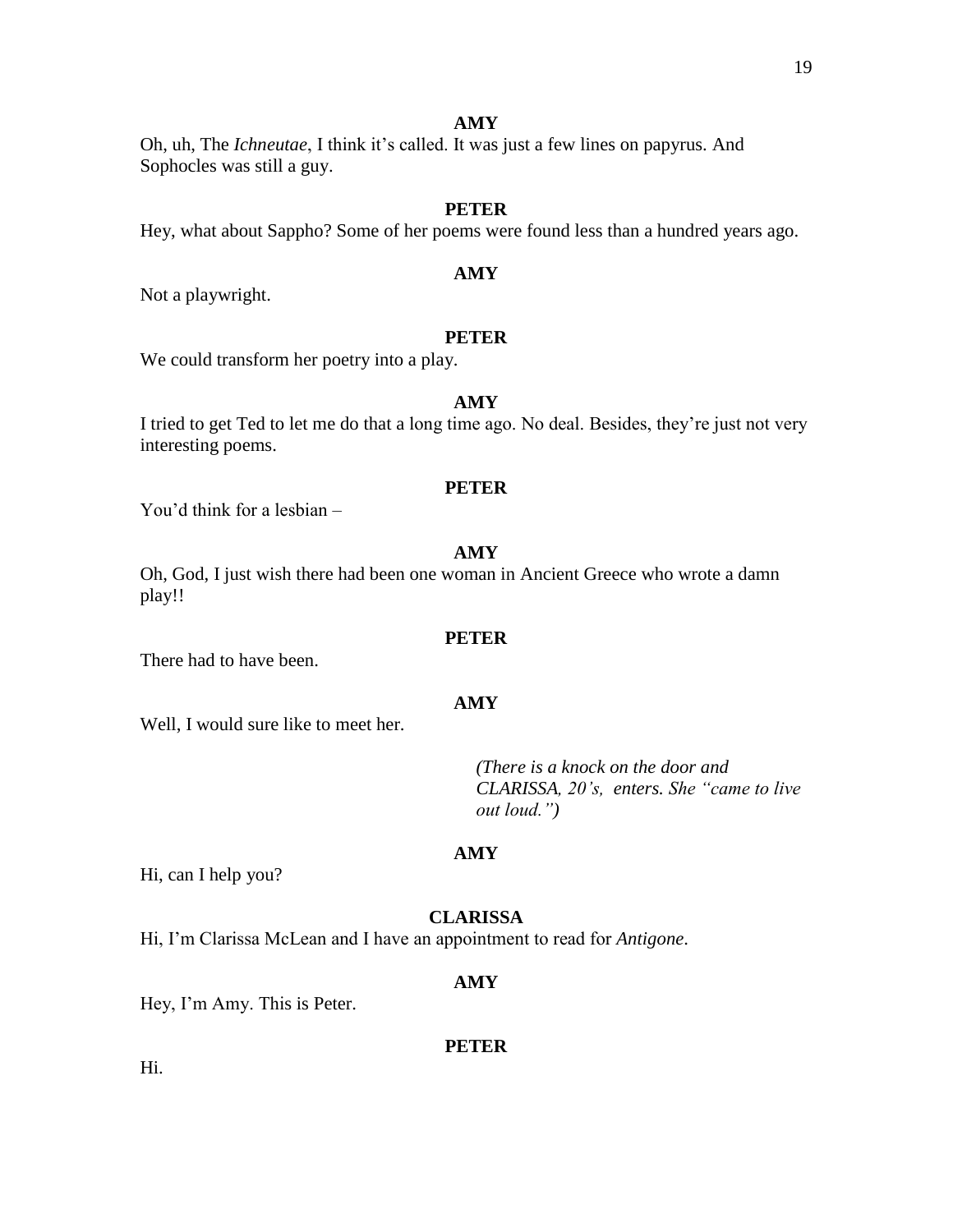You're a little early.

### **CLARISSA**

It's called Clarissa time. You'll be loving me for it. Here's my resume and headshot. My videos are online. (*grabbing Peter's iPhone*) Let me show you.

### **PETER**

No, that's OK.

### **AMY**

We still like to do things the old-fashioned way here.

*(CAROL ANN enters.)*

### **CAROL ANN**

I thought the audition was at 11:30?

Oh, uh...

### **CAROL ANN**

**PETER**

**AMY**

Not to worry, dolls, Carol Ann is ready to assist.

Where's Ted?

# **AMY**

I don't know. I guess he's still mad. Where's Rick?

### **PETER**

**AMY**

Rummaging around in the closet, no doubt.

OK...

### **CLARISSA**

## Is there a problem?

No, no.

**AMY**

## **CAROL ANN**

She looks a little younger than me. She'd make a lovely Ismene.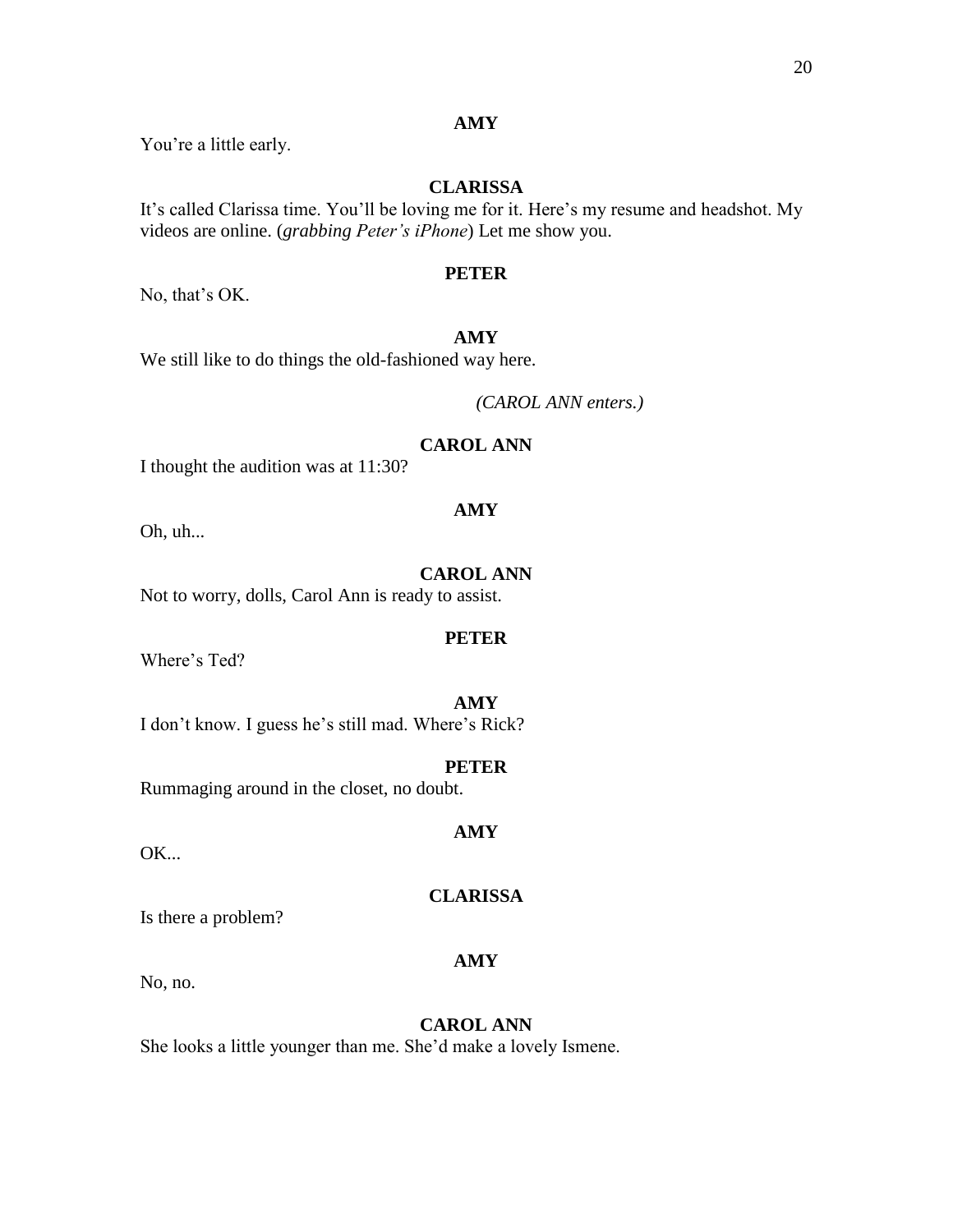I'm interested in reading for Antigone.

### **AMY**

Actually we're mounting this with three actors.

### **CLARISSA**

Cool. I do love a threesome.

### **CAROL ANN**

I've memorized Antigone's first speech with Ismene, if you'd like to have her read that.

### **CLARISSA**

I thought it was a monologue. My agent said it was a monologue followed by some sides.

### **AMY**

It is, it is. What's your monologue from?

### **CLARISSA**

Lipstick Emergence-C.

| I'm not really familiar with that.          | <b>AMY</b>      |
|---------------------------------------------|-----------------|
| You will be.                                | <b>CLARISSA</b> |
| No doubt.                                   | <b>AMY</b>      |
| Playwright?                                 | <b>PETER</b>    |
| McLean.                                     | <b>CLARISSA</b> |
| McLean?                                     | <b>PETER</b>    |
| Clarissa McLean.                            | <b>CLARISSA</b> |
| $\mathbf{M}$ , 41, 42, 41, $\mathbf{L}$ , 0 | <b>AMY</b>      |

Now that'd be you?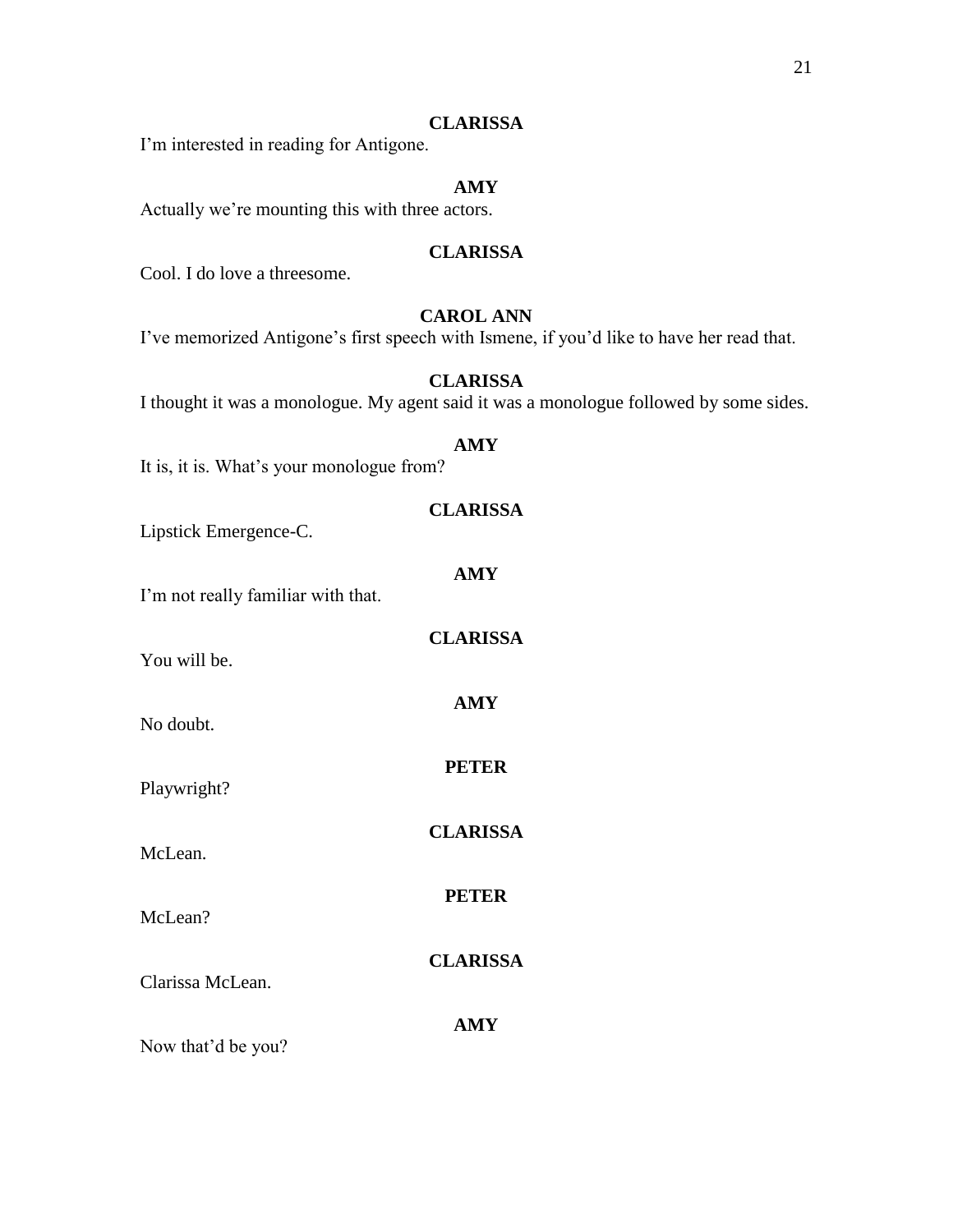It's my Fringe show. I sold out five shows in Minnesota, four in DC and three in Iowa City.

### **AMY**

Uh, as a classical theatre we require a monologue from a classical text. Your agency should have -

### **CLARISSA**

I think you'll find my work up to those standards.

### **CAROL ANN**

She's got balls, I'll give her that.

#### **PETER**

Testes testes one two three.

### **CLARISSA**

Heterosexist males have been stifling underrepresented voices in theater for 2500 years. I think you two as women and you as a gay male would agree?

### **PETER**

How did you know - ?

### **CLARISSA**

Honey... "testes testes one two three?" And where are the heterosexual males in this company, may I ask? Oops, West Village, maybe not.

#### **AMY**

There are two.

#### **PETER**

(*muttering*) One and a half.

#### **AMY**

One's pouting.

### **CLARISSA**

About what? No, let me guess. Power and privilege, am I correct?

#### **AMY**

In a way.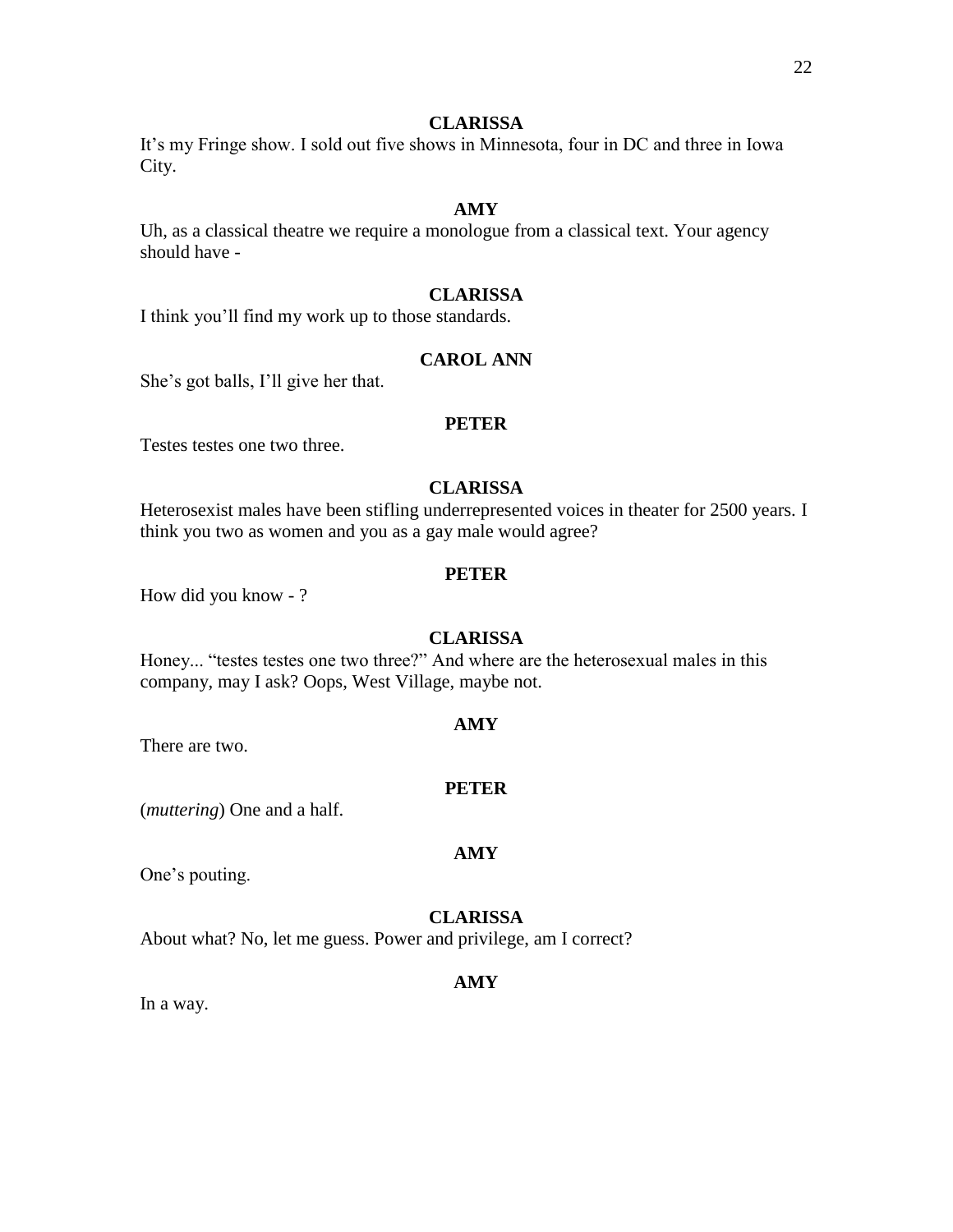So if you require a classical text I'll be happy to bore you with some Clytemnestra or some Medea, unless you'd prefer to hear truth spoken to power in which case I'll give you something that will completely and totally fuck you in the skull.

### **AMY**

Preach on, sister.

#### **CLARISSA**

Hello, I'm Clarissa McLean. C-L-A-R-I-S-S-A M-C-L-E-A-N. SAG eligible and Equity candidate. I'll be performing a selection today from Lipstick Emergence-C by Clarissa McLean.

#### **PETER**

How do you spell that?

#### **CLARISSA**

C-L-A-R-I

### **PETER**

No, I meant the show.

#### **CLARISSA**

Lipstick – do you have that, sweetheart?

#### **PETER**

Yes, girlfriend.

#### **CLARISSA**

Emergence – E-M-E-R-G-E-N-C-E...C, the letter C at the end. See the title is kind of a quadruple entendre, get it? First, "Emergency", like a problem, right, and the, second, "emergence, see", like "see, it's emerging", and then, third, C for Clarissa, so it's like "lipstick emergence, Clarissa," like I'm coming out as a lipstick lesbian and then, fourth, "C", referring to the body part where the lipstick actually emerged from in the embarrassing incident that gave rise to the entire thing and about which my monologue will be. I'm actually not a pure lesbian, however, I alternate between male and female partners to keep my Yin and Yang aligned, although I did recently go to Lesbos and dug pottery. Literally. I mean I literally dug it up, you know not just "oh, I really dig that, man". Although I do really dig Greek pottery. I guess I dig it both ways, if you know what I mean.

#### **PETER**

You went to Lesbos?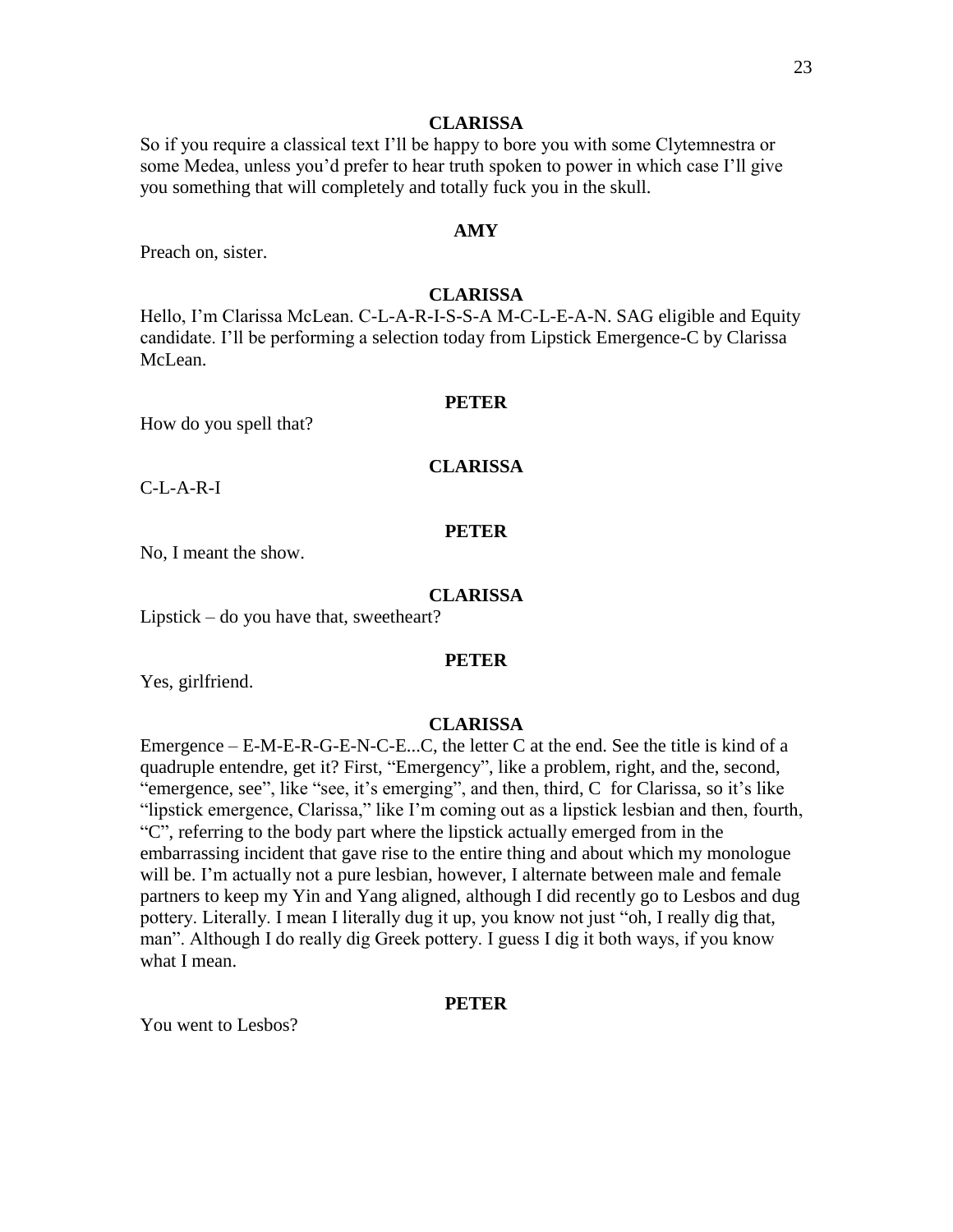As inspiration for my show. I found this really cool piece of pottery with writing on it. It was from the 1940's, but still, it made me think.

Did it, now?

### **CLARISSA**

**AMY**

Yeah, about all those Classical Women, what it was like and all. And what it must have been like for Antigone. Her brother, rotting in the sun and all.

### **AMY**

It's too bad you didn't dig up a new play. A new old play, that is.

*(PETER and AMY both look at each other. They confer briefly.)*

### **CLARISSA**

Do you want to hear my monologue?

### **CAROL ANN**

I thought we just did.

#### **AMY**

Clarissa, we have something else we'd like you to do.

#### **CLARISSA**

I don't take my clothes off, OK? Not for scale.

#### **PETER**

This is a little bit different, Clarissa.

*(BLACKOUT. In darkness we hear the flute and the chorus of voices:*

*"We call to you, Athena, come to us. We suffer in a world of pain and strife. Lead us along the path out of darkness. Point us in the direction of the light."*

*Lights up on TED, AMY and PETER watching CLARISSA deliver her monologue. She's actually good.)*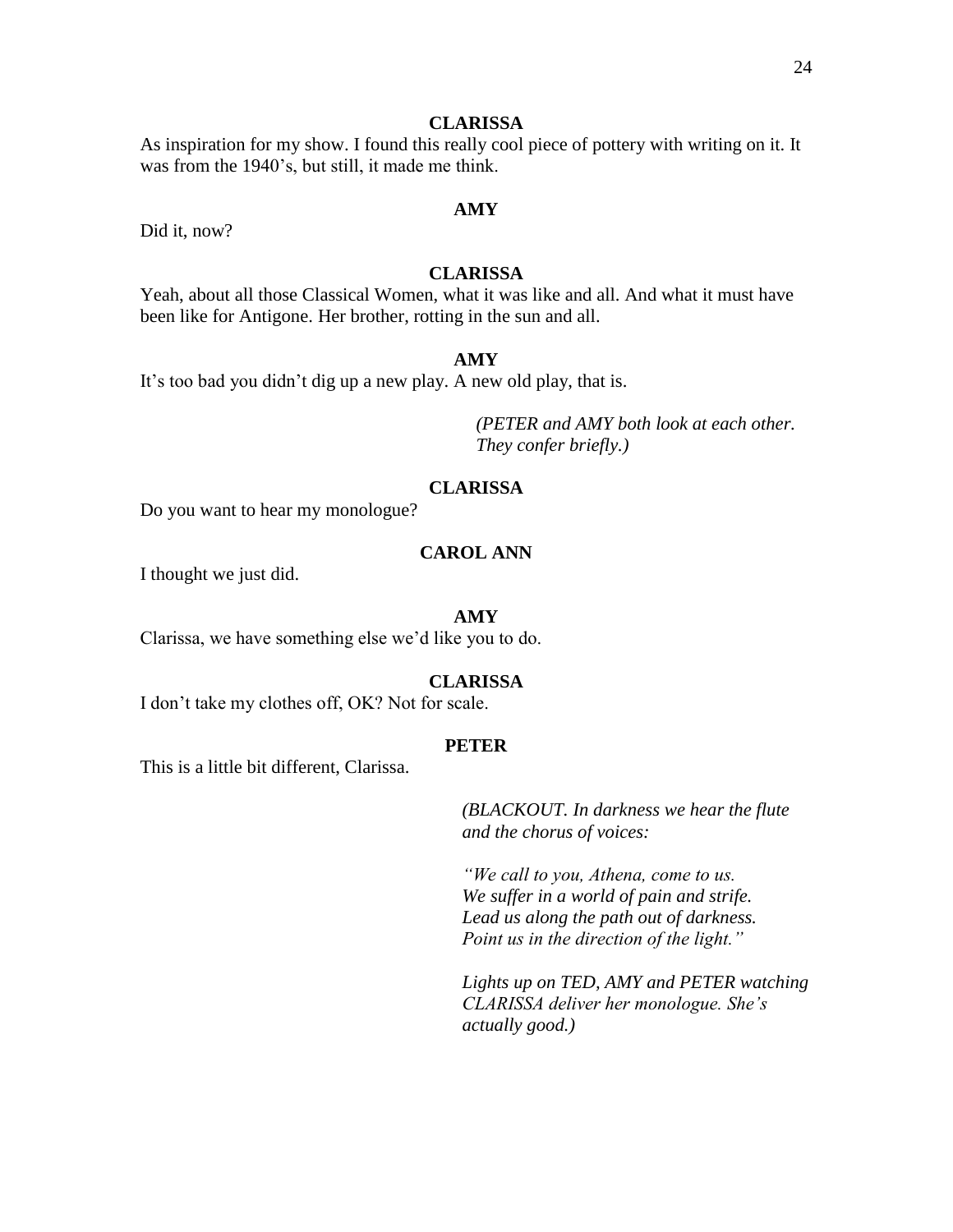"...I stand now where I struck him down. I struck him twice. In two great cries of agony He buckled at the knees and fell. When he was down I struck him the third blow in thanks and reverence to Zeus. Thus he went down, and the life struggled out of him; And as he died he spattered me with the dark red And violent driven rain of bitter savored blood."

Scene.

#### **TED**

Very nice. That was the Lattimore, I believe.

#### **CLARISSA**

Actually, it was from *Agamemnon*. I said that at the beginning. Didn't you hear me?

#### **TED**

I meant the Lattimore translation. Harrison Lattimore, was one of our Drama professors at school. He inspired all of us to start Theatre Athena. An amazing scholar, actor, translator, dramaturge...a true kickass Athenian.

#### **CLARISSA**

Then he must be really excited about the big find.

#### **TED**

What big find?

#### **CLARISSA**

You haven't heard about the big find?

#### **PETER**

What kind of find are you talking about?

#### **CLARISSA**

Oh, an old papyrus.

#### **TED**

As opposed to a young papyrus?

#### **AMY**

Where did they find this...this find?

### **CLARISSA**

It was in a tomb. On Lesbos. I heard about it when I was there this spring with my girlfriend. Researching for my new show, Lipstick Emergence-C, which sold out twelve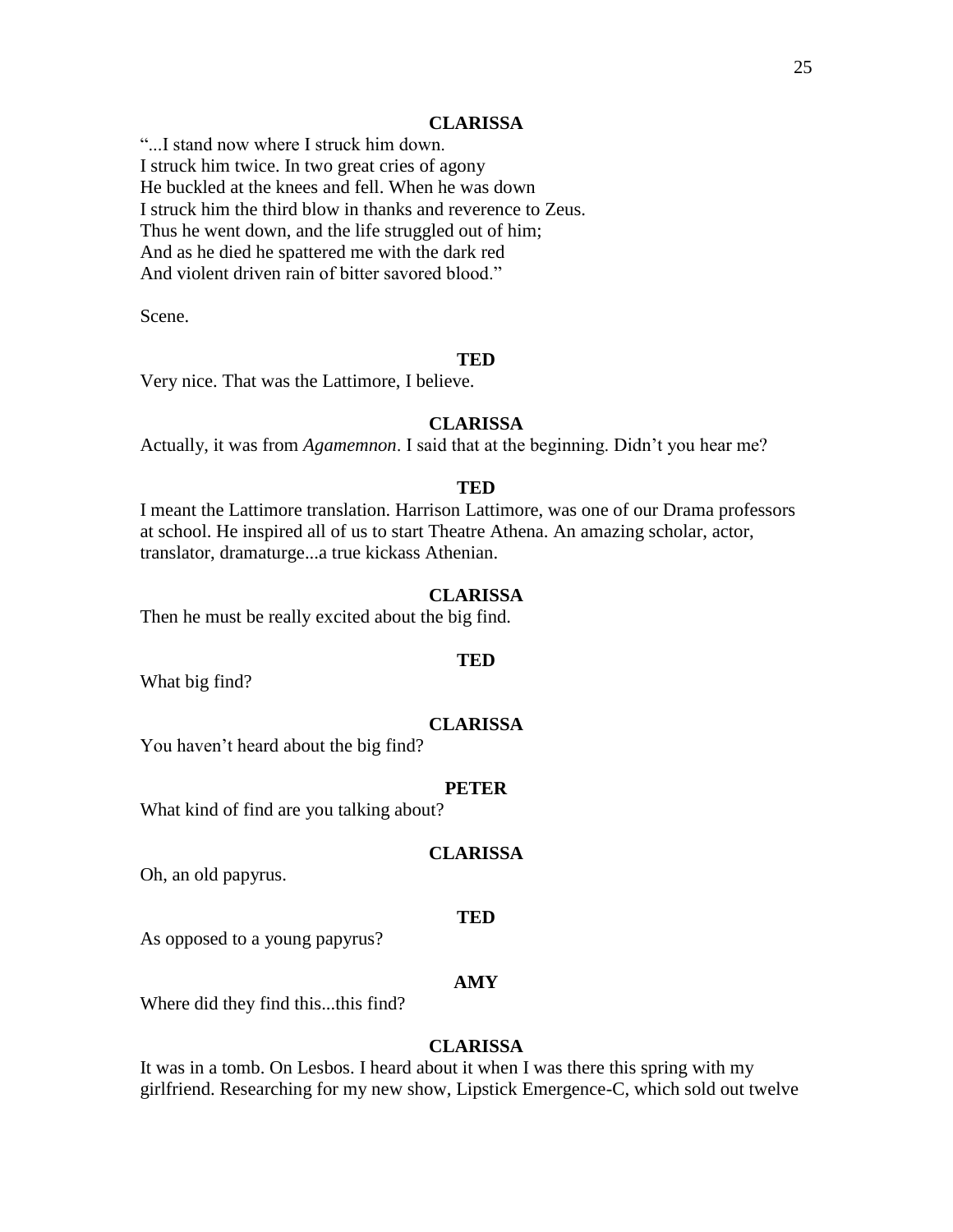26

times during three fringe festivals this summer. You can see the whole thing on my website, and there's segments on YouTube –

### **AMY**

Tell us more about the papyrus.

### **CLARISSA**

Oh yeah. Um, it's a piece of an old play. They're not sure who it's by.

#### **TED**

Sounds like another *Ichneutae.*

### **CLARISSA**

They were saying it was considerably more than the *Ichneutae.*

#### **TED**

You know the *Ichneutae*?

### **CLARISSA**

Of course.

### **PETER**

But not a complete play, right?

#### **AMY**

Certainly not a complete, finished play?

### **CLARISSA**

No, not complete.

#### **TED**

I hadn't heard anything about this.

### **CLARISSA**

Well, they had just discovered the papyrus in this tomb, not far from where we were in our dig. And they were taking it to Athens.

#### **AMY**

To the state museum?

### **CLARISSA**

Right, that's what I think they said. Anyway, they said it was still in Greece. And it was going to stay in Greece. Just like my girlfriend, the bitch.

Well that's good.

#### **TED**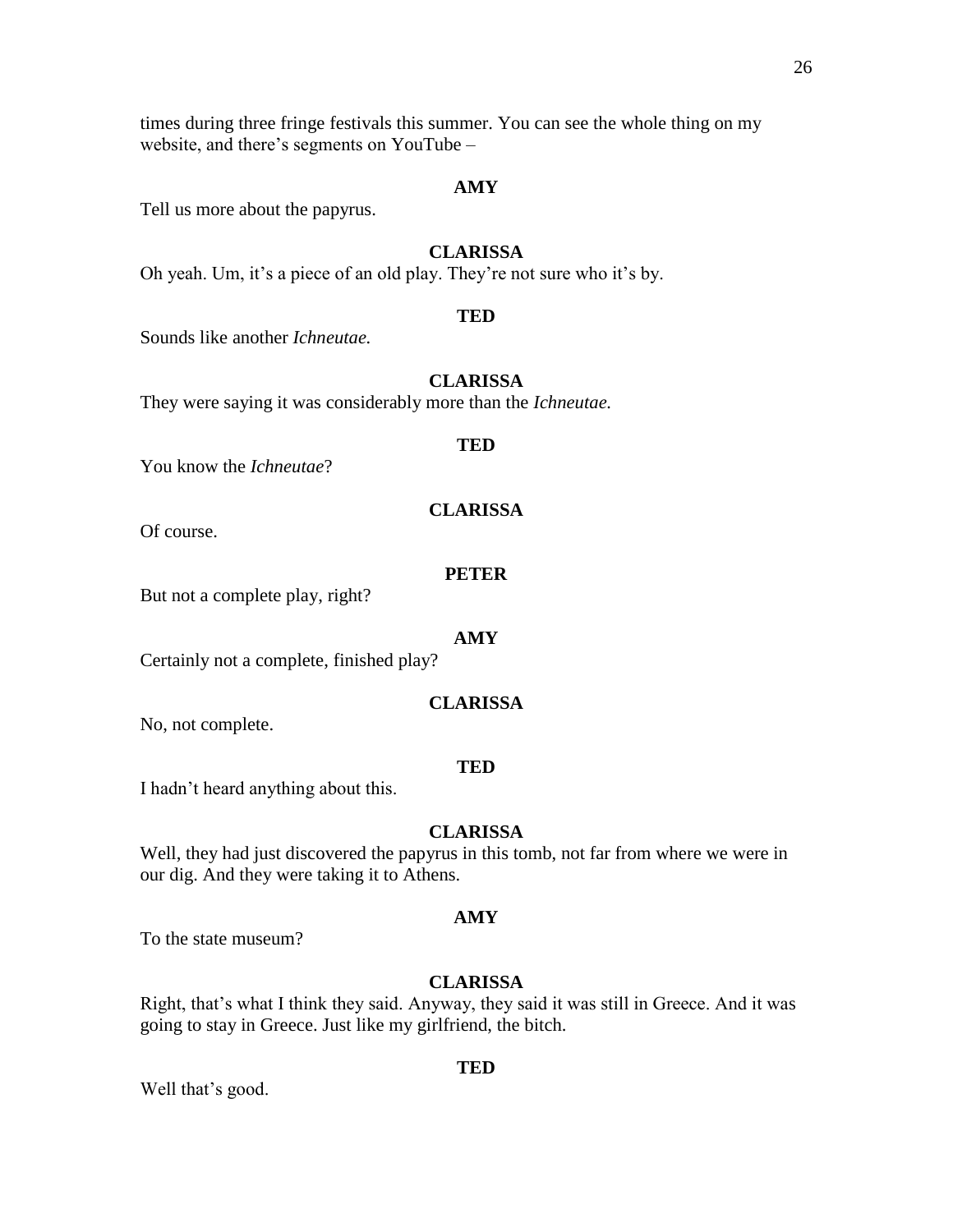I know, I am so ready to cycle back to men.

### **TED**

No, I meant good for the papyrus. No more Elgin Marbles. We should find out about this.

### **PETER**

I'm on top of it big guy. (*referring to his iPhone*) Here it is. "New papyrus sheds light on ancient Greek drama." Appears to have been a comedy.

#### **TED**

What's it about?

#### **PETER**

Uh, it doesn't really say.

### **TED**

Uh huh. They have a name for it?

### **PETER**

Uh, they haven't determined its title yet.

### **CLARISSA**

Maybe Harrison Lattimore will translate it.

#### **TED**

I'm sure he will.

### **AMY**

Well, as well as being our business manager Peter is our dramaturge and literary manager and I'm sure he will look into this further.

### **PETER**

Yes, I certainly will look into it further. Thank you so much.

#### **AMY**

Yes, thank you so much for letting us know about that. That's fascinating. Isn't that fascinating, Ted?

#### **TED**

Yeah, it's interesting.

#### **AMY**

It's more than interesting, if it's bigger than the *Ichneutae*.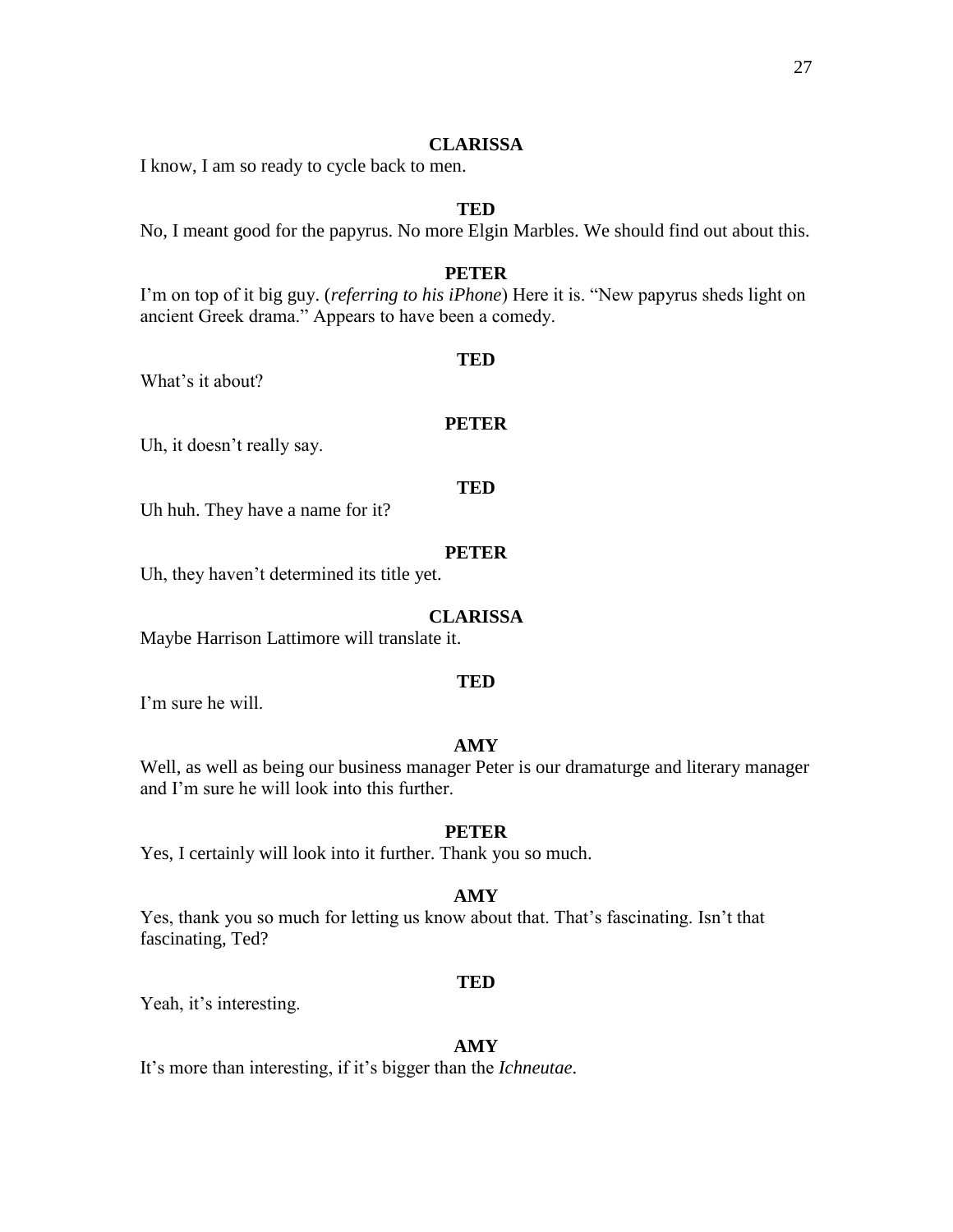### **TED**

If it pans out, sure. You guys, they find scraps all the time.

*(TED receives a text message on his phone.)*

### **CLARISSA**

This was more than a scrap.

### **TED**

**CLARISSA**

(*reading his message*) YESSS!!!!!!

Well not that much more.

#### **TED**

I gotta get over to Brooklyn.

### **CLARISSA**

You're leaving my audition?

### **TED**

Polite Mechanicals got evicted from their space in DUMBO. They got a light board and a box of gels on the street and it's first come, first served.

### **AMY**

Do you have to go now?

#### **TED**

Hey, I'm trying to save us some money.

#### **PETER**

**TED**

What should we do about this new find?

## Keep digging, so to speak!

*(TED exits.)*

#### **AMY**

Thank you SO MUCH!

# **PETER**

You were perfect, perfect!

### **CLARISSA**

He left my audition.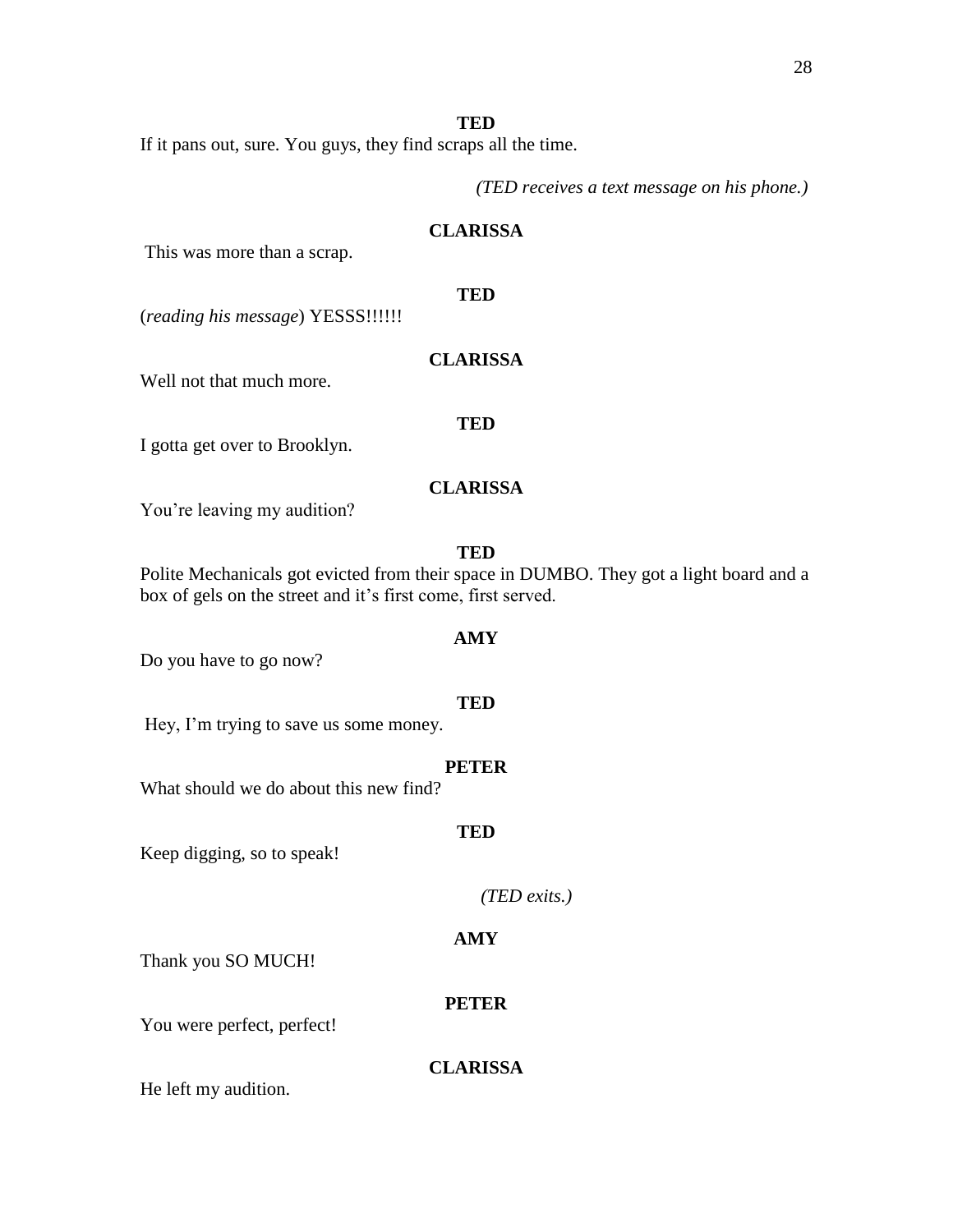**AMY** It's fine. Like we said, you convince him there's a new find, you've got the part.

| Cool. So what happens now?                     | <b>CLARISSA</b>     |
|------------------------------------------------|---------------------|
| I think I have to write a play.                | <b>AMY</b>          |
| No, I meant me.                                | <b>CLARISSA</b>     |
| You want to help?                              | <b>PETER</b>        |
| Not really.                                    | <b>CLARISSA</b>     |
|                                                | (CAROL ANN enters.) |
| When's the grant due?                          | <b>AMY</b>          |
| Six weeks from today.                          | <b>PETER</b>        |
| When do rehearsals start?                      | <b>CLARISSA</b>     |
| I haven't even started writing yet.            | <b>AMY</b>          |
| I meant for me! Playing Antigone? Remember me? | <b>CLARISSA</b>     |
| Monday.                                        | <b>AMY</b>          |

**CLARISSA** Awesome. Antigone ROCKS! I have always wanted to play her.

### **CAROL ANN**

That's funny, so have I.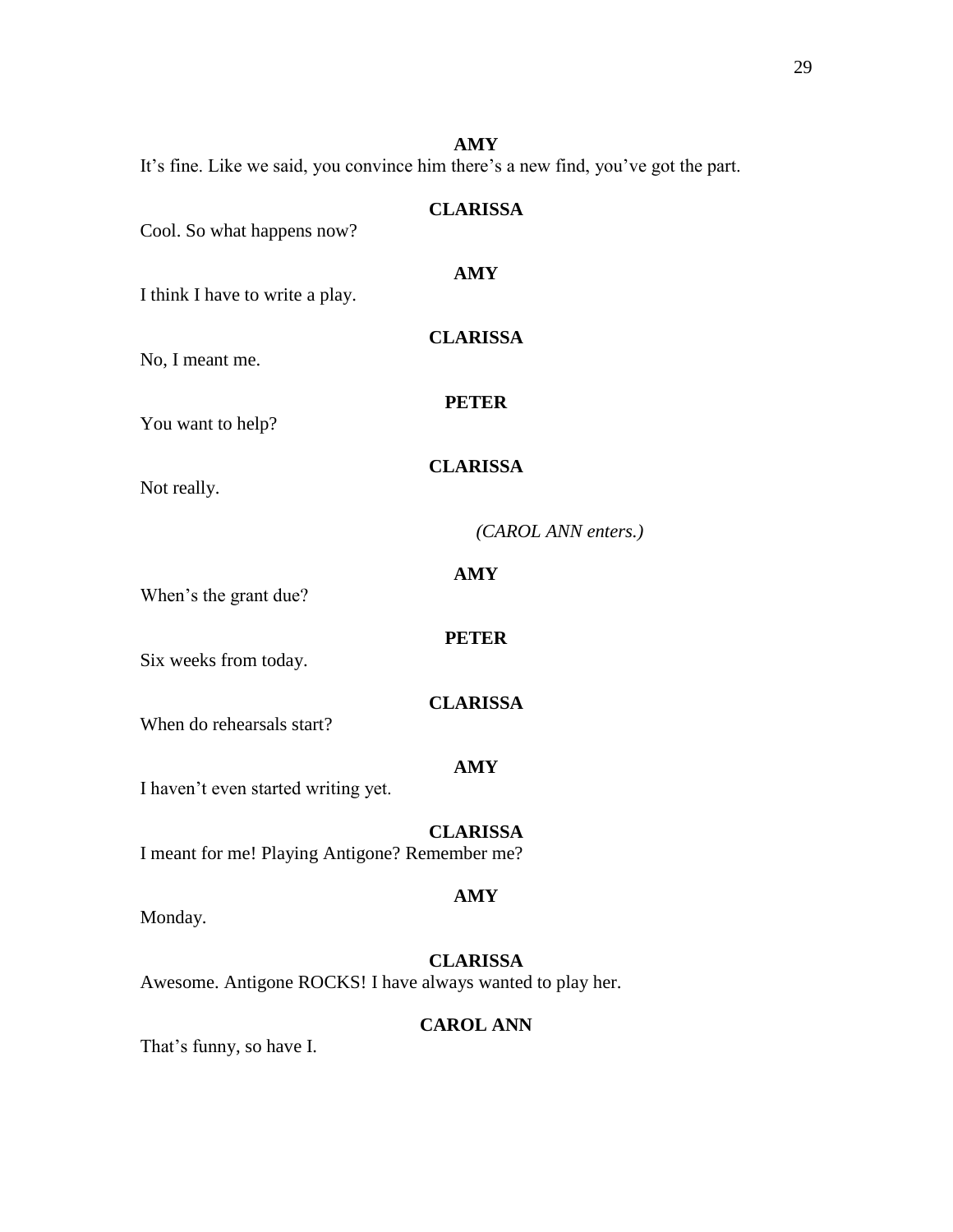Carol Ann –

### **CAROL ANN**

What does she mean "playing Antigone"? She's playing the third part, right? All the boring parts? Ismene? Haemon? The God damned Chorus?

### **AMY**

Carol Ann, it's a long story, but Clarissa just helped us convince Ted that there's a newly discovered ancient play, and that might win us the Rich Foundation grant.

### **CAROL ANN**

Big whoop.

#### **AMY**

And we promised her Antigone if she could do it.

### **PETER**

And we need you to play the third role. And to demand that Ted casts you in it.

### **CAROL ANN**

You have got to be kidding me.

#### **AMY**

Look, we're only casting three people and we still really really want you for one of them.

#### **PETER**

We're kind of desperate here Carol Ann.

### **AMY**

See, if I can write a new play and we get this grant then Theatre Athena can survive but Ted will never produce something I write so we have to convince him it's a new ancient play and Ted can not know.

### **CAROL ANN**

Fine, my lips are sealed.

#### **AMY**

Thank you.

### **CAROL ANN**

I won't tell Ted a thing as long as I get to be Antigone now.

#### **CLARISSA**

Well that's funny because I won't tell Ted a thing as long as I get to be Antigone now.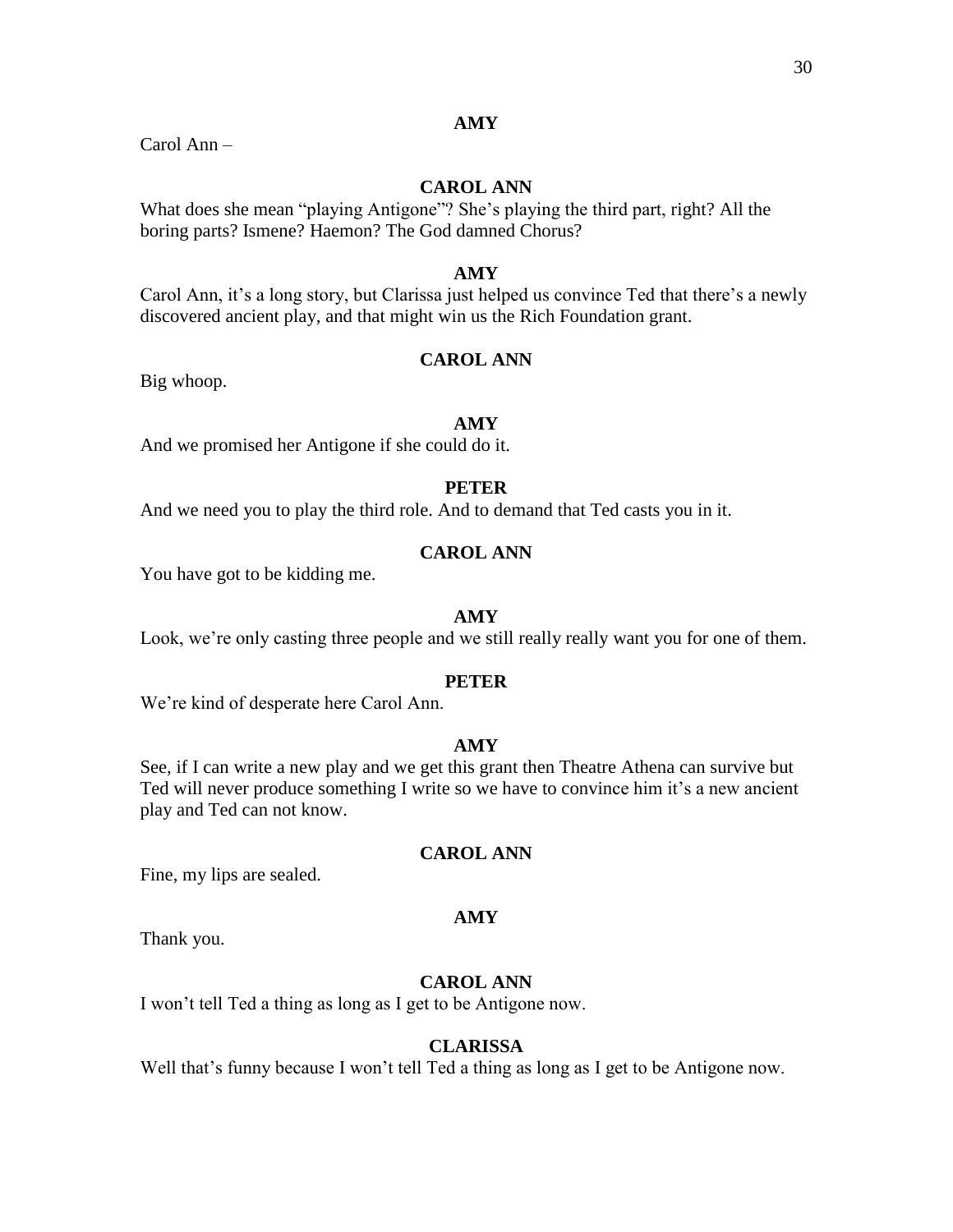Carol Ann, please, I'm begging you –

### **PETER**

It's our last chance and if you tell him what we're doing you'll ruin it and we'll never see each other again and we'll all either starve to death or have to go clean hotel rooms or sell ourselves into white slavery to survive.

### **CAROL ANN**

Why me? Why not beg Miss Trixie here?

### **PETER**

Because she doesn't give a crap about us.

### **CAROL ANN**

And I do.

#### **AMY**

You were in our first show, remember? Remember?

### **PETER**

*Oedipus Rex*. And your suicide was the most beautiful thing I've ever seen on a stage.

### **AMY**

It was beautiful, Carol Ann.

#### **PETER**

You're still beautiful.

### **CAROL ANN**

But apparently not beautiful enough to play Antigone.

#### **PETER**

Seven years, Carol Ann, and it all comes down to this.

### **CAROL ANN**

What about the seven years I've put in here? Doesn't that count for anything?

#### **AMY**

That's what I'm counting on.

### **CLARISSA**

Yeah, 'cause I don't really give a crap about any of you.

#### **AMY**

Look, if we don't get this grant, Carol Ann, I can't keep doing this. None of it.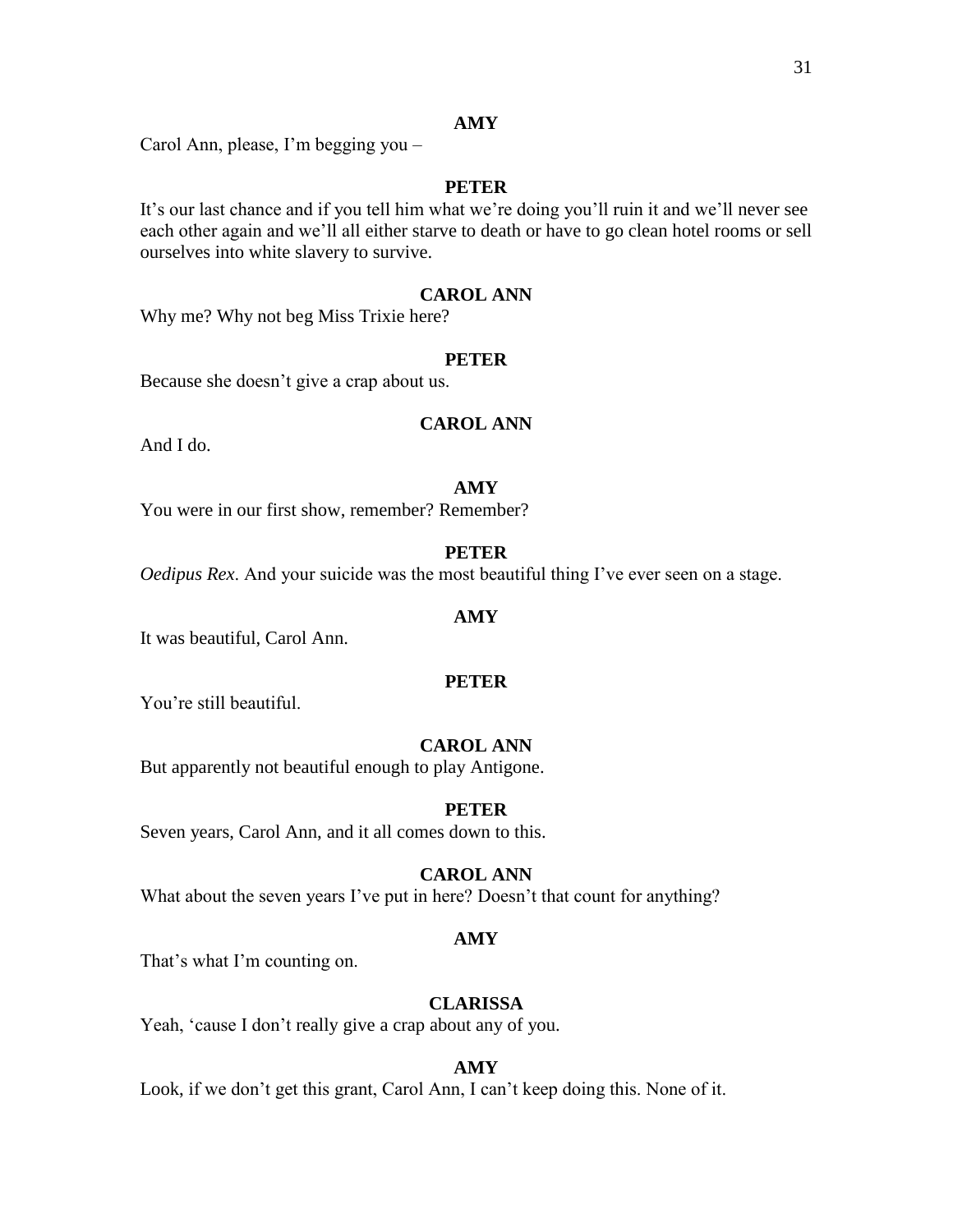### **CAROL ANN**

A new ancient play?

### **AMY**

Yes.

### **CAROL ANN**

And the part you're writing for me in this new play?

### **AMY**

Will be awesome.

### **CAROL ANN**

It better be. Almost fifty. And I'm playing the Chorus. How did that suicide go again? Just kidding! That's funny stuff! Laugh! You'll keep from crying. But seriously, dolls...you know what the problem with theater is?

### **AMY**

What?

### **CAROL ANN**

I'll tell you when you're old enough to understand.

#### **AMY**

Thank you, Carol Ann.

### **CAROL ANN**

At least we're producing something not older than Jesus. So what's it about?

#### **AMY**

Well, I was thinking that to resonate with the Rich Foundation, it obviously needs a strong woman's voice. And we also need an audience, so I think it should be a comedy.

### **CLARISSA**

Awesome. I do awesome comedy. In my Fringe show –

#### **PETER**

It needs gravitas.

#### **AMY**

Comedies can have gravitas.

### **CLARISSA**

Gravitas?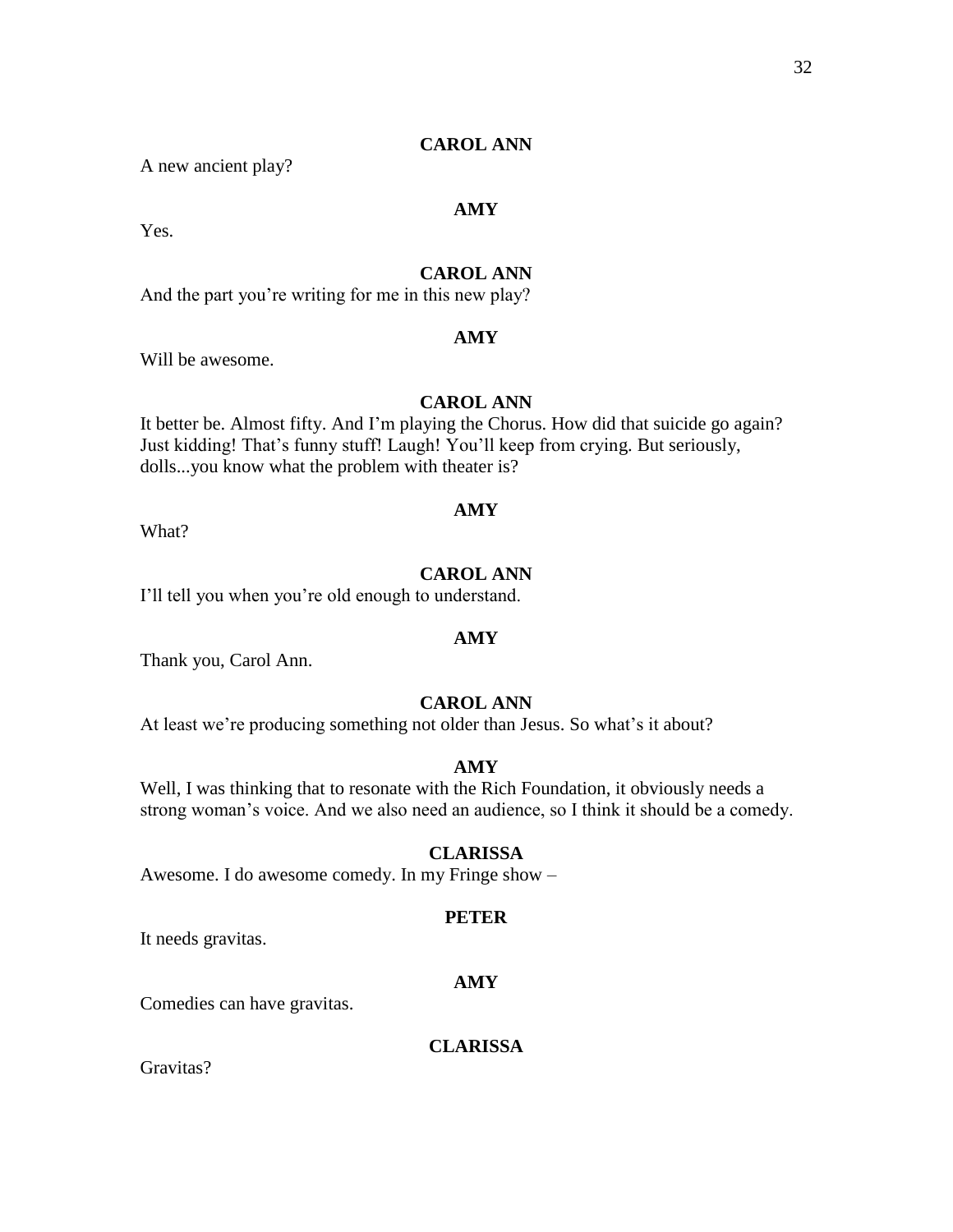Balls. It needs balls. We need audience, grant, gravitas. So I'm thinking...a comedy...about a woman...in the Trojan War.

### **PETER**

Comedies were always about their present day. The Trojan War was always a subject for tragedy.

### **AMY**

Right, and those were the rules that men played by.

### **PETER**

Touché.

#### **AMY**

OK, so what about this? There's this Greek woman who's so fed up with the stalemate of the Trojan War that she decides to dress up like a man and go to Troy and do something about it. But she falls in love with one of her soldier buddies -

### **PETER**

And he's really gay so he falls in love with who he thinks is a him but it's really a her?

### **CLARISSA**

No, no. There should be one straight guy and one gay guy and the gay guy falls in love and thinks the girl is a gay guy but she's really a bi girl and the straight guy somehow knows this on a subliminal level and is all freaked out that he thinks he's going gay until one day he rips off the girl's clothes and finds out he's a she – 'cause that happened to someone I met in Iowa City. OK, so it was me.

#### **PETER**

Or the gay guy could rip the girl's clothes off and find out he's a she and then get really mad and kill her. 'Cause that happened, too. On Avenue C. But I didn't know them.

#### **AMY**

Excuse me, but aren't I the one writing the play?

#### **PETER**

Sorry...

### **CAROL ANN**

The Goddess Athena herself was fairly instrumental in the Trojan War if I'm not mistaken. She got top billing, you could say.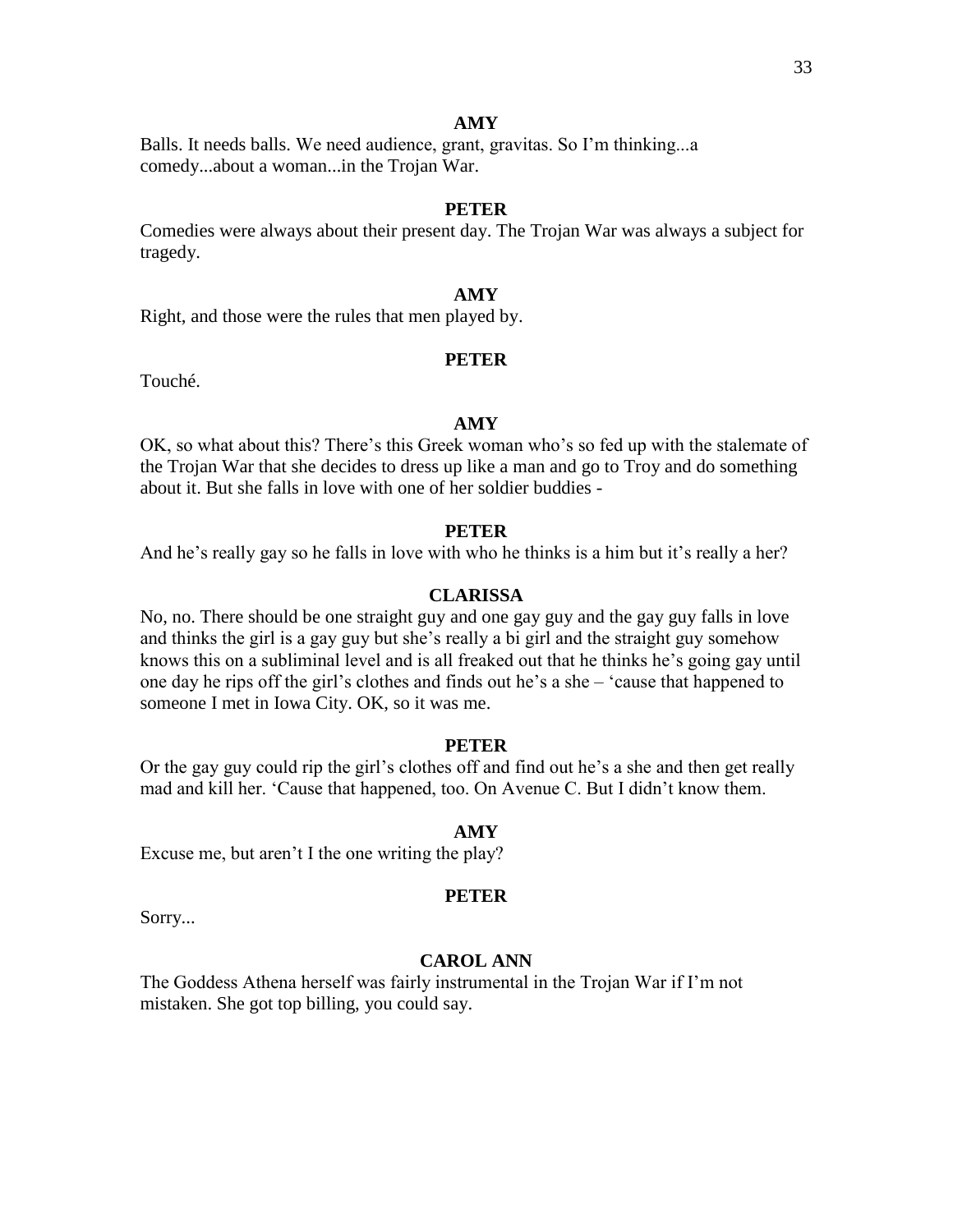Yes, yes, she definitely, definitely deserves top billing. I can see her presiding over it all, and at the end when all the mortals have made a mess of everything, you, Athena, our Deus ex Machina, descend from heaven and set everything straight.

### **PETER**

**AMY**

So to speak.

So to speak.

### **CAROL ANN**

At the end? I arrive at the end?

#### **AMY**

Well...

### **CAROL ANN**

So I'd have all this down time in which I might accidentally tell Ted -

#### **AMY**

She'll be there at the beginning, too. And the middle. And especially the end.

#### **PETER**

And now that we're down to three actors you can play other parts, too.

#### **CLARISSA**

Maybe you can be the Trojan Horse.

### **CAROL ANN**

OK, fuck you.

#### (*CAROL ANN exits*.)

### **CLARISSA**

What? What's her problem? Anyway, this gender-bender girl-guy? Loving it! I would so totally love to read for that. Otherwise my lips, well, let's just say you haven't seen loose lips yet. Ciao, babies!

*(CLARISSA exits.)*

#### **PETER**

You know what we really need?

### **AMY**

A couple of more divas?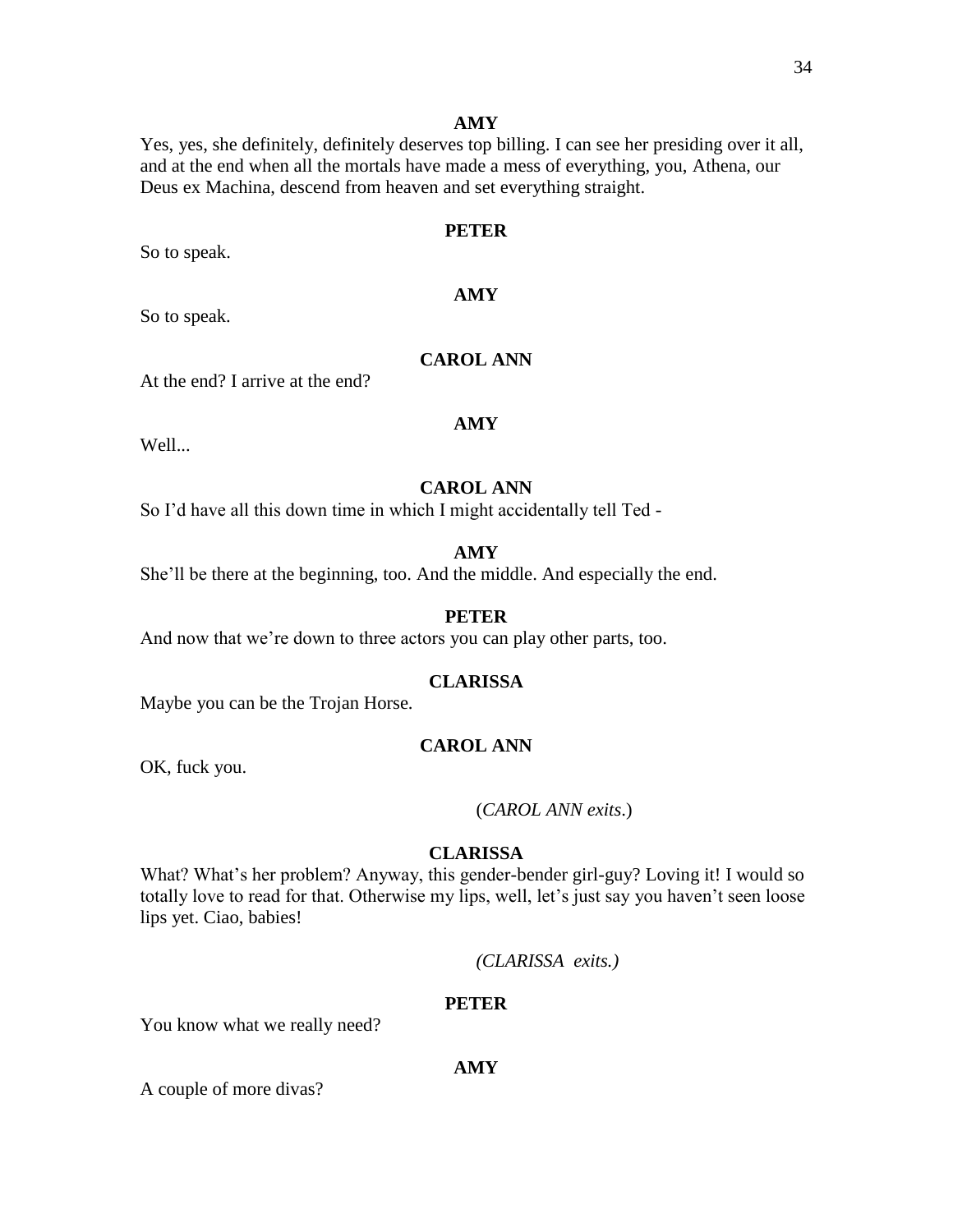### **PETER**

I'm not really worried about them. I'm worried about Ted asking questions.

### **AMY**

Yeah, I know. I mean the Wikipedia article is one thing, but if he really starts digging...

### **PETER**

So there's the Wikipedia article I posted, and I posted to four different blogs, and those should probably get picked up by other blogs, so I'm thinking the coverage should be pretty deep on Google.

### **AMY**

The Internet'll be fine. What if he calls Dr. Lattimore?

# **PETER** He will, won't he? **AMY** Of course he will. **PETER AMY PETER AMY** There's no way... is there? **PETER AMY** Yeah, but I mean...

### **PETER**

Think about it. If Dr. Lattimore is on board then Ted would never question whether a lost play has been discovered.

### **AMY**

You're right.

Then we need Dr. Lattimore on board.

Right.

I'm serious.

He was always a good guy.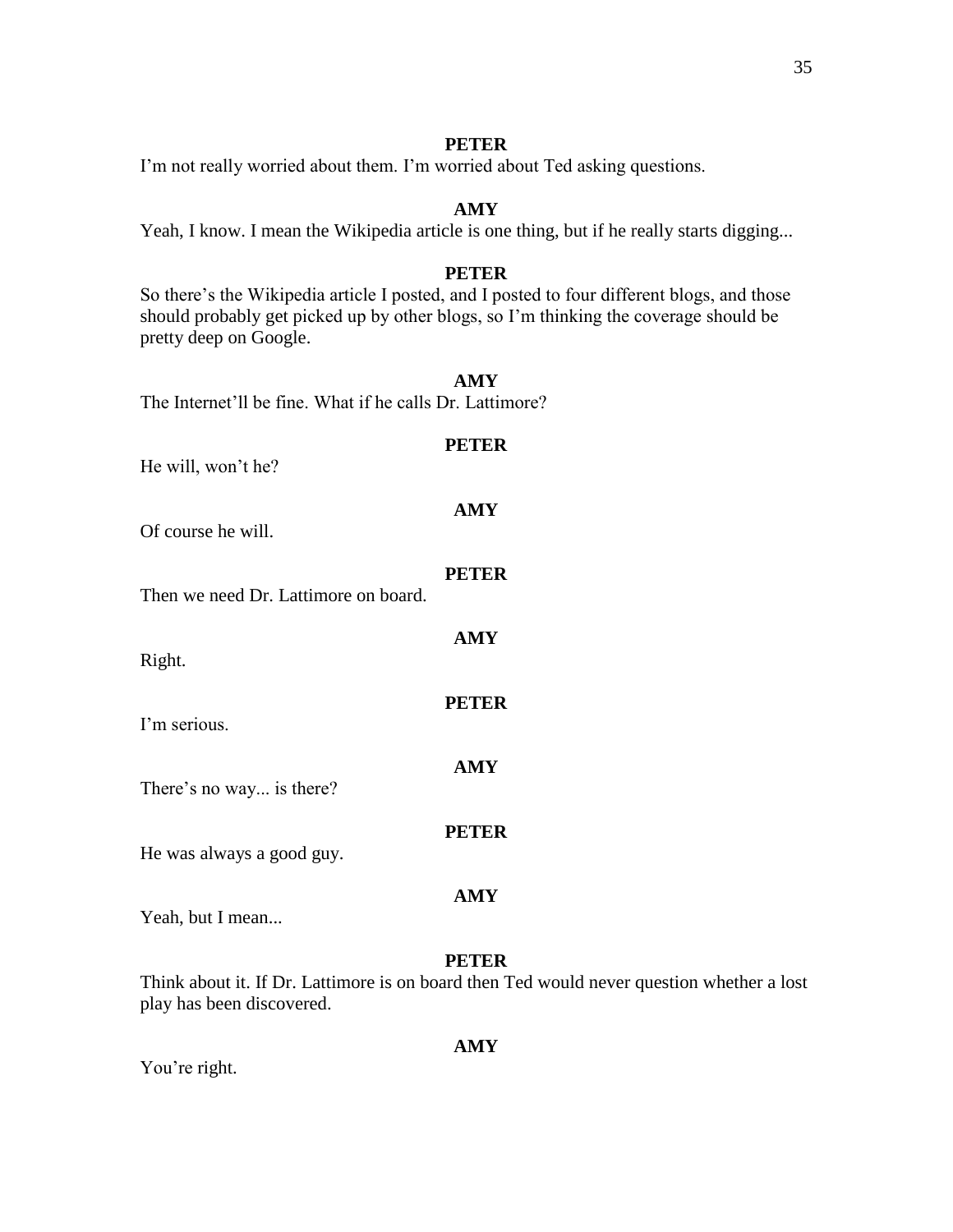And let's face it. It's really the only way we can be sure Ted will go along with producing a so-called "new play".

#### **AMY**

You know...he will never believe there's a play by a Greek woman! Even if Dr. Lattimore -

# **PETER**

You're right. OK...Ted doesn't have to believe the play is by a woman. We can tell *him* it's by Sophocles...or Aeschylus or whoever. And we get Doctor Lattimore to *say* he's going to flesh out the recently discovered fragment, and Ted produces it.

#### **AMY**

 $OK...$ 

#### **PETER**

And in the meantime, you, a woman, write a new play in the ancient Greek style, with gravitas, The Rich Foundation declares it fabulous, and we get the grant.

### **AMY**

Oh. Is that all we have to do? Gosh, Mickey, let's do it in the barn. Mom's got some old clothes we can use as costumes –

#### **PETER**

OK, so it's not easy, but unless you have a better idea for getting 100,000 dollars, and no, I don't feel like going to jail. Amy, he's thirty years old and he just skipped out of here happy as a Chelsea twink on Pride Sunday about schlepping a beat up light board and a box of gels back on the subway from yet another failed theater company. That's not exactly focusing on fatherhood. Now if we get the grant maybe he settles down enough to make a baby, right? Isn't that what you want?

#### **AMY**

So you really think Dr. Lattimore will lie for us?

#### **PETER**

Dr. Lattimore does not want to see Theatre Athena die. He'll probably love the idea of a genuinely new play in the Ancient style. We don't have to lie to Dr. Lattimore. We don't have to lie to the Rich Foundation. The only person in the world we have to lie to is Ted.

### **AMY**

Something I've done a thousand times. Call Dr. Lattimore.

*(PETER works his iPhone.)*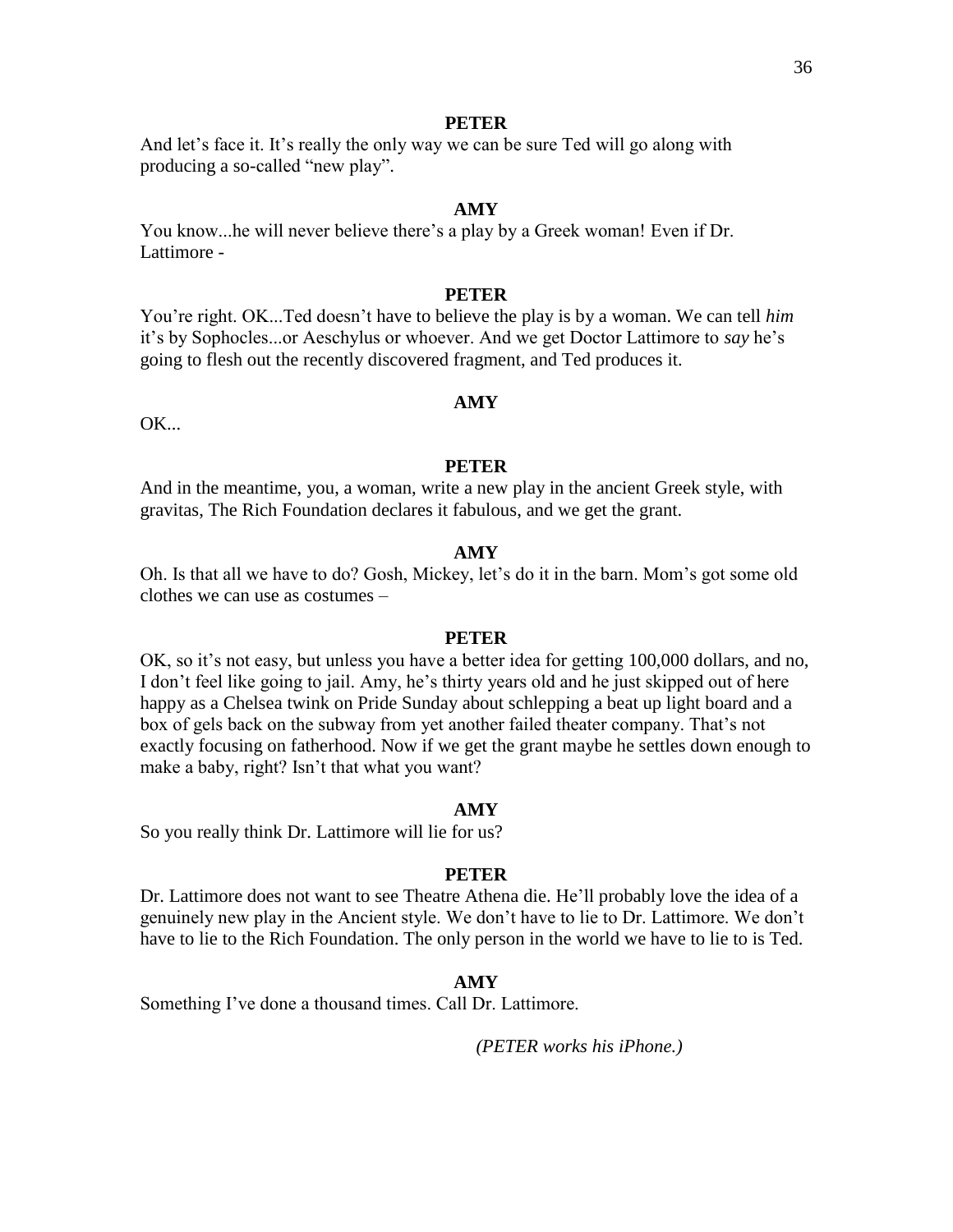I'll see if can get his office number. By the way, what's your play called?

# **AMY**

What would be the name of a Greek comedy about a woman pretending to be a man so she can go off to fight in the Trojan War?

# **PETER**

**AMY**

Gynepolemos.

# Gynepolemos?

# **PETER**

Yeah. Gyne, woman. Polemos, war. Gynepolemos. War woman.

# **AMY**

Wow. Catchy.

# **PETER**

OK. Um...Androgyna?

# **AMY**

Boring. They always had bawdy names in comedies. What's a Greek sounding bawdy name? Voluptuous?

# **PETER**

Promiscuous!

### **AMY**

I've got it. Testocles. *(she pronounces it "Test-o-cleez")*

# **PETER**

Now that's some balls! Here's his number.

(*PETER calls on his phone*.)

*Testocles* it is. So what's our hero's name before?

# **AMY**

You mean before she becomes –

# **PETER**

Before she grows a pair, yeah.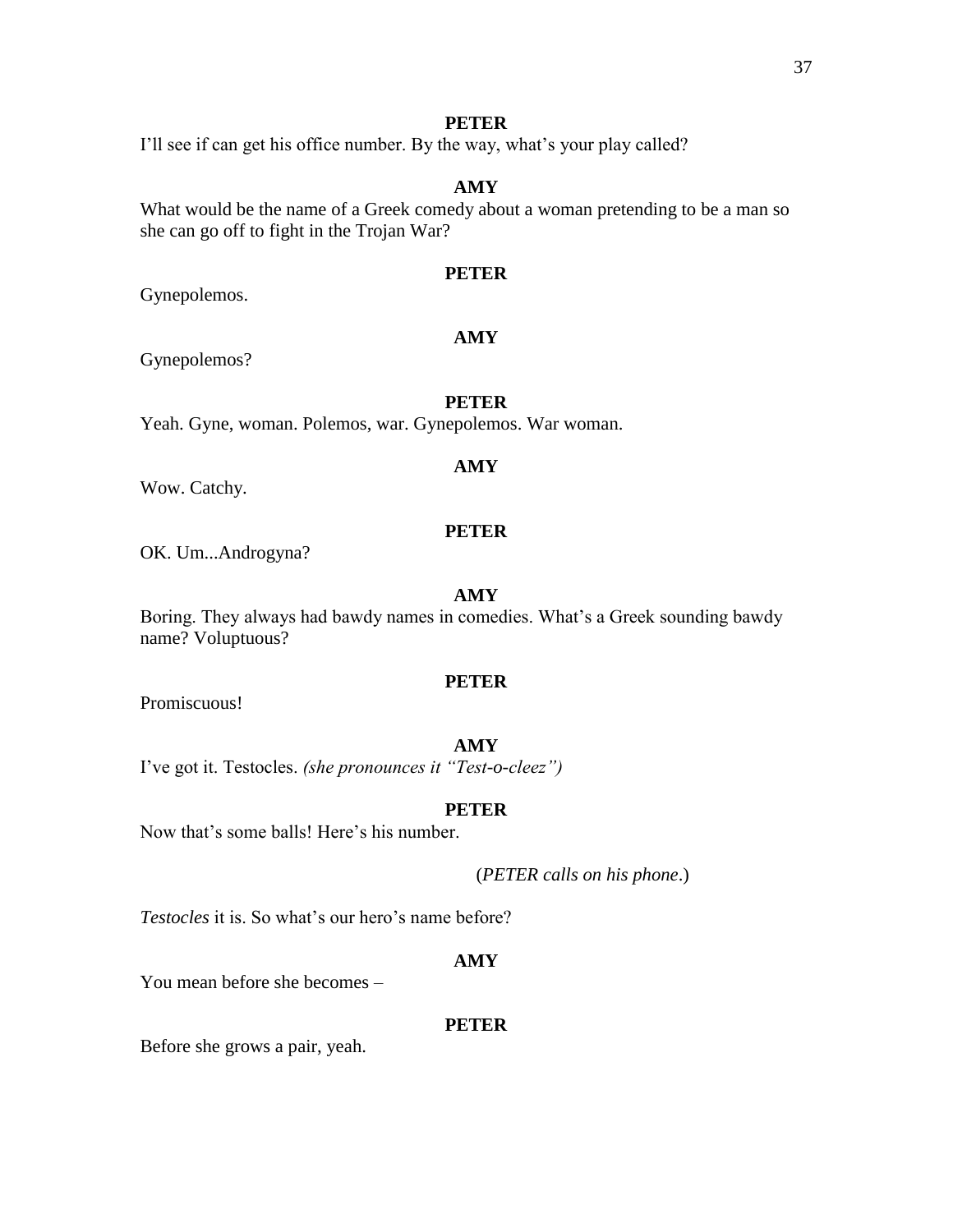# **PETER**

Nice.

Helena.

Helena Troy.

# **PETER**

**AMY**

Hi, I'm trying to reach Harrison Lattimore...Oh...Oh no...Oh, I'm so sorry...uh, I'm a former student...oh, I understand...please...please pass along my condolences...Peter Truett. OK. Bye.

Oh my God.

# **PETER**

**AMY**

There was an accident when he was driving home from work last week.

#### **AMY**

What do we do now?

#### **PETER**

We don't tell Ted.

# **AMY**

I think we owe it to Dr. Lattimore to write *Testocles*.

# **PETER**

And I think we owe it to Dr. Lattimore to let him work on it with us.

# **AMY**

I think he'd be the perfect person to translate the fragment.

# **PETER**

And I think Ted would be excited if Dr. Lattimore were to be excited.

# **AMY**

Especially if Dr. Lattimore wanted to flesh out the missing parts of *Testocles* and complete the play.

#### **PETER**

I can feel Dr. Lattimore trying to contact us right now.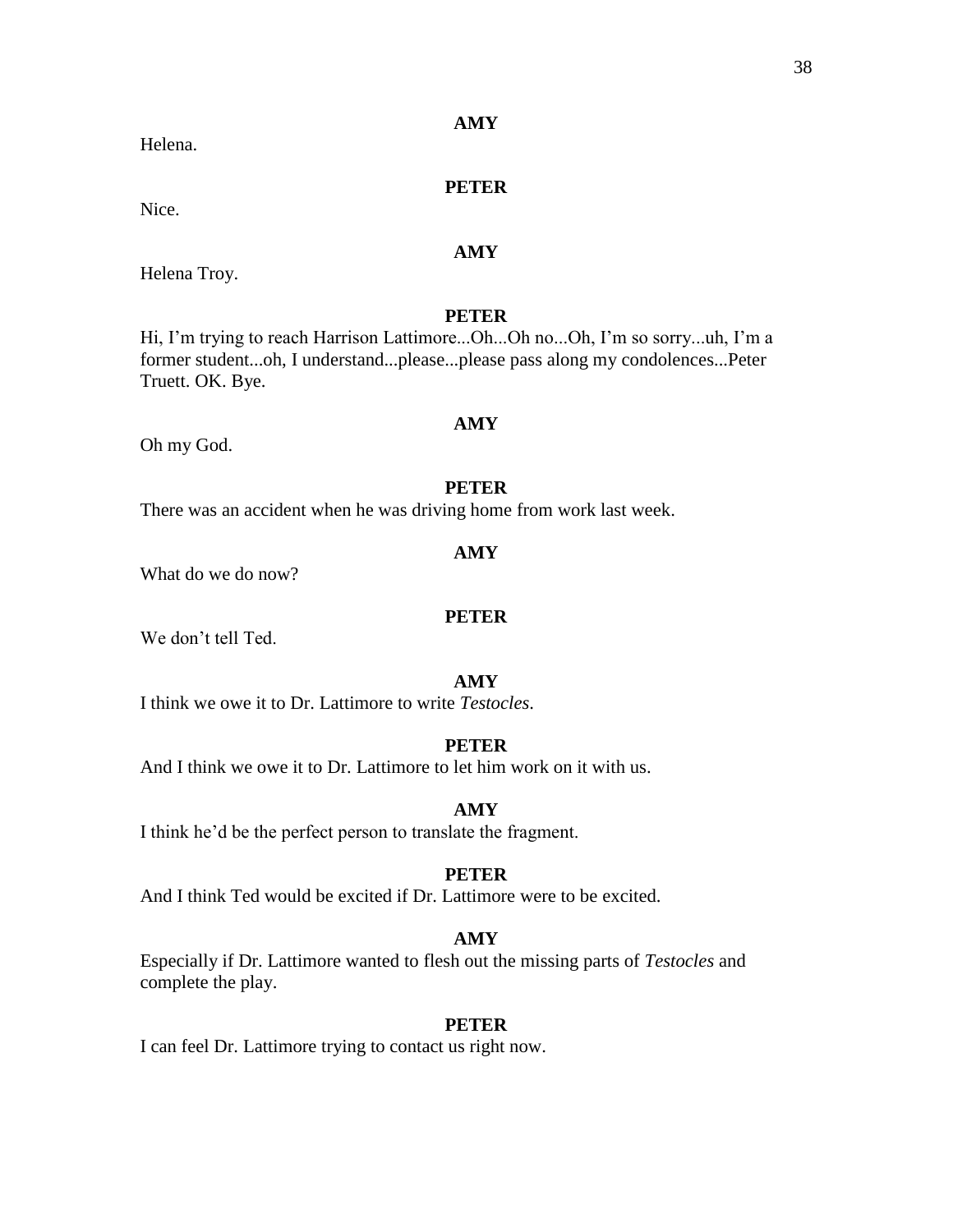Me too. He's dying for one last great theatrical triumph.

# **PETER**

So... if Dr. Lattimore were to have an email account, what would his screen name be?

*(PETER works his iPhone. We hear the flute and the chorus of voices:*

*"Athena, bless our offering to you, Conceived to keep your blessed voice alive. Forgive our mortal foibles and our lies. We sacrifice for greater good to you."*

*TED, AMY, PETER and CAROL ANN are there. PETER refers to his iPhone.)*

# **PETER**

Dr. Lattimore says they think *Testocles* might have been by Agathon, but they're not sure.

#### **TED**

Wasn't he a minor poet?

#### **AMY**

You're always pigeonholing people. Maybe Agathon tried his hand at playwriting. Why not?

### **TED**

I never said Agathon couldn't have written a play. Especially if Dr. Lattimore says he did.

#### **AMY**

What else did Dr. Lattimore say?

#### **PETER**

He said he was excited to translate the fragment and he's even going to try to flesh out the remainder of the play.

# **CAROL ANN**

Wow, a new play. How exciting!

#### **AMY**

A new old play, really.

#### 39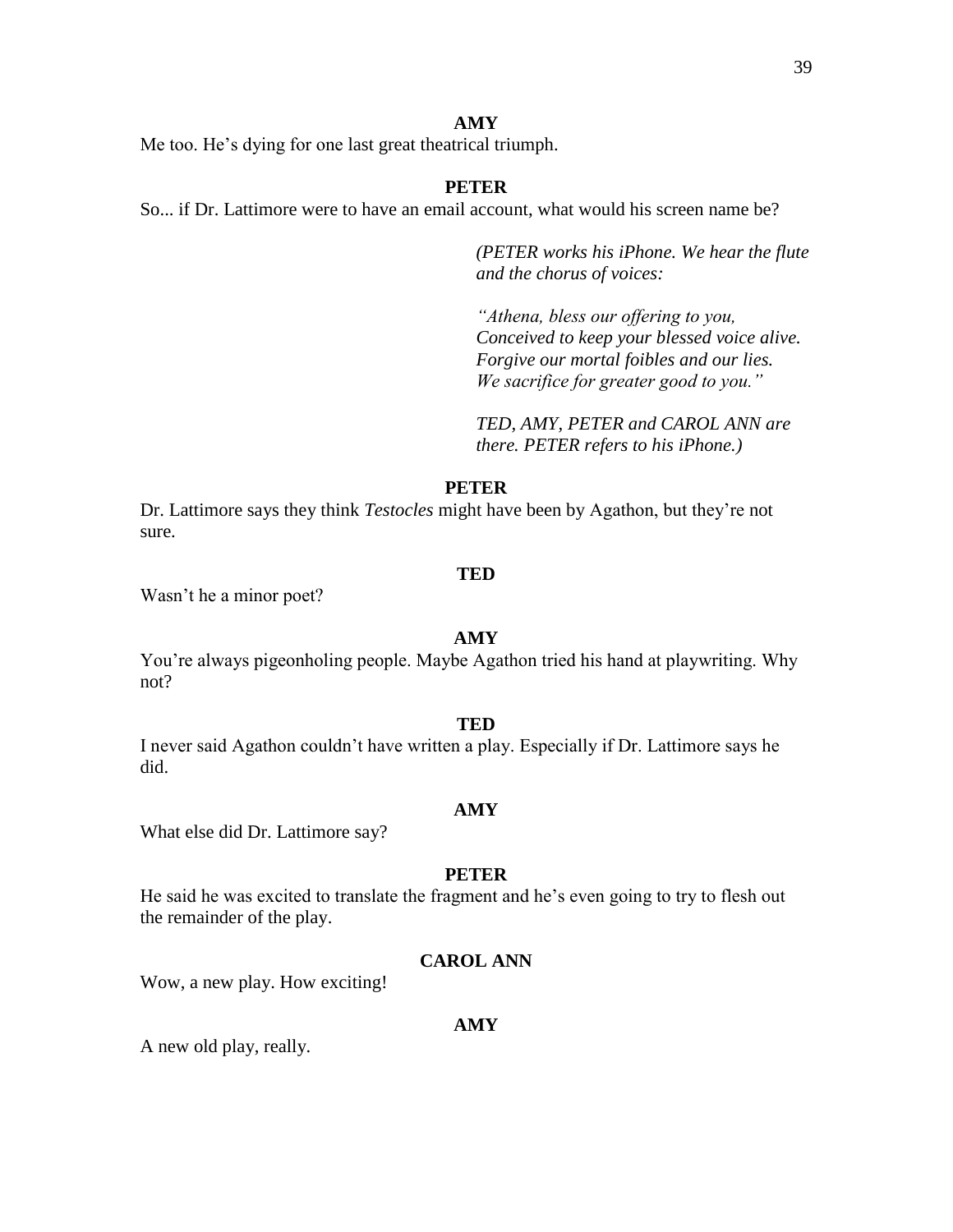**TED**

I thought it was kind of dull.

Dull?

**TED**

**AMY**

It was a hundred lines of blah.

**AMY** It's about a woman who dresses up like a man to go off and fight the Trojan War.

Yeah. And it was boring.

# **PETER**

**TED**

The title alone is hilarious. And when Dr. Lattimore fleshes it out -

# **CAROL ANN**

Didn't you say he was planning to expand the part of the Goddess Athena? Substantially?

# **PETER**

**TED**

**AMY**

**TED**

**AMY**

Yes, and he says he hopes to have a draft of a full play in a couple of weeks. (*showing TED his iPhone*) See?

Huh, he's got a hotmail account.

A lot of people have hotmail.

I just meant that since he's older...

He's not dead!

# **PETER**

I'm sure it will be fabulous.

# **AMY**

We should have a reading when he gets it done.

# **PETER**

Great idea.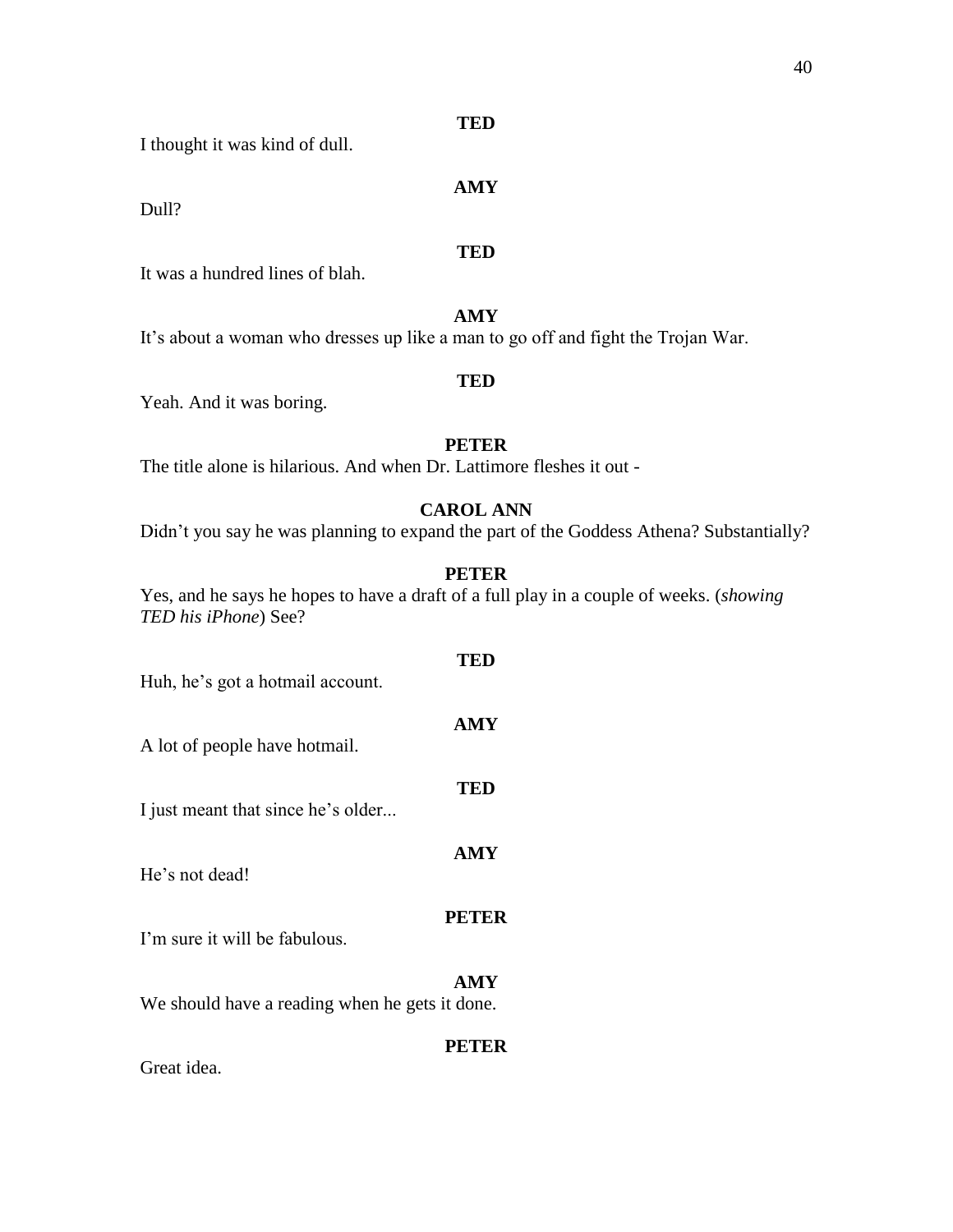Then we should workshop it, right after *Antigone* closes.

### **PETER**

Super great idea!

# **TED**

How can we add a workshop if we don't even have money for actors now?

# **AMY**

Carol Ann, you'd do a workshop for free, right?

# **CAROL ANN**

Let's see what comes out of Dr. Lattimore's pen.

#### **TED**

We'd need to print postcards –

#### **PETER**

We can do all the publicity we need online for free.

# **TED**

Between *Antigone,* the coffee shop and barbacking I don't have time -

#### **AMY**

I am perfectly capable of directing by myself.

### **PETER**

You don't have to do anything. We'll take care of all of it.

#### **AMY**

We can make it a fundraiser.

#### **TED**

Funds come from selling tickets to established plays we've already budgeted and from getting grants from places like the goddamn Glendora V. Rich Foundation, who by the way didn't even have the decency to return my call, not from producing a hundred lines of crap! (*to Amy*) I'm gonna be really late tonight. Don't wait up.

*(TED exits.)*

### **AMY**

Great.

**PETER**

Great.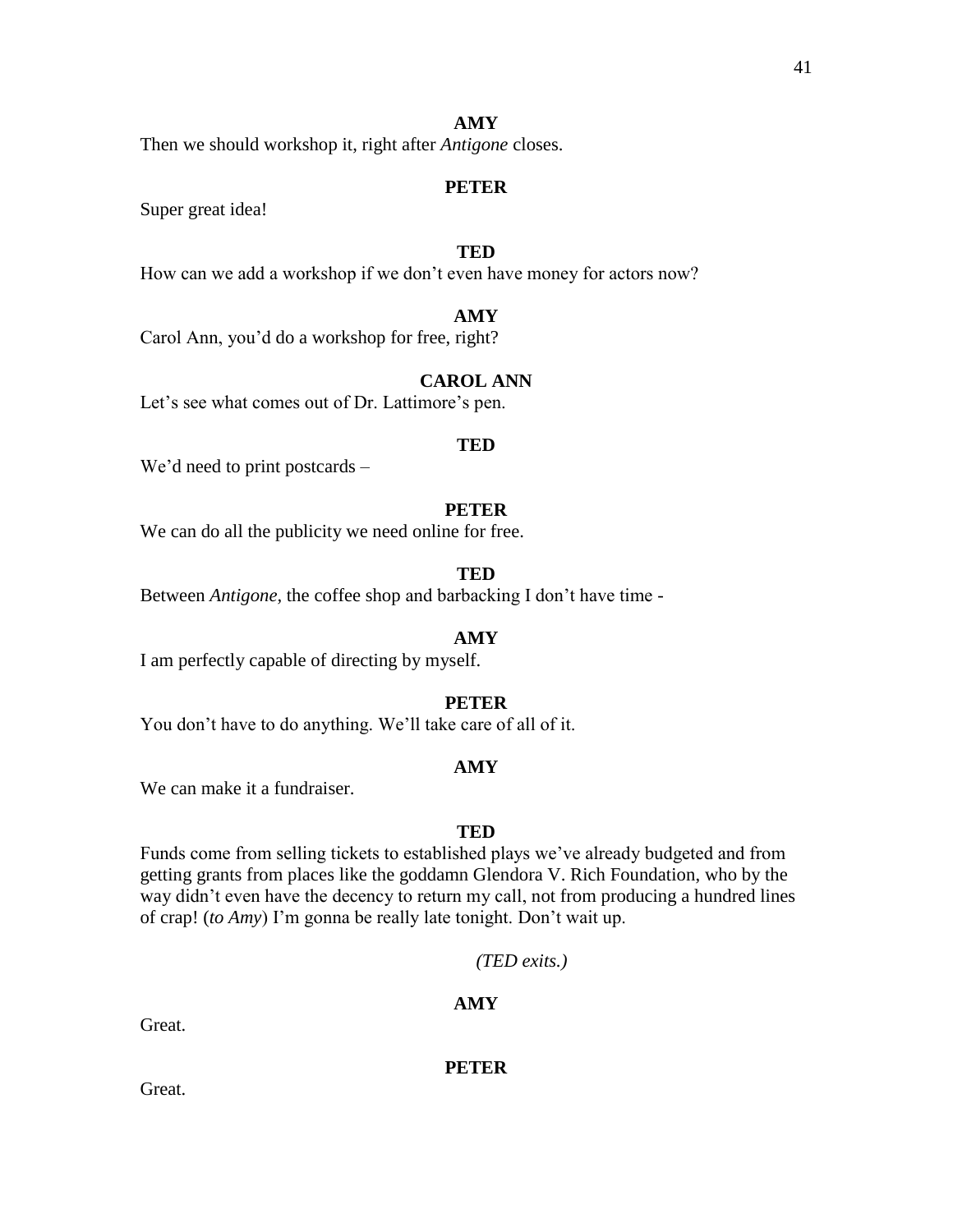### **CAROL ANN**

(*taking out her phone*) What's Ted's number?

Why?

# **CAROL ANN**

**AMY**

There's no chance he's got Carol Ann on his contact list, is there?

### **AMY**

I don't think so.

# **CAROL ANN**

Of course not. Then give me his number.

#### **AMY**

917-845-2398 but why are you calling –

# **CAROL ANN**

You want him to agree to workshop this play, right? (*She calls*.) Voice mail. (*to phone in a disguised voice*) Hello, Mr. Henley, this is Marjorie Rosenberg from the Glendora V. Rich Foundation. While we regret that we can not send someone to attend your production of *Antigone* we've read online about this new play. About the Goddess Athena. We're very interested in hearing more. (*She hangs up*.) Never let it be said that Carol Ann Nawicki is not a team player. Now all you have to do, Amy doll, is write a play.

*(CAROL ANN exits.)*

# **AMY**

All I have to do is write a play.

#### **PETER**

Yeah, about that...I know it's your play and all...

#### **AMY**

Yes?

#### **PETER**

I was just hoping that the part you write for Rick...

#### **AMY**

What about Rick?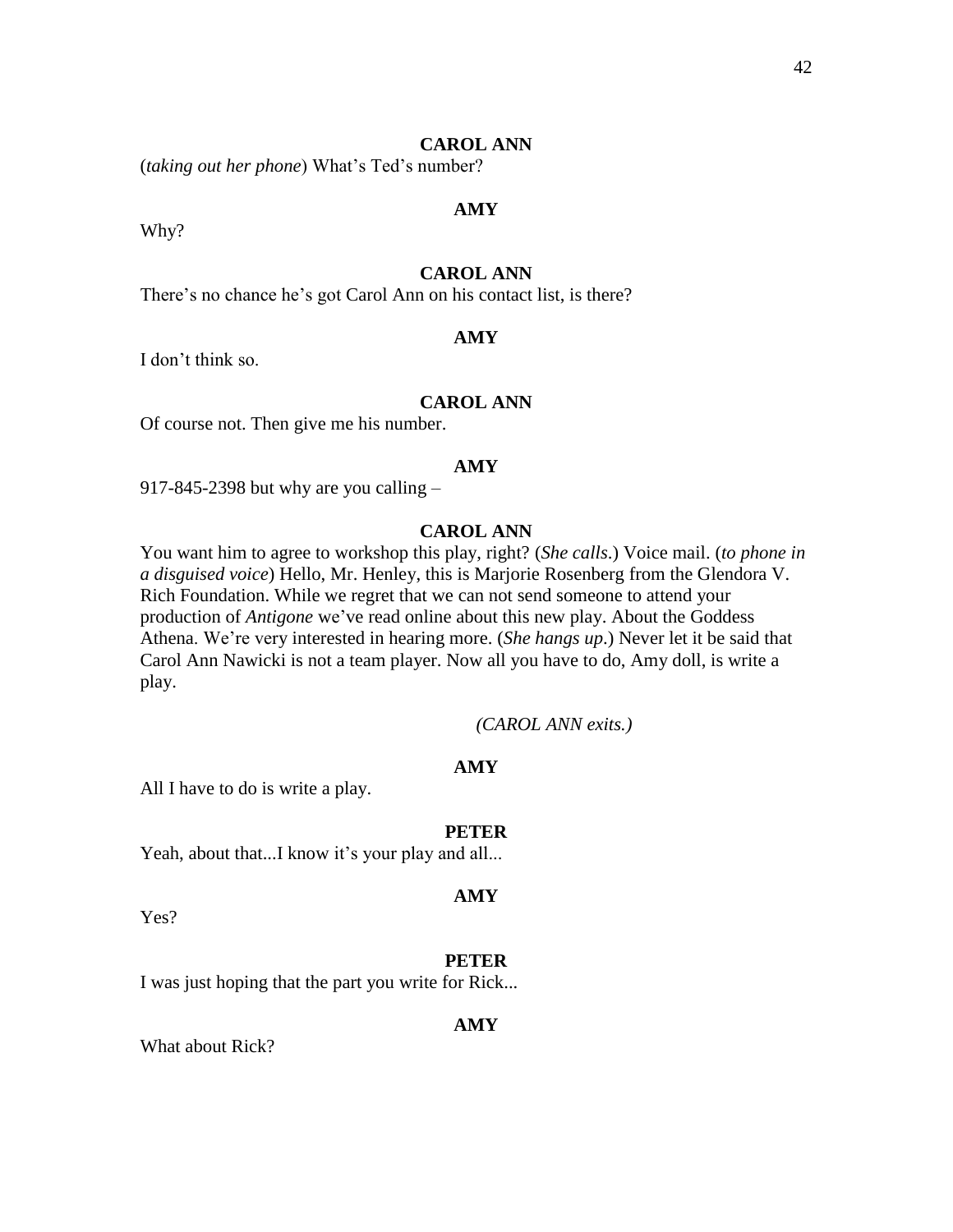I promised I wouldn't say anything.

# **AMY**

Pete, I'm not stupid.

# **PETER**

No, you're not.

# **AMY**

I figured it out a long time ago.

#### **PETER**

God, Amy, he's so frightened about anybody knowing.

### **AMY**

Why do you put up with that? You deserve so much better.

#### **PETER**

Why do you put up with Ted?

# **AMY**

So what about Rick's part?

#### **PETER**

I was thinking it would be great if the part could somehow help him come to terms with his sexual orientation.

### **AMY**

Oh, absolutely, Peter. I'll just put that on the list. Satisfy Ted with something worth staging. Satisfy Rich Foundation with gravitas. Satisfy young diva's vanity so she'll keep her mouth shut. Satisfy aging diva's vanity so she'll keep her mouth shut. And...saving the best for last...bring Mister Lube out of the closet!!

> *(A change. We hear the flute and the chorus of voices:*

*"We come to you, Athena, in a time Of stress and strain. We look to you for strength. Bring forth the Muses! Let them shine their light As we embark upon this rough voyage."*

*We see part of the first draft of Testocles with CLARISSA as Testocles, RICK as Epididymus and CAROL ANN as Athena, on a platform. AMY types into a computer.)*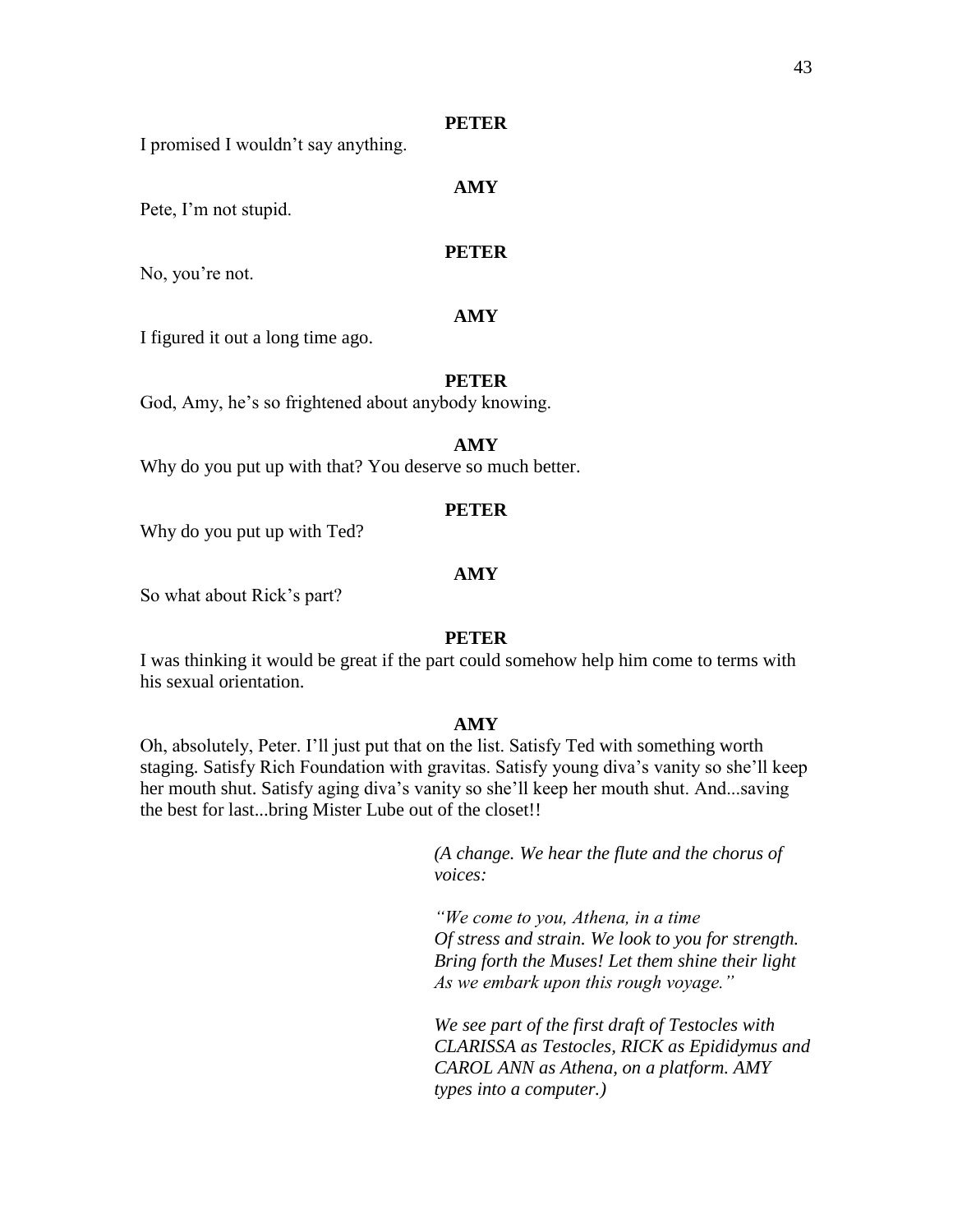The *Testocles* of Agathon. Fleshed out by Harrison Lattimore. Scene: the deck of a Greek ship on the Aegean, sailing from Greece to Troy. Athena appears on the mast.

# **CAROL ANN (Athena)**

Nine years of war has ravaged ancient Greece. Three thousand mornings rosy-fingered dawn Arrives to wake the soldiers from their beds. A maiden, lately angry and in need Of long forgotten men and what they have Between their legs has sailed away to Troy.

### **AMY**

(*to herself*) Maybe not quite so naughty at the beginning.

#### **CAROL ANN (Athena)**

A maiden, lately angry and in need Of long forgotten men and what they bear Has sailed away to Troy to break the jam.

### **CLARISSA (Testocles)**

I, once called Helena, a Spartan maid On board this ship now wrapped in my disguise Shall sail away to Troy and end this war And bring the men folk back from foreign land. So in this cloak, I, now called Testocles, In honor of that sac that men possess Await the sweat of combat heretofore.

#### **AMY**

No that sounds terrible.

#### **CLARISSA (Testocles)**

Await the lusty, sweaty combat stench.

#### **AMY**

Much better.

#### **RICK (Epididymus)**

Ahoy, young man, I see we're to be mates.

#### **CLARISSA (Testocles)**

Hello there, friend, what do you call yourself?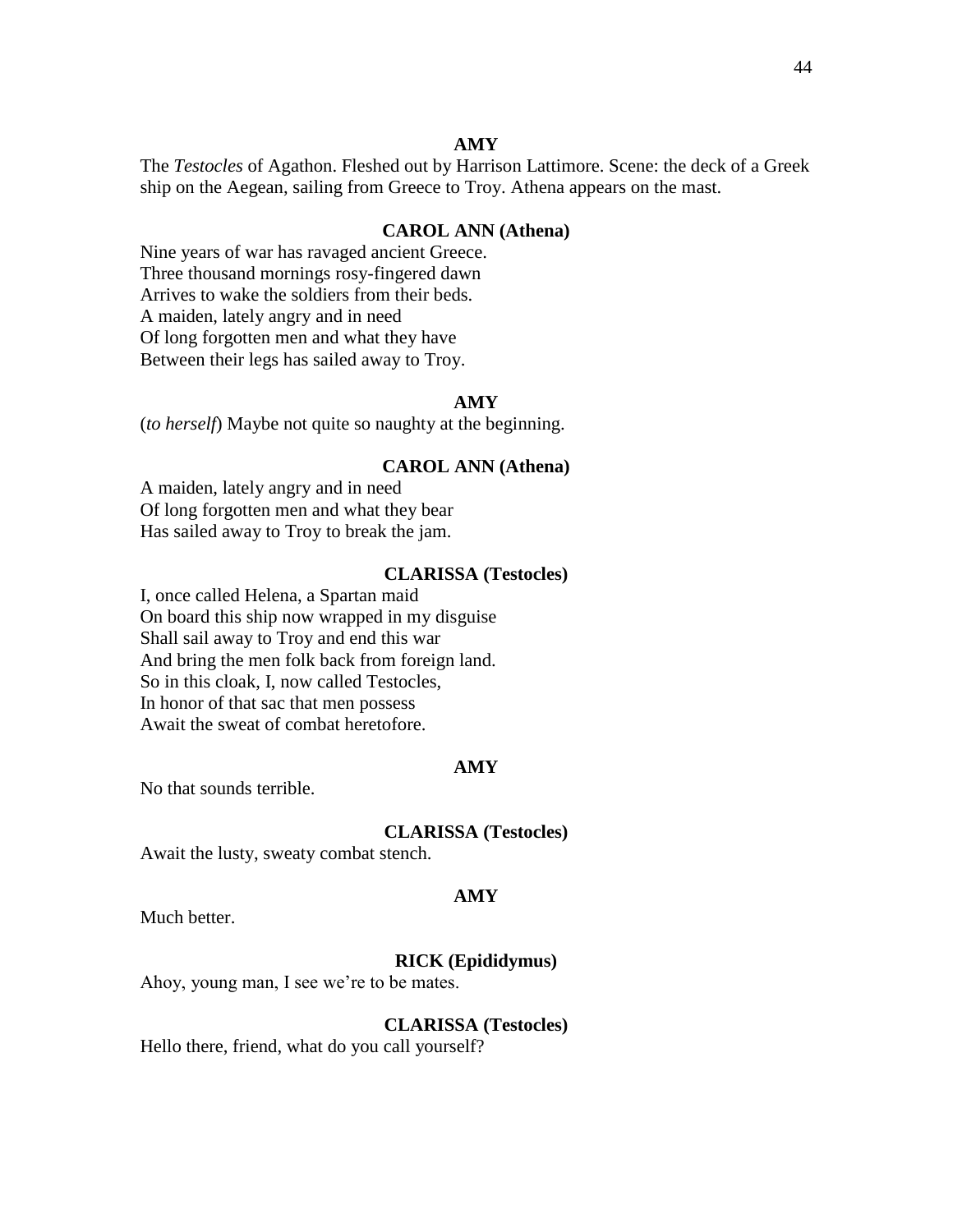# **RICK (Epididymus)**

 $\Gamma$ m –

# *(AMY is stuck. PETER is there.)*

#### **AMY**

I need a good name for Testocles' buddy.

# **PETER**

**AMY**

Scrotum.

How about something a little more...polysyllabic.

#### **PETER**

Oh, what's that thing next to the testes –

Vas deferens?

#### **PETER**

**AMY**

**AMY**

No, epi-something. Epididdle or something?

How do you spell it?

# **PETER**

E-P-I-D

*(AMY clicks her computer.)*

# **AMY**

There we go. "Epididymis. Tightly coiled tubes in which sperm undergo the maturation process necessary for complete function."

# **PETER**

Good name for a Greek warrior who needs to grow up.

#### **AMY**

Are you referring to Ted?

# **PETER**

Actually I was referring to Rick, but Ted will do nicely.

### **AMY**

Huh, interesting.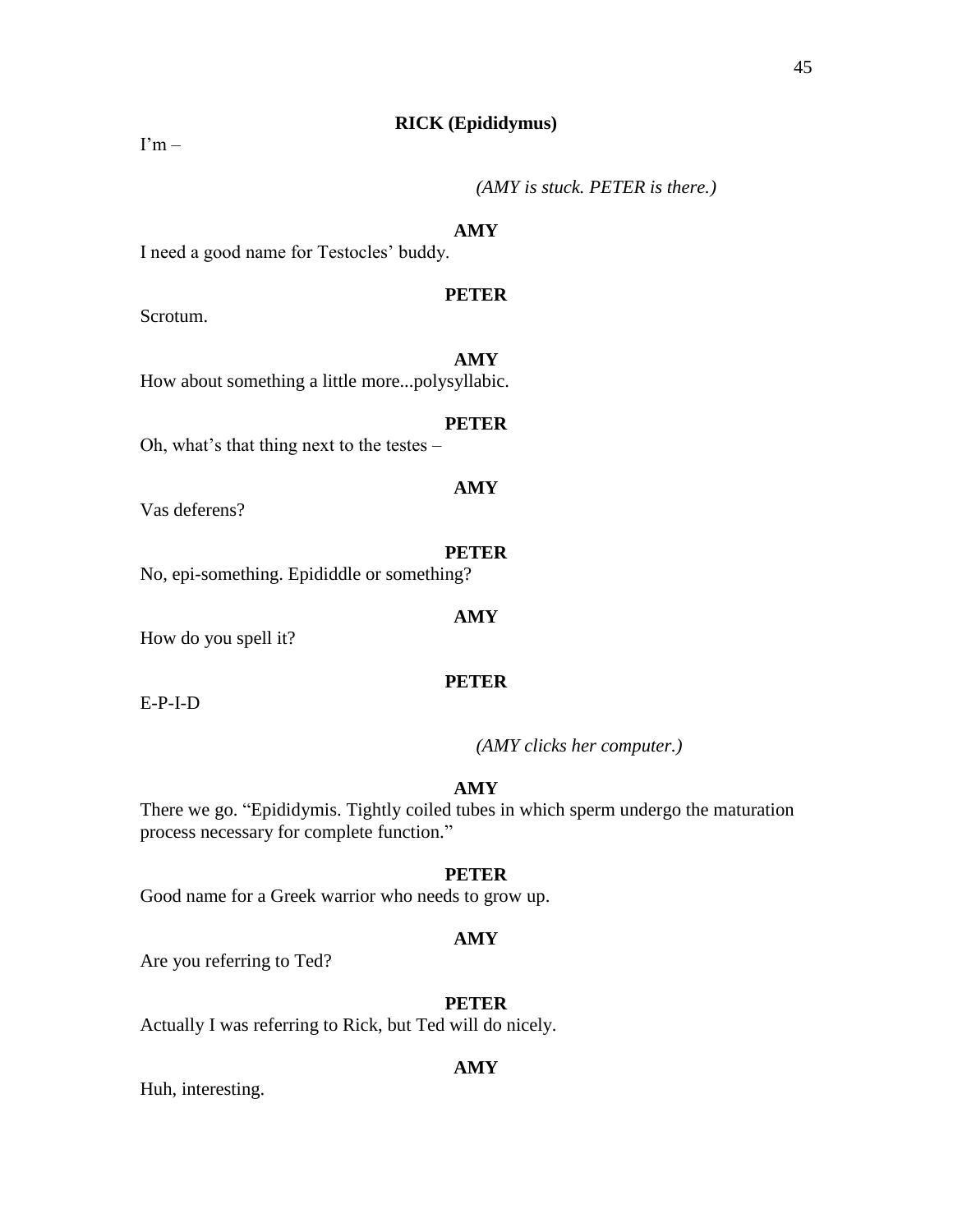# What?

# **AMY**

These pop-ups. I had no idea there were this many sperm banks in our area. Look at this, did you know about this?

# **PETER**

Um...well....

# **AMY**

Oh my gosh, you...?

#### **PETER**

One does what one can to make ends meet on a poor artiste's salary.

# **AMY**

You go, boy! Have you ever...?

# **PETER**

Fifty bucks a shot, so to speak, and in the Village you get the full range of stimulational reading material beforehand.

#### **AMY**

No, I meant, have you ever...been "used"?

### **PETER**

Oh...uh, I don't think so. I don't really know.

### **AMY**

Hmmm... you can practically design your own baby from these.

# **PETER**

Amy, I hate to inject, so to speak, a note of reality into this reverie, but we do have a reading of *Testocles* in two weeks...

#### **AMY**

I know.

#### **PETER**

So back to Epididymus?

#### **AMY**

It's spelled m-i-s, but the Greeks would end it in m-u-s, wouldn't they?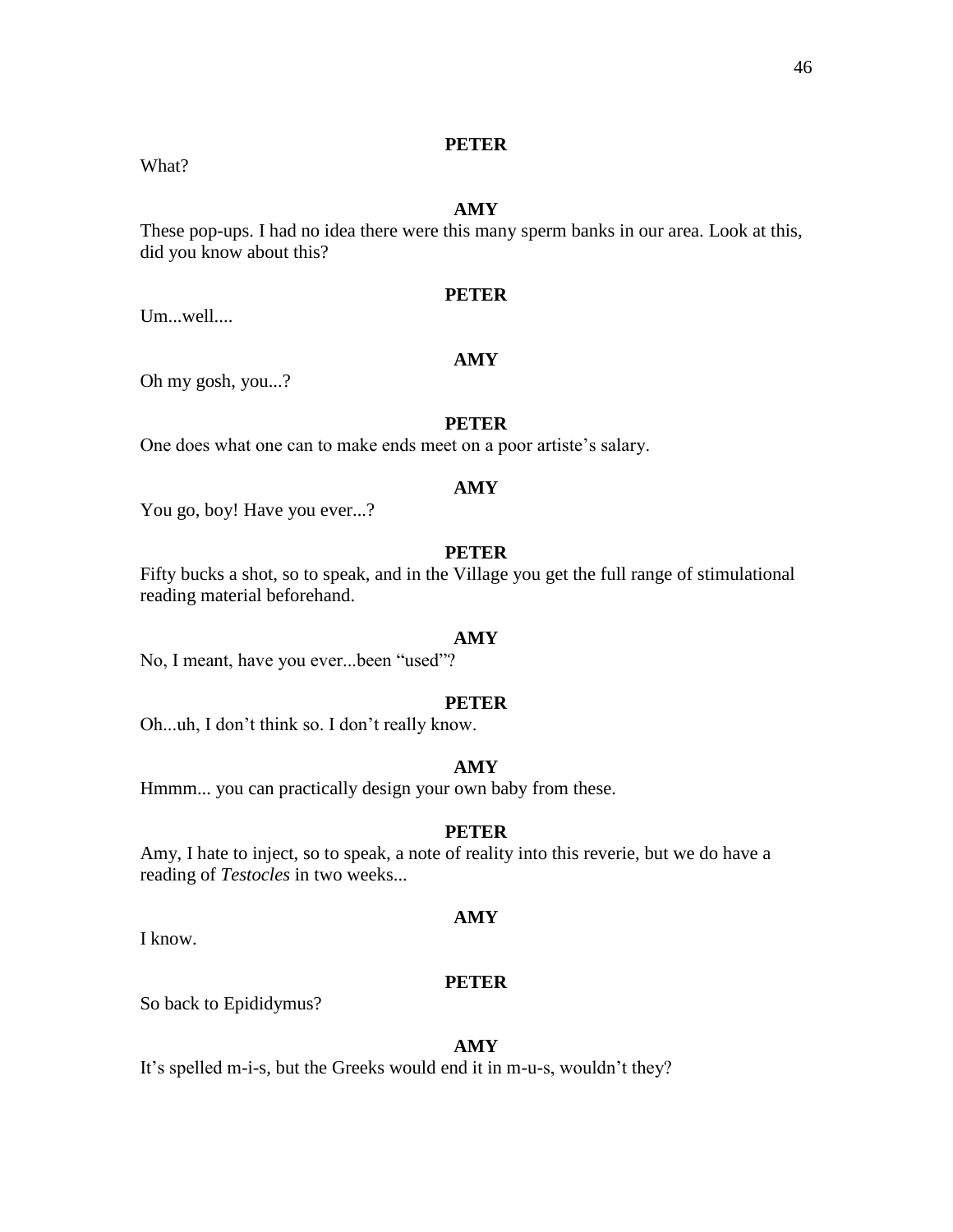Yup.

# **AMY**

Epididymus it is.

# **CLARISSA (Testocles)**

Hello there, friend, what do you call yourself?

# **RICK (Epididymus)**

I'm Epididymus, son of Scrotum.

#### **CLARISSA (Testocles)**

Young Epididymus, I'm Testocles. With names like those I'm sure we'll get along!

### **RICK (Epididymus)**

And since we are to be so closely berthed We'll lie together as our namesakes do!

#### **CAROL ANN (Athena)**

Young Testocles, this Epididymus Appears to have a strong desire for you.

#### **CLARISSA (Testocles)**

Perhaps he knows I'm really Helena And wants my maiden gulch to plow with seed.

# **AMY**

Oh God, I can't say that. Can I? Would Harrison Lattimore say that?

### **CLARISSA (Testocles)**

Perhaps he knows I'm really Helena And wants to use his sword to spar with me.

#### **CAROL ANN (Athena)**

Prepare your shield then, girl.

# **CLARISSA (Testocles)**

Don't call me girl!

# **CAROL ANN (Athena)**

Then p'raps a bit more manly you should be.

# **CLARISSA (Testocles)**

Hi, Epididymus, how goes it, guy?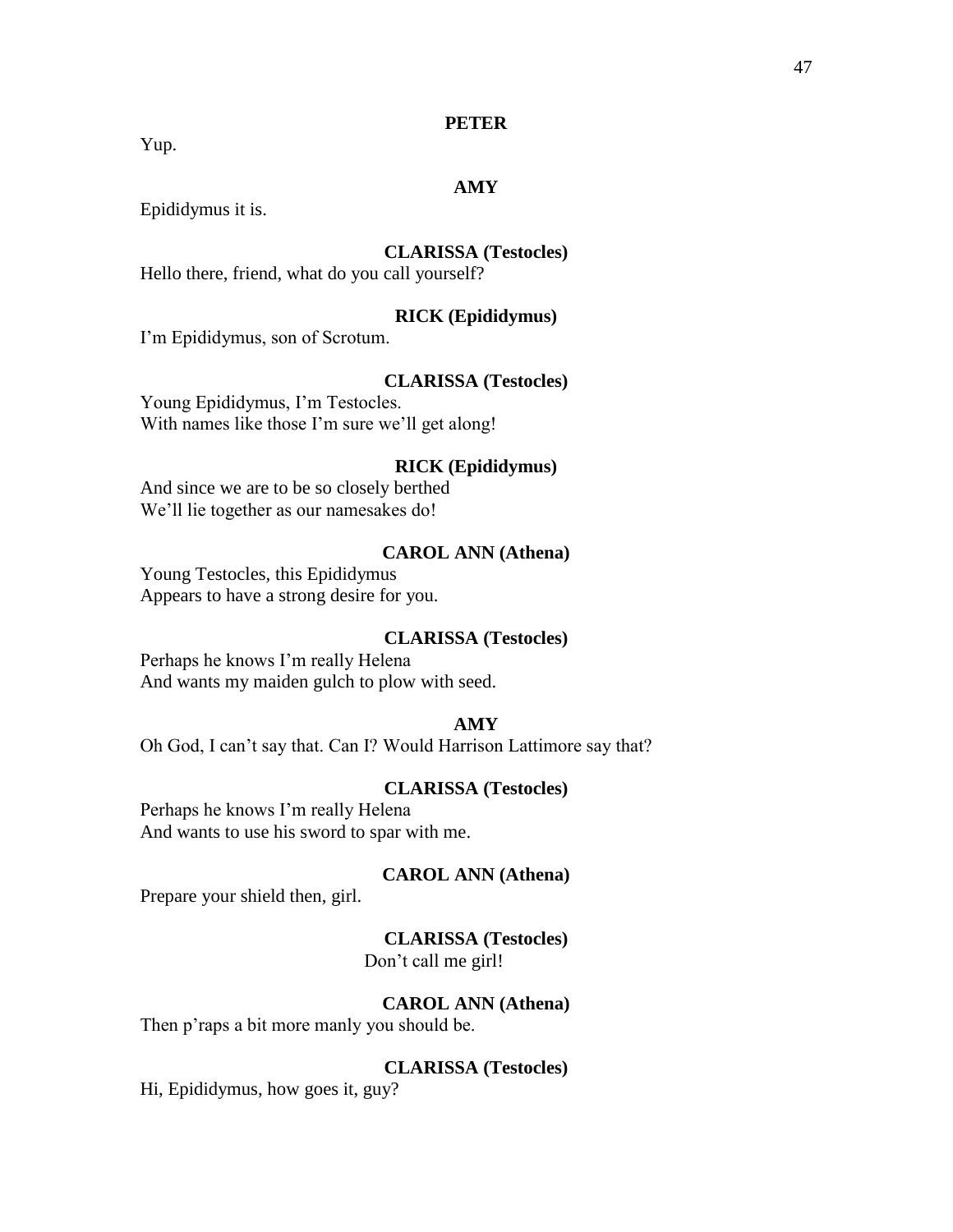Oh my God, that's really awful. Come on, focus, focus!!

*(PETER is there.)*

# **PETER**

I don't mean to bother you, but how's it going?

# **AMY**

Oh, you know.

#### **PETER**

**AMY**

Not to add any pressure or anything, but...

What?

One slight problem.

# **AMY**

**PETER**

WHAT?

# **PETER**

**AMY**

Um, I just got an email that a Mister Laszlo from the Glendora V. Rich Foundation will be attending the first reading.

Great!

It's in five days...

# **AMY**

**PETER**

I am aware of that!!

# **PETER**

He'll be coming to observe our process. To see if the piece is developing enough gravitas. Is it?

# **AMY**

It's great! Heavy, man. Heavy freakin' stuff!

# **PETER**

I knew it would be.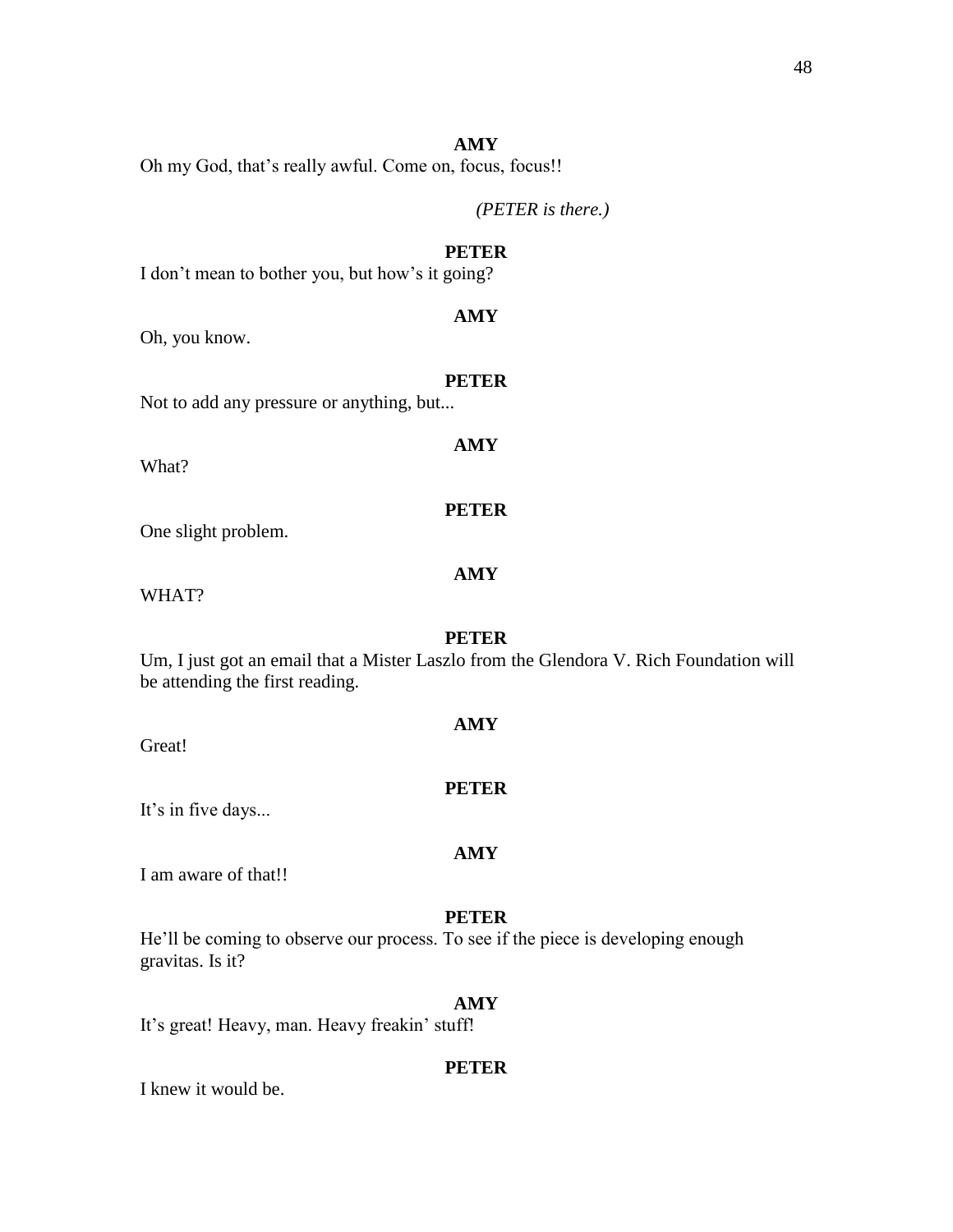### **PETER**

Good. One other thing.

# **AMY**

Yes?

# **PETER**

Ted thinks the Rich Foundation is sending a woman named Marjorie Rosenberg.

# **AMY**

Then just tell Ted that they're sending Mister Laszlo instead.

# **PETER**

That's the slight problem. Mr. Laszlo knows you're the playwright and wants to meet you. But Ted can't know you're the playwright. So all we have to do is keep Mr. Laszlo far away from Ted.

#### *(PETER is gone.)*

# **CLARISSA (Testocles)**

Perhaps he knows I'm really Helena And wants to use his sword to spar with me.

# **CAROL ANN (Athena)**

Prepare your shield then, girl.

#### **CLARISSA (Testocles)**

Don't call me girl!

# **CAROL ANN (Athena)**

Then p'raps a bit more manly you should be.

# **CLARISSA (Testocles)**

Ahoy there, Epididymus, how goes?

# **RICK (Epididymus)**

It's wonderful to see you, Testocles.

#### **CLARISSA (Testocles)**

This shipboard slop they feed us does me wrong. I belch and fart and blow hot gaseous breath. And spit and scratch my lousy manly crotch.

Yup.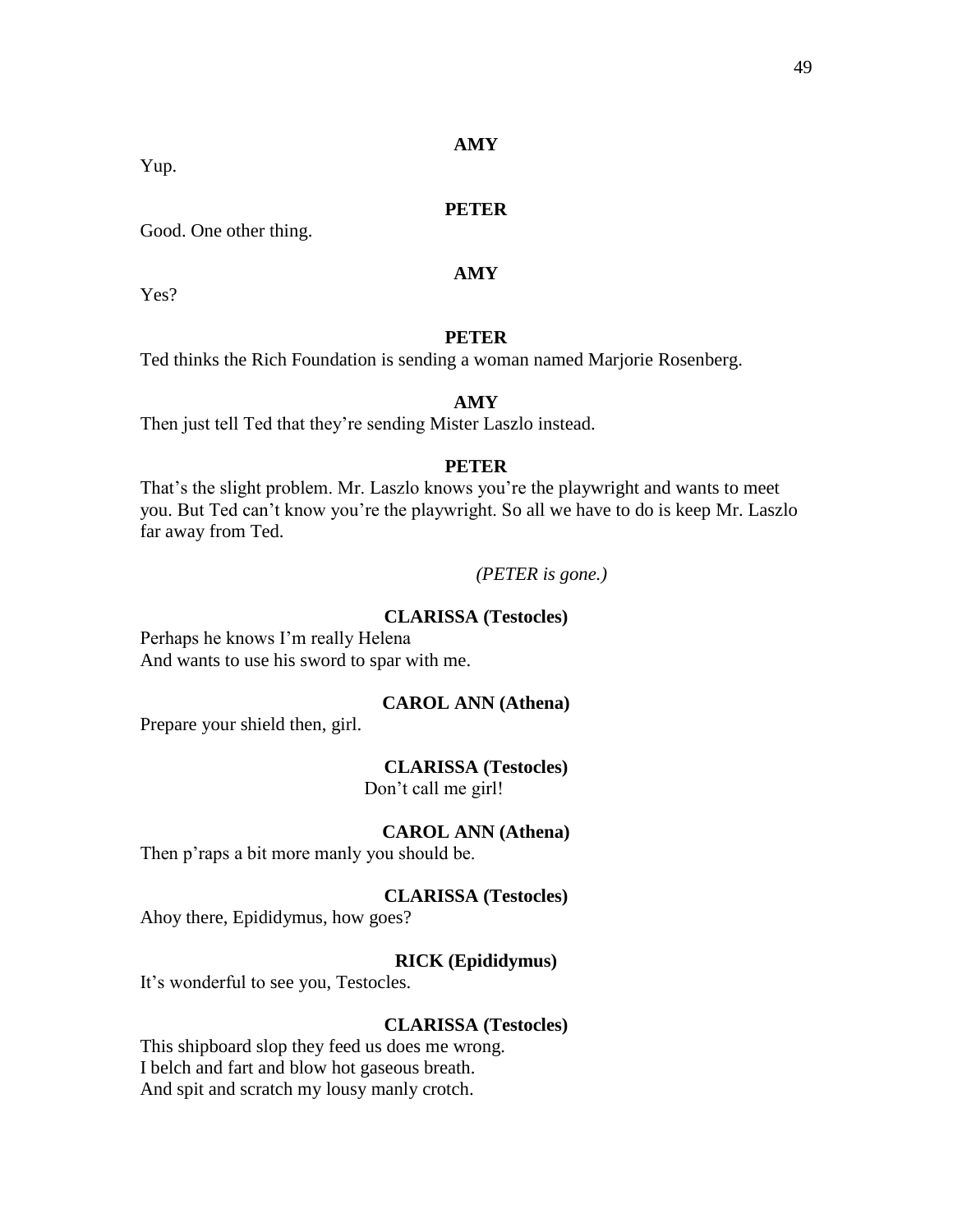My male stench is in full vigor today. When we arrive in Troy they'll surely run! We're bound to win a noxious victory!

#### **RICK (Epididymus)**

Oh Testocles, oh Testocles my friend, The sweetness of your smell envelops me.

#### **CLARISSA (Testocles)**

Athena, can you not come rescue me?

# **CAROL ANN (Athena)**

It's you who made this bed girl, now lie down.

#### **CLARISSA (Testocles)**

I must repel this Epididymus. For through this cloak he must have surely seen And fallen deep in love with my true self! I must disguise my fertile flowing field.

#### **AMY**

Oh well, I'll fix that later.

### **CLARISSA (Testocles)**

With stick and balls, a twig and berries two With sausage and potatoes, firm and round.

> *(CLARISSA/Testocles places a stick under her tunic so that it protrudes.)*

He'll have no doubts that I'm a manly man!! What, ho there, Epididymus, look here. This trip is far too long without women It's made *me* far too long, nudge nudge, wink wink. I fear that I can no longer conceal My longings for that long forgotten sex!

#### **RICK (Epididymus)**

Oh Testocles, young Testocles, forgive What I'm about to do to you, young man! To see your manliness stick out like that... It drives me wild. I can't control myself!

> *(RICK/Epididymus starts to dive under CLARISSA/Testocles' tunic. Lights change. We're now in the middle of the first reading*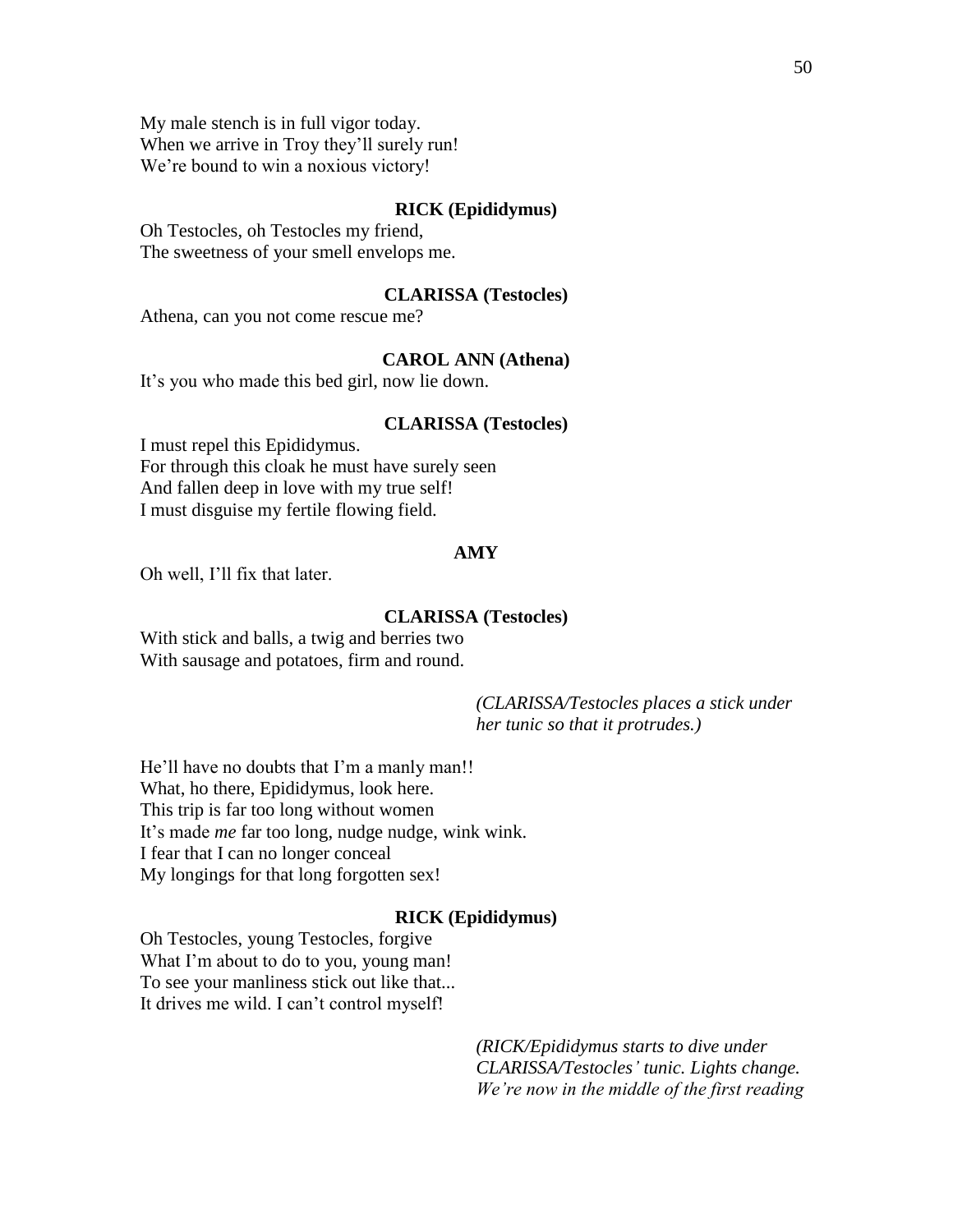*of Testocles. TED, AMY and PETER are seated as CLARISSA, CAROL ANN and RICK read.)*

### **RICK**

(*as Rick*) What? Are you kidding me?

# **AMY**

Keep going.

# **RICK**

(*reading*) "Epididymus starts to dive under Testocles' tunic?" I don't think so.

# **CLARISSA**

That's a stage direction, dude. You don't read stage directions.

# **RICK**

I know it's a stage direction.

#### **TED**

Guys, guys, there's an audience. Including Marjorie Rosenberg, remember?

#### **RICK**

**AMY**

I am not doing that.

Just...fake it then, but keep going.

#### **RICK**

I am not going on. Epididymus is gay.

#### **PETER**

Yeah, so what?

#### **RICK**

That's ridiculous. He's in the Ancient Greek army.

#### **TED**

OK, let's just take a five minute break, actors. To our awesome audience, thank you so much for your kind attention. We're going to take a short break and finish the reading, uh, soon. Now is there a Marjorie Rosenberg in the audience?

# **RICK**

No, we are not. This is crap.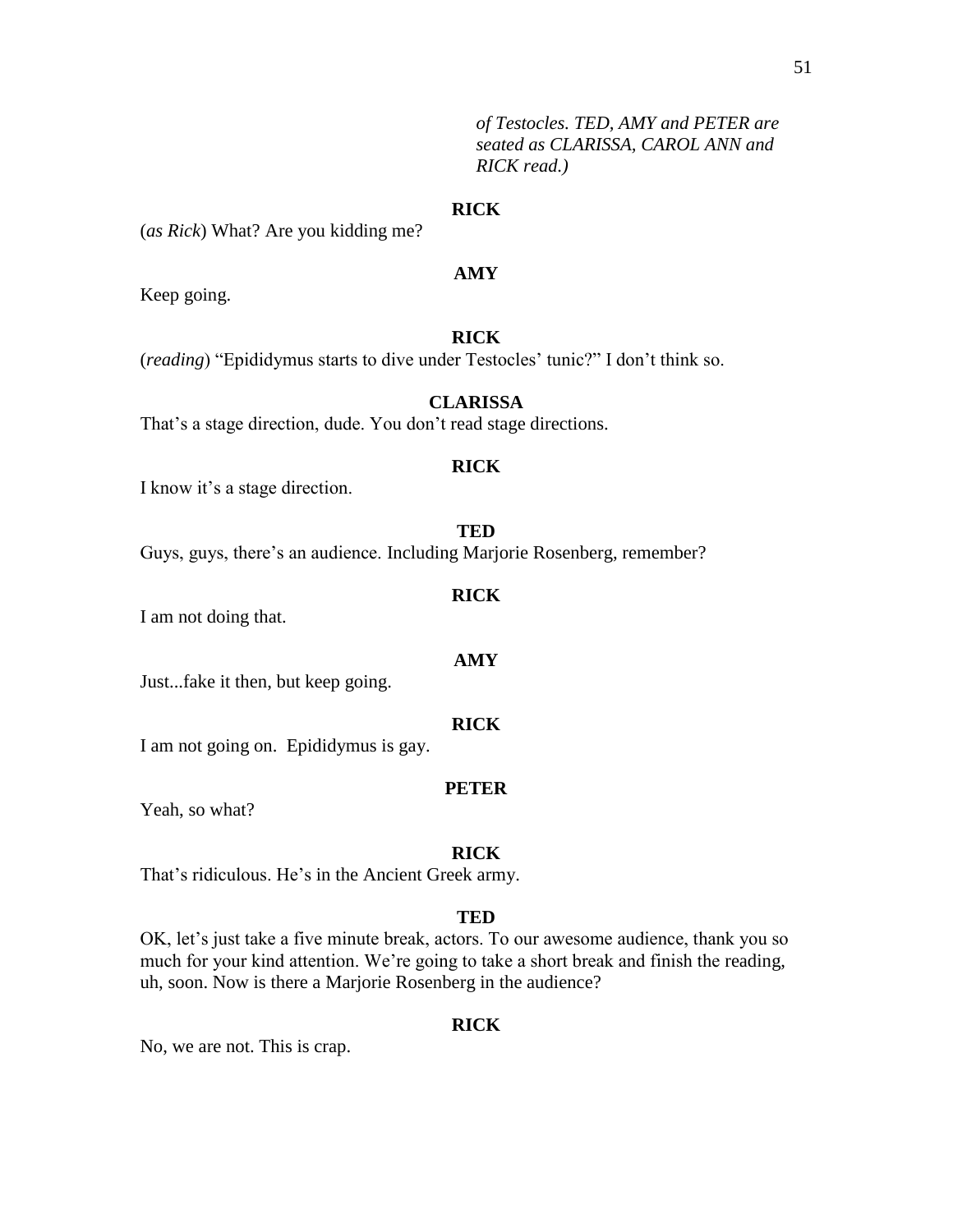(*aside to Rick*) Will you stop it? You are going to ruin this.

# **RICK**

No, she is the one who is ruining this.

# **PETER**

Keep your voice down, please. I hope you're kidding about this, right?

### **RICK**

I am not kidding.

People were laughing!

# **RICK**

**PETER**

I heard! Believe me!

# **PETER**

They were laughing with you! For all the right reasons!

# **RICK**

I know why they were laughing.

#### **PETER**

**RICK**

**TED**

**RICK**

Look, Amy spent dozens of hours writing the part of Epididymus for you!

Some part.

Rick, what's the problem?

I don't have a problem.

# **CLARISSA**

I have a problem.

Oh?

# **CLARISSA**

**TED**

This play is called *Testocles*. And I'm Testocles. Now, in *Antigone*, where I'm Antigone, Antigone has lots of wonderful, long solo pieces. I thought you said there would be solo pieces -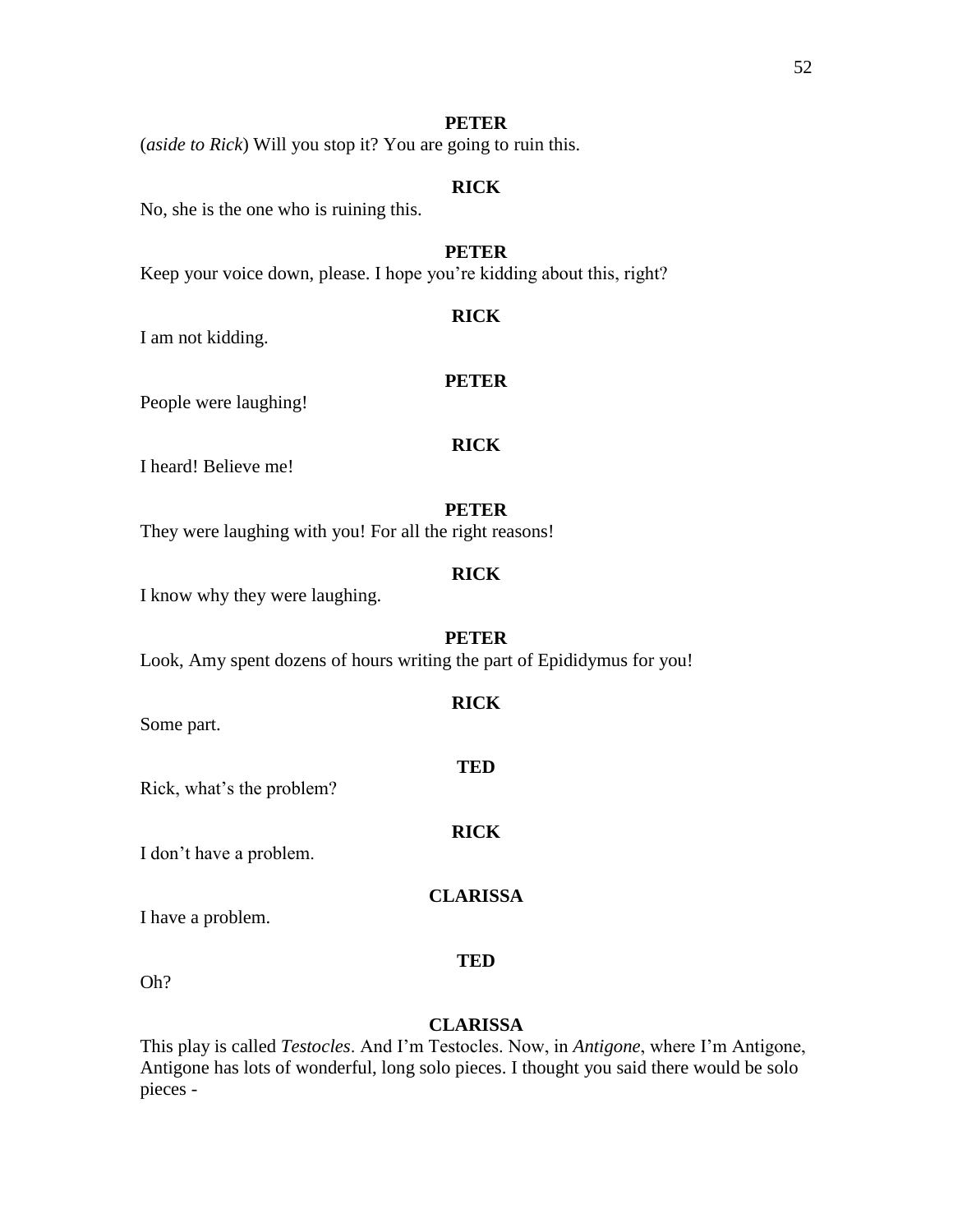Um, perhaps we can talk to Doctor Lattimore -

# **CLARISSA**

Yeah, well I hope so because I would hate to have to get on the phone to Doctor Lattimore and –

# **CAROL ANN**

While we're on the subject of lines –

# **AMY**

Yes, Carol Ann?

### **CAROL ANN**

I really think that Athena, as the goddess of Wisdom, would have a lot more to say, especially about this whole shoving a stick up your skirt thing. I mean that is some funny stuff, really Amy, funny, funny stuff.

# **AMY**

Well, I'm sure we can bring all of this up with Dr. Lattimore but we still have about twenty pages to get through.

#### **CAROL ANN**

And I love Athena. I really do, Amy doll, but that platform I'm on -

#### **AMY**

OK, it's just a first read, Carol Ann.

# **TED**

She's right. It's just a first read. Thank God. I'm sure when Doctor Lattimore revises -

#### **RICK**

**TED**

Doctor Lattimore is sick.

He's sick?

#### **RICK**

He's a sick bastard! Sick in the head! It's garbage, refuse, caca, pardon my French.

*(RICK storms off. PETER follows.)*

#### **TED**

I can't say I completely disagree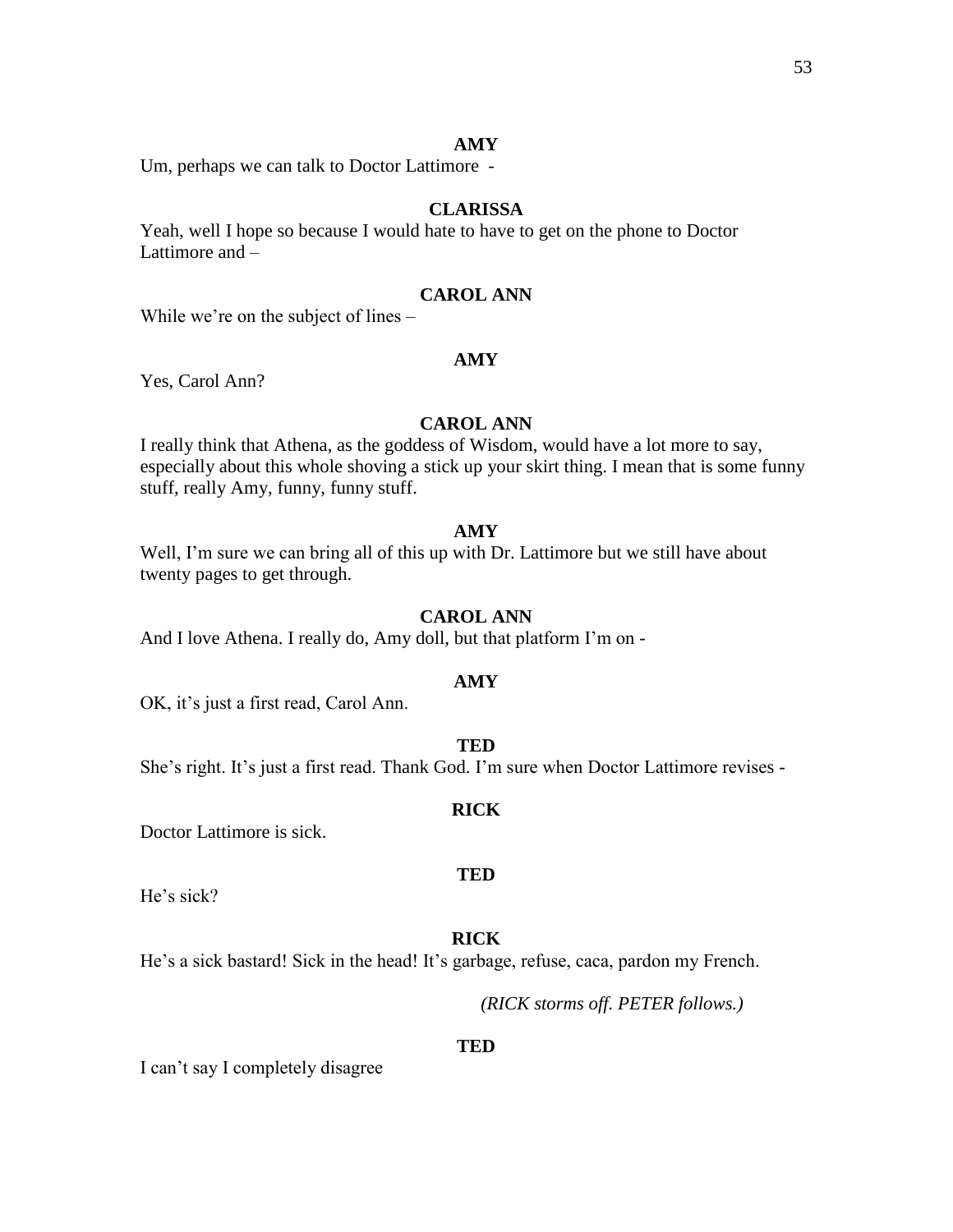| Dr. Lattimore busted his butt on this.                          | <b>AMY</b>                                                                                         |  |
|-----------------------------------------------------------------|----------------------------------------------------------------------------------------------------|--|
| I know, but it justit doesn't sing.                             | <b>TED</b>                                                                                         |  |
| Sing?                                                           | <b>AMY</b>                                                                                         |  |
| A Lattimore translation sings, you know? This just kindableats. | <b>TED</b>                                                                                         |  |
| Bleats?                                                         | <b>AMY</b>                                                                                         |  |
| Kindacroaks along. Wellhe's old. Don't tell him I said that.    | <b>TED</b>                                                                                         |  |
| <b>CAROL ANN</b><br>Don't worry.                                |                                                                                                    |  |
| I gotta call him.                                               | <b>TED</b>                                                                                         |  |
| So you can tell him it bleats?                                  | <b>AMY</b>                                                                                         |  |
| So I can thank him for the effort.                              | <b>TED</b>                                                                                         |  |
| His feeble effort?                                              | <b>AMY</b>                                                                                         |  |
| was too busy to come down even for one day?                     | <b>TED</b><br>And ask him if he can come down here to work on revising it? Are you sure he said he |  |
|                                                                 | (TED takes AMY's computer.)                                                                        |  |

What are you doing with that?

# **TED**

I need Dr. Lattimore's number.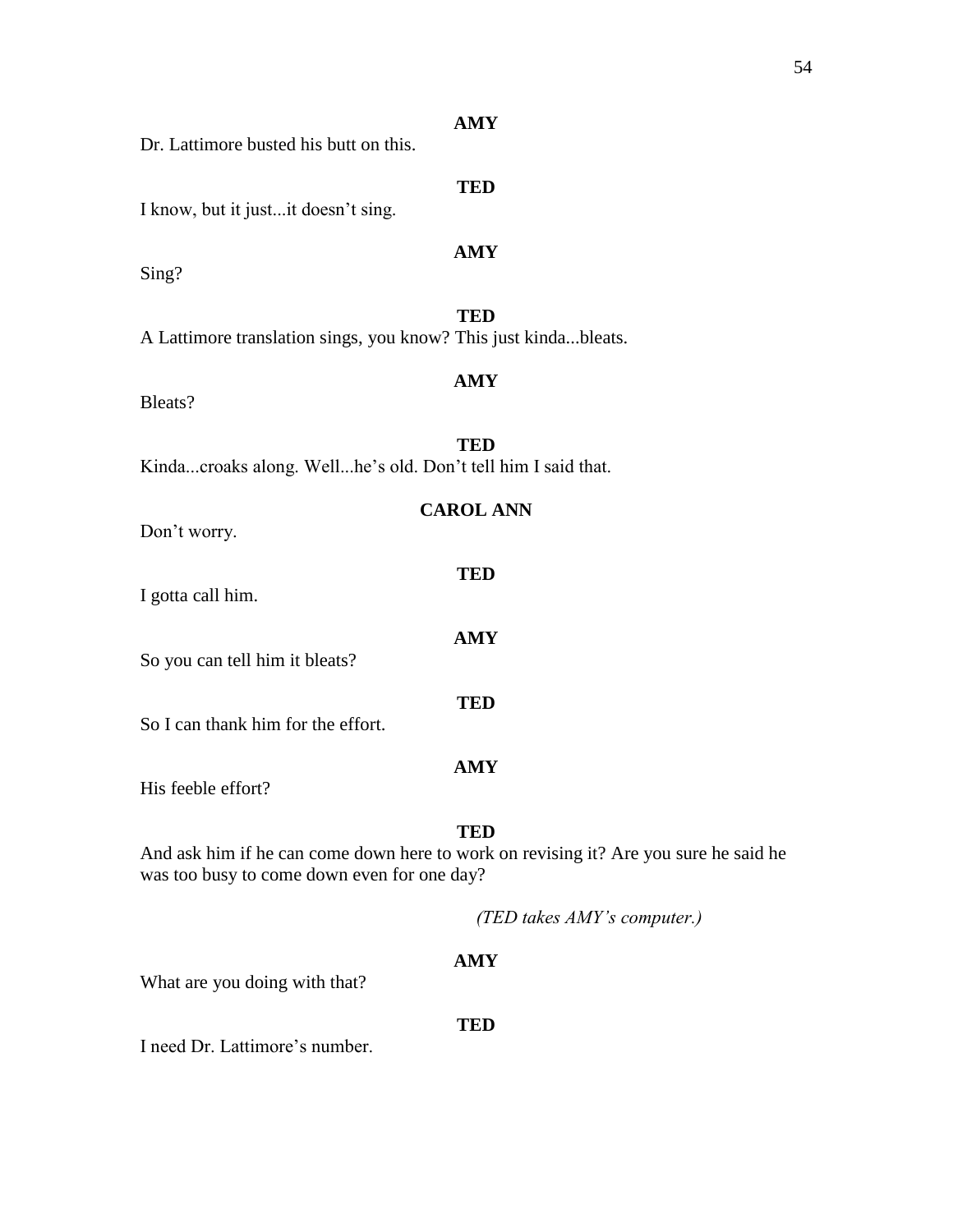| No you don't!!                            | <b>AMY</b>                                                                                         |
|-------------------------------------------|----------------------------------------------------------------------------------------------------|
| Yes, I do.                                | <b>TED</b>                                                                                         |
| He's extremely busy!                      | <b>AMY</b>                                                                                         |
| I want to talk to him about this!         | <b>TED</b>                                                                                         |
| Wellhe prefers email.                     | <b>AMY</b>                                                                                         |
|                                           | (PETER enters.)                                                                                    |
| People are leaving the building.          | <b>PETER</b>                                                                                       |
| They're probably smoking.                 | <b>AMY</b>                                                                                         |
| They're walking away.                     | <b>PETER</b>                                                                                       |
| like?                                     | <b>TED</b><br>What about Marjorie Rosenberg? She better not leave. Does anyone know what she looks |
| Oh. Well, I'm sure she wouldn't, you know | <b>CAROL ANN</b>                                                                                   |
| Do not let her leave!                     | <b>TED</b>                                                                                         |
|                                           | $(TED \; exits.)$                                                                                  |
| What does that mean, it bleats?           | <b>AMY</b>                                                                                         |
|                                           | $(AMY \, exists.)$                                                                                 |

(*to audience*) Hey folks, don't leave! Who wants a free soda?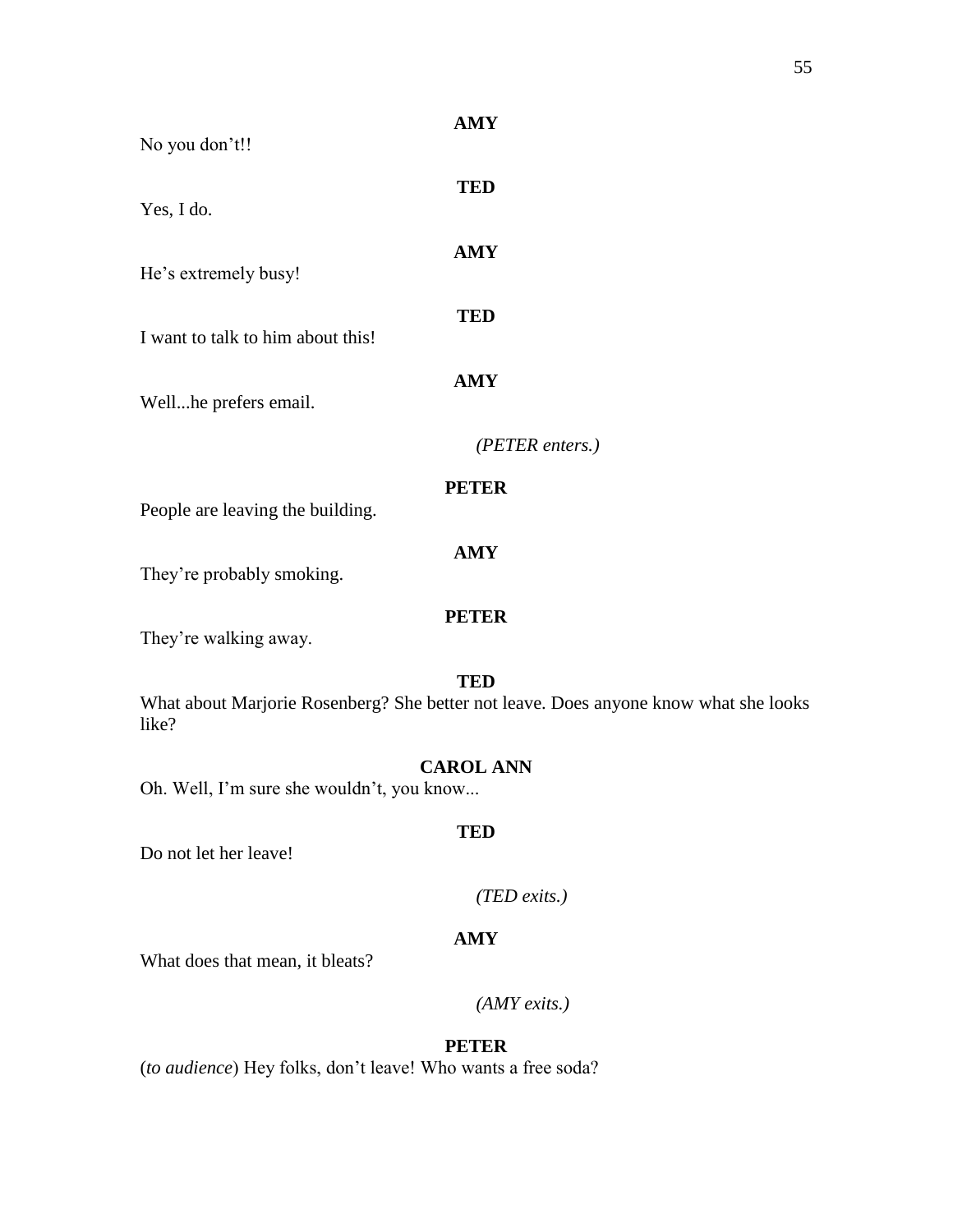# (*PETER exits*.)

# **CLARISSA**

This sucks. What's eating Rick?

# **CAROL ANN**

Well, he seemed fine until the little skirt diving bit.

# **CLARISSA**

You're so rude.

# **CAROL ANN**

What rude?

### **CLARISSA**

He didn't seem to have any objections last night.

# **CAROL ANN** Are you kidding me? You and Mister Lube?

# **CLARISSA**

Does that surprise you?

# **CAROL ANN**

I thought maybe he was...

# **CLARISSA**

You're so conventional.

# **CAROL ANN**

And I thought you were a lesbian.

# **CLARISSA**

Do you not pay attention to me?

*(TED enters. AMY follows.)*

### **TED**

There is no Marjorie Rosenberg in the audience!

# **CAROL ANN**

Maybe she's smoking.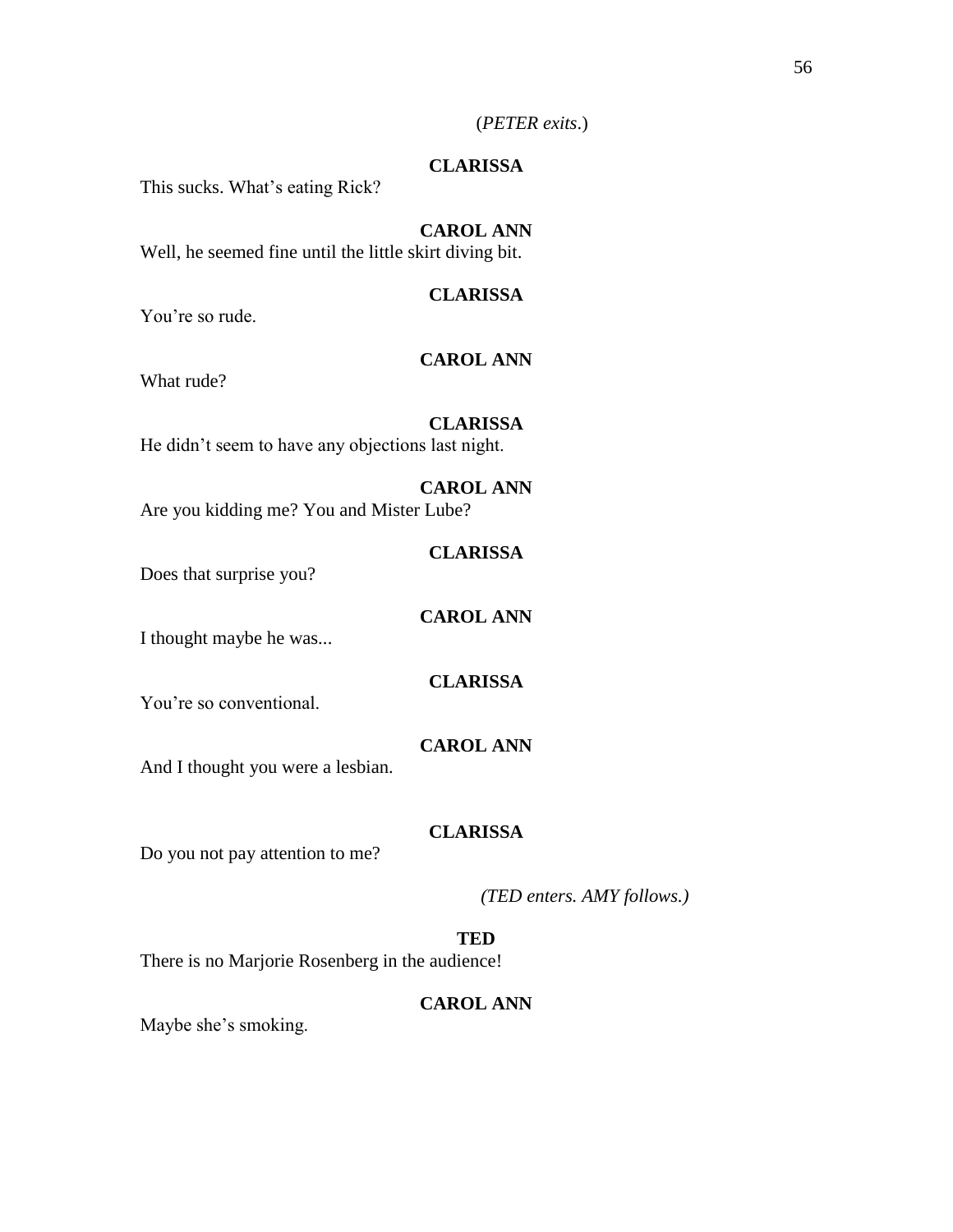# **TED**

And there's no Marjorie Rosenberg outside! Goddamn Glendora V. Rich Foundation! Typical! Typical feminist –

# **CLARISSA**

What is that supposed to mean?

# **TED**

I go to all this trouble  $-$ 

# **AMY**

You? You go to all this trouble?

# *(PETER enters.)*

# **PETER**

We really need to get started. There's only like...fifteen people left in the audience.

*(TED gets a text message.)*

# **TED** It's Rick. He's not coming back. **PETER** Let me see that. **TED** That's it. We're canceling. **AMY** You can not - **TED** The play clearly is not worth reading – **PETER** I can read Epididymus. **TED** Doctor Lattimore is clearly past it - **PETER** We owe it to the people who have stayed to finish.

# **TED**

Marjorie Rosenberg has walked out –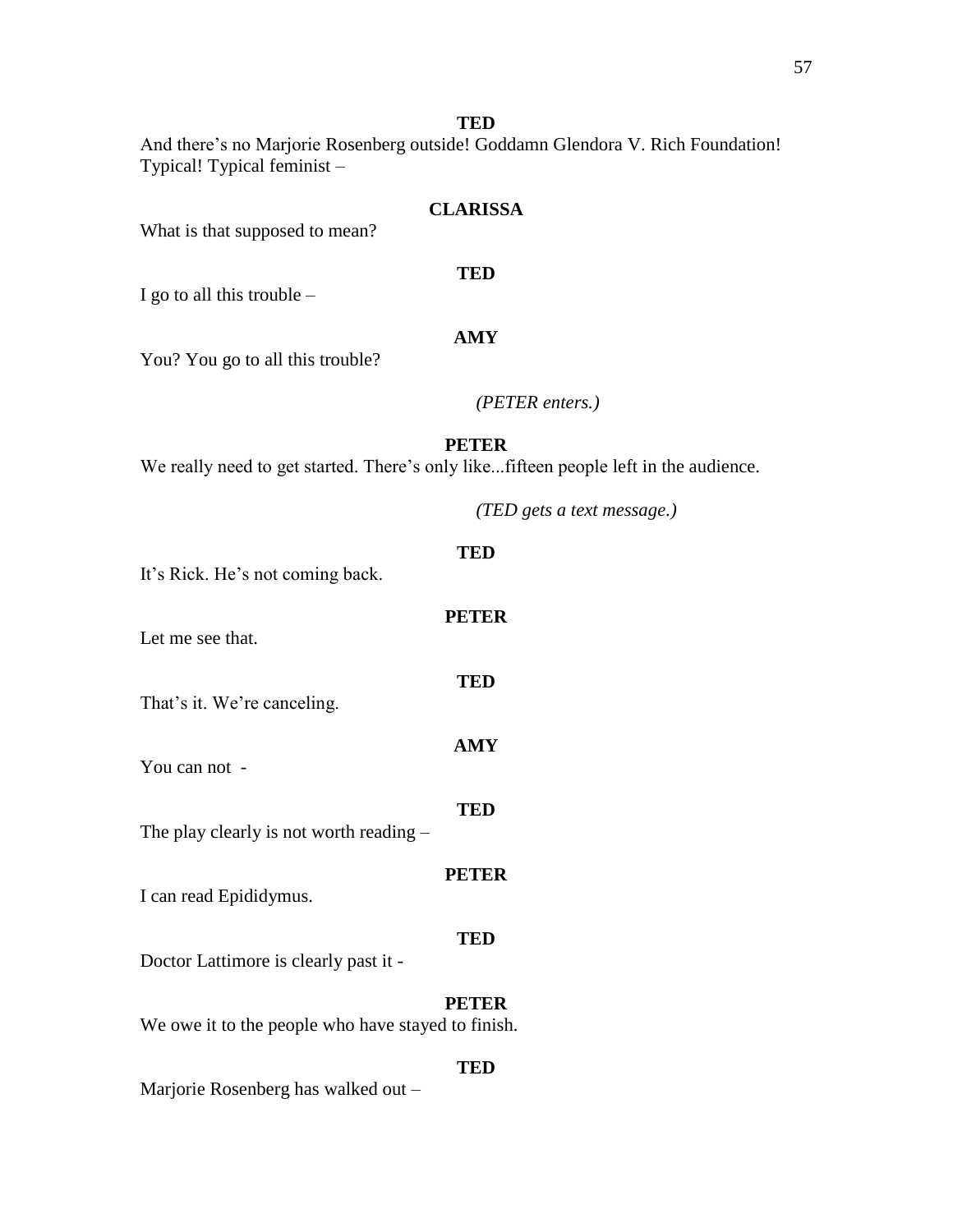# **CAROL ANN**

(*to AMY*) Maybe I should go and make a phone call to Marjorie Rosenberg? Ahem?

# **CLARISSA**

Well if Rick's gone then I'm leaving because I have an audition in one hour –

# **PETER**

You can't leave!

# **CLARISSA**

On 45<sup>th</sup>, OK? And Clarissa time means I leave in about ten, so, you know...

# **AMY**

Clarissa, you can not just walk out in the middle of –

# **CLARISSA**

**AMY**

**TED**

*(CLARISSA exits.)*

I can't? Ted, did you know this play was really written by –

| Break a leg, Clarissa.  | AMY              |
|-------------------------|------------------|
| Break both!             | <b>PETER</b>     |
| At least!               | <b>CAROL ANN</b> |
| Ciao, babies.           | <b>CLARISSA</b>  |
|                         | CLARI            |
| Well that settles that. | <b>TED</b>       |

I can read Testocles.

Forget it, Amy. Let it go.

# **AMY** You can not do this! There is still an audience!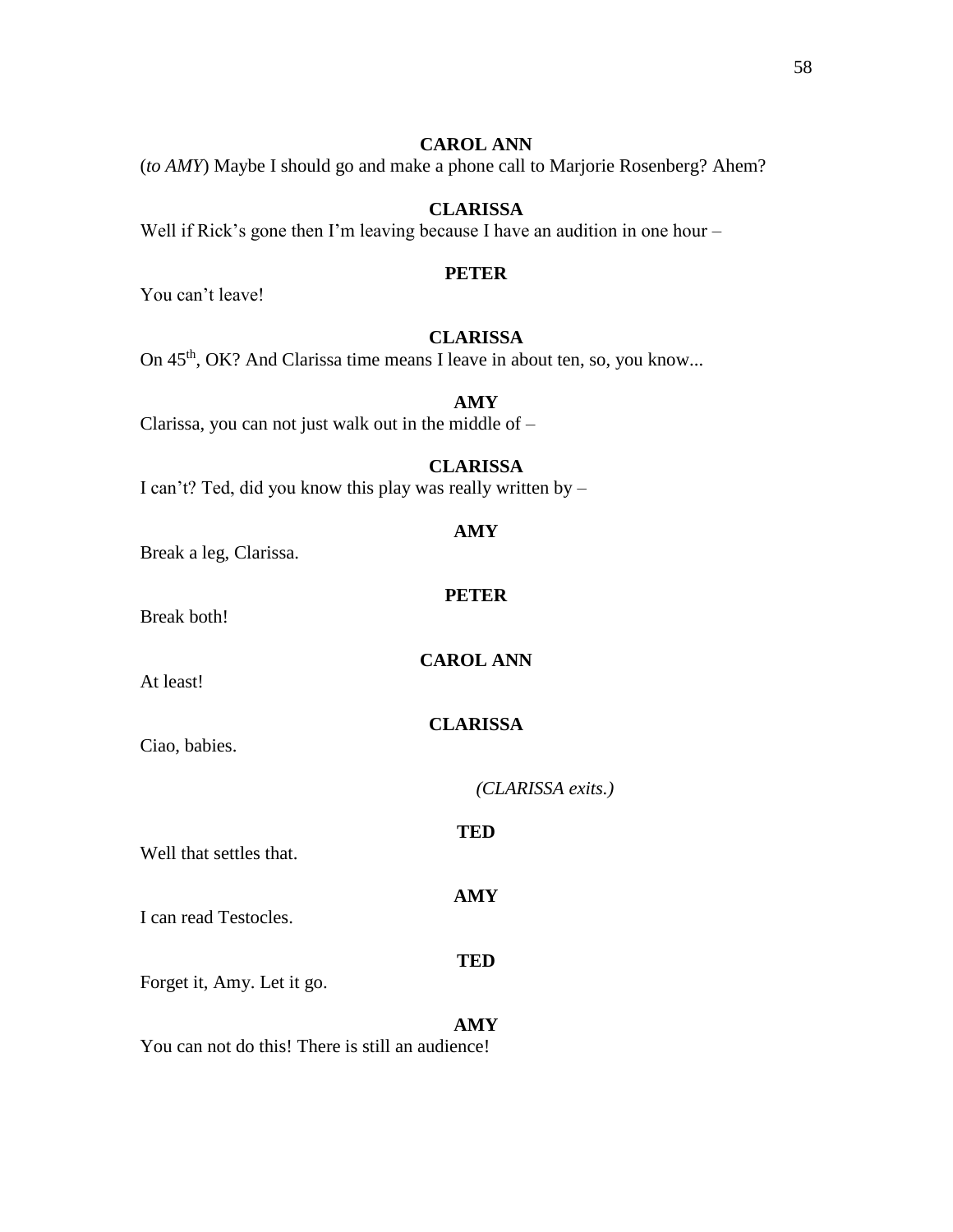| I'll make the announcement.              |            |
|------------------------------------------|------------|
| No! Either we finish this reading or $-$ | <b>AMY</b> |
| Or what?                                 | TED        |
| We are finishing this reading.           | <b>AMY</b> |
| The hell we are.                         | TED        |

**TED**

I'm going to tell the smokers that we're starting in two minutes. And we will finish this reading.

*(AMY exits.)*

# **TED**

I refuse to allow this theater to embarrass itself in public.

#### **PETER**

There's only a dozen people left. It's not that public.

#### **TED**

All that I have worked for –

# **CAROL ANN**

Lighten up, doll! We still have Carol Ann's big moment to read! I'll be brilliant! Thunderous applause! Two minutes! Thank you, two!

#### *(CAROL ANN exits.)*

#### **TED**

(*to audience*) Folks, I'm sorry, but we're going to need to cancel the remainder of today's scheduled reading. I apologize for any inconvenience.

#### **PETER**

You can not do that!

# **TED**

I just did. And now I'm going to call the Glendora V. Rich Foundation and find out why Marjorie Rosenberg walked out in the middle –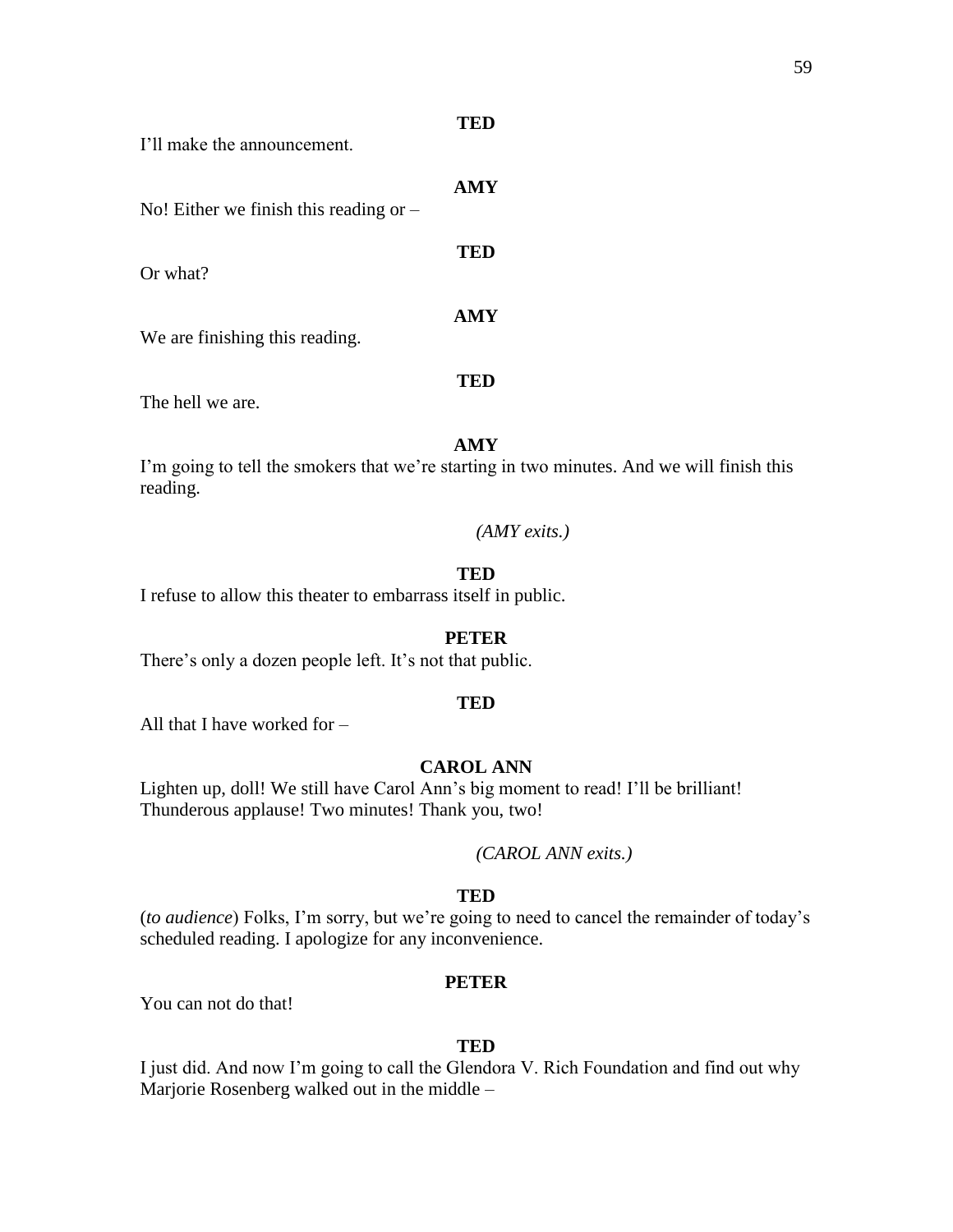*(TED works on AMY's computer.)*

#### **PETER**

**PETER**

You can't do that either!

**TED** People need to learn they can't just - (*he stops*) Jesus.

What?

Oh my God.

# **PETER**

**TED**

Look, Ted, I can explain everything

**TED** What is she doing looking at those websites?

### **PETER**

What websites?

#### **TED**

I pull down the history to get Google and I see...Insemination Solutions dot com?

### **PETER**

Huh?

### **TED**

East Village sperm dot net? Big Apple swimmers dot org? Pete, what the hell is she doing looking at sperm donation websites?

# Oh, that's just when we were...

#### **TED**

**PETER**

When you were what? You know about this?

#### **PETER**

No, look, Ted....

#### **TED**

She can not be serious! Is she serious? Pete?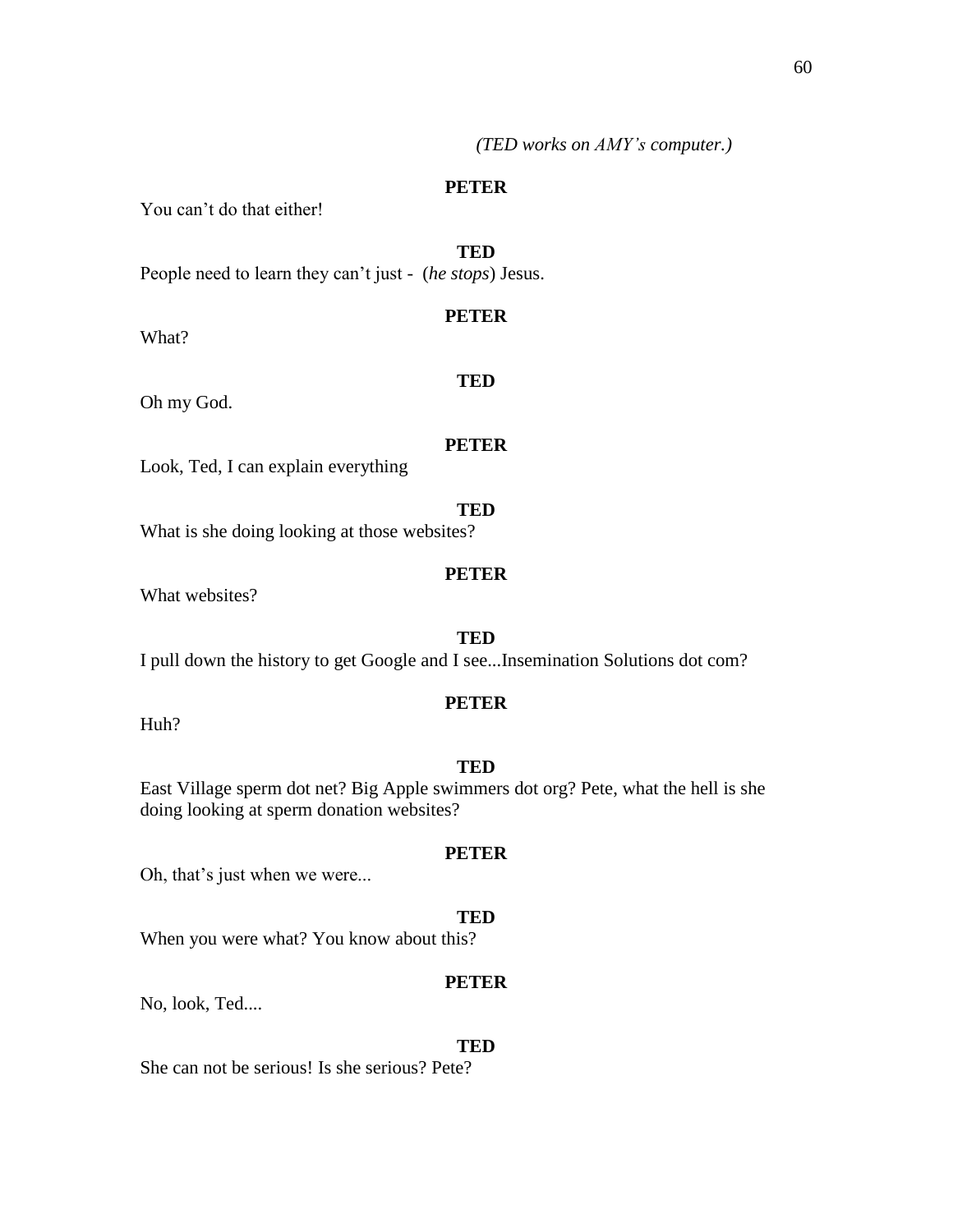*(ISTVAN LASZLO enters. LASZLO is short, dark, middle-aged, well-dressed and Hungarian. He speaks in a curiously high voice.)*

# **LASZLO**

Jello.

# **TED**

**LASZLO**

**TED**

**LASZLO**

**TED**

**LASZLO**

**TED**

We're kind of busy here.

Neeb to zee (*consulting his notes*) Amy.

Oh?

She, uh, contact me. E-mile.

About what?

Dornation.

Donation?

#### **LASZLO**

She, uh, want it fram me. I mebby give it to her. Neeb to zee...make sure...

(*LASZLO gestures "gravitas" with his two hands but TED perceives the gesture as something else. TED looks at the computer then looks back at LASZLO.)*

### **PETER**

I guess maybe she is serious.

#### **TED**

Oh...Shit, man. Shit!!

I...I...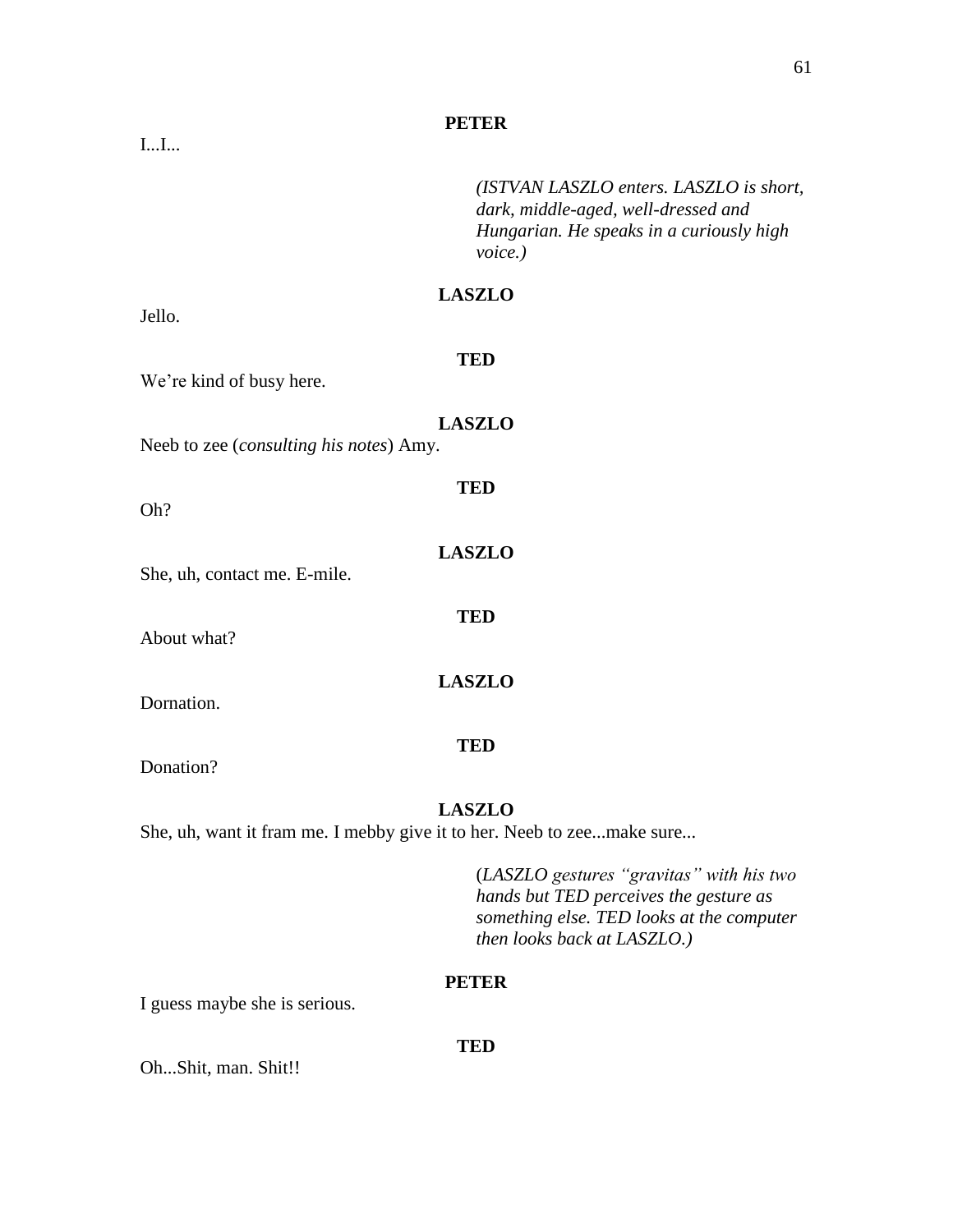*(TED exits.)*

# **PETER**

Can I help you?

# **LASZLO**

Jello. Istvan Laszlo.

# **PETER**

Oh! Mister Laszlo! From the Glendora V. Rich Foundation!

# **LASZLO**

Chess.

#### **PETER**

So nice to meet you!

# **LASZLO**

Why he tell everybunny go home before play feeny?

(*AMY enters.*)

# **PETER**

Ah, Amy, this is Mister Istvan Laszlo from the Glendora V. Rich Foundation.

# **AMY**

Oh, hi.

# **LASZLO**

Amy, yes, Amy. You write blay for us! Gravitas, no? Gravitas!! Why no feeny?

**AMY**

(*to PETER*) He's judging us and he can't even speak English?

# **LASZLO**

I umberstand dood. No speak dood. But umberstand perfecto!

# **PETER**

**AMY**

See?

#### Where's Ted?

**PETER**

Uh...he left.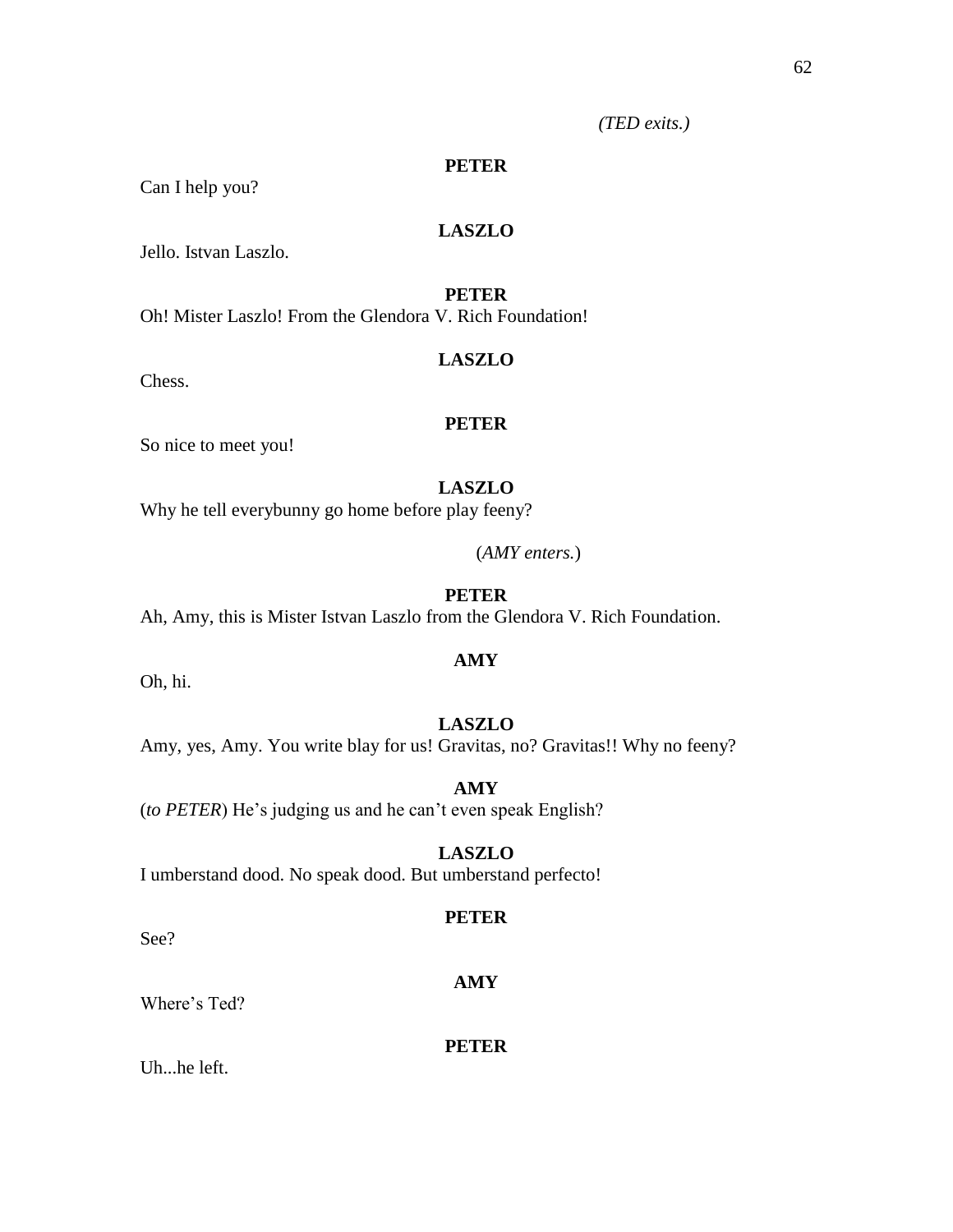### **LASZLO**

He tell everybunny go home.

# **AMY**

He told everybody to go home?

# **LASZLO**

Zee? You umberstand me perfecto!

# **PETER**

(*loudly and slowly*) We will finish the play for you.

#### **LASZLO**

No neeb to speak blow por me.

# **PETER**

OK. I'll be reading Epididymus and Amy here will be reading Testocles and Carol Ann is still here. I think.

> *(CAROL ANN enters and climbs on her platform.)*

# **CAROL ANN**

Get ready for a Deus ex Machina that'll knock your socks off. (*Looking out*) Where'd everybody go?

#### **LASZLO**

Muz kitsch drain beck to Poughkeepsie.

#### **AMY**

Ted cancelled the reading and left?

#### **PETER**

Mister Laszlo is still here. That's all that matters.

What did Ted say?

### **LASZLO**

He say "Sheet Man Sheet" and work out. And cry little bip tear. (*indicating a tear*)

### **AMY**

He cried?

#### **PETER**

Not much, no. Not really. Amy, this is the best thing that could ever happen, trust me.

#### **AMY**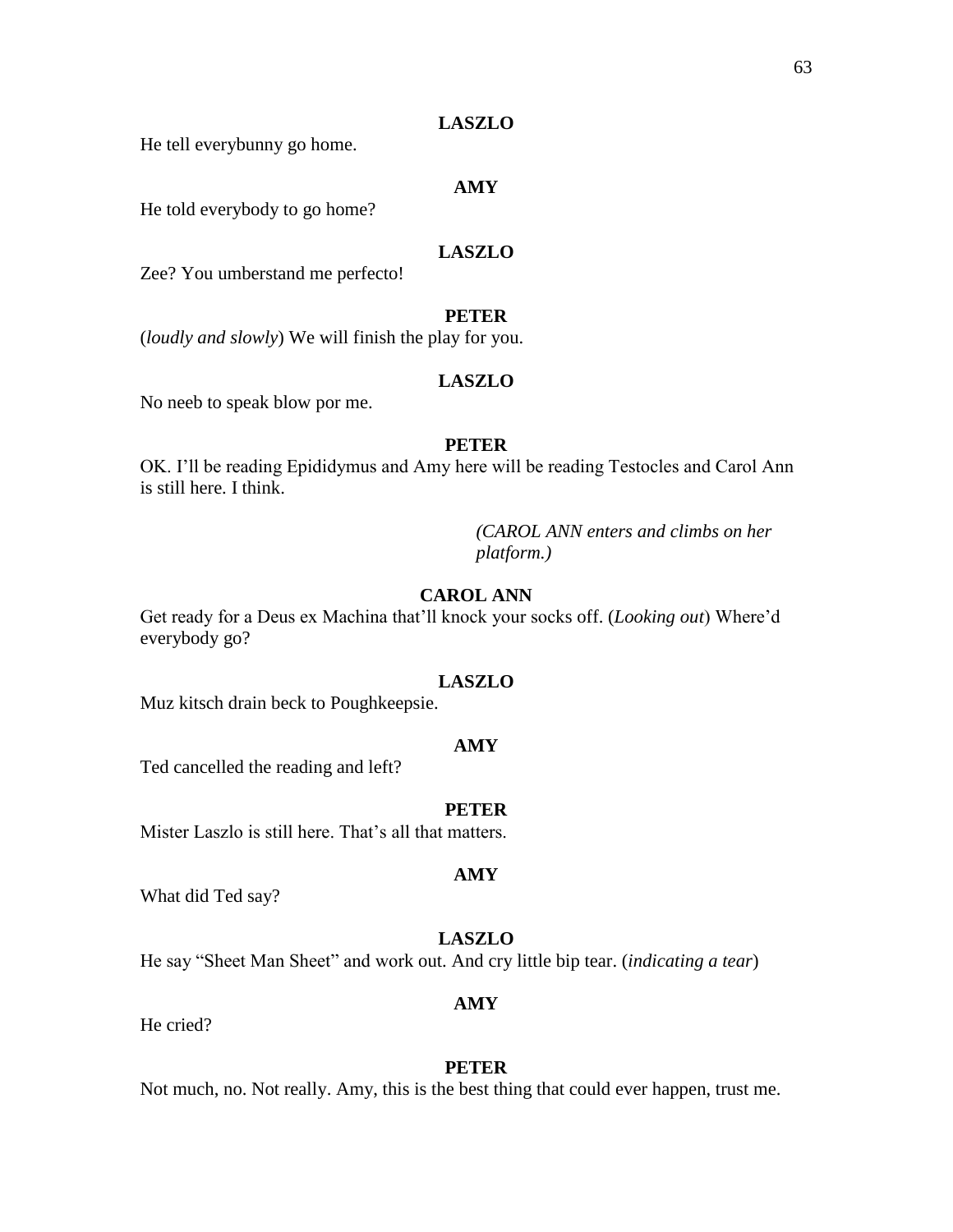# **LASZLO**

Muz kitsch drain. Zo nice to beat you.

# **PETER**

Oh, you can't leave yet! There's about twenty pages.

# **LASZLO**

No dime. Muz go.

# **CAROL ANN**

Let Carol Ann summarize. So after Epididymus does the skirt diving 'cause he's so in love with Testocles, he figures out, of course, Testocles is a she. And then all hell really breaks lose because the other sailors all want to jump on Testocles 'cause they're all hard up, too, and they all try to get rid of Epididymus 'cause they have this sort of twelfth century B.C. version of "don't ask, don't tell" and boy, did he tell, am I right? So anyway, it's all gone to hell and then Athena descends from the machine. That's me.

(*as Athena*) Hold back you swarthy men! Withdraw your swords.

### **LASZLO**

No dime! No dime! Muz go now!

#### **PETER**

OK, but I hope you got a sense of the piece? We're obviously still very much in process with it. You can rest assured we have a thorough development plan -

### **CAROL ANN**

So did you like it?

**LASZLO**

I like it...mini bip.

#### **PETER**

**LASZLO**

Mini bip?

Mini mini bip.

#### **PETER**

Well, specifically, what did you see that worked?

# **LASZLO**

I like...I like girl.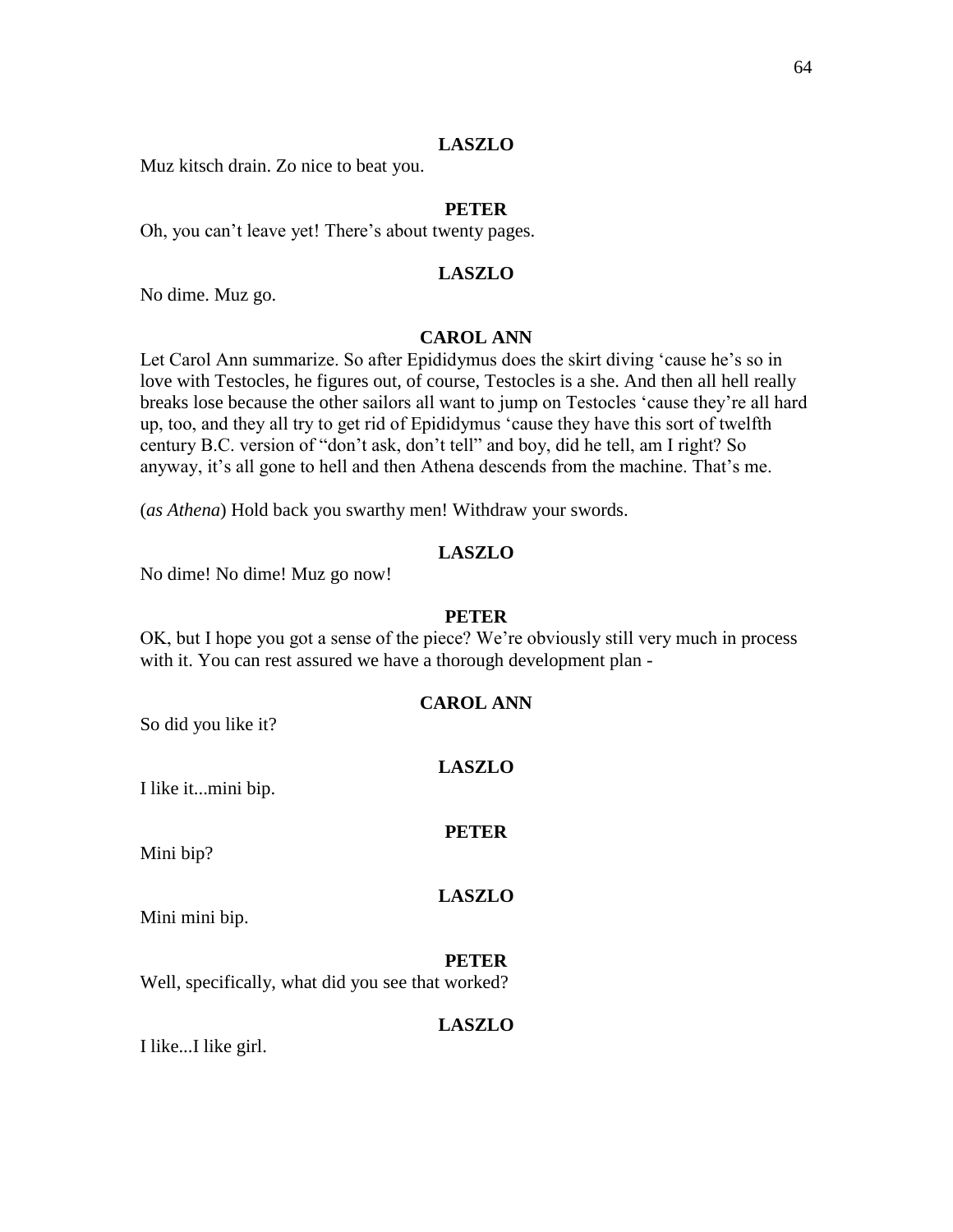| Thank you.                                                            | <b>CAROL ANN</b> |  |
|-----------------------------------------------------------------------|------------------|--|
| No. Mini girl.                                                        | <b>LASZLO</b>    |  |
| Anything else that you liked?                                         | <b>PETER</b>     |  |
| Ehno.                                                                 | <b>LASZLO</b>    |  |
| So what about the grant?                                              | <b>PETER</b>     |  |
| No gravitas.                                                          | <b>LASZLO</b>    |  |
|                                                                       | <b>AMY</b>       |  |
| No. No gravitas.                                                      | <b>LASZLO</b>    |  |
| But I like mini girl.                                                 | <b>PETER</b>     |  |
| But the play?                                                         | <b>LASZLO</b>    |  |
| De blayit need many, many work.                                       | <b>PETER</b>     |  |
| Can you be specific?                                                  | <b>LASZLO</b>    |  |
| Ehno. Come back in free weeps.                                        | <b>PETER</b>     |  |
| Free weeps?                                                           |                  |  |
| <b>LASZLO</b><br>Free weeps fram dobay. Zee again. Virgin number doo. |                  |  |

# **CAROL ANN**

Would you like to see more of Athena in "virgin number doo"?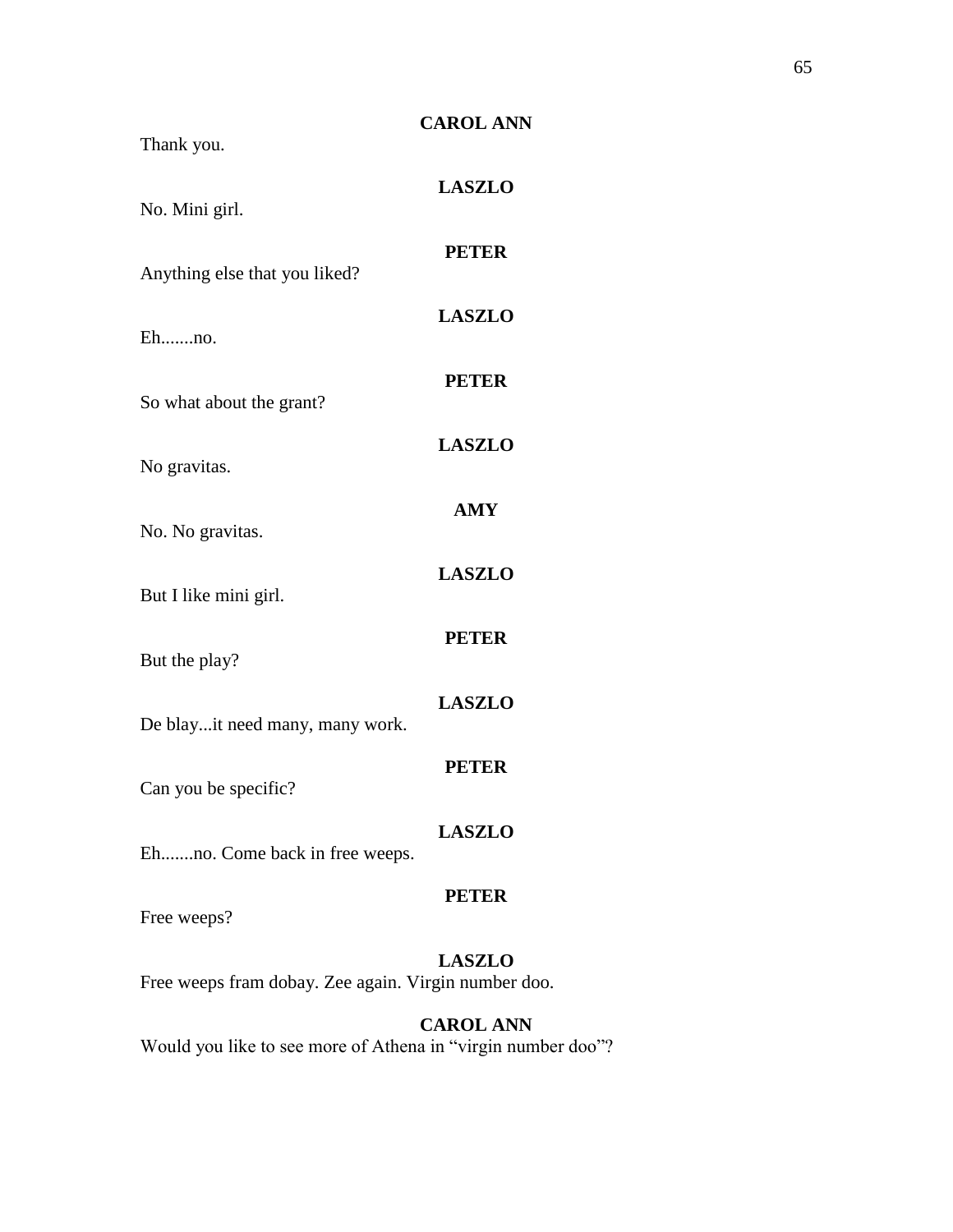# **LASZLO**

Want to see mini girl. Must see mini girl. You umberstand?? Bye Bye.

*(LASZLO exits.)*

# **CAROL ANN**

I think he'd like to see more of Athena. Don't look so down, dolls! You know what the trouble with theater is?

### **PETER**

What?

# **CAROL ANN**

I'll tell you when you're old enough to umberstand.

# **PETER**

OK, we can fix this. You heard him. We have free weeps!

#### **AMY**

Peter –

# **PETER**

You were rushed before. Now you've got some time. I'll cover for you here –

#### **AMY**

There's no point. I told Ted not to cancel the reading, and he did anyway. The hell with it. The hell with him. And on top of that he walks out! And what's with the crying?

# **PETER**

He didn't walk out because of the play. He walked out because...because...

#### **AMY**

Say it!

#### **PETER**

Because he thinks Mister Laszlo is your sperm donor.

# (*AMY laughs*.)

### **AMY**

Well he might as well be, at this point.

#### **PETER**

And if Ted thinks that –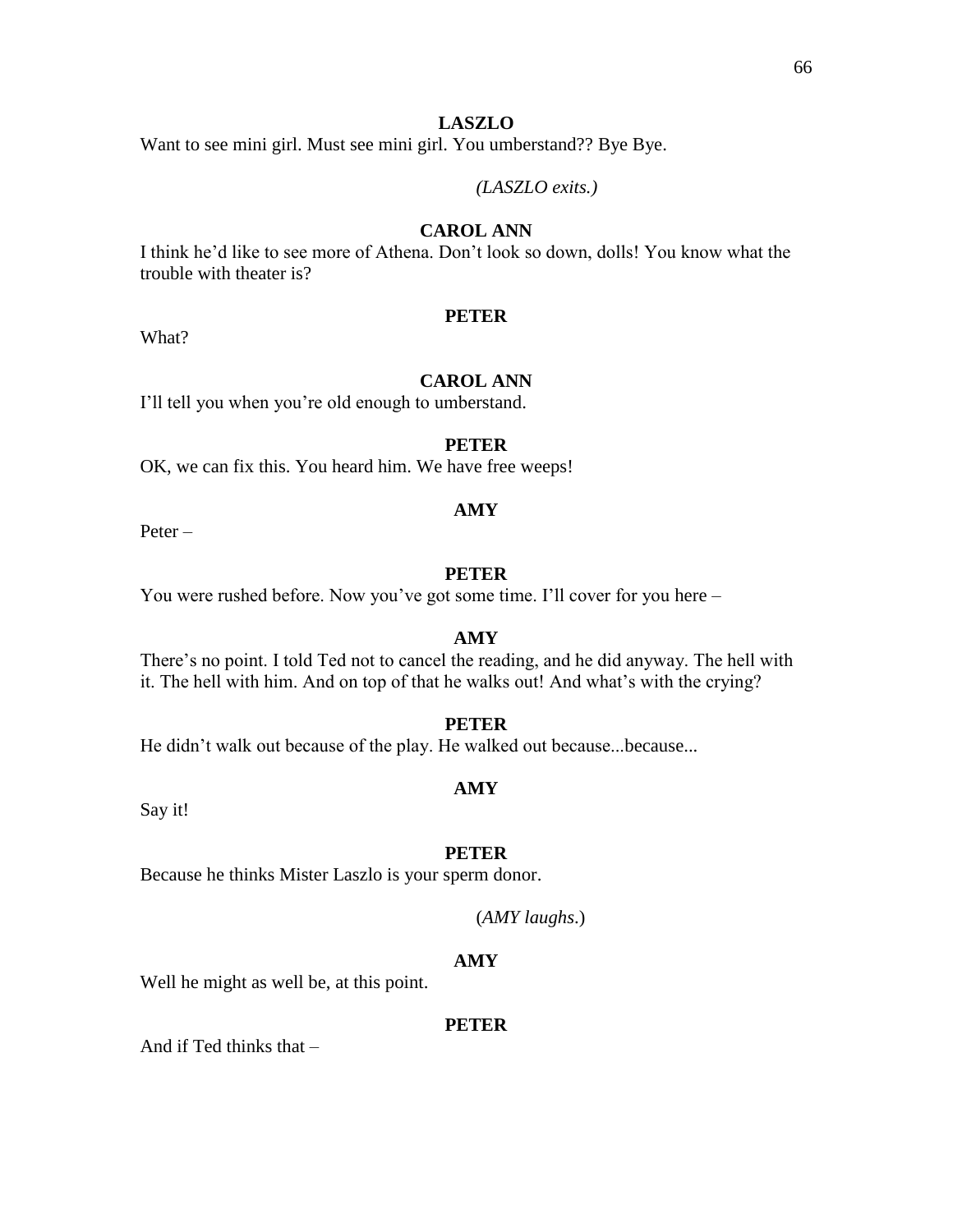Enough with the schemes, Peter! The point is I can not write a play with gravitas! And part of me...part of me doesn't even blame Ted for canceling the reading.

### **CAROL ANN**

You shut your mouth, Amy! I wouldn't have memorized my entire part, brief as it is, unless I thought it was worth memorizing! Now Ted will be back and we will find a way to read your second draft in three weeks. But whatever you do, do not change a word of Athena's final speech, do you hear me? Because the words are beautiful. Listen to your own words and tell me they're not worth saving:

Hold back you swarthy men! Withdraw your swords. And let your Testocles not feel your grasp. A maiden she, but braver she than you. Now you will sail her safely home to Greece. You will not sail to Troy to fight this war. For war is waste, the game of little boys And I won't let you play your childish game. This girl's disguise has saved you from the fight. Athena sends you back where you belong.

Blackout. End of Play.

Thunderous applause.

*(The applause of one person is heard.)*

So there is somebody still left.

#### **AMY**

Ted? Is that you?

# **PETER**

I can't see.

#### **CAROL ANN**

It's not Ted. But it's someone who likes your play. Now get to work, Amy.

#### **PETER**

**AMY**

You've got free weeps.

Free weeps. Oh, God!

#### **PETER**

What?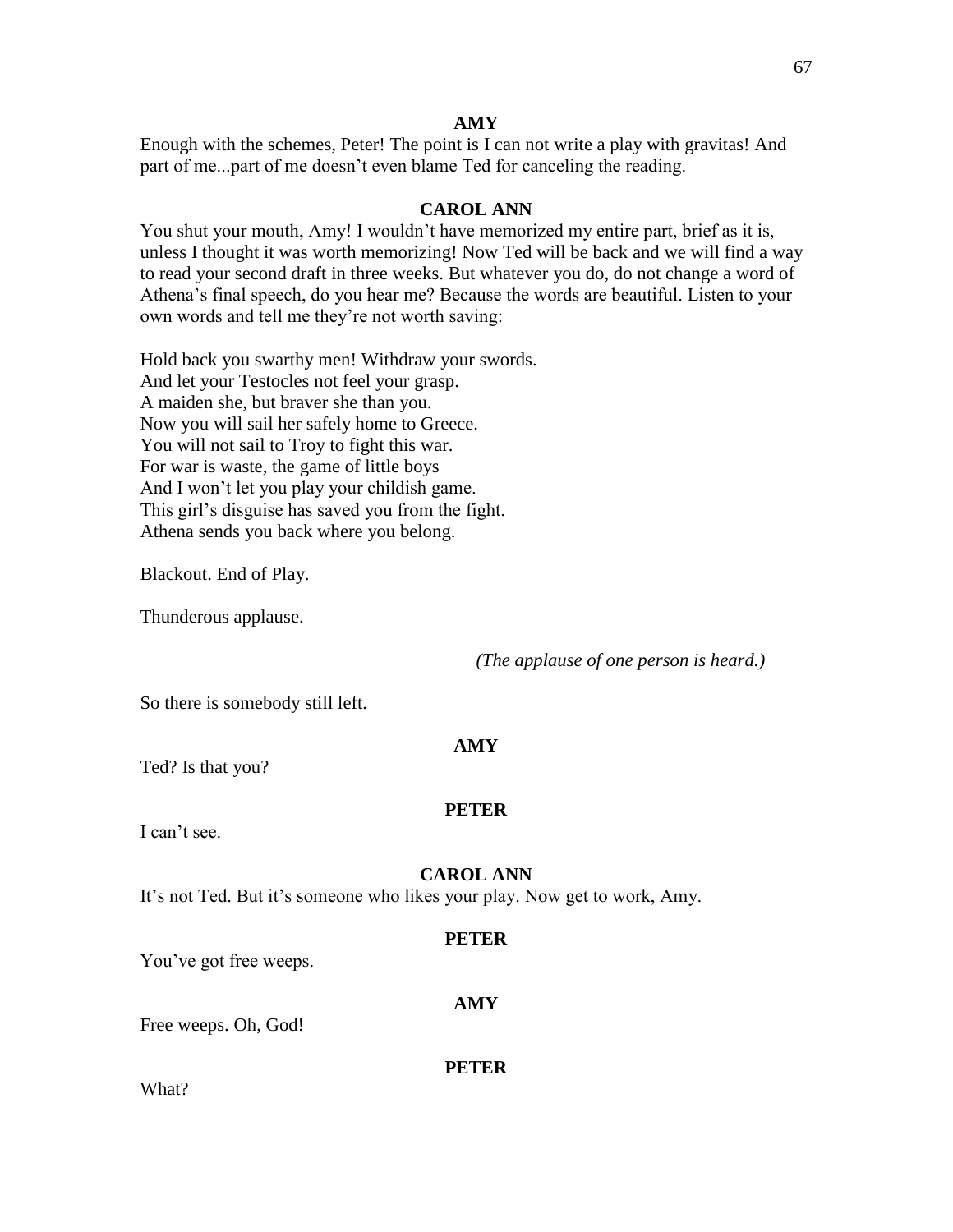|                                                       | <b>AMY</b>                  |
|-------------------------------------------------------|-----------------------------|
| Ted was going to call Dr. Lattimore!                  |                             |
| We will find Ted.                                     | <b>PETER</b>                |
| $Pete -$                                              | <b>AMY</b>                  |
| We can still stop him, we can tell himwe can tell him | <b>PETER</b>                |
| Pete, forget it. It's over. Done.                     | <b>AMY</b>                  |
| Yeah. Yeah, it's done.                                | <b>PETER</b>                |
| (O.S) Perhaps not my dears!                           | <b>VOICE</b>                |
| Who is that?                                          | <b>AMY</b>                  |
| It's an older gentleman.                              | <b>CAROL ANN</b>            |
| Um, Who are you?                                      | <b>PETER</b>                |
| (appearing) I am your Deus ex Machina!                | <b>VOICE</b>                |
| <b>Doctor Lattimore!!</b>                             | <b>PETER</b> and <b>AMY</b> |
| It's good to be alive again my dears!                 | <b>LATTIMORE</b>            |

(*His cell phone rings. He answers.*)

Hello? Ted Henley! So good to hear from you! You'll never guess where I am!

# **BLACKOUT**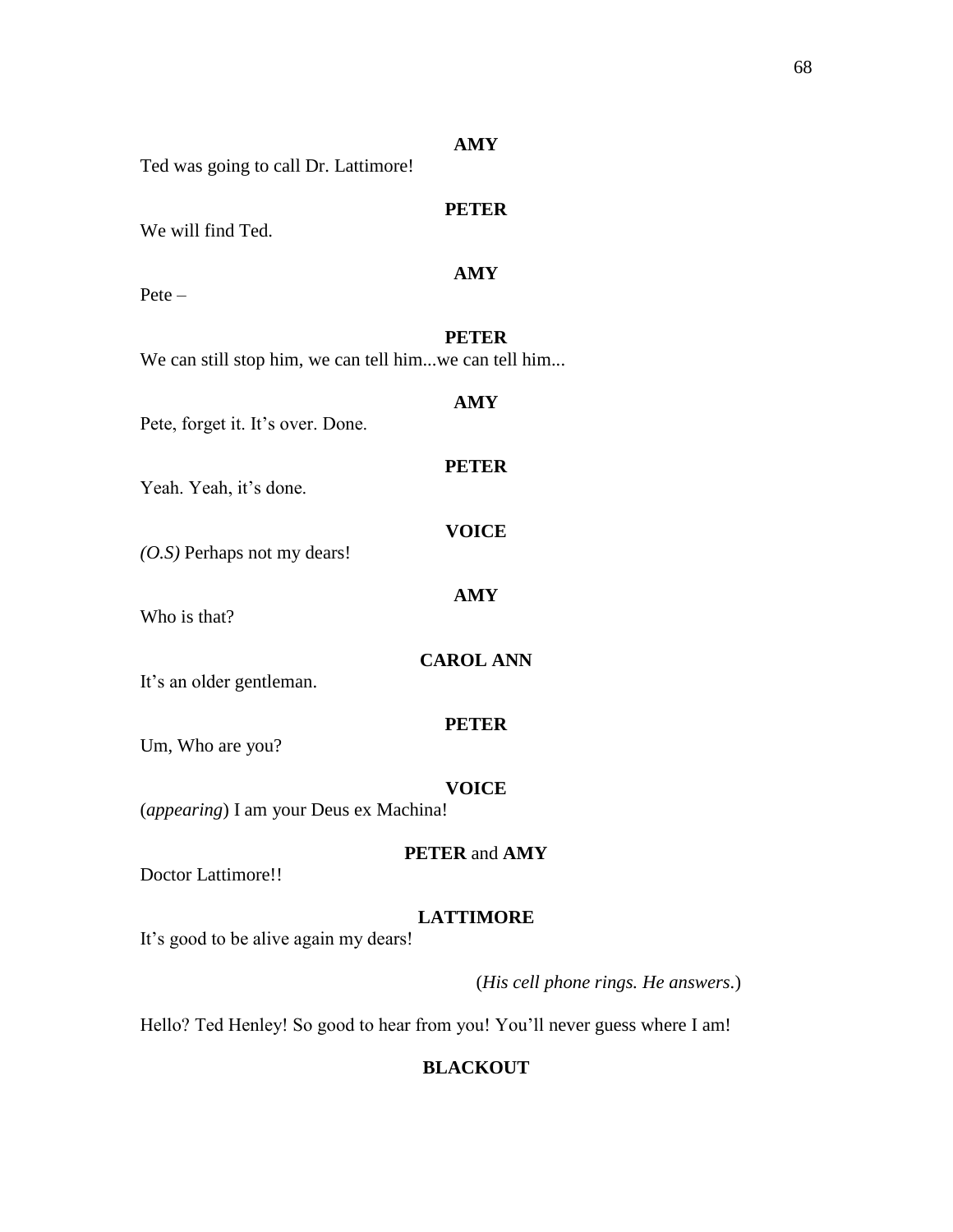#### **Act Two**

*(In darkness we hear the flute and the chorus of voices:* 

*"Speak, stranger, tell us from what land you come. Is it from Hades that you now ascend? Or have you come to us from up on high? Descending from Olympus' mighty peak?* 

*Immediately following Act One. Lights up on DR. LATTIMORE, 70, tweed-and-bowtie professor, and AMY, PETER and CAROL ANN..)*

### **LATTIMORE**

(*on his phone*) I'm at your theatre. With Amy and Peter and the lovely woman who played Athena so nicely...I *am* very busy these days, but I managed to find time to sneak away...Well, you're welcome, you're welcome, it's been great fun...Yes, I'll see you here in a few minutes.

# **CAROL ANN**

Aren't you dead?

### **PETER**

They said there was an accident.

# **LATTIMORE**

Perhaps I should explain. You see, my entire life I have lived safely. No smoking, no drinking, no exceeding the posted speed limit. And I'm driving home from work a month ago, and some cosmic voice just says to me, "Go on Harrison, old boy, put the pedal to the metal." And I speed over the University Avenue bridge, and then ...it collapses behind me. It just...crumbles. All those poor souls. I was almost one of them. And I understand it's a sign from the gods. Stick to the rules and you'll die, or let yourself go, and you'll live.

And it's as if the gods are driving me, and I'm at the airport... Long long long term parking. And the first flight is leaving for Greece. Another sign, you see. And it's there in front of the oracle at Delphi, that I am finally able to mourn the loss of my beloved Cynthia. To once and for all come to terms with being truly, utterly alone.

And then I read at a delightful Internet Café that I am presumed dead in the terrible bridge collapse. And my obituary is a tale of a pleasant but staid and depressingly dull existence But I realize that I can stay dead a little longer, for they'll never find my car in long long long term parking, until the gods send me a sign for what to do next. Then one day as I'm googling myself – I see it: "Harrison Lattimore to translate newly discovered classical fragment!" "Harrison Lattimore to complete ancient play!" And finally, a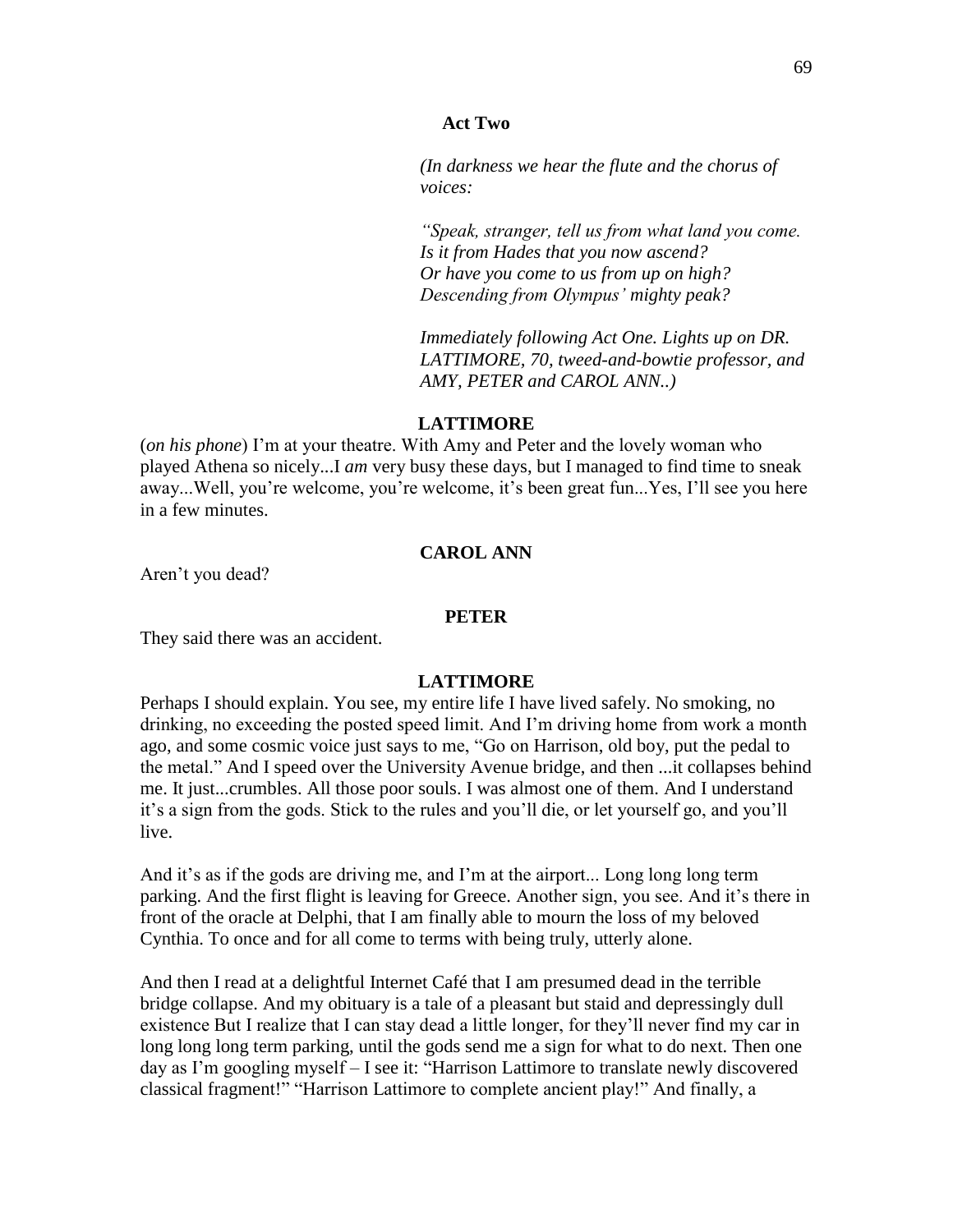headline that can only be described as stunning: "Come see Harrison Lattimore's Testicles."

### **PETER**

We pronounce it "Test-uh-cleez".

# **LATTIMORE**

As I discovered upon hearing your reading....Imagine how excited I was to read that I had translated and completed a new play! It quite lifted me out of my depression. So I thought, "I wonder what I've written? I do hope it's good!" And so I came to see for myself!

#### **AMY**

I'm sorry it's not very good.

# **LATTIMORE**

It's a wonderful start my dear!

#### **CAROL ANN**

I told you that, Amy!

# **AMY**

We owe you an explanation, too.

#### **PETER**

You see, we have no money.

#### **AMY**

But there's this grant for women's plays.

#### **PETER**

But Ted refuses to produce anything that deviates from our mission.

#### **AMY**

So we figured I'd write *Testocles* –

#### **PETER**

And we needed you to convince Ted that *Testocles* is really a lost ancient play that you were completing.

### **CAROL ANN**

But you were dead.

#### **PETER**

You have every right to be angry.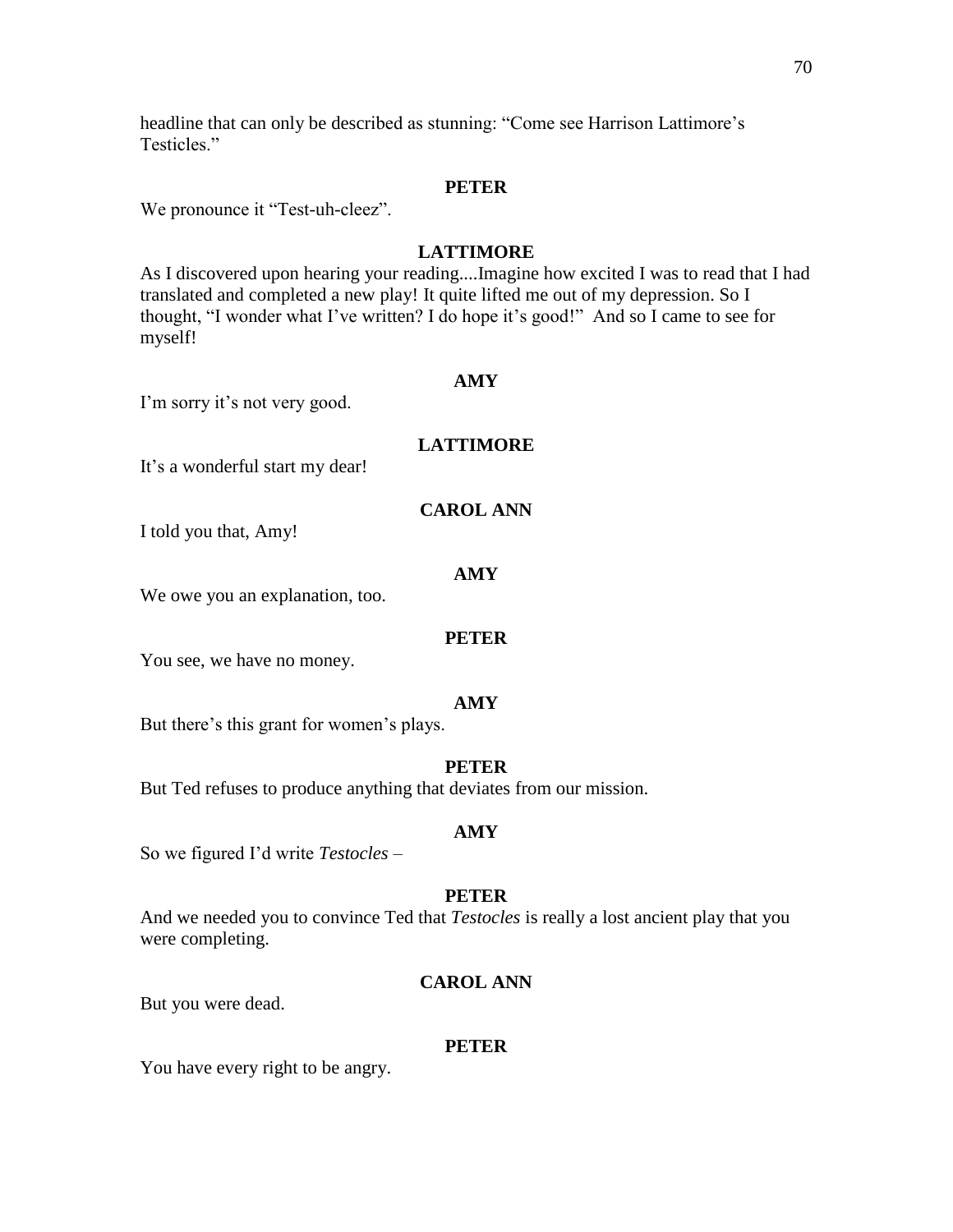### **LATTIMORE**

Angry? Your play brought me back to life!

# **AMY**

And there's three weeks to fix it.

# **LATTIMORE**

May I help?

# **AMY**

You would do that?

# **LATTIMORE**

They're called plays, for heaven's sake! One is supposed to play!

#### **PETER**

That would be awesome.

# **LATTIMORE**

You know, when I was dead I realized that I had gone my whole life...and I had never ever really, truly played.

*(TED enters.)*

#### **PETER**

Well, Dr. Lattimore, here's your chance!

# **TED**

Doctor Lattimore! What a nice surprise. To see a friendly face.

# **LATTIMORE**

Ted Henley. So good to see you again! And what a lovely reading your ensemble gave to the *Testocles*. What did you think of the poetry?

**TED**

It...sang.

### **LATTIMORE**

I think it did, too. But why did you cancel the ending?

#### **AMY**

Yes, why did you cancel the ending?

#### **TED**

Well... the woman from the grant foundation had already left and...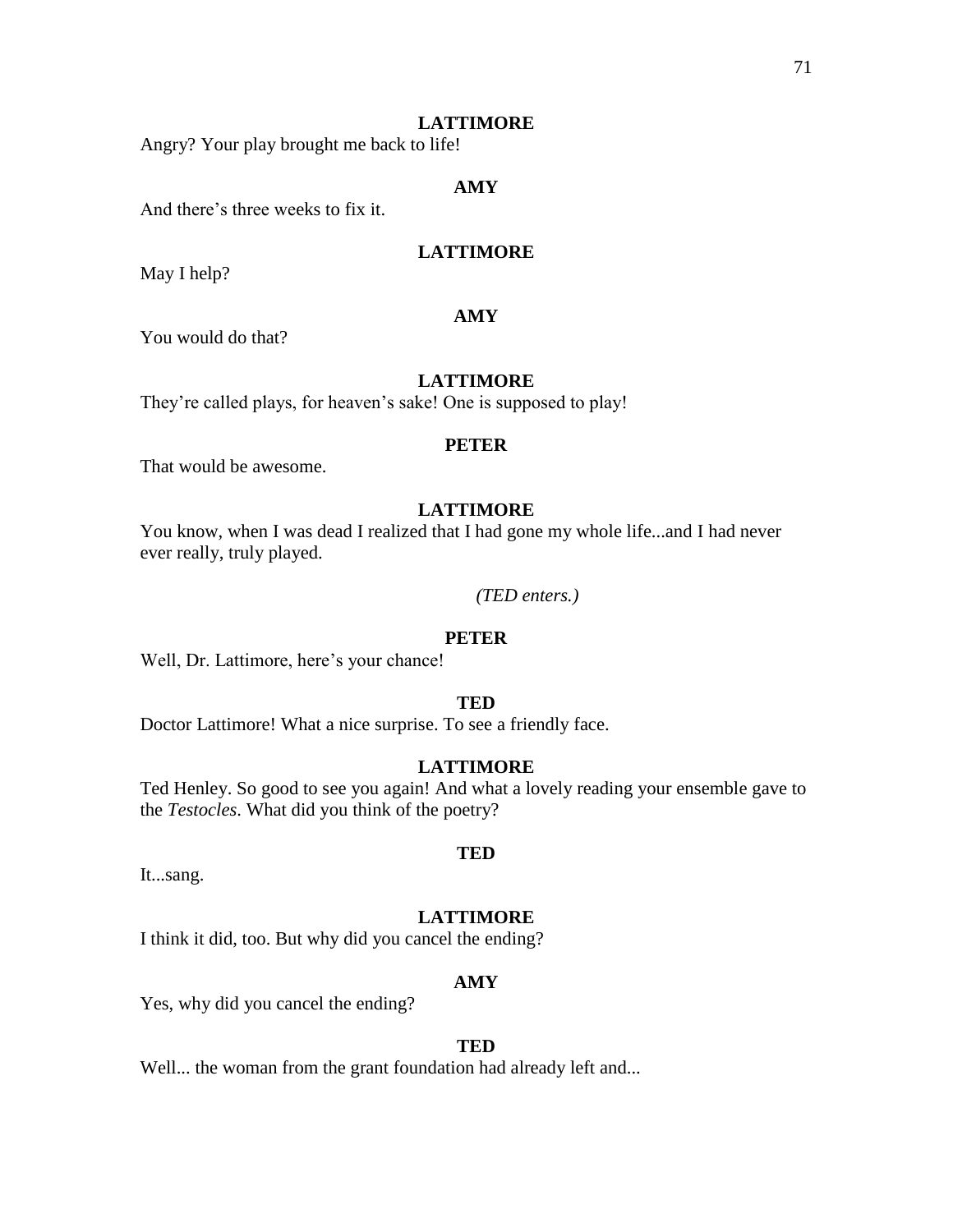# **CAROL ANN**

I'll be right back.

# **TED**

And it was kind of falling apart with Rick and Clarissa leaving and...

# **AMY**

We could have still made it work.

# **PETER**

And we still can, right?

**TED** Is there any point in still trying to make it work?

# **AMY**

You tell me.

# **TED**

It seems a little...beyond repair at this point.

# **LATTIMORE**

No piece of art is ever beyond repair.

# **AMY**

My point exactly.

# **TED**

The point of the play was to secure our future, and it seems like you've already decided  $that -$ 

(*TED's phone rings and he looks at it*.)

Excuse me, I need to take this. (*He answers*.) Hello? Yes, Ms. Rosenberg, I did wonder where you had gone. Yes, I'm sorry you had an emergency. A fully staged workshop production? Sure, sure. Yeah, I'm really glad you enjoyed it. Bye bye.

*(TED hangs up.)*

She wants to see more of Athena.

# **LATTIMORE**

Well, I think that could be arranged.

*(CAROL ANN enters.)*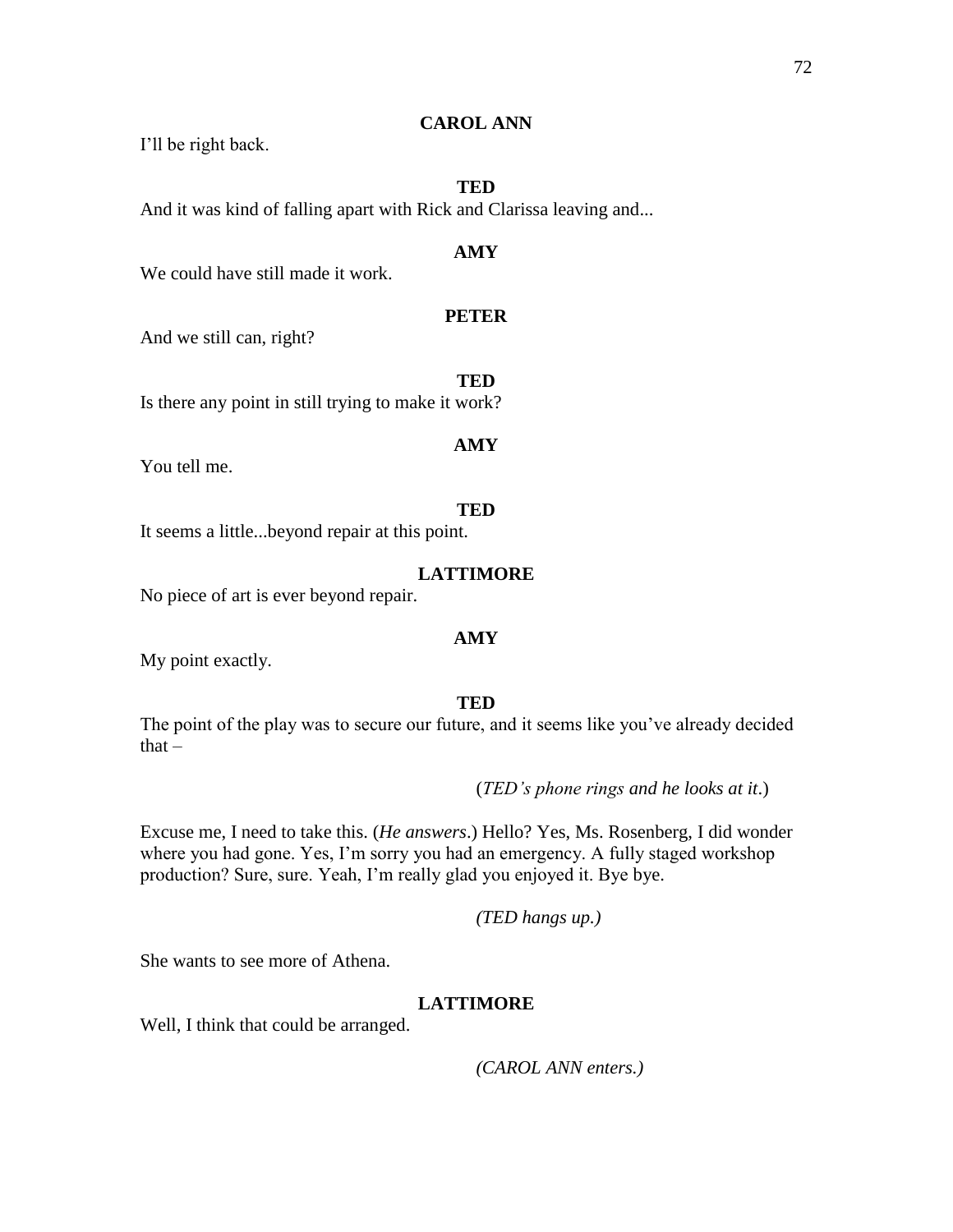### **CAROL ANN**

Yes, I think that's just what the piece needs. And by the way, I'm so sorry about your wife.

*(We hear the flute and the chorus of voices:*

*"O Ancient Muse who rescues us from death - Who draws us from the darkness to the light - Give us your wisdom and give us your strength To shepherd us along this rocky path.*

*Lights change and we are in a rehearsal. TED. AMY, PETER, CLARISSA, RICK, CAROL ANN and LATTIMORE are there. AMY is looking at a script. CLARISSA, RICK and LATTIMORE wear helmets and rehearsal tunics.)*

# **PETER**

Dr. Lattimore, this is great. Really, really great.

### **LATTIMORE**

I can't tell you how much fun I've had. I hope you'll enjoy it.

### **PETER**

Amy, isn't this amazing?

Yeah.

**AMY**

# **LATTIMORE**

I hope you'll find the addition of Odysseus helpful in structuring the narrative and adding another level of complexity to the story.

#### **PETER**

It's definitely got more weight, more heft...

#### **LATTIMORE**

It's got...balls! If I do say so myself.

### **TED**

(*to AMY*) Are you feeling any better?

#### **AMY**

Yeah, a little. I'm fine. OK, everyone, places from –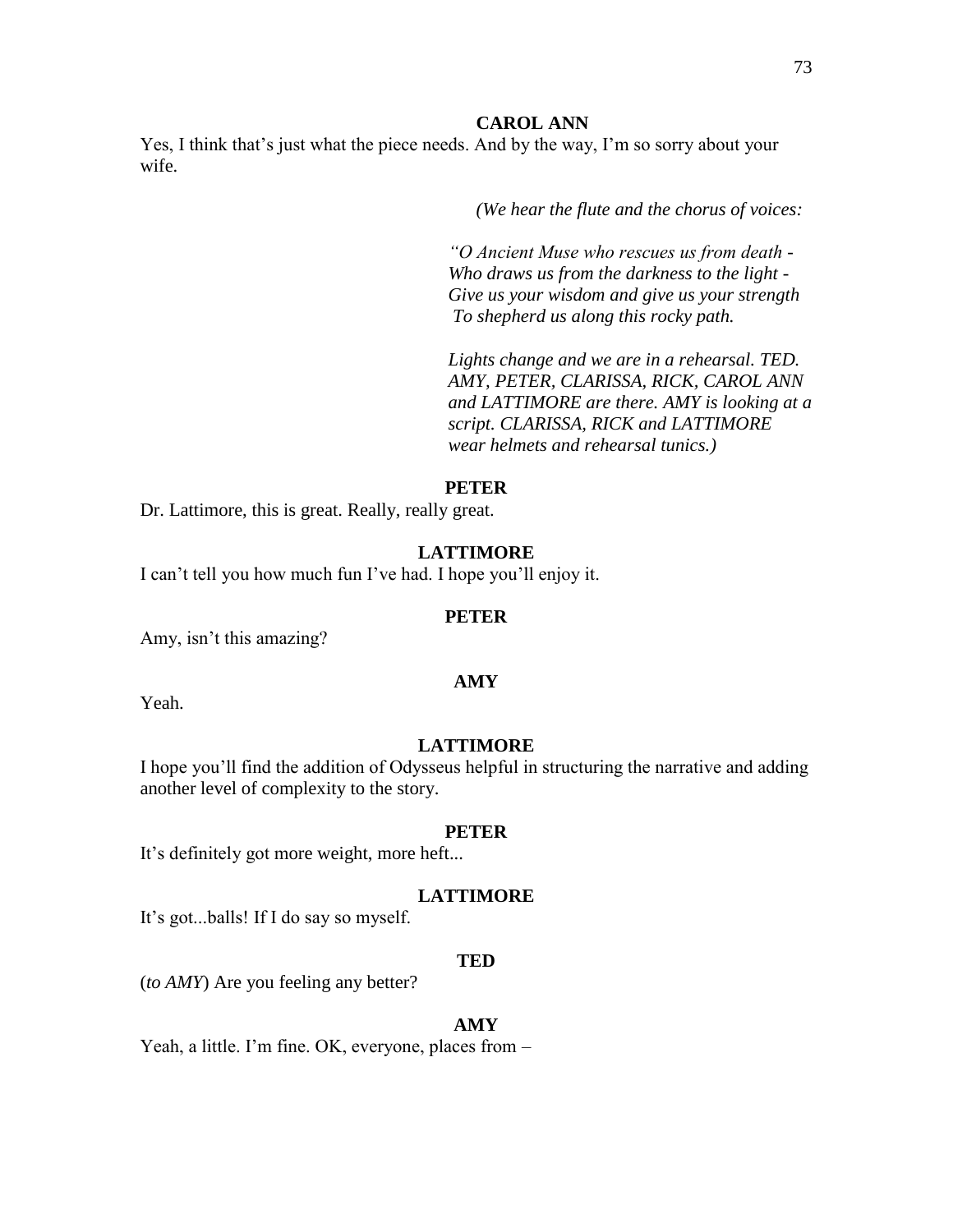You don't look well. Let me take over.

I'm fine.

You rest.

**AMY**

**TED**

**TED**

**AMY**

 $But -$ 

**TED**

Places for line 450, everyone. This is Dr. Lattimore's awesome new part with Odysseus and Testocles. It comes right after Epididymus makes his first pass at Testocles and Testocles decides to wear the prosthetic penis, henceforth referred to as the "p.p.", to prove he's a man.

# **CLARISSA**

Do you want me to start wearing that to rehearsal?

# **TED**

We haven't even gotten it yet.

# **CLARISSA**

Oh don't waste your money. I have a bunch of strap-ons at home. What? I'm just looking out for you guys!

### **TED**

The helmet and rehearsal tunic are fine.

# **AMY**

(*to PETER*) This totally sucks.

# **PETER**

Are you kidding? You see how excited Ted is? It's a great play and the Rich Foundation will love it.

# **AMY**

No, they won't.

# **PETER**

Yes, they will! It has everything they're looking for.

# **AMY**

Except that it wasn't written by a woman.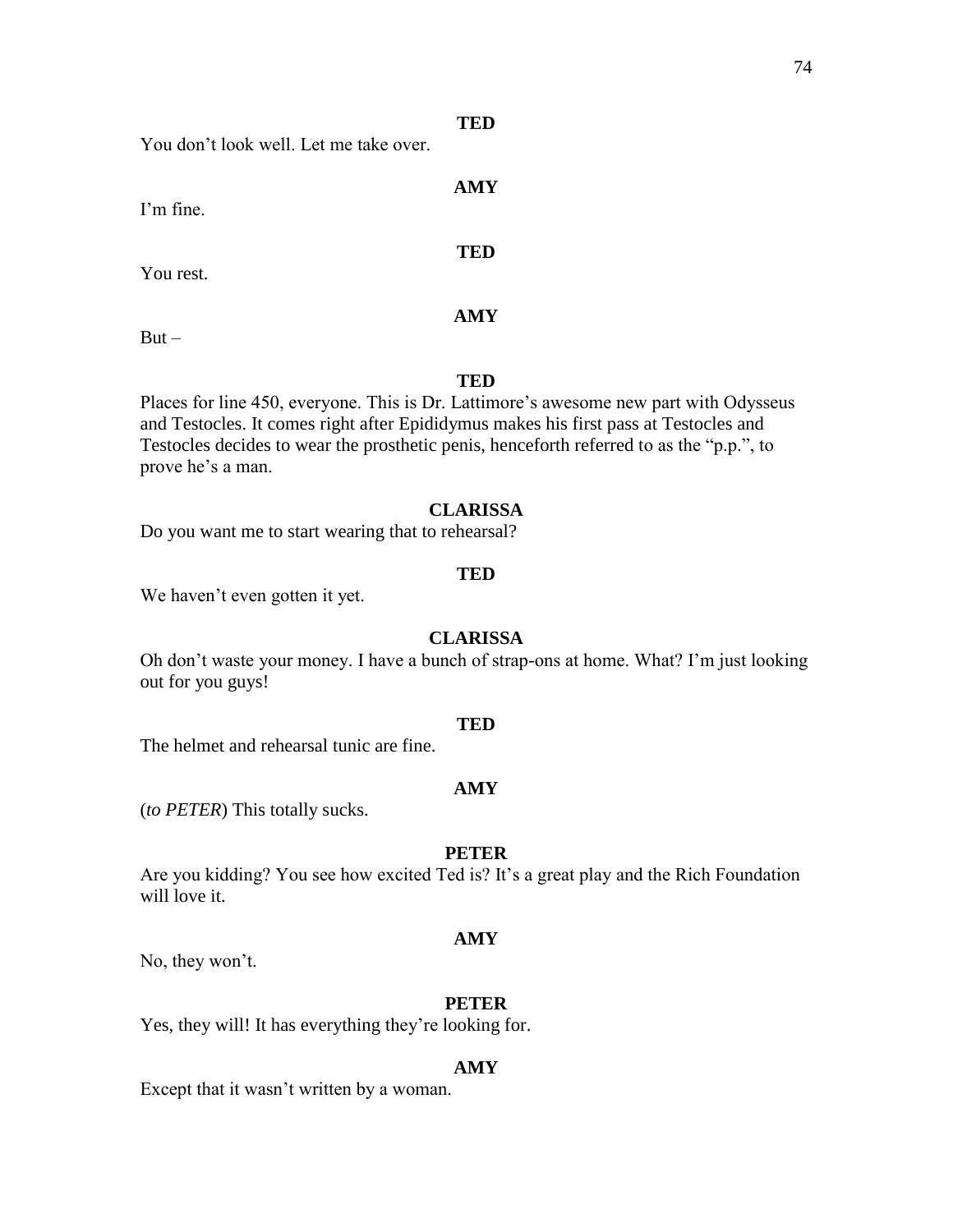# **PETER**

Yes it was!

### **AMY**

I did not write that! Doctor Lattimore did!

# **PETER**

Look, you've been sick. And he just added a little to what you wrote.

# **AMY**

Three hundred lines! A whole new character! I bust my butt for you, changing Rick's part to make it less gay, and Lattimore writes entirely new scenes.

#### **PETER**

He just added two scenes with Odysseus.

### **AMY**

In the play, he now has Testocles come up with the idea of the Trojan Horse! It's no longer just about a woman who wants to fight a battle  $-$  it's about a woman who wins an entire war!!

### **PETER**

You don't think that's a brilliant idea?

# **AMY**

Of course it's brilliant! It's the most brilliant modern ancient Greek play I've ever seen. And it was written not by me but by a man!!

### **TED**

Ready, Clarissa? 450?

### **CLARISSA (Testocles)**

Odysseus, commander of our troops We fight and fight for years to no avail. I have in mind another tack, a ruse Whereby these Trojans shall be caught off guard.

### **LATTIMORE and RICK (Odysseus)**

Come, come, dear Testocles, what kind of ruse Could lull these Trojans from their sentry posts?

#### **TED**

Whoa, whoa, whoa. Awesome stereo, but no. Rick, that's Odysseus. New addition.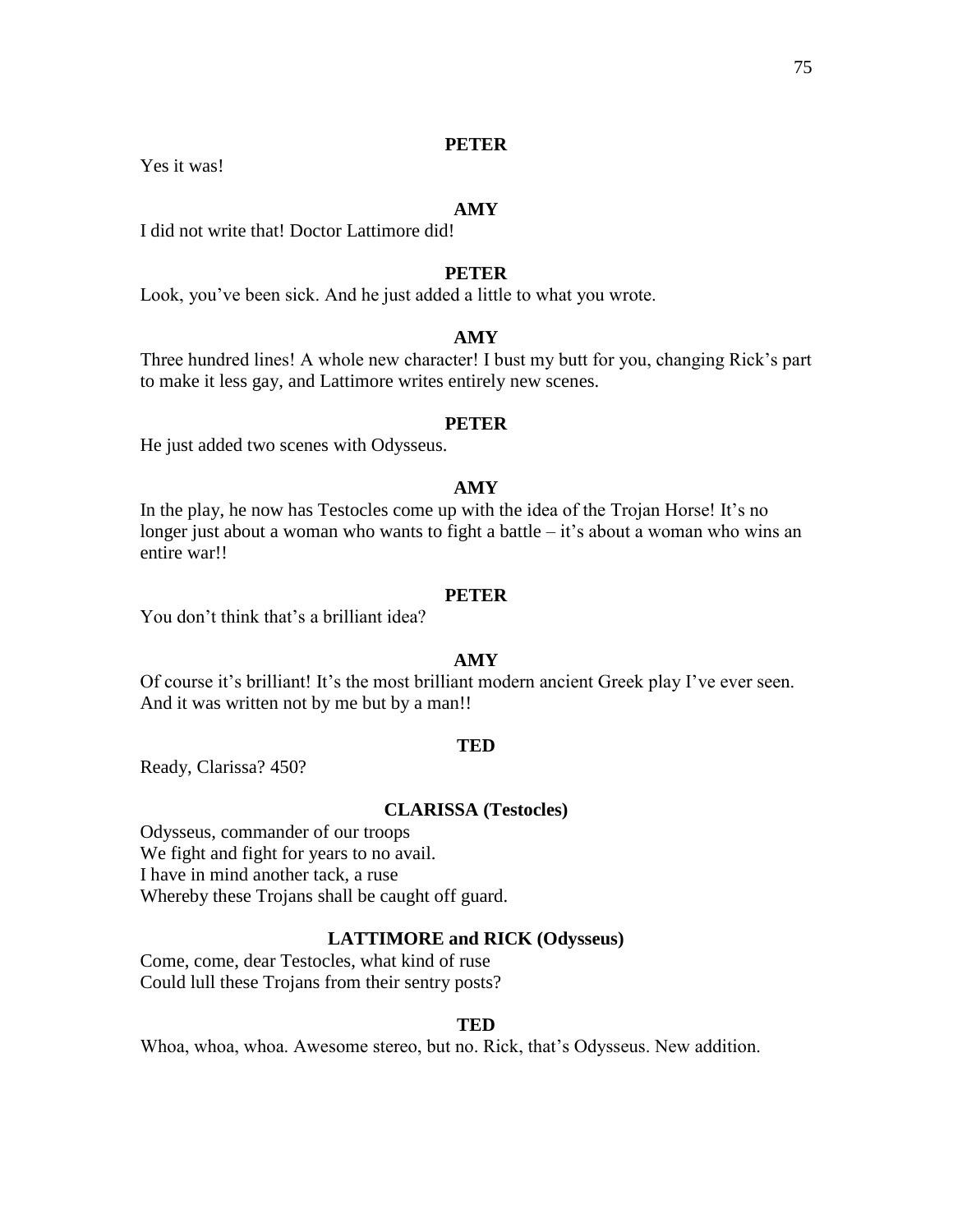### **RICK**

I know it's Odysseus. I was told I was Odysseus.

# **TED**

Who told you that?

### **PETER**

I said I would *try* to get you the new part.

# **AMY**

(*to PETER*) I told you I was rewriting Epididymus.

### **PETER**

I know, but Rick is so...look, I know him.

# **AMY**

Whatever.

### **LATTIMORE**

I would certainly be happy to read Epididymus.

# **TED**

Dr. Lattimore, I'd like you to read Odysseus.

# **RICK**

How come he gets to read Odysseus?

# **TED**

Odysseus is the commander. He's older.

# **RICK**

I played Creon in *Antigone*. He's a college professor.

# **TED**

Dr. Lattimore has an outstanding resume of acting in summer stock. He's more than qualified.

#### **RICK**

(*to PETER*) I have no intention –

# **PETER**

(*to RICK*) She changed a bunch of your lines, OK?

### **RICK**

The only reason I came back here –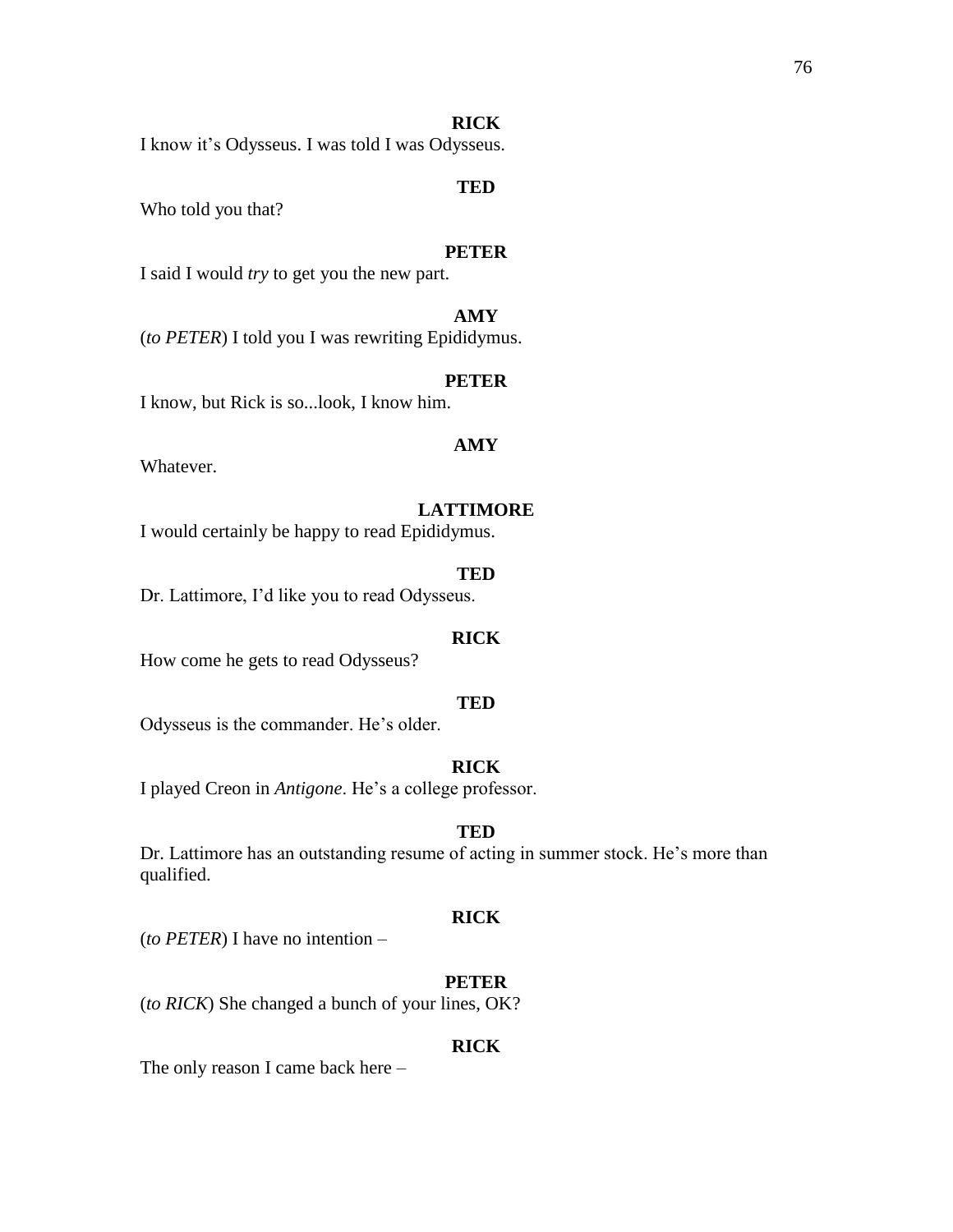# **TED**

454!!

# **LATTIMORE (Odysseus)**

Come, come, dear Testocles, what kind of ruse Could lull these Trojans from their sentry posts?

# **CLARISSA (Testocles)**

A gift, Odysseus, a giant horse An offering of peace as we retreat. Left at the gate as we set sail for home.

### **LATTIMORE (Odysseus)**

You say we shall retreat? You speak treason!!

# **CLARISSA (Testocles)**

No treason, sir, a gentle Grecian trick. We leave the gift and some of us set sail. And as Troy drinks and revels in the night Our horse's mouth shall open and our troops Shall all pour forth to slay our drunken foes!!

### **AMY**

Can you try "to slay those drunken bums" instead?

#### **TED**

Amy!

# **AMY**

Oh, I mean, do you think that would be OK, Dr. Lattimore?

### **LATTIMORE**

Well, since this is one of the...uh...reconstructed pieces not from the original fragment, I think some license would be appropriate.

Thank you.

#### **LATTIMORE**

**AMY**

However, even in comedy, a pejorative like "drunken bum" would probably not be applied. The Greeks were nothing if not respectful of even their worst enemies

#### **TED**

Thank God you're here. Let's go back. Uh...462, please, Clarissa.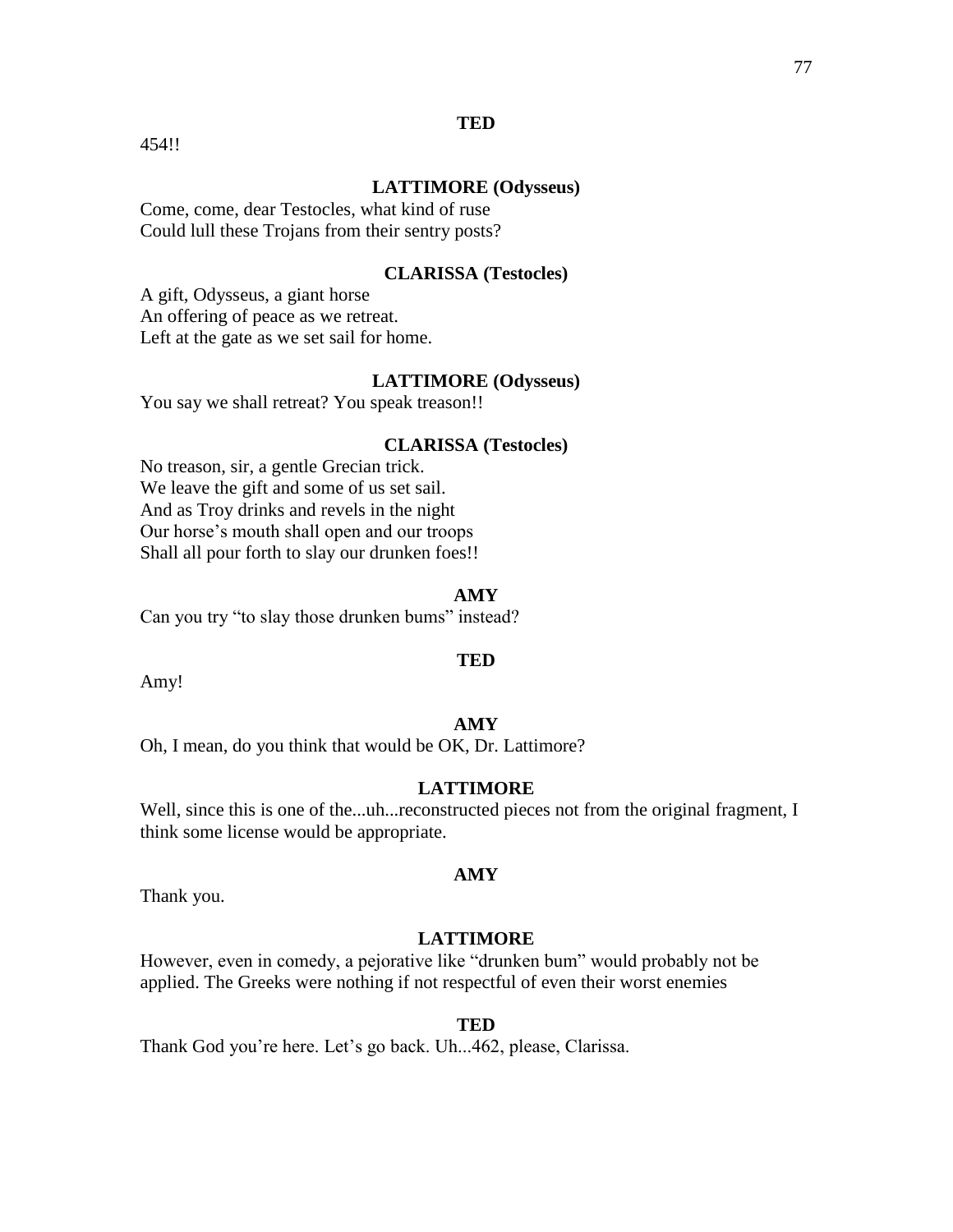# **CLARISSA (Testocles)**

And as Troy drinks and revels in the night Our horse's mouth shall open and our troops Shall all pour forth to slay our drunken foes!!

*(Long pause as RICK refuses to read.)*

# **TED**

Rick? 465, please? A brilliant scheme?

### **RICK (Epididymus)**

A brilliant scheme, O Testocles, my friend. Is there no end to what this man can do?

### **TED**

Can you camp that up a little? Maybe zing the word "end" or something?

# **RICK**

No.

### **TED**

I want you to camp it up. Again.

### **RICK (Epididymus)**

(*straight as can be*) A brilliant scheme, O Testocles, my friend. Is there no end to what this man can do?

### **CLARISSA (Testocles)**

Rest easy, Epididymus, for I, A manly man, have more tricks up my sleeve.

*(Another pause as RICK refuses to read.)*

# **TED**

Rick? 469, big guy?

#### **CLARISSA**

(*impatient*) Come on, chico. After me. "Rest easy, Epididymus, for I A manly man have more tricks up my sleeve."

## **RICK (Epididymus)**

What tricks are those my dear friend Testocles? Perhaps I shall inspect your sleeve myself.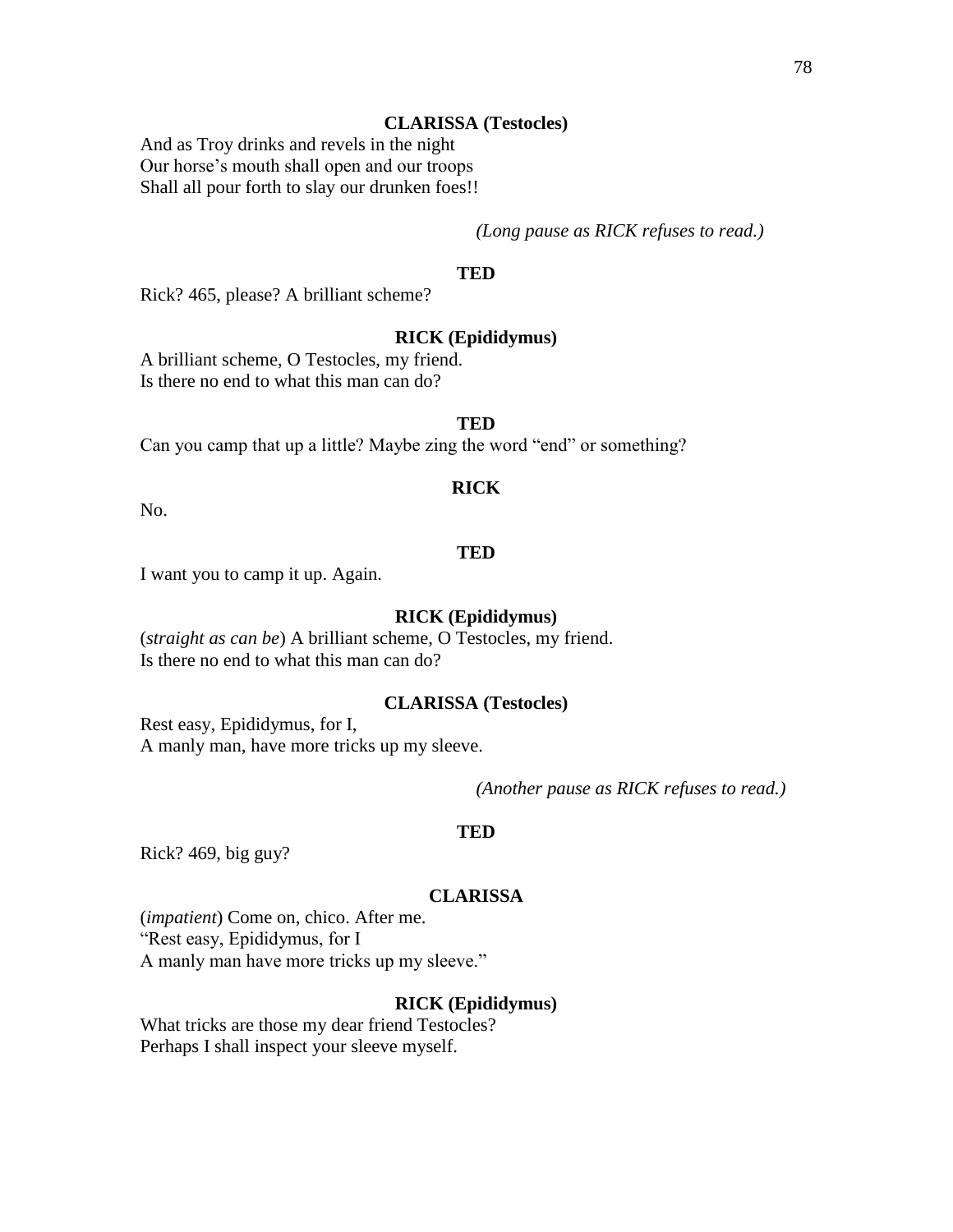### **TED**

And at this point you will touch the sleeve gently. Stroke it, if you would, please.

# **RICK**

Isn't it time for our break yet?

# **TED**

We have five minutes. Let's please get through this section. Take it from 467.

# **CLARISSA (Testocles)**

Rest easy, Epididymus, for I A manly man have more tricks up my sleeve.

# **RICK (Epididymus)**

What tricks are those my dear friend Testocles? Perhaps I shall inspect your sleeve myself.

### **TED**

Stroke it, please.

#### **RICK**

No, you stroke it!

### **AMY**

Rick, please.

# **RICK**

(*to her*) You promised me that this was going to change!

### **AMY**

It did! I gave the lines you hated to Athena. Please?

### **PETER**

Come on, Rick. Please? 469?

#### WHAT?

# **AMY**

**RICK**

Line number four sixty-nine.

# **RICK (Epididymus)**

What tricks are those my dear friend Testocles? Perhaps I shall inspect your sleeve myself.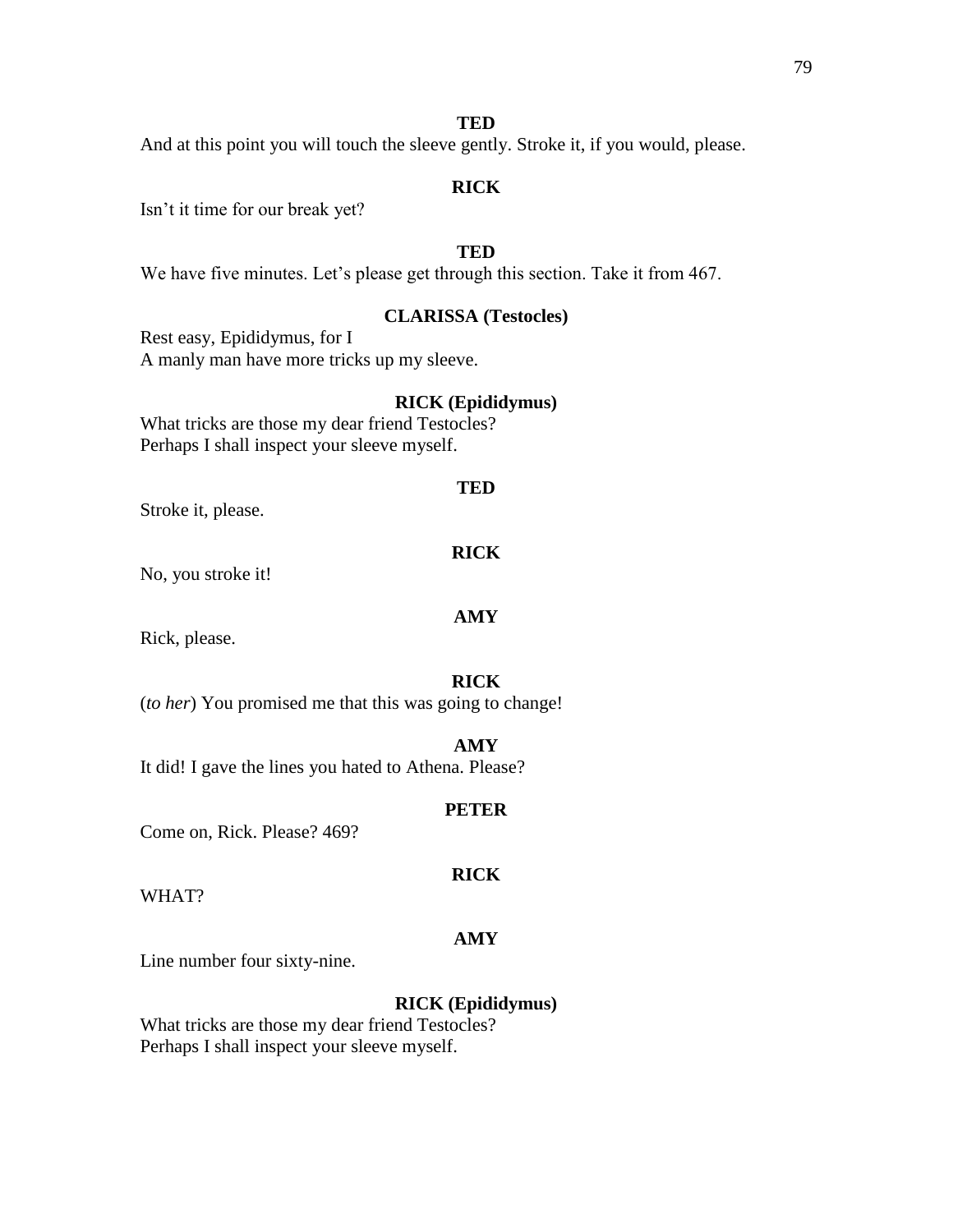### **CLARISSA (Testocles)**

My sleeve is full of wonders and of wiles Which you, my friend, shall never ever know.

# **TED**

OK, on that I want Epididymus to go for the sleeve and Testocles, you counter and go above him, get up on that platform so you're behind him and your crotch is about at the level of his neck. And when you're up there, Athena –

### **CAROL ANN**

Finally.

### **TED**

Athena appears.

### **CAROL ANN (Athena)**

Be wary, Testocles, for your disguise While meant to make you look more like a man Has so excited Epididymus He can no longer keep his hands at bay. If truth be told it's not your sleeve he seeks But what's beneath your tunic that he craves!

#### **TED**

OK, so when she says "tunic" I want Epididymus to swing around and bang his face into Testocles' tunic.

### **RICK**

What the fuck, man??!! That is not in the script!

#### **TED**

That wouldn't be out of keeping with the Greek style, would it?

# **LATTIMORE**

No, no, there was always some sort of genital hijinx like that in the satyr plays.

#### **RICK**

Fuck this shit, man!

### **TED**

OK, let's just calm down and take our break, what do you say?

# **AMY**

That's a five, everybody.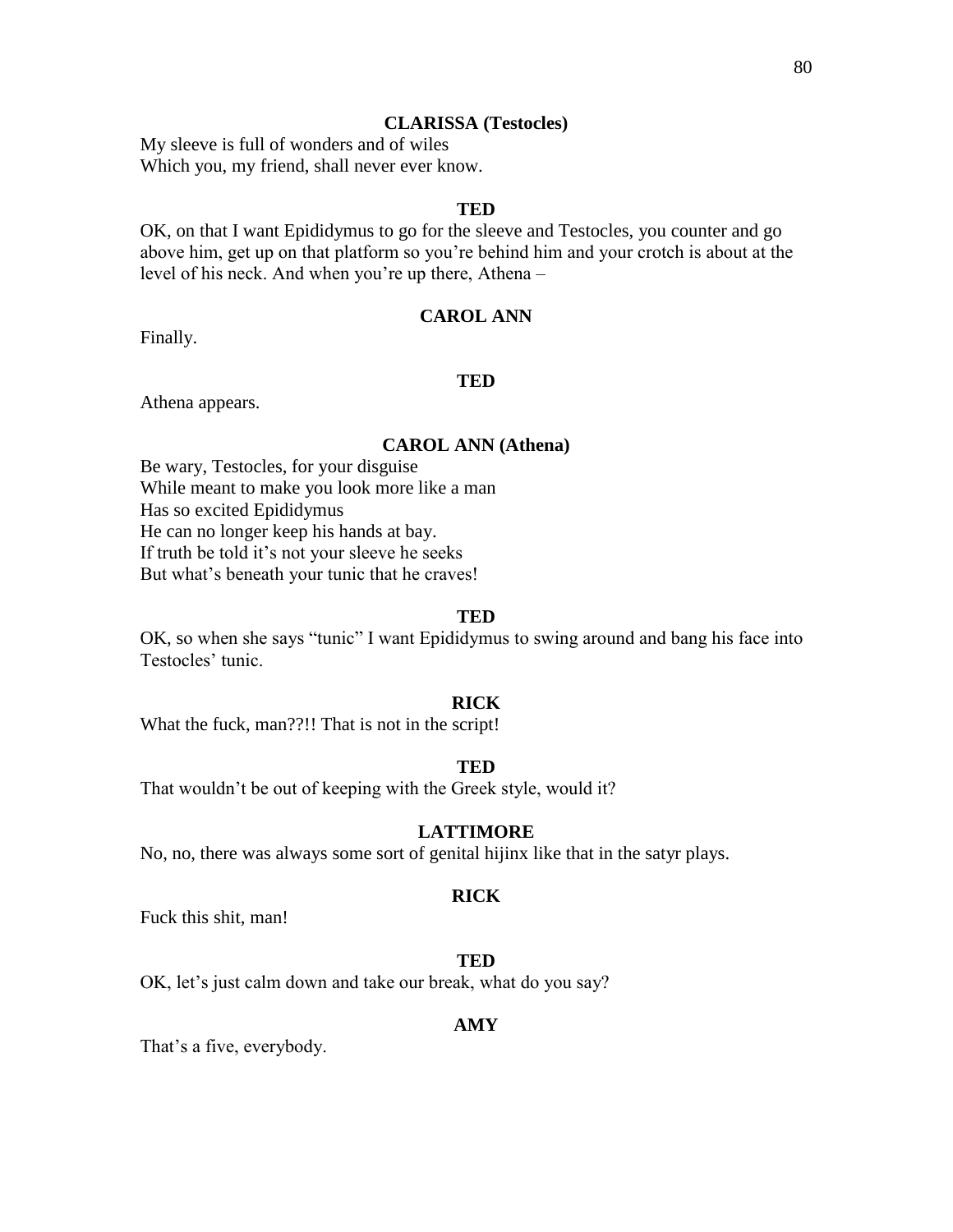### **RICK**

Take your girlie rehearsal dress. I am out of here!!

*(RICK tears off the helmet and rehearsal tunic and exits, as do ALL except PETER and CLARISSA.)* 

# **CLARISSA**

(*calling off*)You know, Rick, if you have some sort of problem working with me I really wish you would just come out and say it.

### **PETER**

It's not about you, Clarissa.

### **CLARISSA**

Of course it is.

# **PETER**

You know, not everything is about you!

### **CLARISSA**

This is!

### **PETER**

You got along fine in *Antigone*, so his problem is obviously not with you.

### **CLARISSA**

Typical man – real nice when he wanted to sleep with me and then when he finally does he's an asshole.

### **PETER**

What?

# **CLARISSA**

He acts like he's all into me for weeks and then I finally say, "OK, what the hell," and for a while I was like, "OK, maybe this guy's actually worth my time," and then he's all like, "Oh, it's not you, it's me. I can't commit to anyone, I'm going to Cali, Mister Lube this, Mister Lube that. I'm confused, I don't know who I am anymore."

### **PETER**

You guys were...?

# **CLARISSA**

It was like, two weeks. Not even.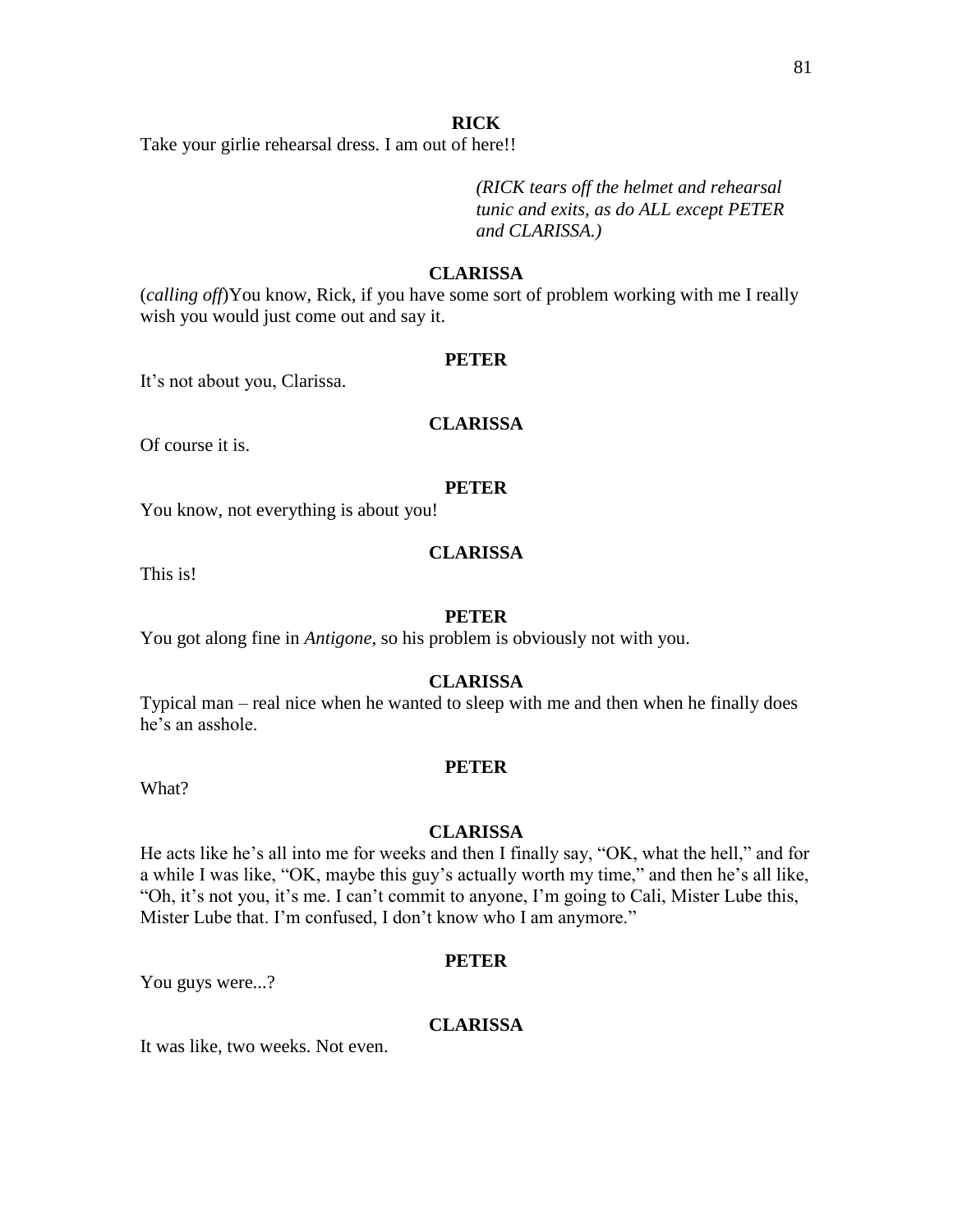# **PETER**

And he said he was confused?

# **CLARISSA**

Typical male bullshit. Been there done him. Whatever. I am so ready to cycle back to women.

# **PETER**

Um, did he go into any more details?

*(LASZLO enters.)*

Mini girl!

**PETER**

**LASZLO**

**CLARISSA**

**LASZLO**

Mister Laszlo! Jello.

Jello, mini girl!

Hey....

**PETER**

It hasn't been...free weeps yet.

# **LASZLO**

I come zee today, no? Zee virgin number doo in reversal.

# **PETER**

Uh, sure, sure. Uh, it's only a -

# **LASZLO**

Reversal, I know. Need many, many work. Zee Clarissa. You no neeb many, many work.

# **CLARISSA**

Hey, thanks...

# **PETER**

How long have you been here?

# **LASZLO**

Ten meeny or zo.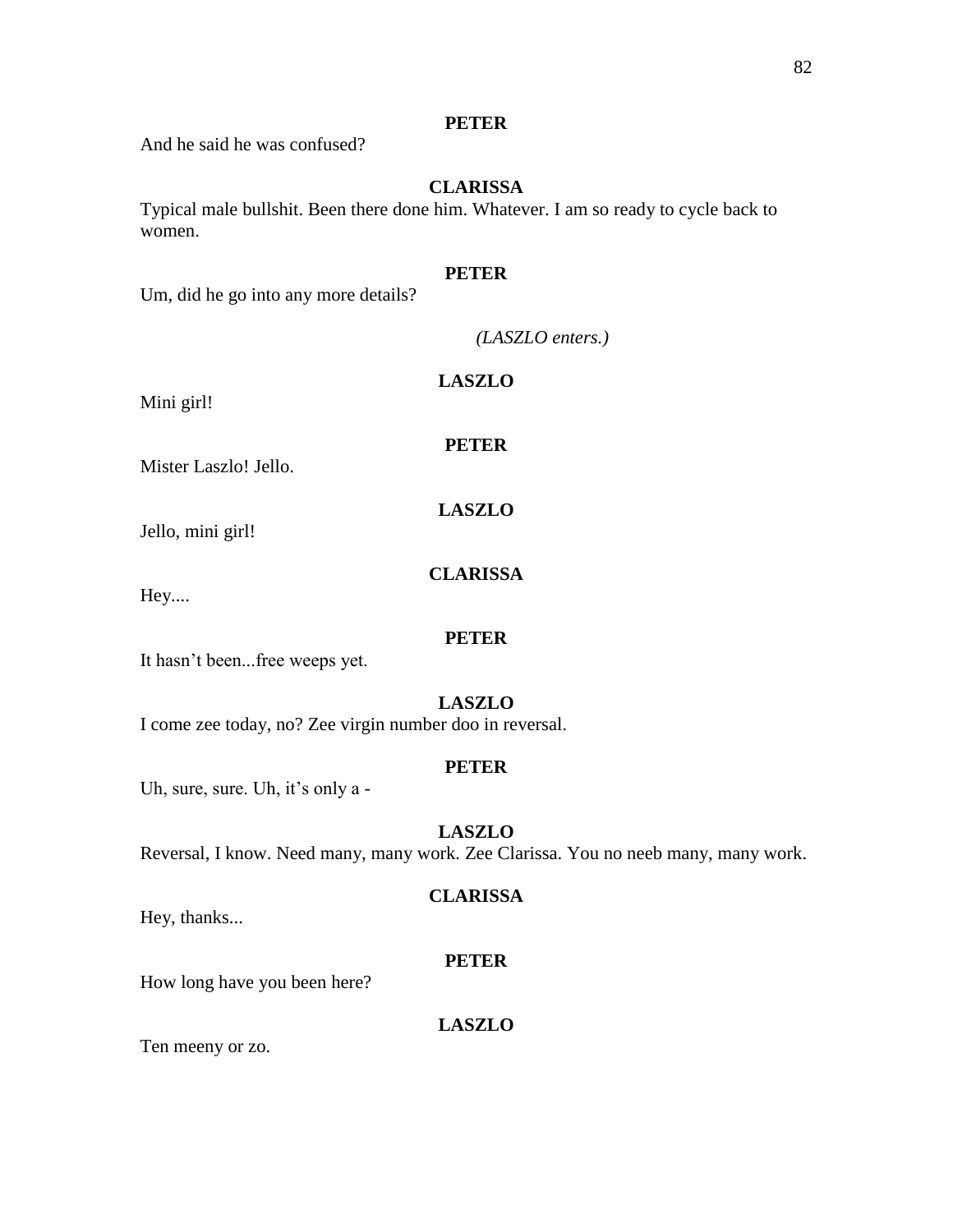# **PETER**

Well, that little disturbance you saw? That's just a little theatre game warm up, to establish appropriate dramatic tension –

# **LASZLO**

De Mister Lube man no like Clarissa? He craze.

*(AMY and CAROL ANN enter.)*

# **AMY**

Mister Laszlo!

# **LASZLO**

Jello, Amy. You do many, many work, no? You make gravitas?

## **AMY**

Yeah. Trying, trying.

(*AMY's phone beeps. SHE looks at it*.)

Look at this.

*(AMY shows PETER her text message.)*

#### **PETER**

**AMY**

(*reading*) "Gone to LA. Have a nice life."

Pete, I'm sorry.

#### **PETER**

**AMY**

Whatever. It's not your fault.

If Ted hadn't taken over and blocked it like that -

### **PETER**

He's being ridiculous!

# **LASZLO**

No more Mister Lube?

### **AMY**

He'll be back. I'll call him –

*(AMY tries to call RICK.)*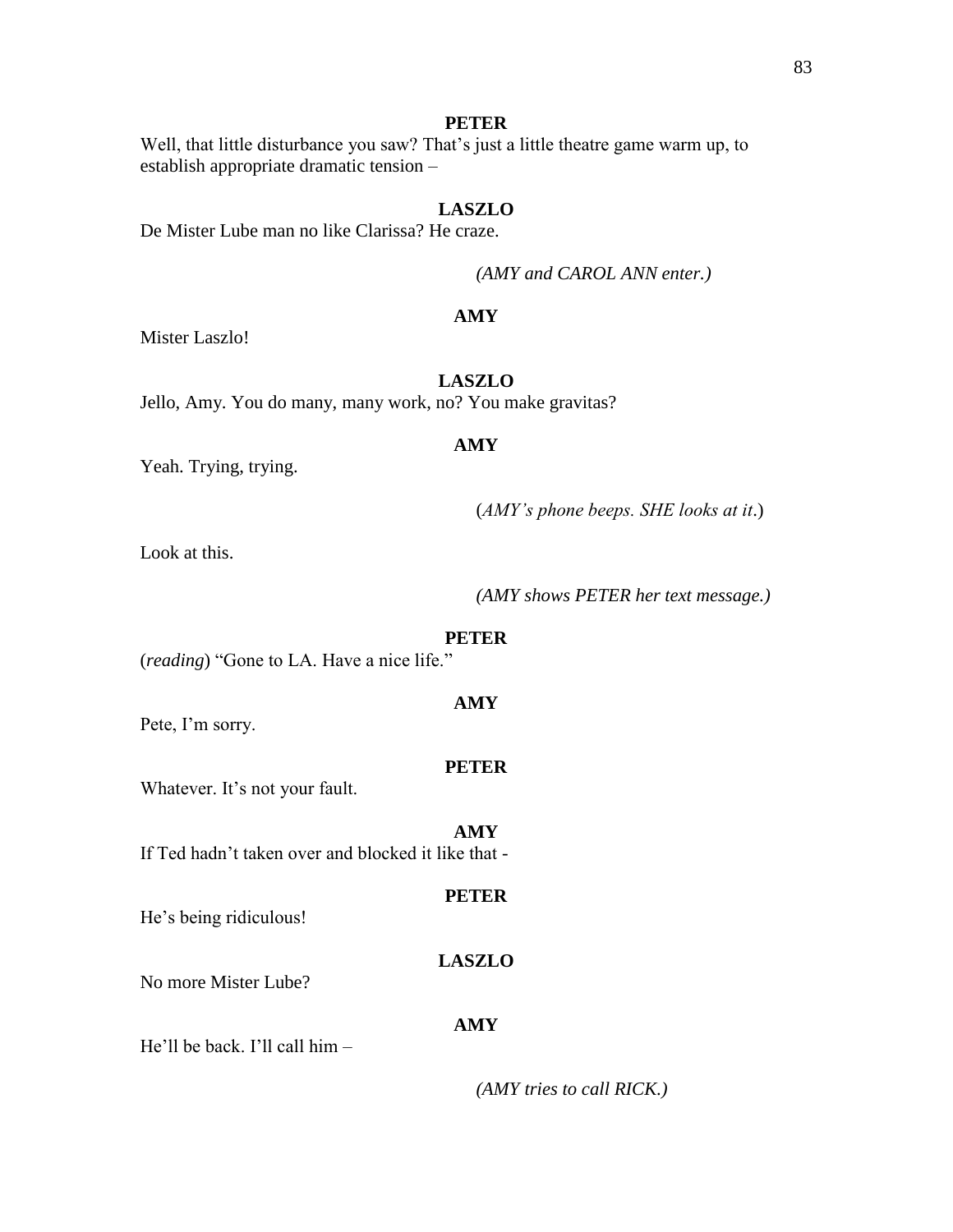# **CLARISSA**

Ted is gonna freak.

# **PETER**

No. We'll recast it. If that's how he's going to be -

# **CAROL ANN**

That's at least a couple of days gone. We'll be lucky to have anything ready for Marjorie Rosenberg.

# **AMY**

There is no Marjorie Rosenberg, Carol Ann!

### **CAROL ANN**

Oh. You're right.

### **PETER**

**AMY**

**TED**

But there is Mister Laszlo. Who expects a show in a week.

| <b>LASZLO</b> |
|---------------|
|               |

Neeb to see gravitas!!

Yeah. Gravitas.

*(o.s*) Is that five yet, Amy?

And neeb to talk to director.

### **AMY**

**LASZLO**

Can you go out the audience, please?

### **PETER**

Yeah, this, uh, is not a really good time...

### **LASZLO**

Why? He cry little bip tear again?

Yeah, it's a little stressful right now -

**TED**

**AMY**

(*o.s*.) Is Rick back yet?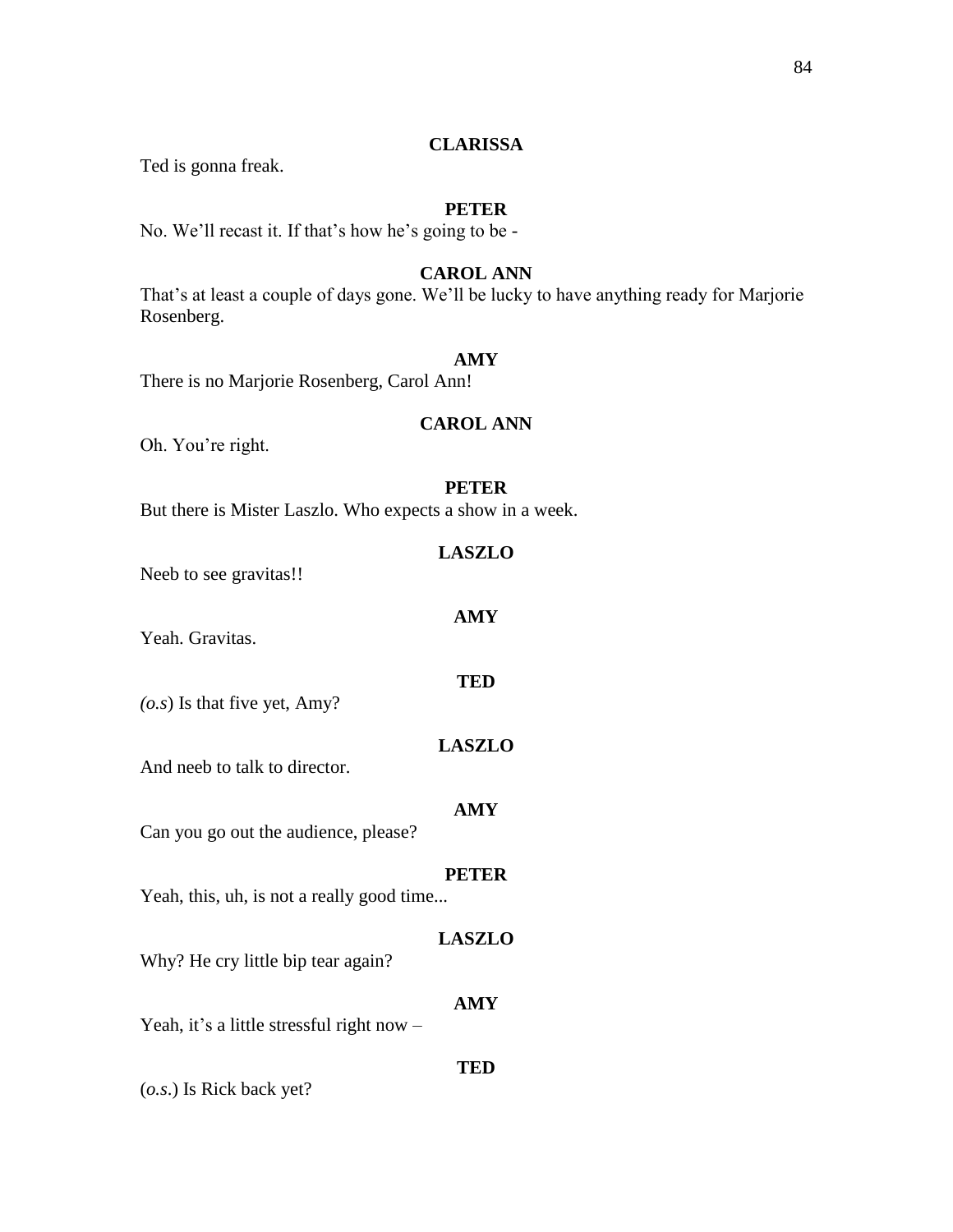# **PETER**

Ted can not see Mr. Laszlo!

# **CAROL ANN**

**AMY**

**PETER**

**TED**

Marjorie Rosenberg to the rescue! I'm on it!

Rick's not answering!

Of course not!

(*o.s*) Are you guys ready?

# **PETER**

Carol Ann! Call Ted! Hurry!

# **CAROL ANN**

Wait, I don't have my phone!

### **CLARISSA**

(*shouting off*) Uh, wait, Ted, I need to talk to you about this scene -

# **LASZLO**

I reeb Epididdlemouse!

### **AMY**

What?

# **LASZLO**

I reeb dood. Many, many better than speek. In fat, I can reeb just like Mister Lube.

*(LASZLO grabs the script off the floor.)*

I no afraib of mini girl. Comee comee Clarissa.

### **PETER**

No, please, Mister Laszlo -

# **LASZLO**

Laszlo insist!! I reeb dood! You zee!

*(TED enters, followed by Dr. LATTIMORE.)*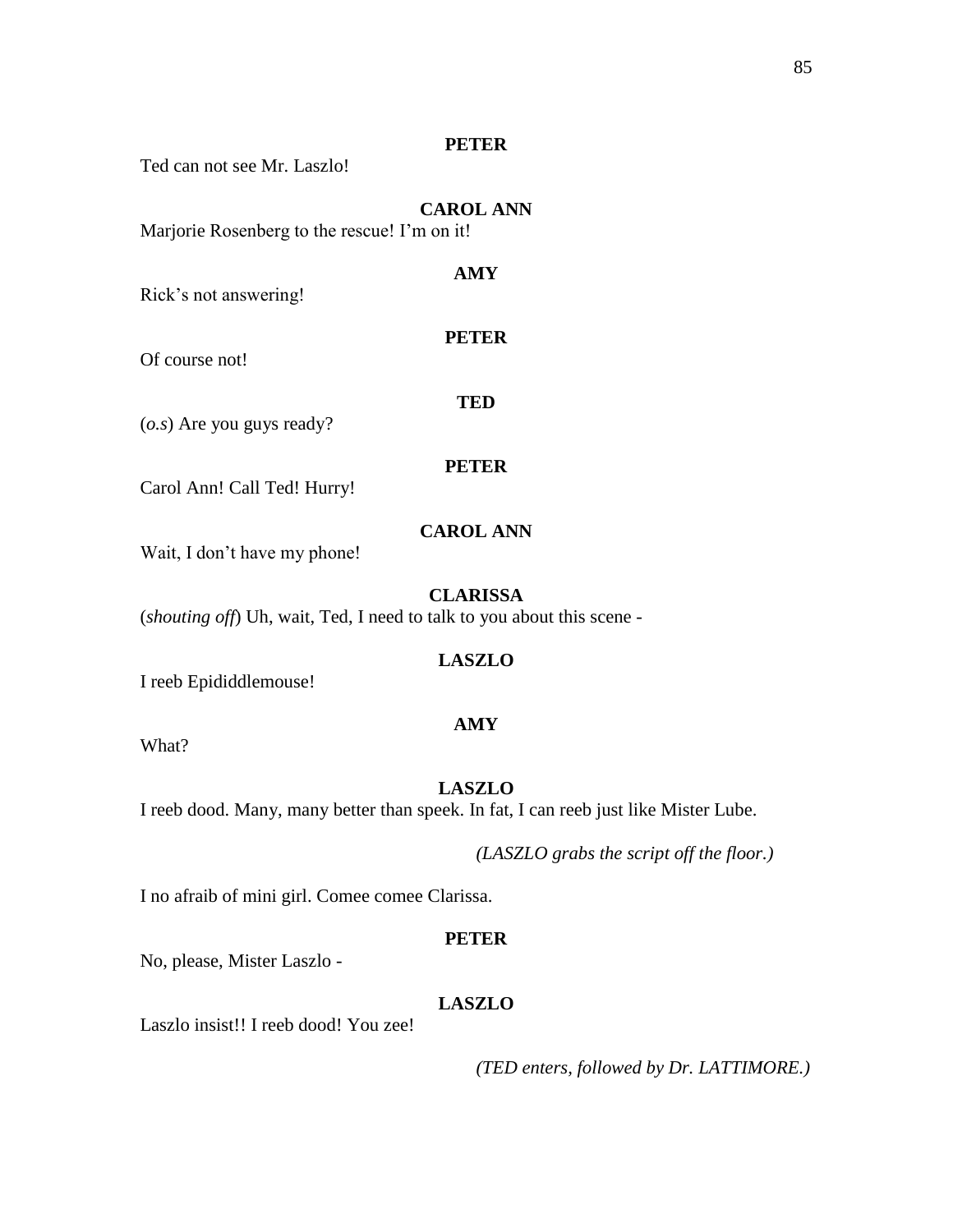#### **CLARISSA**

Wait, Ted! I'm having a problem with -

# **PETER**

(*to LASZLO*) Here, put this on!

# **CLARISSA**

With...with my motivation for this scene.

*(PETER puts the helmet and rehearsal tunic on LASZLO. For the first time, the ensemble works together to keep TED from seeing that RICK is no longer there.)*

#### **TED**

You look awesome up there. Is that five, Amy?

**AMY**

Yeah. OK, everybody, we're back. (*to PETER*) You call Rick!

#### **PETER**

I'm tired of –

Just do it!

#### **TED**

**AMY**

OK, I want to jump to the part at the end where Testocles' plan for the Trojan Horse has kicked butt, the Greeks have sacked Troy and they're all celebrating. And I just want to say, people, that you need to trust me as a director and realize that I am not going to make you look foolish on stage, OK? The audience will be laughing with you. Let's take it from line 1155.

#### **AMY**

(*to PETER*) Did you get him?

#### **PETER**

(*to AMY*) He won't answer. He's not going to answer anyone from here!

#### **AMY**

We need another phone.

### **PETER**

He knows everybody here.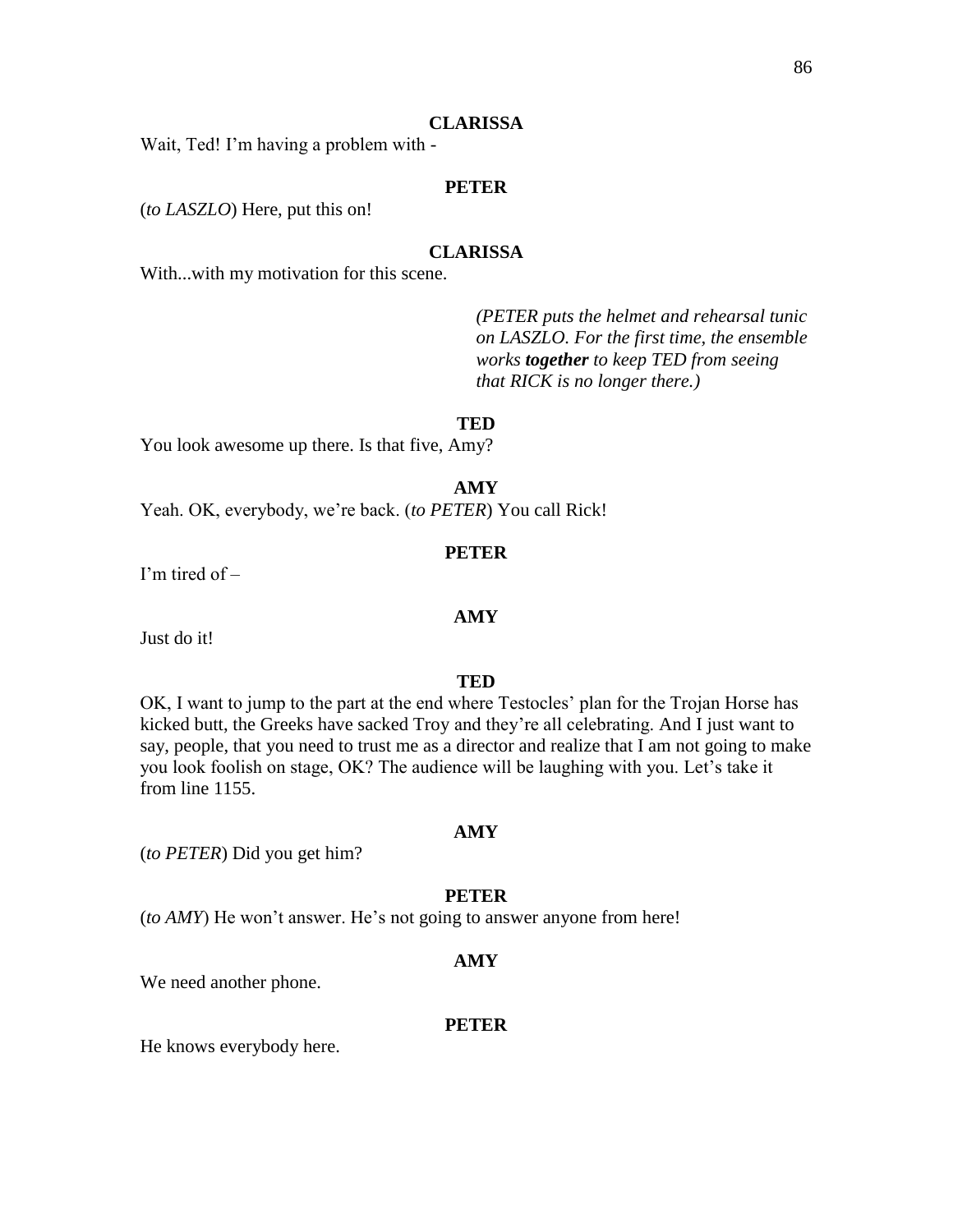(*AMY goes up to LASZLO. She first adjusts his position so he is less visible to TED*.)

### **TED**

What are you doing?

# **AMY**

Epididymus is not in the right place from when we blocked this before.

### **TED**

We haven't blocked this yet.

### **AMY**

Oh. (*to LASZLO*) Can I borrow your phone?

*(LASZLO gives AMY his phone.)*

Thank you so much!

*(AMY hands the phone to PETER who dials and goes off.)*

#### **TED**

OK, 1155, Odysseus.

### **LATTIMORE (Odysseus)**

And as we plunder Troy and lay it waste Let us remember how it came to pass. 'Twas through the cunning wiles of Testocles, whose wooden horse led us to victory! An ordered mind and a robust body – With tools like these are men sure to succeed! So let us raise a glass and loudly cheer The author of this moment! Speak, lad, speak!

### **CLARISSA (Testocles)**

I'm happy that the horse could hold us all. I'm happy that it didn't fall apart.

### **PETER**

*(to AMY, overlapping*) He's not coming back.

# **AMY**

OK. Give me the phone.

*(AMY starts texting on the phone.)*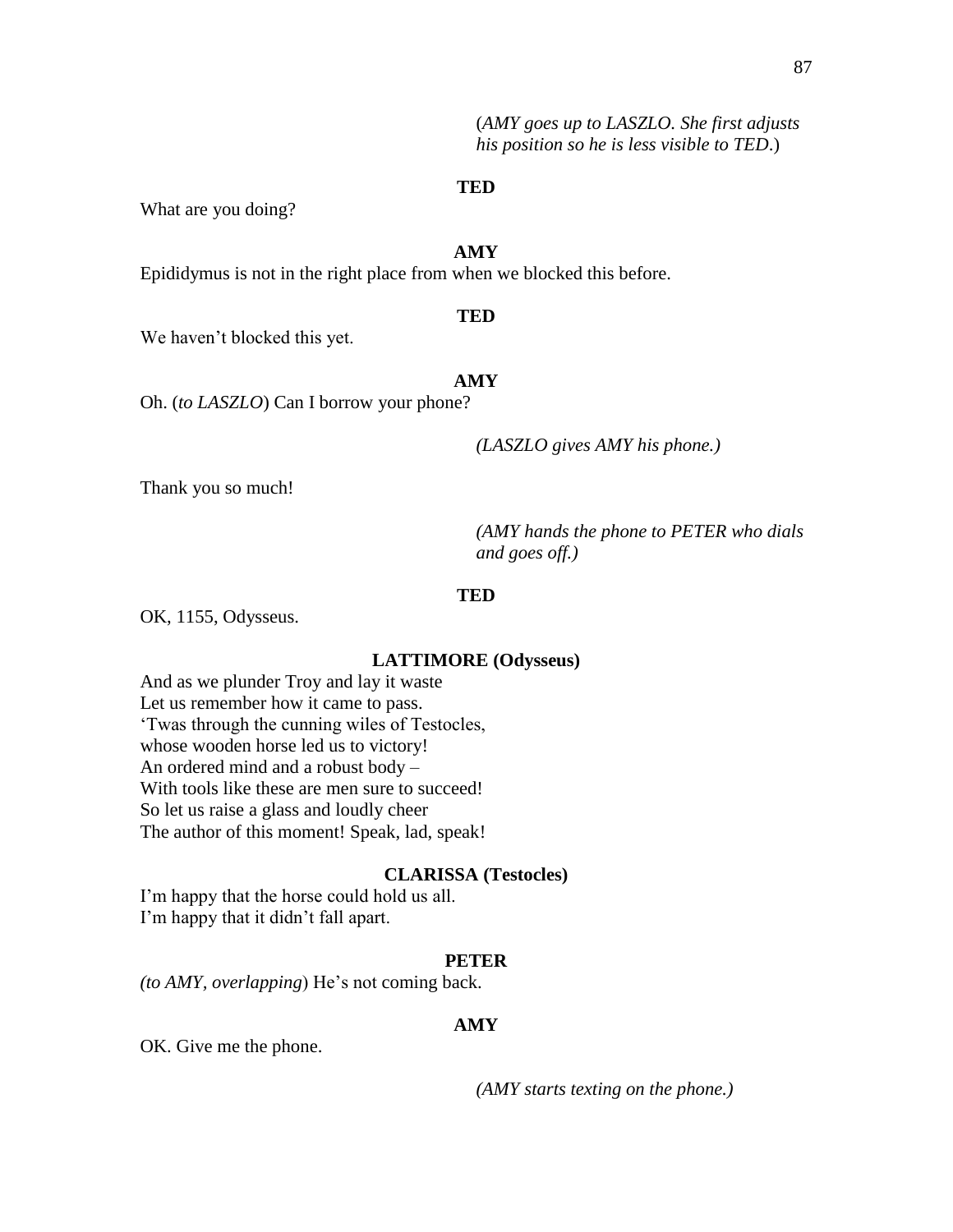#### **CLARISSA (Testocles)**

My only regret for the future is The world shall beware of Greeks bearing gifts! I'm happy that we've ended this stalemate. But sorry that there's no more chance to fight. But since we're men, we'll find another chance!

### **TED**

Testocles, you need to take a pause after "stalemate". The line, "I'm happy that we've ended this stalemate," is really Helena's true voice coming through. She's achieved her goal. She's ended the war. But then she worries that she's exposed herself as a woman, so she immediately switches back to her dumb jock Testocles character – "But sorry that there's no more chance to fight, but since we're men we'll find another chance". Right? I think it's that fear of being exposed and attacked that I think makes this play way more than just light humor. Amy, do you want to add anything?

### **AMY**

No. That was...that was really good.

*(TED's phone beeps.)*

I think you have a text message?

#### **TED**

I'll get in a minute. Speak, lad, speak!

### **CLARISSA (Testocles)**

I'm happy that the horse could hold us all. I'm happy that it didn't fall apart. My only regret for the future is The world shall beware of Greeks bearing gifts! I'm happy that we've ended this stalemate. But sorry that there's no more chance to fight. But since we're men, we'll find another chance! But now we journey home to love our wives To give them what they've all so sorely missed.

#### **TED**

OK, and there you will obviously gesture to your p.p., at which point Epididymus will speak to it.

*(There is a very long, uncomfortable pause.)*

# **AMY**

Maybe we should take a break.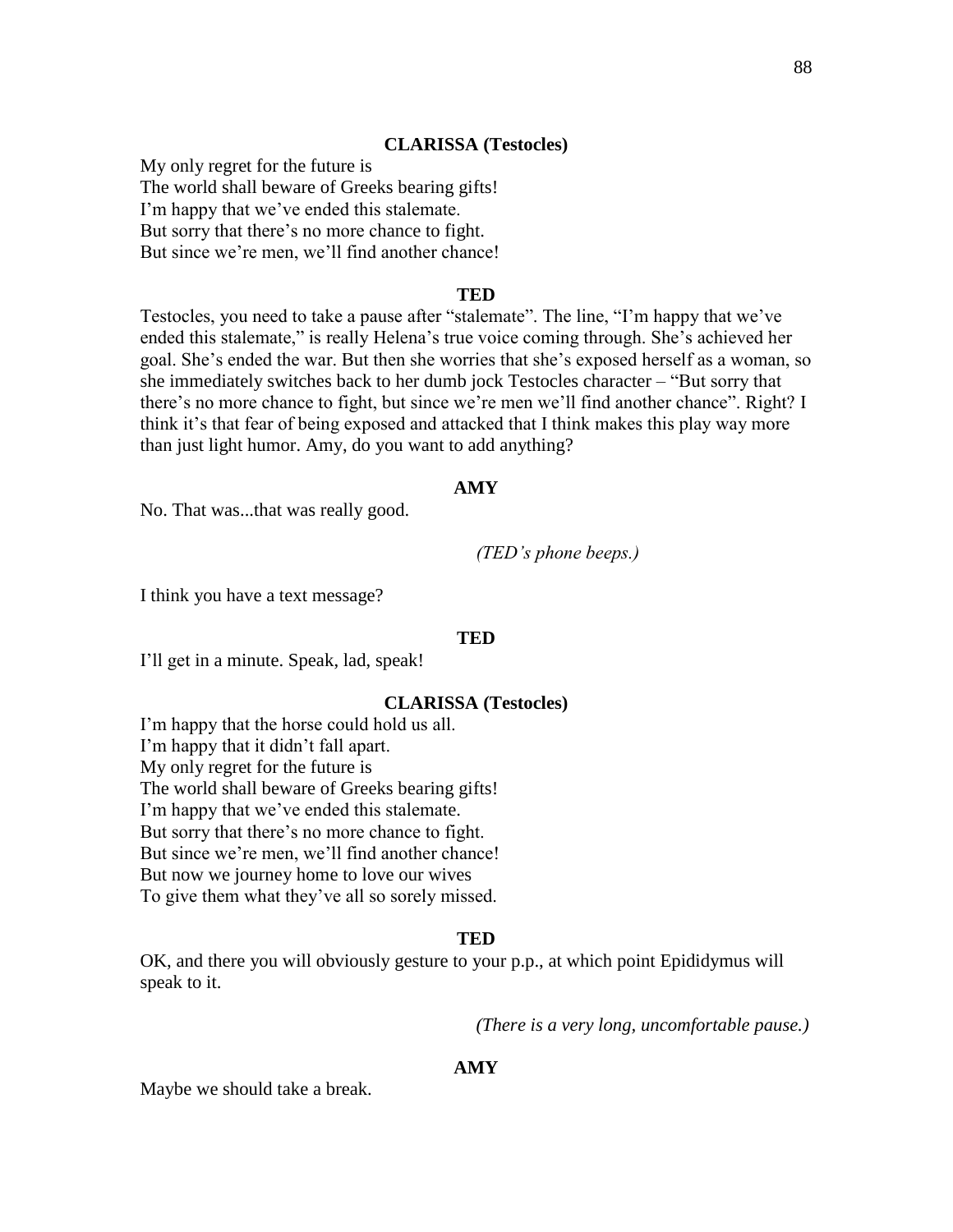### **TED**

We just took one.

# **AMY**

Don't you have a text message?

**TED**

Epididymus, 1170? I told you you needed to trust me.

# **LASZLO**

 $Oh -$ 

# **TED**

You know what? Why don't you fall to your knees and look up at him when you do this? Testocles, give him the cue again.

# **CLARISSA (Testocles)**

But now we journey home to love our wives To give them what they've all so sorely missed.

> *(There is another long, uncomfortable pause.)*

# **LASZLO**

 $Oh -$ 

### **TED**

Actually, why don't you take the helmet off before speaking.

#### **PETER**

Would a Greek soldier have done that, Dr. Lattimore?

# **LATTIMORE**

Uh, no, no. Certainly not. They would have, uh, still been worried about...attack from spies who had infiltrated...

#### **TED**

OK. My bad. One more time.

### **CLARISSA (Testocles)**

But now we journey home to love our wives To give them what they've all so sorely missed.

> *(There is a third long, uncomfortable pause. As he speaks, LASZLO sticks his face into*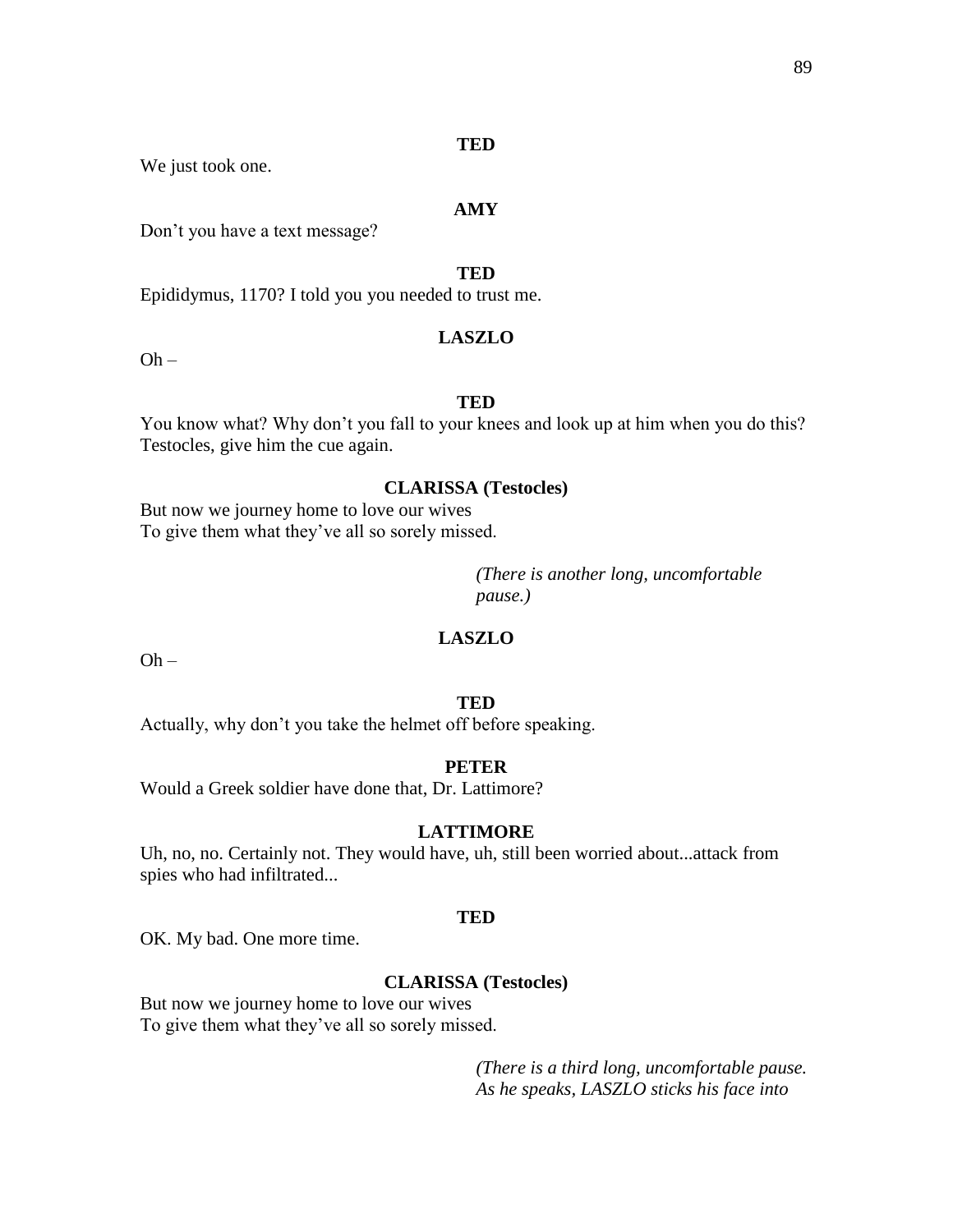*CLARISSA's tunic skirt, but still manages to read from his script. His voice is, of course, a little muffled, but he does manage to sound an awful lot like RICK.)*

### **LASZLO (Epididymus)**

Oh Testocles, I can no longer keep From telling you the way I truly feel. I've loved you since the day I first saw you. And love has grown each day that I've known you.

### **TED**

OK, that's a bold choice, but I can live with that. Epididymus, you lift up the tunic and Odysseus responds.

#### **LATTIMORE (Odysseus)**

What's this? A girl? You naughty little girl! To dare impersonate a warrior! Your wicked stunt defiles this uniform! Come, men! Let's show this girl her proper place!

### **CLARISSA (Testocles)**

But sir, did I not win your war for you?

#### **LATTIMORE (Odysseus)**

You cunning little bitch, don't you talk back! I'll show you what men do to those who lie! Prepare to suffer death from your own sword!

#### **TED**

And I think at this point we'll try having Odysseus stab Testocles with the prosthetic penis and not his actual sword because this is a comedy after all. And Epididymus, you'll draw your sword as well because you're pissed about being lied to. Keep going.

> *(On CAROL ANN's speech, as LASZLO faces forward, CAROL ANN pushes him face down on the stage to conceal him from TED.)*

### **CAROL ANN (Athena)**

Hold back you swarthy men! Withdraw your swords. And let your Testocles not feel your grasp. A maiden she, but braver she than you. You will not touch her with your dirty hands But bear her safely home and set her free. Our Testocles has spared you from your death.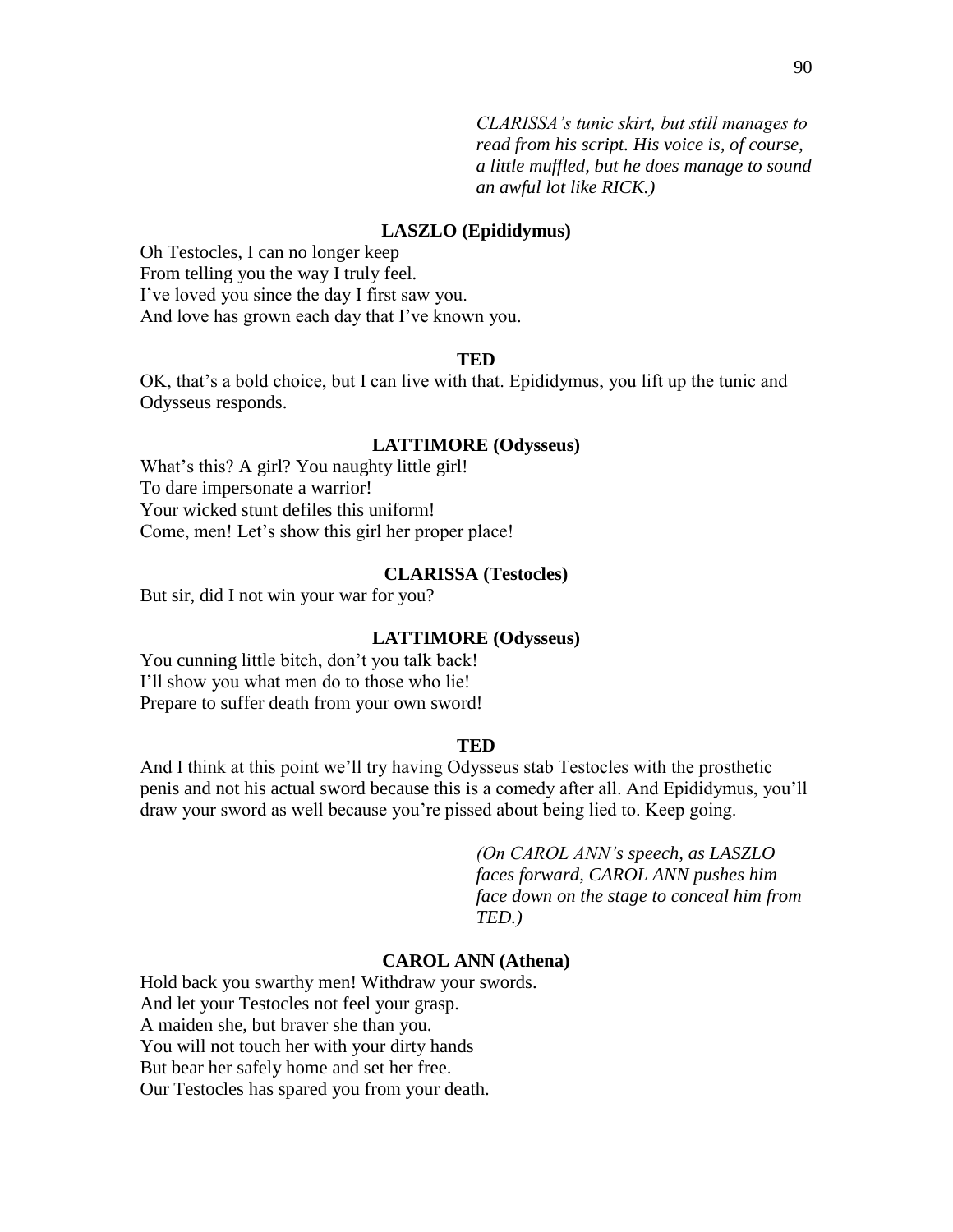Athena sends you back where you belong.

**TED**

Blackout. Thunderous applause. Cool. Guys, I gotta tell you, I am stoked to do this. Let's do notes. You can get out of those helmets.

> *(TED reads his text message as LASZLO tries unsuccessfully to get up.)*

Huh. Marjorie Rosenberg wants to meet me immediately at the Starbucks on Astor Place.

**AMY**

You should not keep her waiting.

# **PETER**

Yes, go, see what she wants.

# **CAROL ANN**

Give her my best.

(*to AMY*) Hey, depending on how long this takes I may just go straight to work tonight –

**AMY**

**TED**

**AMY**

**TED**

**AMY**

That's OK, I understand.

I won't be back until –

It's OK, go.

I'm doing this for –

I know. Go. Go!

*(TED exits.)*

# **PETER**

Mister Laszlo, are you all right?

# **AMY**

Are you OK? We get a little physical at times...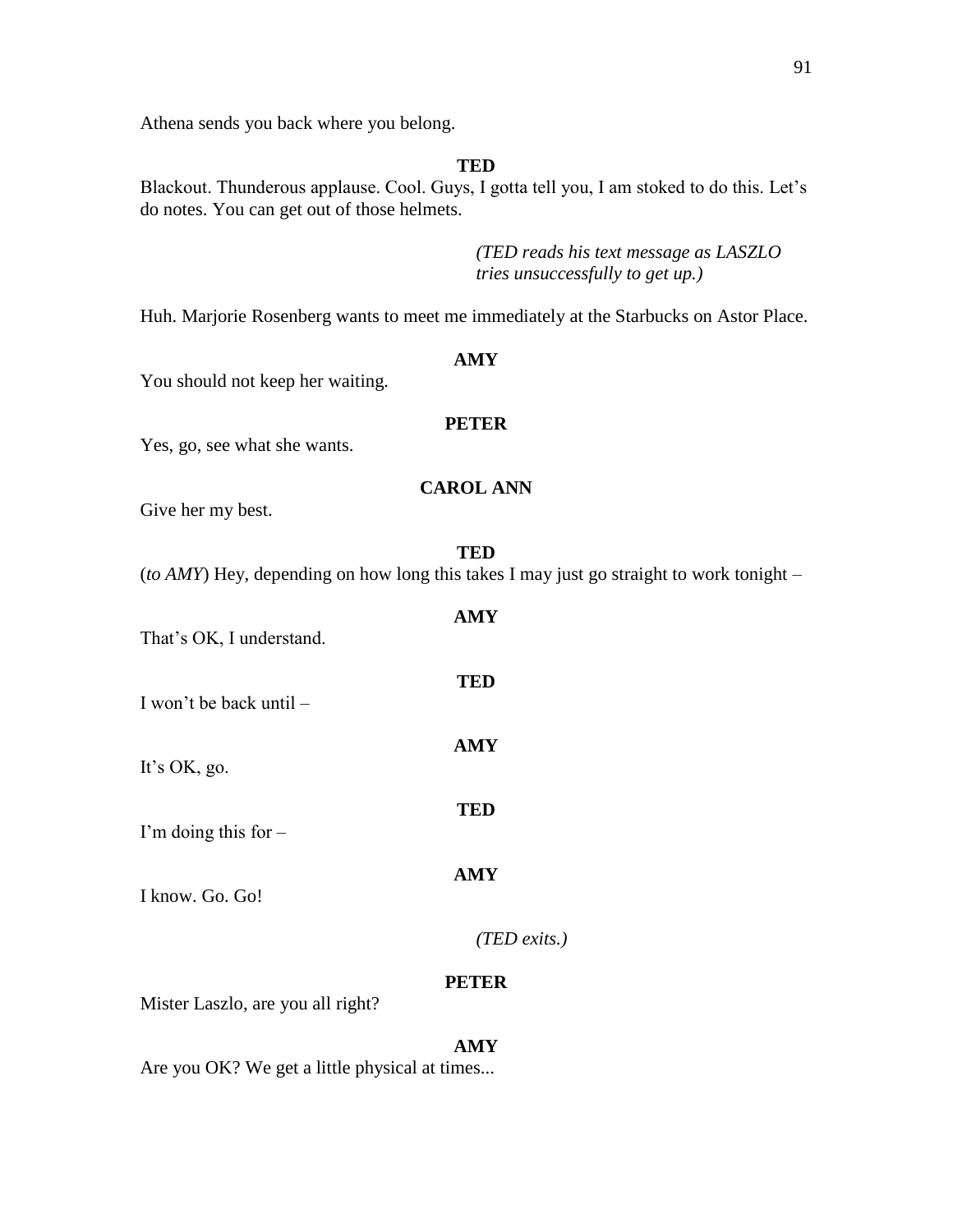# **LASZLO**

Me vine, me vine!

# **AMY**

Oh, good!

# **CAROL ANN**

Your reading was very good. You sound a lot like Rick, actually.

# **CLARISSA**

I have no idea how you managed to get any sound out at all.

# **LATTIMORE**

Hello, young man, I don't believe we've been formally introduced.

# **PETER**

So how are we doing? Gravitas?

# **LASZLO**

No. And I no come beck until ovary night. In one weep.

# **PETER**

Great, great. Any recommendations? Any suggestions?

# **LASZLO**

You neeb to finger it out. You finger it out, you give me bone call. My bone?

### **AMY**

Oh, your phone. Thank you for letting us use your phone.

*(AMY returns the phone.)*

# **LASZLO**

You finger it out. What I neeb. One weep. Bone me.

*(LASZLO exits.)*

# **CAROL ANN**

Shall Marjorie Rosenberg call Ted and cancel?

### **AMY**

I guess so. I don't know.

# **CLARISSA**

He is gonna freak!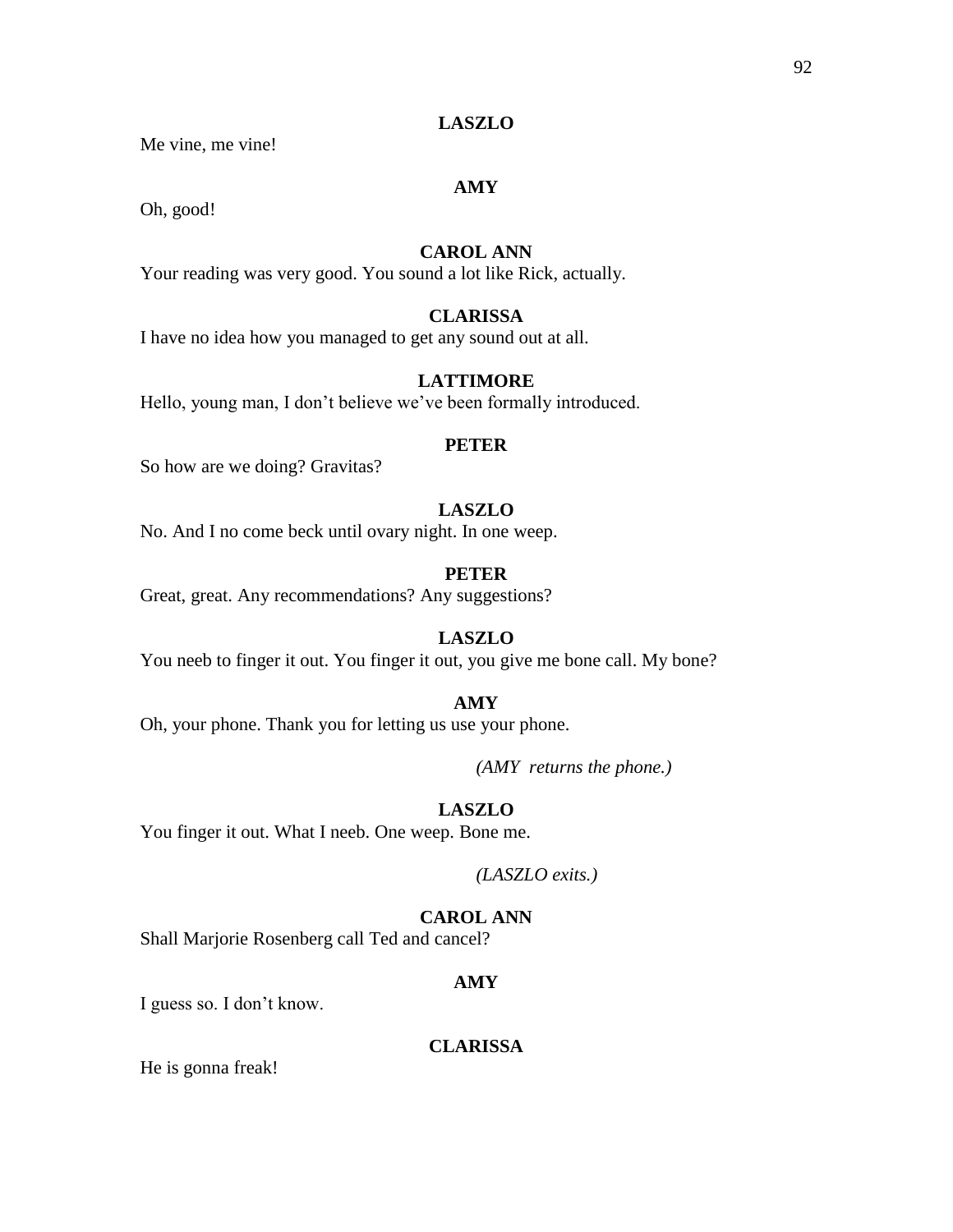# **AMY**

I didn't know what else to do!

# **CAROL ANN**

I could go there and be Marjorie Rosenberg.

# **CLARISSA**

I could do an awesome Marjorie Rosenberg.

# **CAROL ANN**

She's a mature woman! And can you do her voice?

# **CLARISSA**

I'm just trying to help!

# **AMY**

It doesn't matter! The play is still not what they're looking for! "You finger it out. What I neeb. One weep. Bone me."

# **CAROL ANN**

Quite a provocative offer.

# **LATTIMORE**

I have to admit I didn't quite catch all of that but I do think I inferred a certain meaning from his colorful *patois.*

# **CLARISSA**

Guys...Laszlo's a skank...but if you want me to? I would do it for you guys because you're awesome.

# **PETER**

I thought you alternated between men and women.

# **CLARISSA**

So?

# **PETER**

If Rick was the last person –

# **CLARISSA**

Peter, when you said it wasn't all about me? You might have been right.

# **AMY**

No, Clarissa.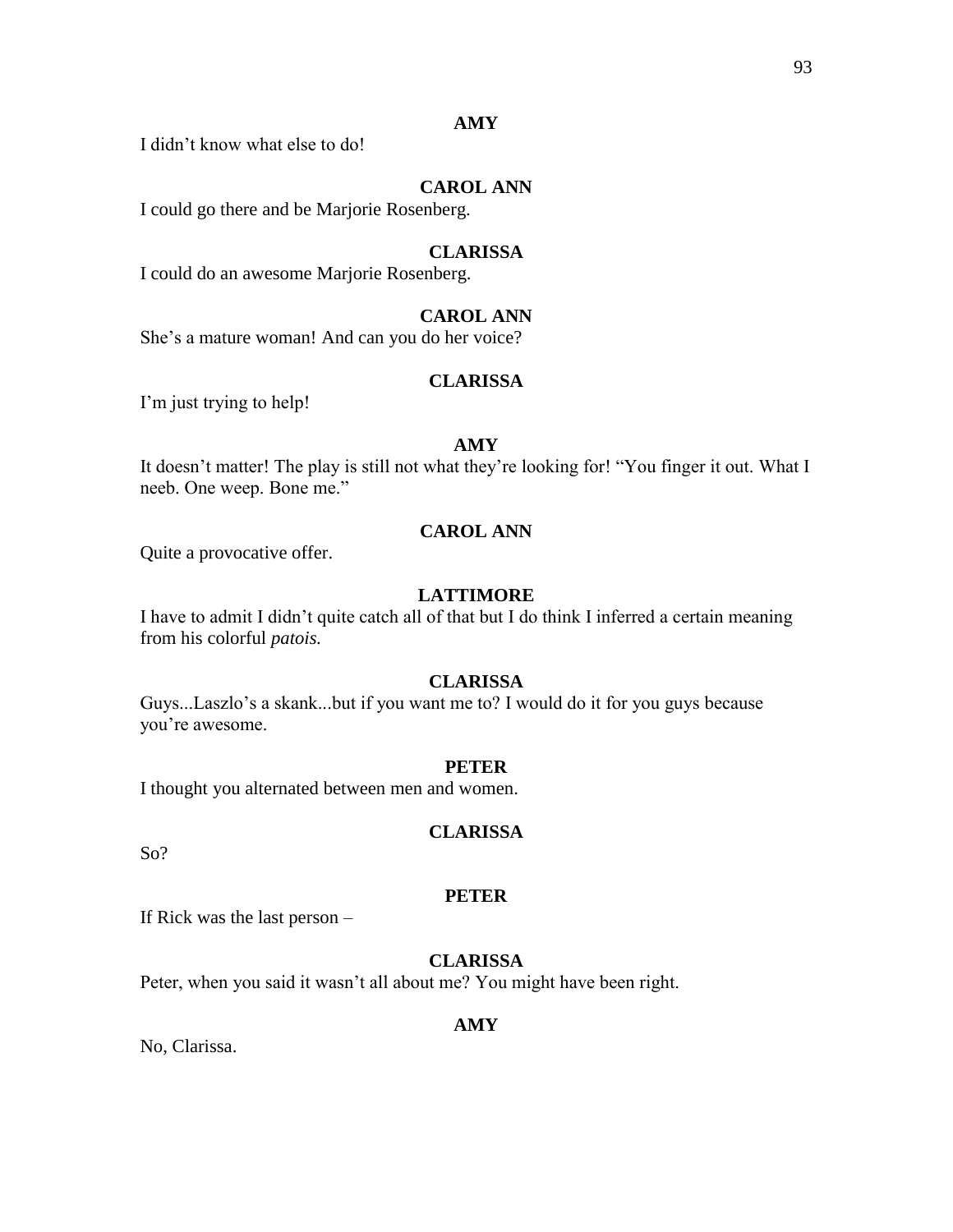#### **CLARISSA**

Oh, good, so it is still all about me. Kidding!!

### **PETER**

I think what Amy means is that we are not going to get a grant that way. God!! A grant for women playwrights obtained through sexual manipulation of women! I am going to call the Glendora V. Rich Foundation and raise holy hell!

#### **AMY**

No, Peter. And no, Clarissa. You all assumed that's what he meant. I don't think so. All he said was that we need to finger it out. It's a challenge. And why shouldn't it be for that kind of money? Why should there be easy answers? This is real life. It's slow and painful and difficult and there's not going to be a Deus ex Machina with thunder and lightning crashing down from above -

> *(Thunder and lightning crash down from above. In darkness we hear the flute and the chorus of voices:*

> *"I have so often been at a crossroads Not knowing which of several paths to choose. Which way leads me from darkness to the light? How do I find the true voice within me?"*

*When light returns AMY is there alone. A light shines down on her.)*

# **AMY**

Athena? Is that you? No. That's the point. There is no goddess from above who will untie the knots and make the pathway clear. Gravitas. Dignity, purpose...Balls. No goddesses to get you out of jams. You figure it out. You dig down and find the strength to do the thing you can not do. Helena must do it for herself, With every ounce of strength and every stroke of mind and every drop of heart and soul. Helena must get home by herself.

#### **CAROL ANN**

(*O.S*.) Does that mean that Athena's been cut?

*(And we're back. It's now a week later and the cast assembles for the next reading.)*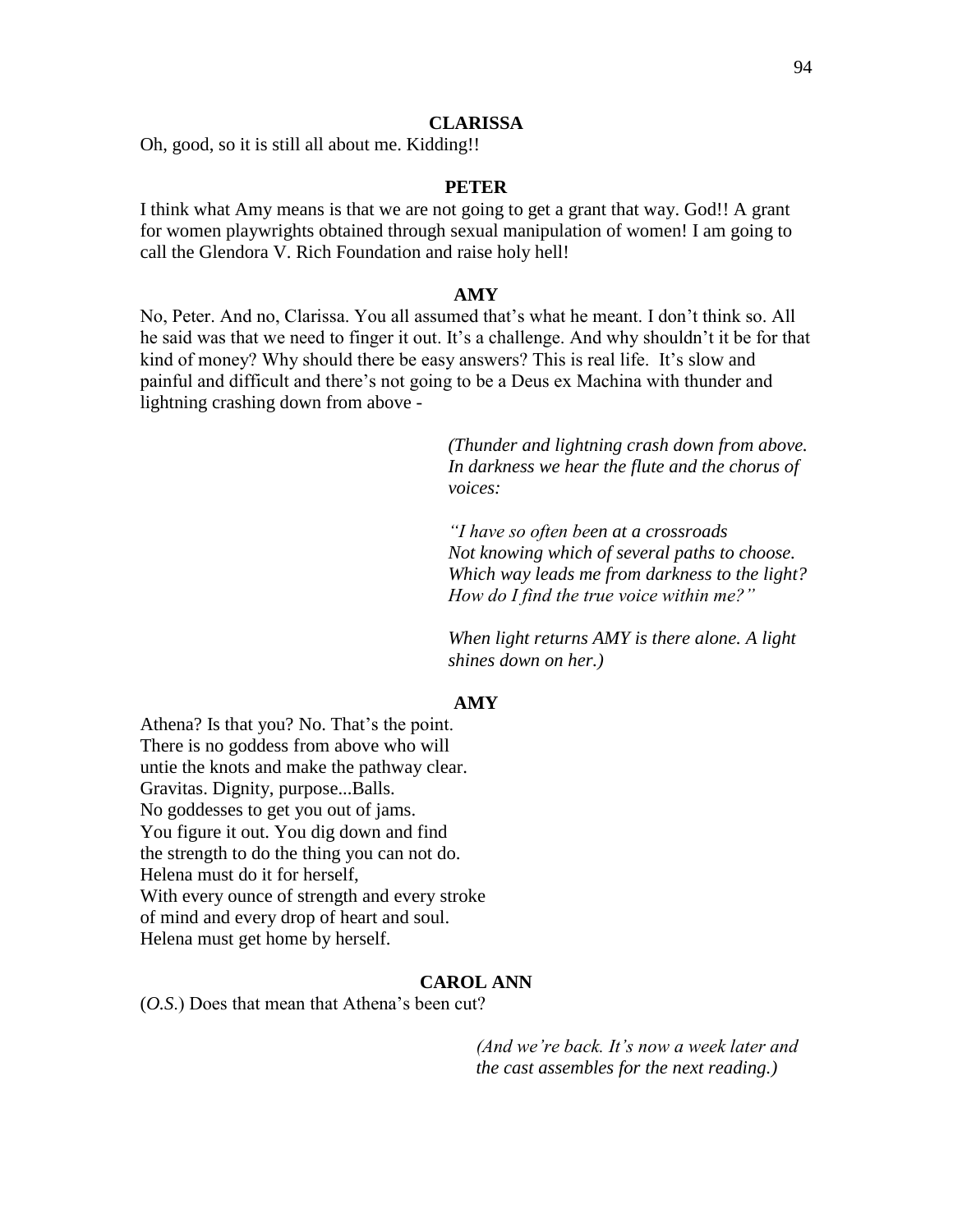# **AMY**

# Carol Ann...

# **CAROL ANN**

*(indicating a script)* I just read your final draft.

### **AMY**

There's some really nice stuff for the Chorus leader.

# **CAROL ANN**

Almost fifty and still in the Chorus. I have half a mind to go straight to Ted...

### **AMY**

I can't stop you.

# **CAROL ANN**

You know what the problem is with theater, Amy?

### **AMY**

What, Carol Ann?

# **CAROL ANN**

I'll tell you tomorrow.

*(PETER, CLARISSA and LATTIMORE enter. AMY distributes scripts. )*

# **AMY**

Here's the final draft, guys. Our last chance.

#### **PETER**

Where's Ted?

# **AMY**

Home asleep. He's exhausted. He's got hours all week at this after hours club. He won't be in this week. He says he trusts me to bring the baby home.

### **CLARISSA**

*(looking at the script)* Wow.

### **AMY**

The story is basically the same. Helena pretends to be a man so she can sail to Troy and end the Trojan War. She comes up with the idea for the horse -

# **LATTIMORE**

A minor contribution, really. All great art is collaborative at some point.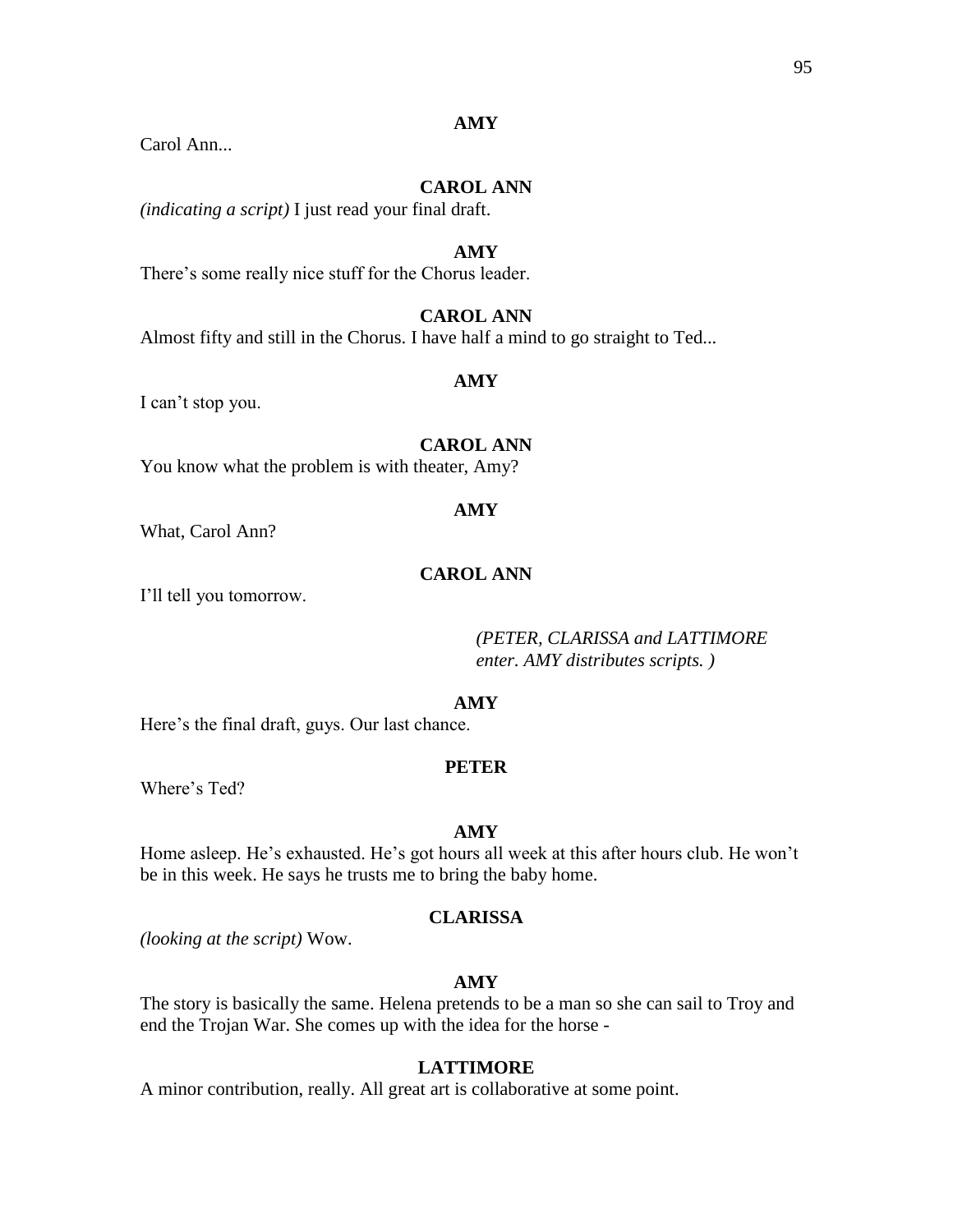96

# **AMY**

And the Greeks defeat the Trojans. I changed Epididymus a little. And not to suit Rick, although I did email him this draft, just in case he changes his mind. Peter, you can read Epididymus today –

## **CLARISSA**

Just as long as it's not skirt-diving skankboy.

# **AMY**

And I've got a couple of guys lined up to read for me tonight.

# **PETER**

They better be quick studies.

### **AMY**

They are. You'll see that in this version Epididymus is conflicted about his feelings throughout.

### **PETER**

So you're backing off on having a gay character.

# **AMY**

No. I just wanted a more real character. You'll see at the end. The end is the big difference. There's no Deus ex Machina. No Athena watching throughout and then stepping in to save the day.

# **CAROL ANN**

Amy, this is not Carol Ann being a diva, it's really not, but Ted liked the last version.

### **AMY**

Laszlo didn't. And I didn't.

# **LATTIMORE**

How do I explain why I decided to change it yet again?

### **CLARISSA**

I can't believe he still believes any part of my original story, even though I have been awesomely convincing.

#### **PETER**

Ted has always hung on to what he wants to believe in.

### **CAROL ANN**

I don't think any amount of story-telling is going to convince him.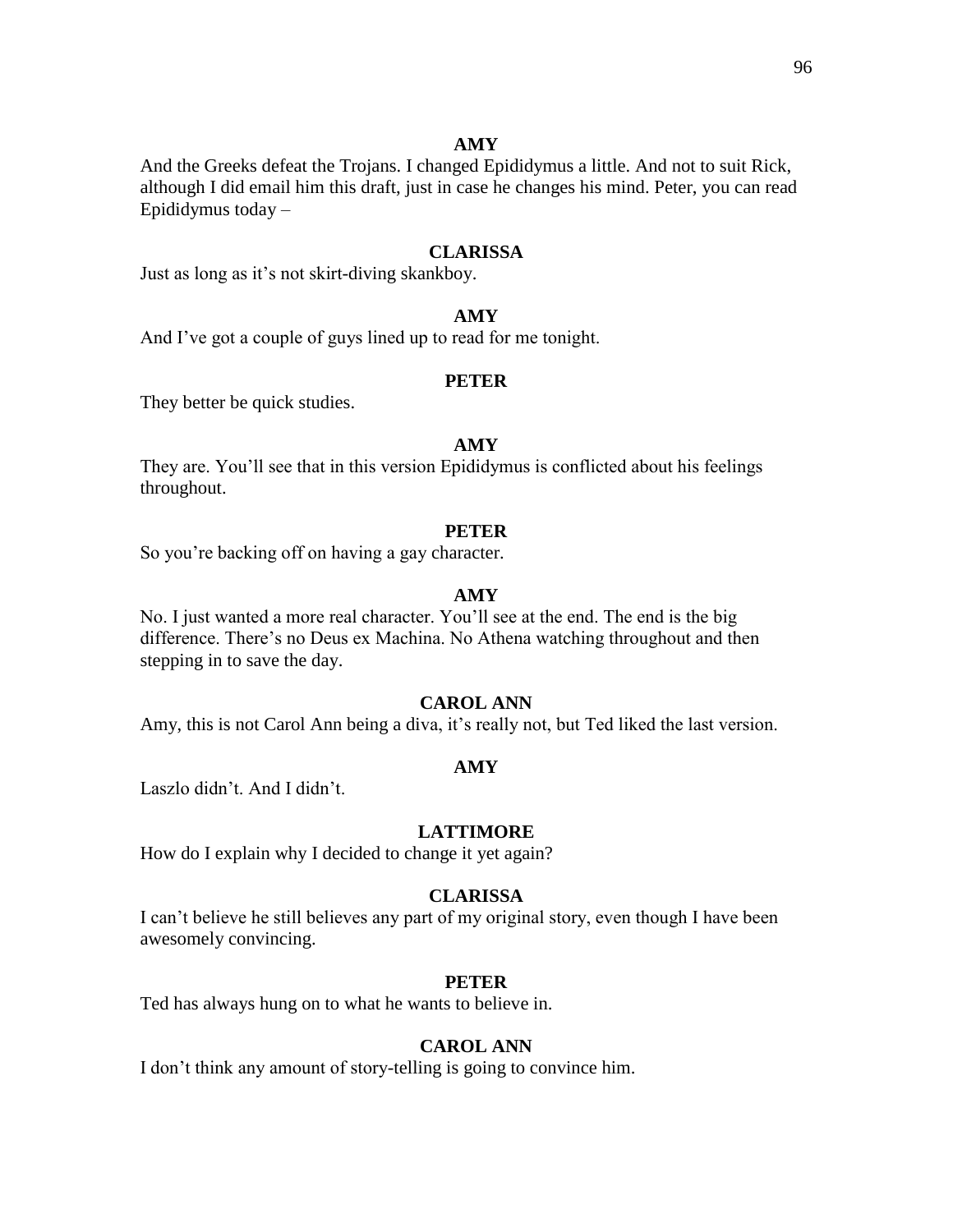#### **AMY**

I don't want to tell a story Ted will believe. I want to tell the story I want to tell.

Let's look at the new ending first. Line 1175.

# **CAROL ANN**

(*to LATTIMORE*) I wasn't being a diva.

# **LATTIMORE**

I know. And I do hope you'll decide to stay.

# **AMY**

Line 1175, please.

#### **LATTIMORE (Odysseus)**

And as we plunder Troy and lay it waste Let us remember how it came to pass. 'Twas through the cunning wiles of Testocles, whose wooden horse led us to victory! An ordered mind and a robust body – With tools like these are men sure to succeed! So let us raise a glass and loudly cheer The author of this moment! Speak, lad, speak!

### **CLARISSA**

**AMY**

(*to AMY*) Am I still going to be wearing the p.p.?

Yes.

*(RICK enters, unseen. HE carries a script he printed.)*

# **CLARISSA**

Cool.

*(CLARISSA straps on a stick beneath her tunic.)*

# **LATTIMORE**

Speak, lad, speak!

#### **CLARISSA (Testocles)**

The stalemate's ended, but no thanks to men. Your ordered minds and robust bodies caused Ten years of suffering and misery.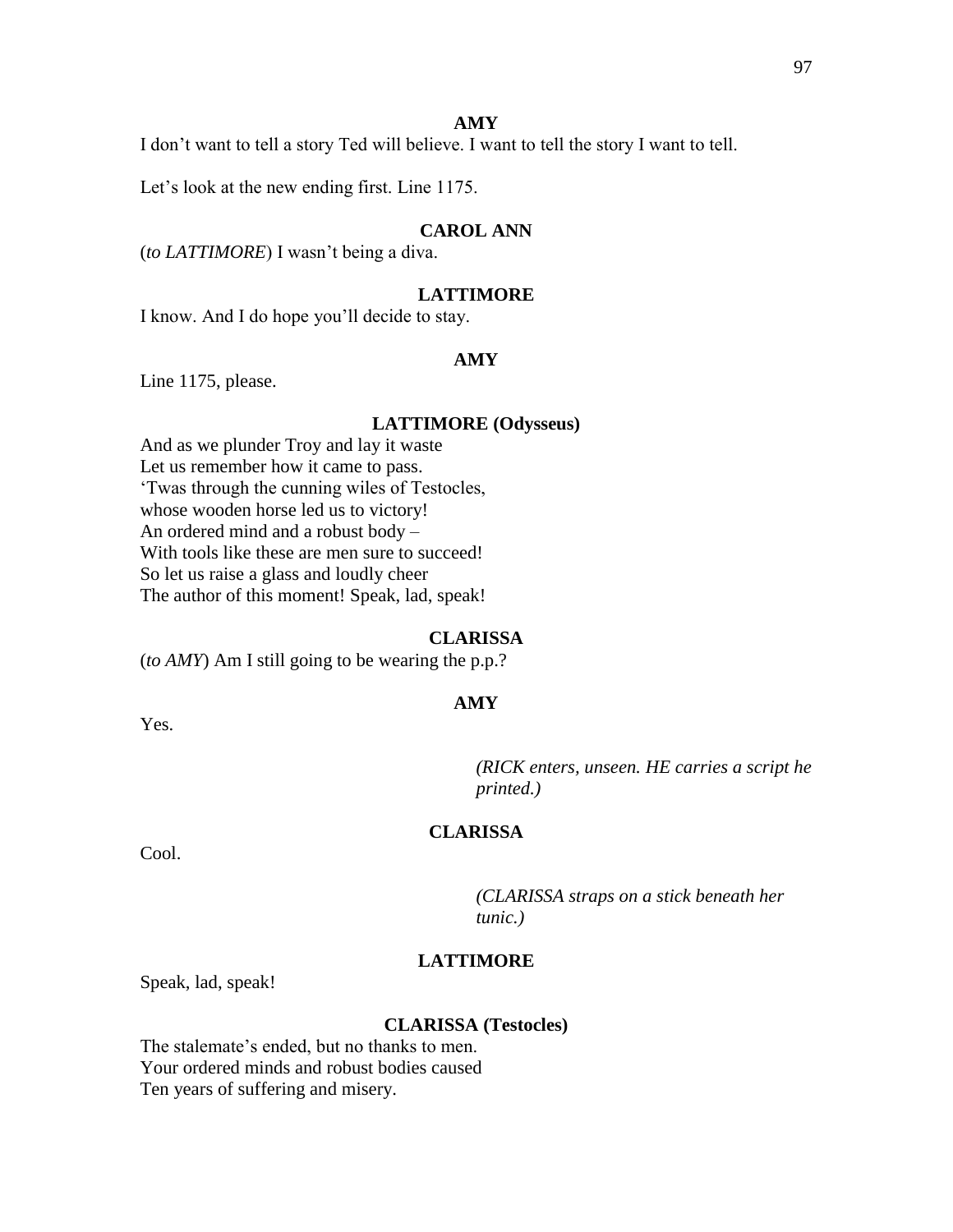It took a different course, a softer path To break the gates of Troy and end bloodshed. This horse was not the ruse of one like you But rather sprang from woman's fertile mind.

*(CLARISSA/Testocles rips off the stick.)*

### **LATTIMORE (Odysseus)**

What's this? A girl? You naughty little girl! To dare impersonate a warrior!

# **CAROL ANN (Chorus)**

What trickery! What unabashed deceit! How we shall make her pay for shaming us!

#### **LATTIMORE (Odysseus) and CAROL ANN (Chorus)**

Your wicked stunt defiles this uniform! Come, men! Let's show this girl her proper place!

## **CLARISSA (Testocles)**

Odysseus, comrades, show me respect! I'm still the one who won your war for you.

#### **LATTIMORE (Odysseus)**

You cunning little bitch, don't you talk back! I'll show you what men do to those who lie! Prepare to suffer death from your own sword!

#### **CLARISSA (Testocles)**

Hands off my sword! And hands off yours as well! The time has come for laying down of arms! Do you not know to whom you speak right now? Have you not seen before with your own eyes? Have you not heard my name a thousand times? Athena! Bow before me mortal men!

#### **LATTIMORE (Odysseus)**

You are not she the goddess of wisdom! And how dare you blaspheme Athena's name!

#### **CLARISSA (Testocles/Helena)**

Not Athena herself, I do confess. But through her power have I persevered And with her cunning did I win this war And through the strength which she bestowed on me Shall I defend myself from any foe!!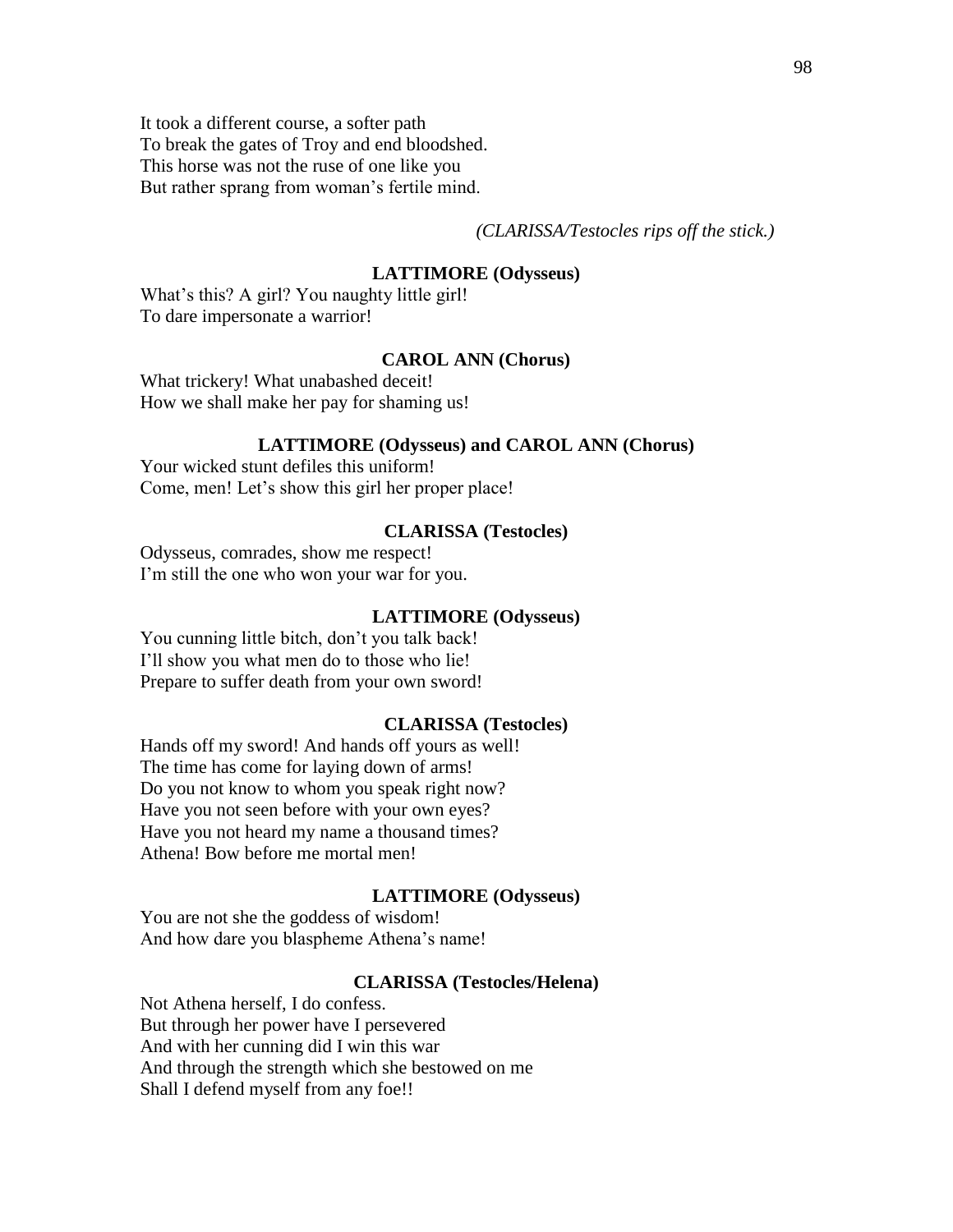Look up to me! Behold me! HELENA!!

# **PETER (Epididymus)**

Oh Helena, I can no longer keep From telling you the way I truly feel.

*(RICK joins him.)*

# **PETER and RICK (Epididymus)**

I've loved you since the day I first saw you. And love has grown each day that I've known you. This mystery revealed, I understand.

# **CLARISSA (Testocles/Helena)**

I feel the same, sweet Epididymus. Let us go forth and build a world of love.

### **RICK**

(*reading*) "Lights fade slowly on the two lovers, united. Blackout. End of Play."

#### **PETER**

Thunderous applause.

#### **AMY**

Let's take ten.

*(No one moves.)* 

#### **RICK**

I liked what you did with my part, Amy.

#### **AMY**

Are you back in?

#### **RICK**

Is the part still open?

#### **PETER**

If it's because Epididymus is now straight, no.

### **RICK**

He's not completely straight. In this version, he's conflicted throughout.

### **PETER**

Until the end. He has to prove himself.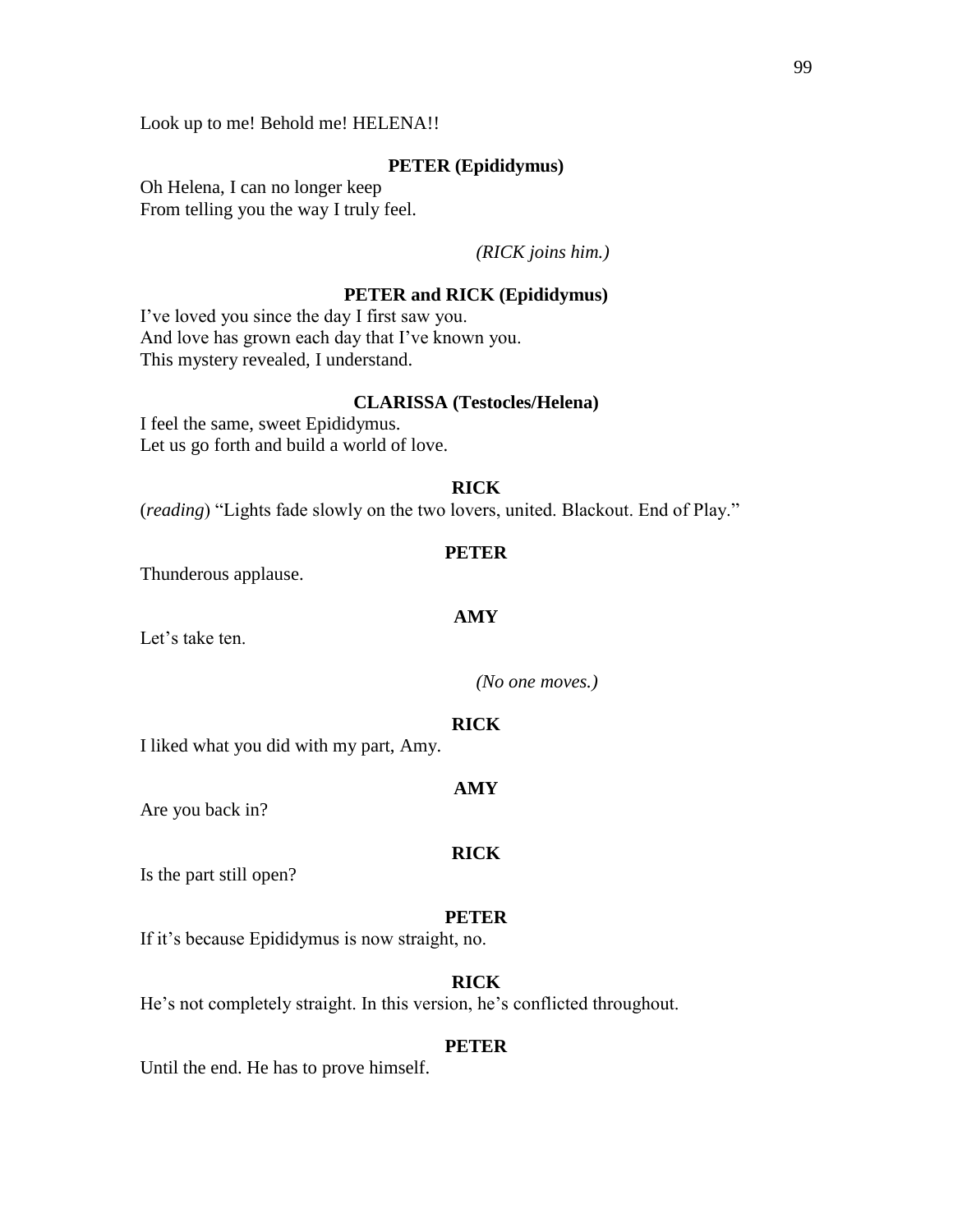# **RICK**

Check your email.

*(PETER checks his iPhone.)*

| Your new bio?                       | <b>PETER</b> |
|-------------------------------------|--------------|
| Yes.                                | <b>RICK</b>  |
| We're only on a ten.                | <b>PETER</b> |
| Scroll to the end.                  | <b>RICK</b>  |
| (reading) "All my love to Flaco."   | <b>PETER</b> |
| Did he prove himself? (beat) Flaco? | <b>RICK</b>  |
| What about Mister Lube?             | <b>PETER</b> |

# **RICK**

I think I can handle being bicoastal. Can you?

*(A change. In darkness we hear the flute and the chorus of voices: "The hour before the dawn is the darkest. Yet light emerges each and every day. So it is true for each crossroads we face. Which way to turn? Dawn breaks and points the way."*

*Lights up at the curtain call of the first workshop production of Testocles. Thunderous applause, bows, hugs. AMY, TED and PETER join CLARISSA, CAROL ANN and LATTIMORE.)*

# **AMY**

You guys that was amazing!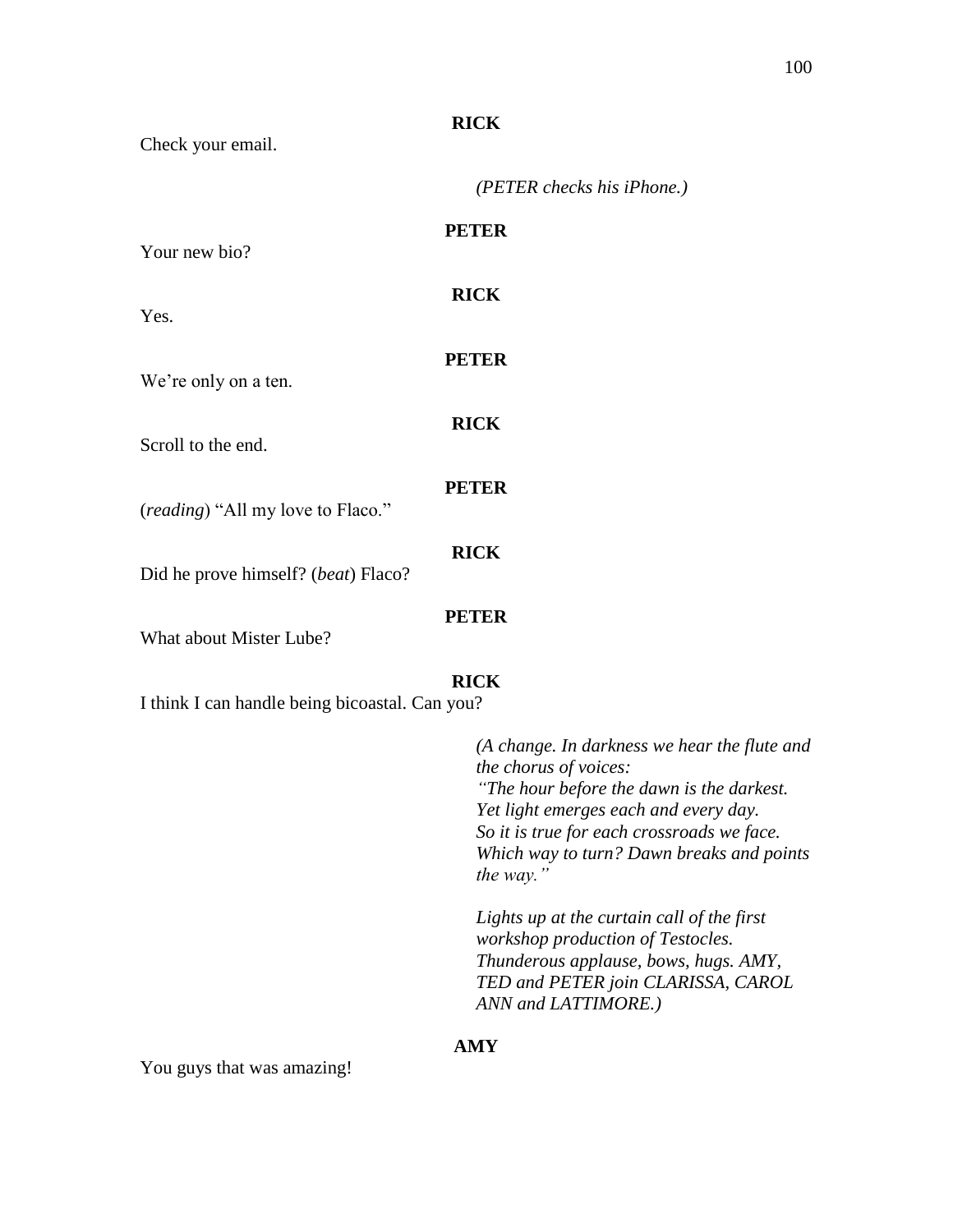# **PETER**

Incredible guys.

### **TED**

What just happened?

## **PETER**

We did a fabulous show! Didn't you love it?

# **TED**

I'm gone for a few days and the play is entirely different? Dr. Lattimore, I don't understand.

# **LATTIMORE**

Well, Ted, you see, new radiocarbon dating has suggested that the papyrus dates from the early fourth century rather than the late fifth century and after further consideration of the standard archetypal forms of the period -

### **TED**

Oh, sure, sure.

# **LATTIMORE**

The most important question is did you like it?

### **TED**

To be honest? It totally sang! And Testocles really kicked ass at the end!

# **AMY**

Helena.

### **TED**

Right.

*(RICK enters.)*

### **RICK**

You guys, there are seriously people asking for autographs!

### **PETER**

And we just made about two thousand bucks tonight.

## **TED**

What really matters is what Marjorie Rosenberg thought.

### **CAROL ANN**

Oh, I saw her out there. She was loving it.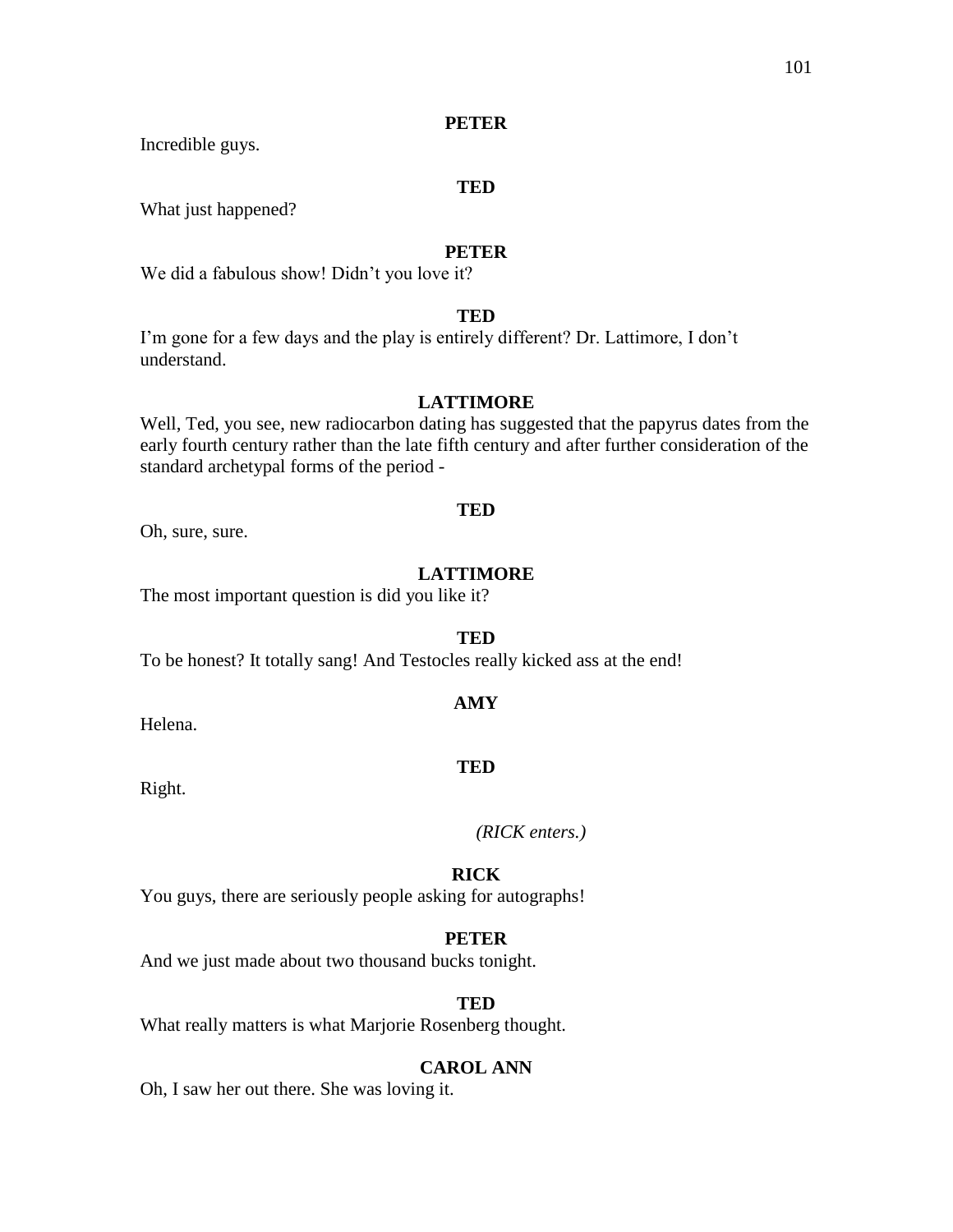# **TED**

I didn't see her.

#### **PETER**

How do you even know what she looks like?

### **TED**

The coffee shop last week? When I met with her?

### **AMY**

You met with her?

### **TED**

Yeah, she was awesome! Oh God, with me working all night and you here all day I never told you, did I? Anyway, she's just got these awesome ideas about theater, and, you know, after slogging it out for seven years, you forget that this can actually be a lot of fun. You guys have all made this fun for me again.

> *(THE OTHERS all mutter guiltily "Thanks....Gee, thanks, Ted...Oh, hey man, any time....etc.)*

And there is one person that I really owe that renewed sense of fun, sense of joy to. (*beat*) Clarissa McLean.

# **AMY**

WHAT?

#### **TED**

If Clarissa had not walked in here to audition and told us about the newly discovered fragment of papyrus, tonight could have never happened.

CLARISSA?

#### **PETER**

**AMY**

I think there's someone else you need to thank.

### **TED**

Of course. And if it hadn't been for the tireless work of Dr. Lattimore, the rest wouldn't have been possible either. I can't imagine how many hours he spent... "An ordered mind and a robust body – With tools like these are men sure to succeed! So let us raise a glass and loudly cheer The author of this moment! Speak, lad, speak!"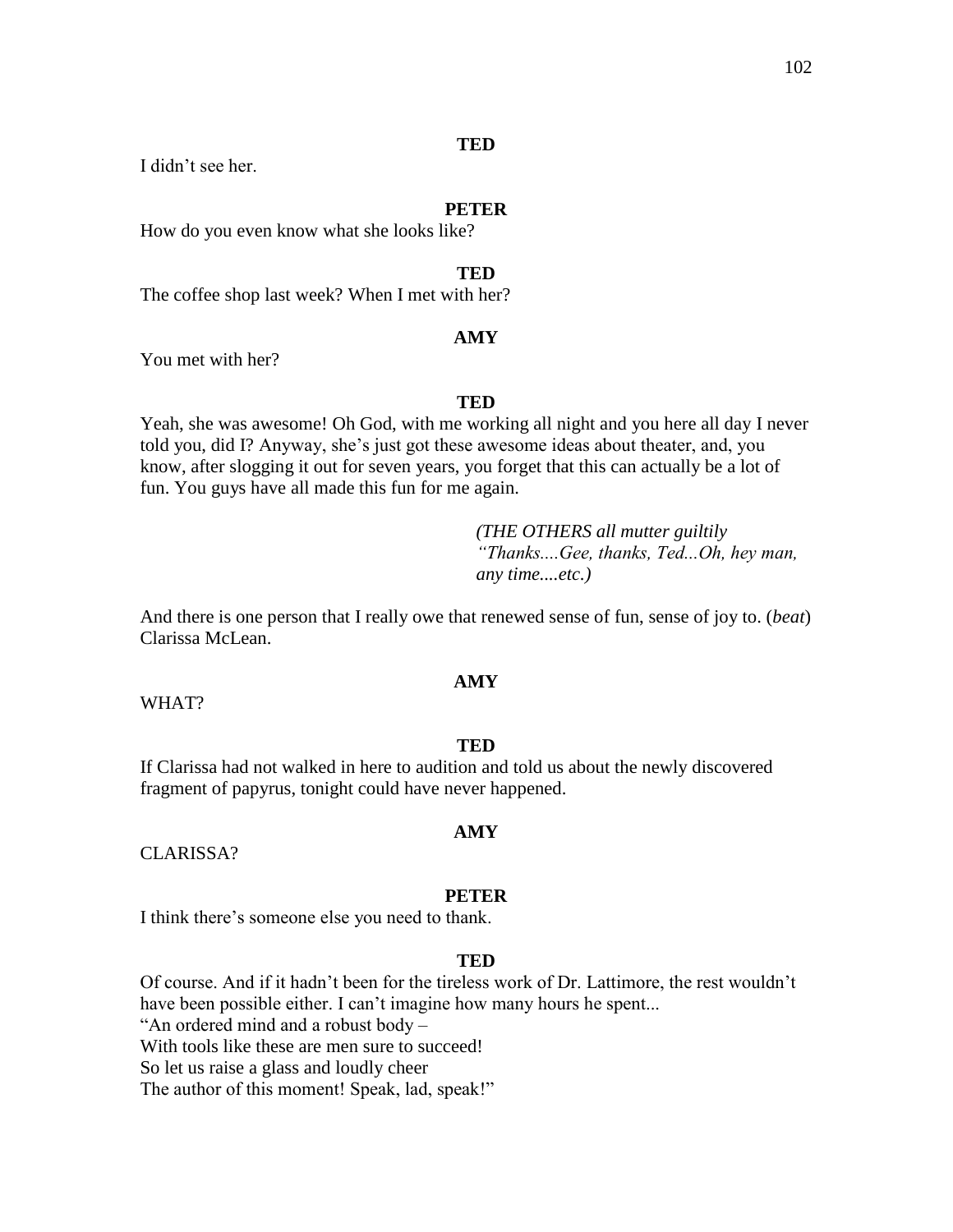### **AMY**

I wrote it! I wrote the play! I knew you would never agree to produce a work by a woman so I made up the story about the fragment, I wrote the play. To get the grant that you refused to bend for. Yeah, I got a little help from Dr. Lattimore and Peter, I mean everybody helped a little. But it's my play! *Testocles*, by Amy Lawrence.

# **TED**

Everybody helped? Everybody knew?

### **AMY**

It was the only way.

### **TED**

So, this whole time...Dr. Lattimore? Pete? *(to AMY*) And you.

*(TED begins to leave. CAROL ANN interrupts his exit.)*

#### **CAROL ANN**

Ted, you know what the problem with theater is?

#### **TED**

What?

# **CAROL ANN**

No matter how much you love it, it will never love you back.

# **AMY**

I did this for us. And I did this for me. I did this because I want your theatre, my theater, our theater to survive and grow. And I wanted to prove that I could write a play with gravitas.

#### **TED**

I think you did.

#### **CLARISSA**

I bet the skank gives you the grant.

### **AMY**

Well, we're going to need it. Especially now.

# **TED**

Wait, are you...?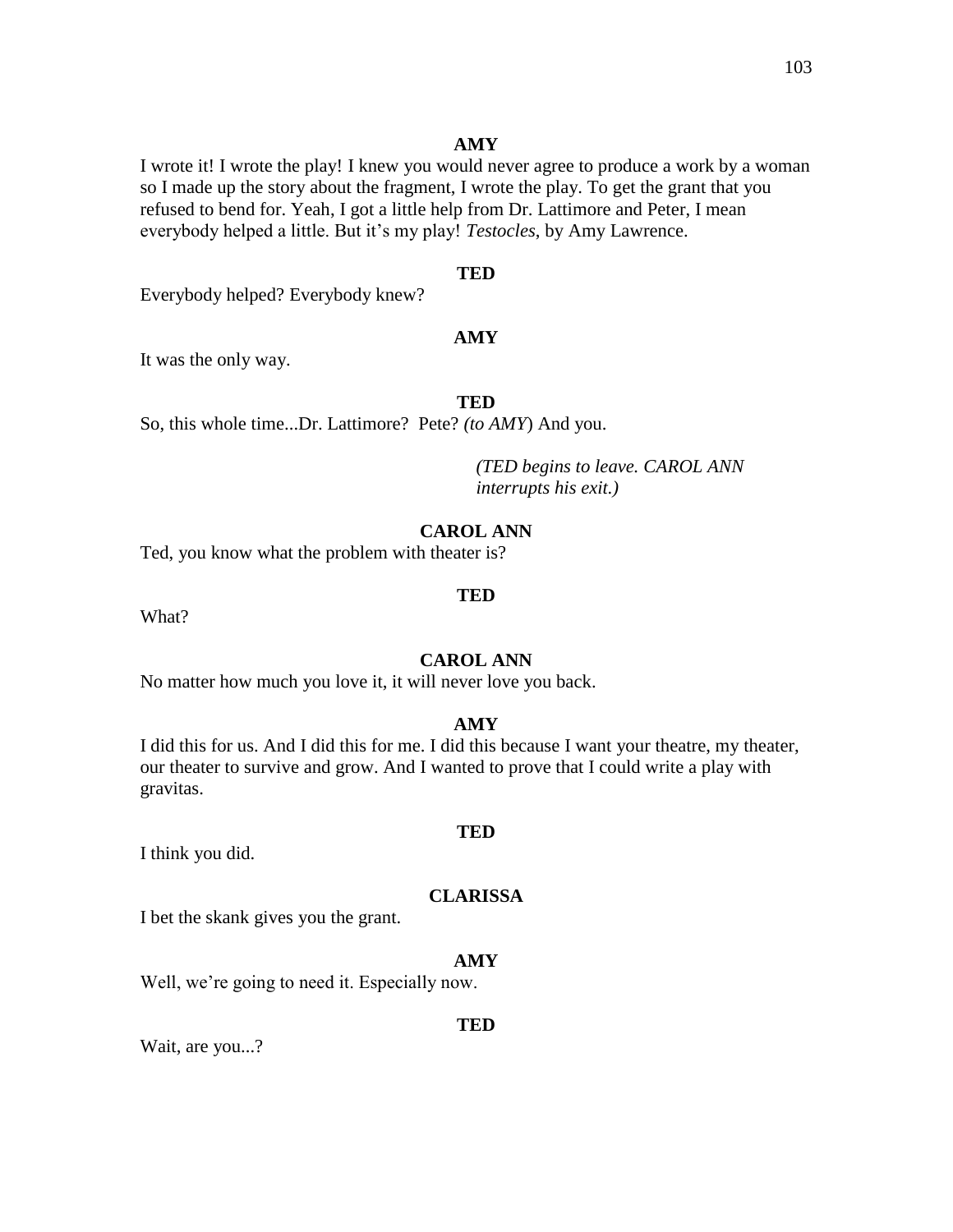| Yes.                                      | <b>AMY</b>         |
|-------------------------------------------|--------------------|
| Are you serious?                          | <b>TED</b>         |
| Uh huh.                                   | <b>AMY</b>         |
|                                           | $(LASZLO$ enters.) |
| Is it mine?                               | <b>TED</b>         |
| What the hell kind of a question is that? | <b>AMY</b>         |

### **TED**

*(indicating LASZLO)* I thought it might be his.

*(LASZLO removes some outer layers and reveals himself to be a woman.)*

### **LASZLO**

*(standard English)* That's rather unlikely.

### **TED**

Marjorie Rosenberg!!

# **LASZLO**

Hello again, Ted. I love the changes you made since we had coffee last weekend.

#### **CAROL ANN**

Wait a minute, I thought I was Marjorie Rosenberg!

### **LASZLO**

And I'm not really Marjorie Rosenberg.

#### **PETER**

Oh my God! You're, you're...

# **LASZLO/GLENDORA**

Glendora V. Rich. Lovely to meet you.

#### **PETER**

You look just like the picture on your website.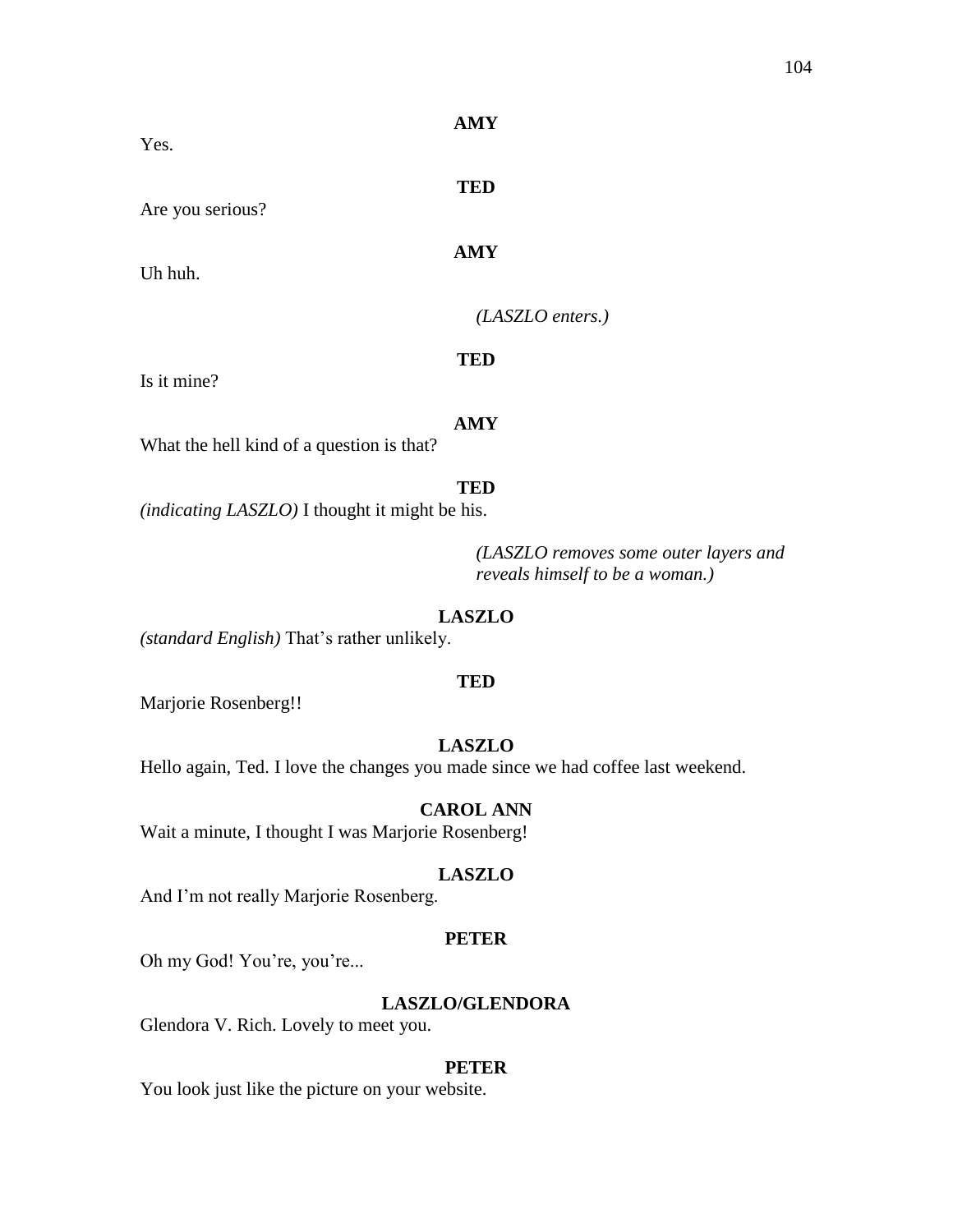# **CLARISSA**

You're not a skank at all.

# **RICK**

How dare you masquerade as someone you're not!

# **LATTIMORE**

There's a lot to be said for reinventing one's self in mid-life.

### **AMY**

You're Glendora V. Rich?

# **PETER**

So this whole time...?

# **GLENDORA**

It's the one way I know to catch people being real.

# **AMY**

I get it. You pretended to be into Clarissa to see if we would try to use sex as a way to improve our chances of getting the grant.

#### **PETER**

Which we didn't.

### **GLENDORA**

Yes, you didn't. So good for you. But, I wasn't pretending.

# **CLARISSA**

Cool.

#### **AMY**

Clarissa, you do not have to –

# **CLARISSA**

*(to GLENDORA)* I make this mint chocolate pineapple martini that will totally melt your panties off.

# **PETER**

So when do we find out if we get the grant?

# **GLENDORA**

In the words of our mission statement, The Glendora V. Rich Foundation offers an annual award of up to one hundred thousand dollars to established theatre companies -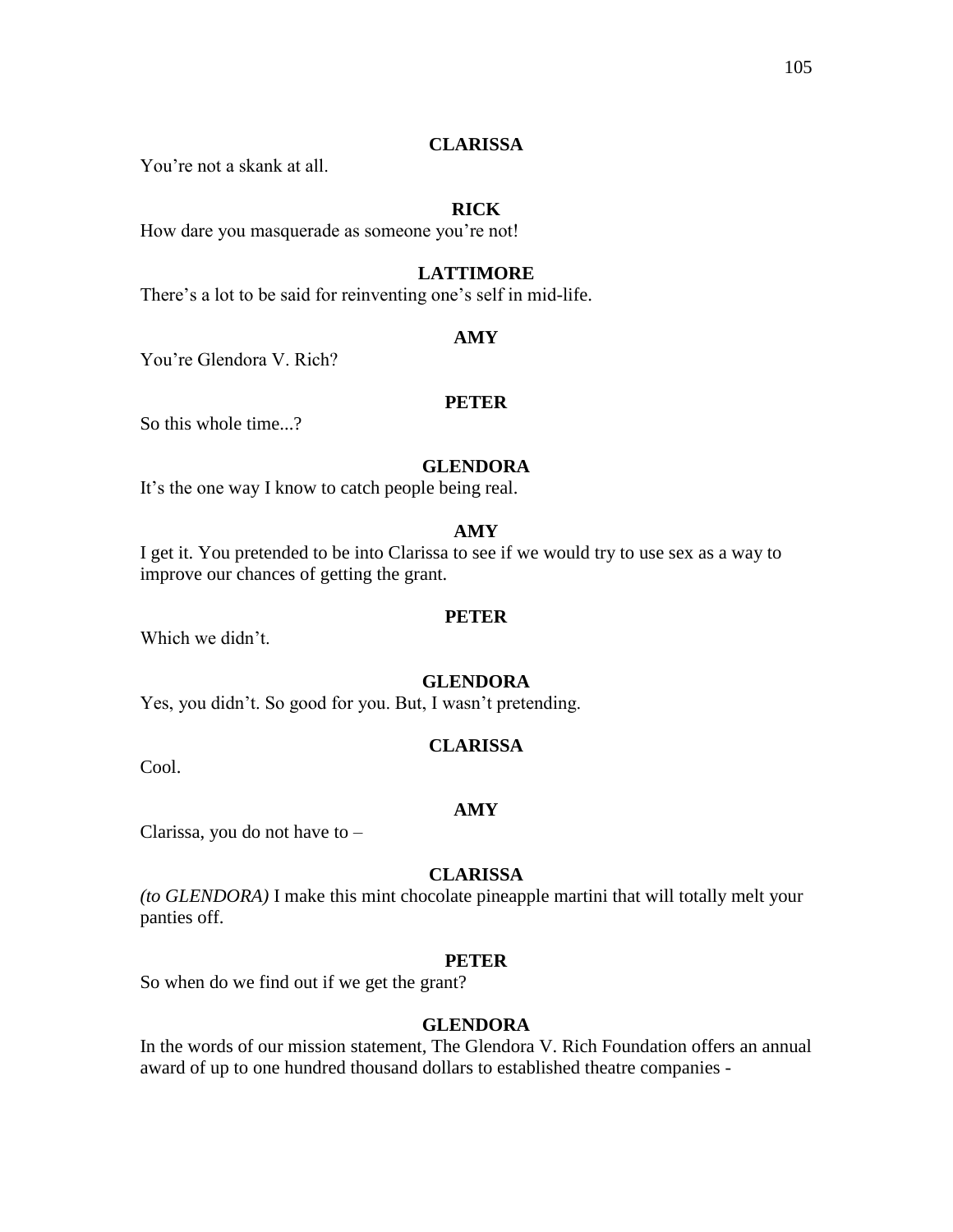### **TED**

We're established. Seven years, baby. Goin' on eight. Goin' strong!

# **AMY**

Stronger that ever.

# **GLENDORA**

To established theatre companies that produce plays by women, for women, about women with profound gravitas.

*Testocles* has gravitas.

*(A change. We hear the flute.)* 

# **CLARISSA**

The whirlwind whips round women and round men With power to unite or tear apart.

# **CAROL ANN and CLARISSA**

We do not watch the storm muted in fear

# **CAROL ANN, CLARISSA, AMY and GLENDORA**

But raise our voices strong and brave and proud.

#### **PETER and RICK**

We will not live in silence or in fear.

# **CAROL ANN, CLARISSA, AMY, PETER, RICK and GLENDORA**

We will rejoice and live this life in love.

#### **TED**

From mind and body, power and order rise.

# **LATTIMORE**

And ordered minds make smooth a troubled world.

### **TED and LATTIMORE**

And man's strong arms keep nature's wrath at bay.

### **THE FOUR MEN**

The mind and arms of man can tame this world.

#### **THE FOUR WOMEN**

But mind and arms alone are not enough. And in excess there may be suffering. Therefore let heart and soul rise up in love